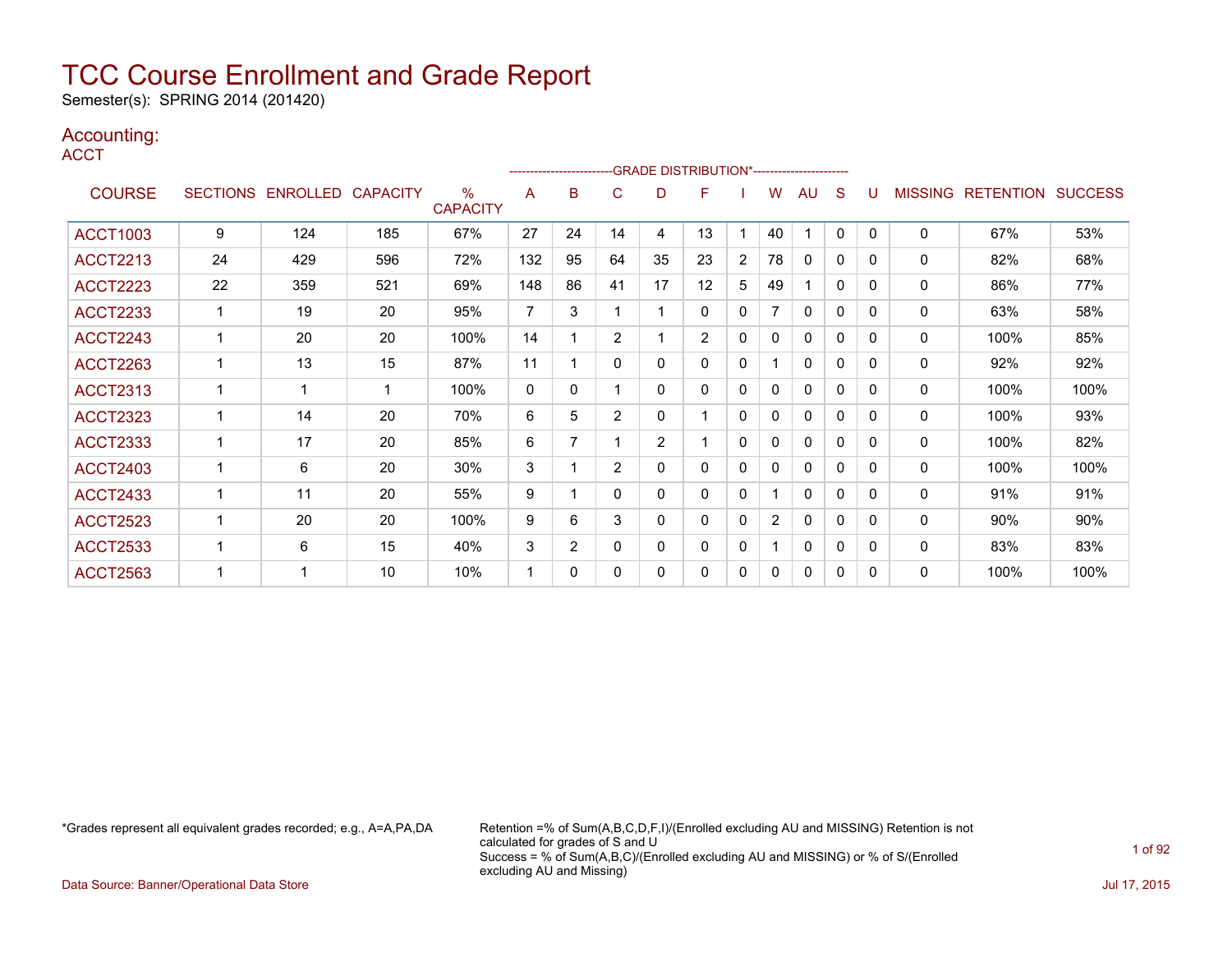Semester(s): SPRING 2014 (201420)

### Aerospace Manufacturing:

AERO

|                 |                            |    |                      |   |   | -GRADE DISTRIBUTION*----------------------- |  |        |  |                           |      |
|-----------------|----------------------------|----|----------------------|---|---|---------------------------------------------|--|--------|--|---------------------------|------|
| <b>COURSE</b>   | SECTIONS ENROLLED CAPACITY |    | ℅<br><b>CAPACITY</b> | А | B | D                                           |  | W AU S |  | MISSING RETENTION SUCCESS |      |
| <b>AERO1993</b> | 13                         | 40 | 32%                  |   |   |                                             |  |        |  | 69%                       | 69%  |
| <b>AERO1996</b> |                            | 20 | 25%                  | 4 |   |                                             |  |        |  | 100%                      | 100% |

\*Grades represent all equivalent grades recorded; e.g., A=A,PA,DA Retention =% of Sum(A,B,C,D,F,I)/(Enrolled excluding AU and MISSING) Retention is not calculated for grades of S and U Success = % of Sum(A,B,C)/(Enrolled excluding AU and MISSING) or % of S/(Enrolled excluding AU and Missing)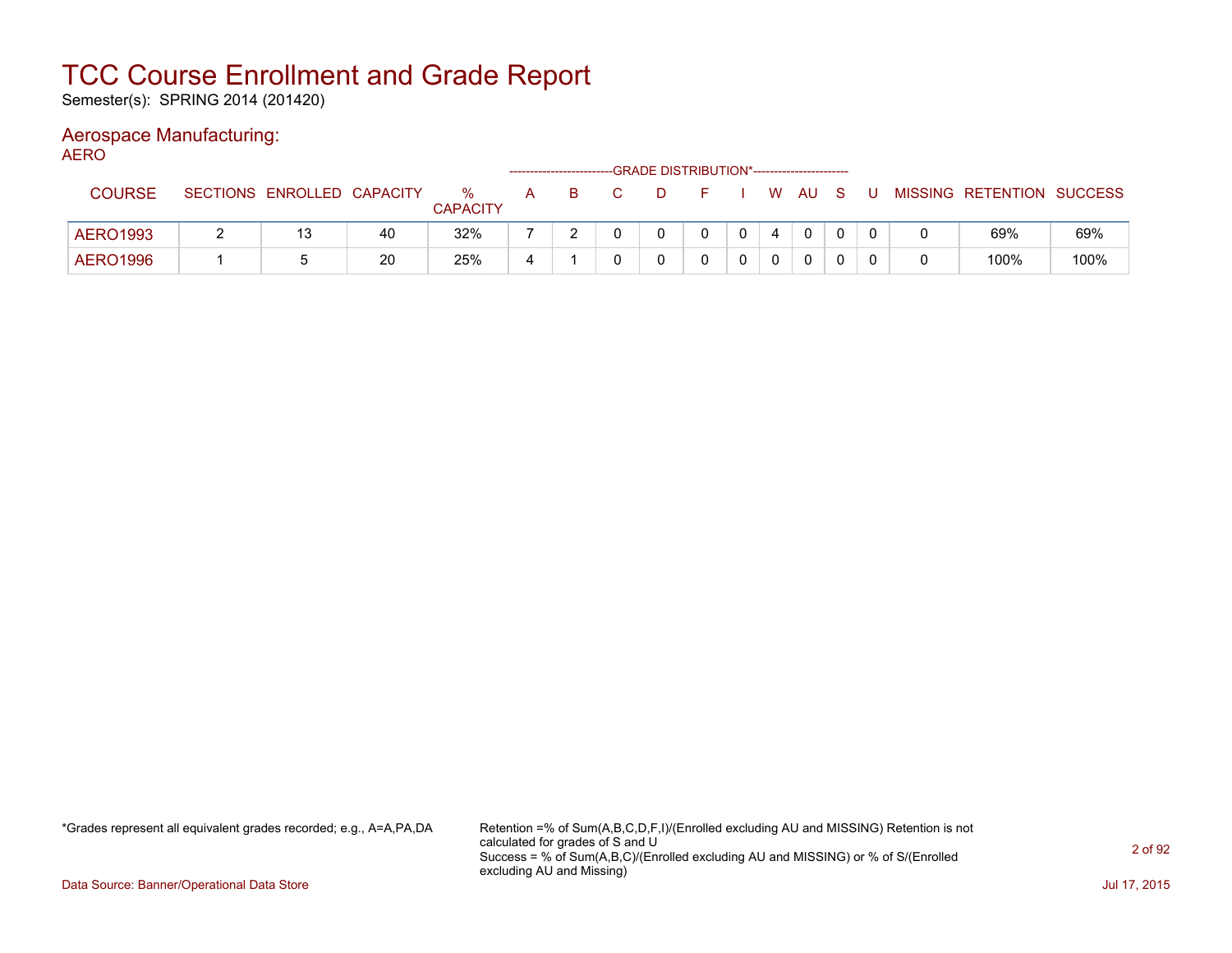Semester(s): SPRING 2014 (201420)

#### African Studies: **AEDS**

| טיו ור          |                            |    |                      |       |  | ------------------------GRADE DISTRIBUTION*----------------------- |                |              |  |                                          |     |
|-----------------|----------------------------|----|----------------------|-------|--|--------------------------------------------------------------------|----------------|--------------|--|------------------------------------------|-----|
| <b>COURSE</b>   | SECTIONS ENROLLED CAPACITY |    | %<br><b>CAPACITY</b> | A B C |  |                                                                    |                |              |  | D F I W AU S U MISSING RETENTION SUCCESS |     |
| <b>AFRS2343</b> |                            | 30 | 27%                  |       |  |                                                                    | 0 <sup>1</sup> | $\mathbf{0}$ |  | 88%                                      | 88% |

\*Grades represent all equivalent grades recorded; e.g., A=A,PA,DA Retention =% of Sum(A,B,C,D,F,I)/(Enrolled excluding AU and MISSING) Retention is not calculated for grades of S and U Success = % of Sum(A,B,C)/(Enrolled excluding AU and MISSING) or % of S/(Enrolled excluding AU and Missing)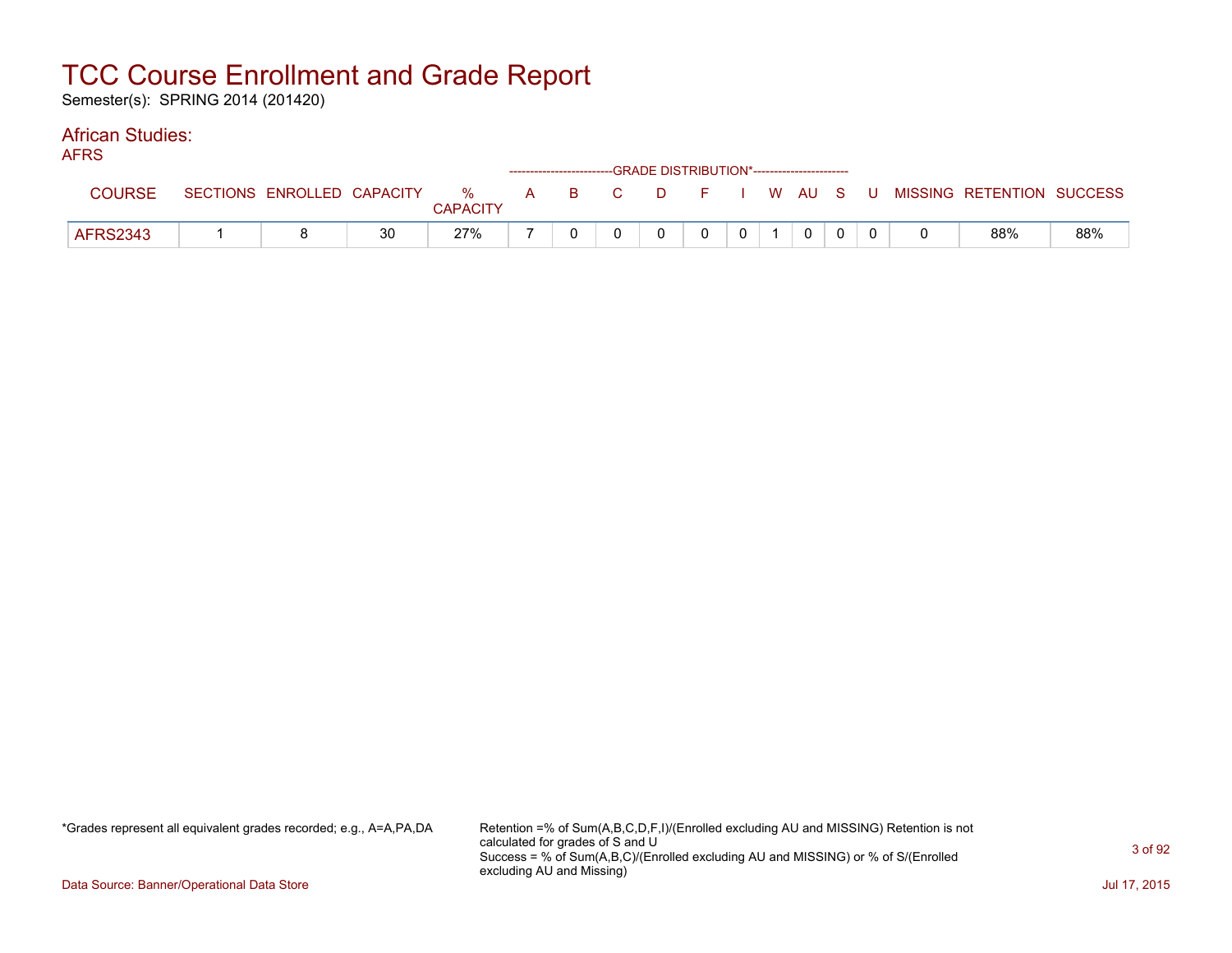Semester(s): SPRING 2014 (201420)

#### Allied Health: ALDH

| <b>ALUN</b>     |    |                            |     |               | ------------------------GRADE DISTRIBUTION*----------------------- |    |    |    |    |                |    |          |  |                                                |     |
|-----------------|----|----------------------------|-----|---------------|--------------------------------------------------------------------|----|----|----|----|----------------|----|----------|--|------------------------------------------------|-----|
| <b>COURSE</b>   |    | SECTIONS ENROLLED CAPACITY |     | %<br>CAPACITY |                                                                    |    |    |    |    |                |    |          |  | A B C D F I W AU S U MISSING—RETENTION SUCCESS |     |
| <b>ALDH1323</b> | 14 | 414                        | 355 | 117%          | 203                                                                | 98 | 43 | 13 | 17 | 0 <sup>1</sup> | 40 | $\Omega$ |  | 90%                                            | 83% |

\*Grades represent all equivalent grades recorded; e.g., A=A,PA,DA Retention =% of Sum(A,B,C,D,F,I)/(Enrolled excluding AU and MISSING) Retention is not calculated for grades of S and U Success = % of Sum(A,B,C)/(Enrolled excluding AU and MISSING) or % of S/(Enrolled excluding AU and Missing)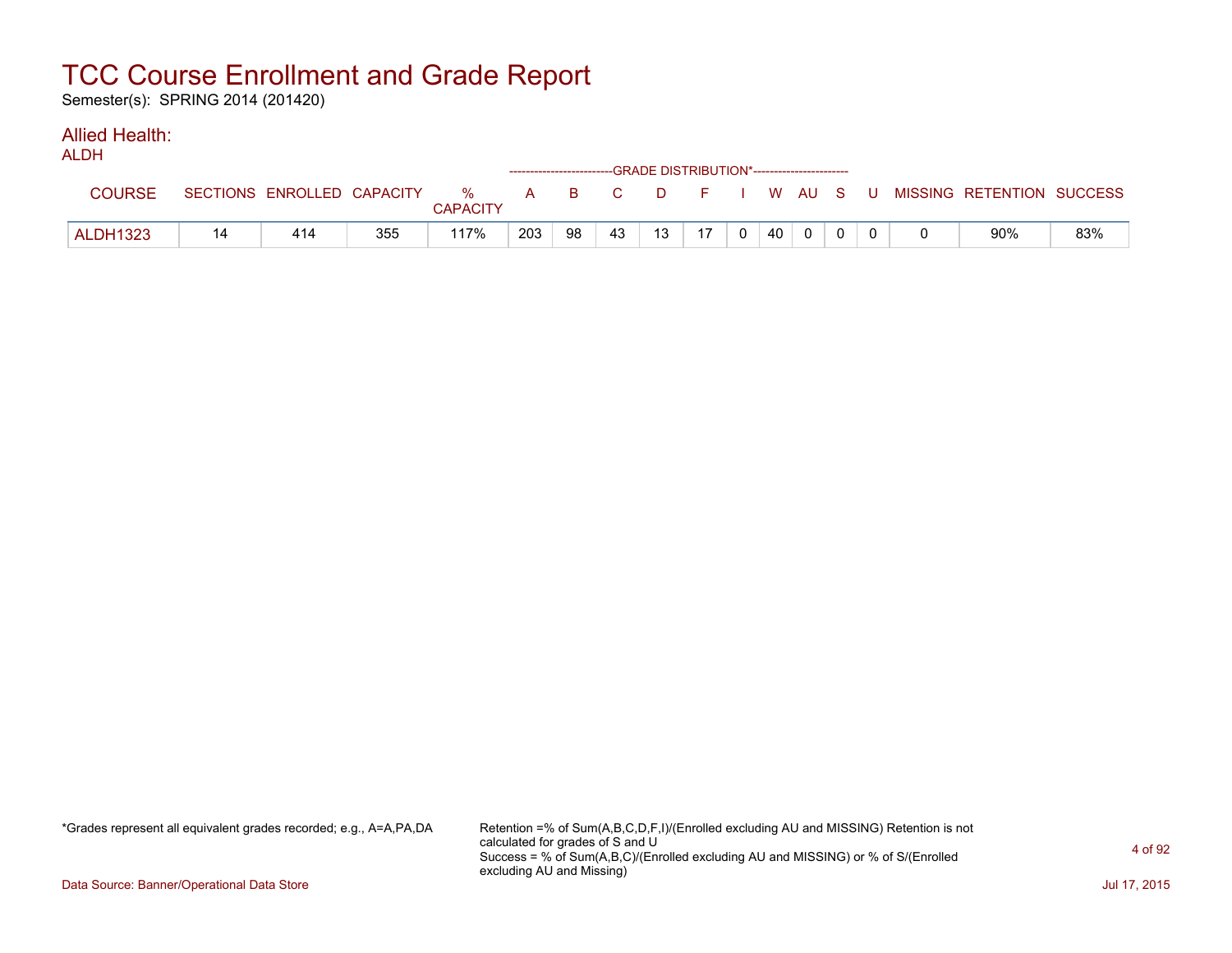Semester(s): SPRING 2014 (201420)

#### Alternative Energy: ALTE

| ᄉᄂᄔ           |                            |                      |       |  | ------------------------GRADE DISTRIBUTION*----------------------- |                |                |  |                                          |     |
|---------------|----------------------------|----------------------|-------|--|--------------------------------------------------------------------|----------------|----------------|--|------------------------------------------|-----|
| <b>COURSE</b> | SECTIONS ENROLLED CAPACITY | %<br><b>CAPACITY</b> | A B C |  |                                                                    |                |                |  | D F I W AU S U MISSING RETENTION SUCCESS |     |
| ALTE1463      |                            | 100%                 |       |  | $\Omega$                                                           | 0 <sup>1</sup> | $\overline{0}$ |  | 67%                                      | 67% |

\*Grades represent all equivalent grades recorded; e.g., A=A,PA,DA Retention =% of Sum(A,B,C,D,F,I)/(Enrolled excluding AU and MISSING) Retention is not calculated for grades of S and U Success = % of Sum(A,B,C)/(Enrolled excluding AU and MISSING) or % of S/(Enrolled excluding AU and Missing)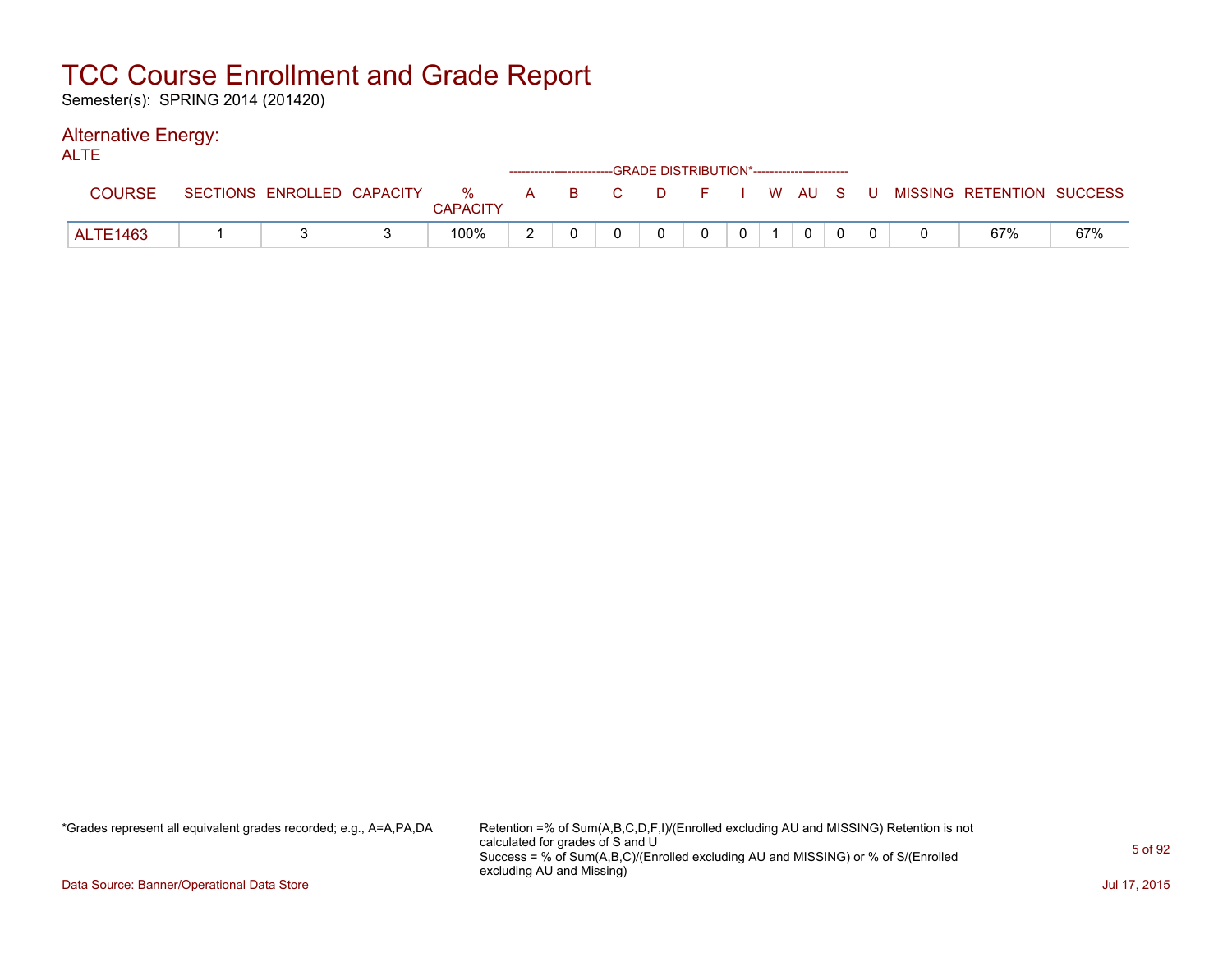Semester(s): SPRING 2014 (201420)

#### Arabic: ARBC

| ARBC            |  |    |                 |   | ------------------------GRADE DISTRIBUTION*----------------------- |          |          |                |                |  |                                                                               |     |
|-----------------|--|----|-----------------|---|--------------------------------------------------------------------|----------|----------|----------------|----------------|--|-------------------------------------------------------------------------------|-----|
| <b>COURSE</b>   |  |    | <b>CAPACITY</b> |   |                                                                    |          |          |                |                |  | SECTIONS ENROLLED CAPACITY 5 % A B C D F I W AU S U MISSING RETENTION SUCCESS |     |
| <b>ARBC1213</b> |  | 20 | 25%             | 4 |                                                                    | $\Omega$ | $\Omega$ | 0 <sup>1</sup> | $\overline{0}$ |  | 80%                                                                           | 80% |

\*Grades represent all equivalent grades recorded; e.g., A=A,PA,DA Retention =% of Sum(A,B,C,D,F,I)/(Enrolled excluding AU and MISSING) Retention is not calculated for grades of S and U Success = % of Sum(A,B,C)/(Enrolled excluding AU and MISSING) or % of S/(Enrolled excluding AU and Missing)

Data Source: Banner/Operational Data Store Jul 17, 2015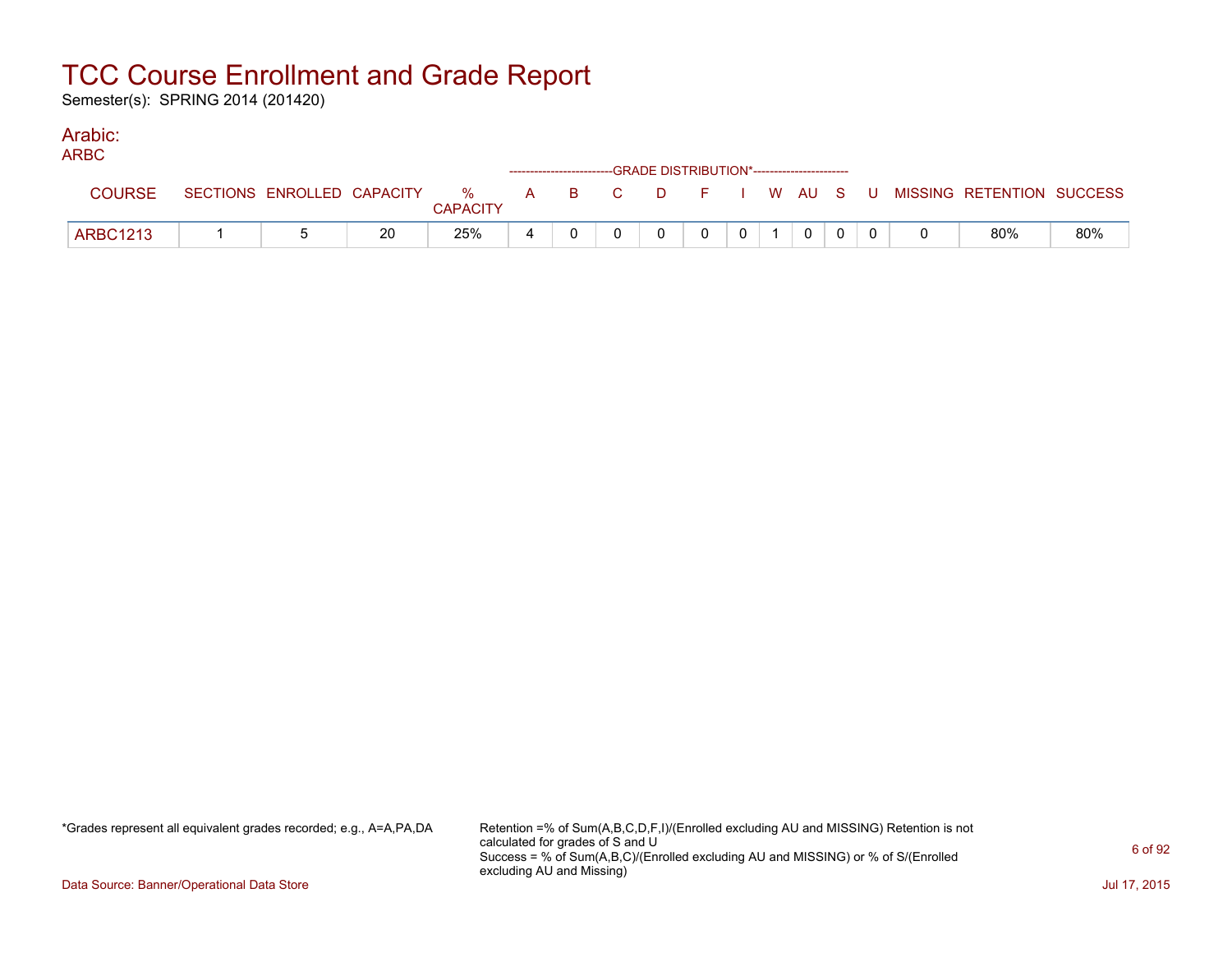Semester(s): SPRING 2014 (201420)

#### Art: ART

|                |                |                            |     |                                  |                | ---------------- |                | -GRADE DISTRIBUTION*----------------------- |                |              |                |                |              |          |   |                           |      |
|----------------|----------------|----------------------------|-----|----------------------------------|----------------|------------------|----------------|---------------------------------------------|----------------|--------------|----------------|----------------|--------------|----------|---|---------------------------|------|
| <b>COURSE</b>  |                | SECTIONS ENROLLED CAPACITY |     | $\frac{0}{0}$<br><b>CAPACITY</b> | A              | B                | C              | D                                           | F              |              | W              | AU             | S            | U        |   | MISSING RETENTION SUCCESS |      |
| <b>ART1013</b> | 6              | 63                         | 70  | 90%                              | 32             | 15               | 6              | $\mathbf{1}$                                | $\mathbf{1}$   | $\mathbf{0}$ | 6              | $\overline{2}$ | $\mathbf{0}$ | 0        | 0 | 90%                       | 87%  |
| <b>ART1023</b> | $\overline{2}$ | 15                         | 20  | 75%                              | $\overline{4}$ | 5                | $\overline{2}$ | $\mathbf 1$                                 | $\mathbf{0}$   | $\Omega$     | 3              | 0              | $\mathbf{0}$ | 0        | 0 | 80%                       | 73%  |
| <b>ART1033</b> | $\mathbf 1$    | 5                          | 5   | 100%                             | 2              | 1                | 0              | 0                                           | 0              | 0            | $\overline{2}$ | 0              | 0            | 0        | 0 | 60%                       | 60%  |
| <b>ART1053</b> | 3              | 49                         | 60  | 82%                              | 10             | 10               | 4              | 3                                           | 5              | 0            | 17             | 0              | $\mathbf{0}$ | 0        | 0 | 65%                       | 49%  |
| <b>ART1063</b> | 3              | 39                         | 55  | 71%                              | 13             | 7                | 6              | 0                                           | $\overline{7}$ | 0            | 6              | $\mathbf{0}$   | $\mathbf{0}$ | 0        | 0 | 85%                       | 67%  |
| <b>ART1083</b> | $\mathbf{1}$   | 8                          | 12  | 67%                              | 3              | 4                | 1              | $\Omega$                                    | $\mathbf{0}$   | $\mathbf{0}$ | $\Omega$       | 0              | $\Omega$     | 0        | 0 | 100%                      | 100% |
| <b>ART1113</b> | 14             | 175                        | 265 | 66%                              | 95             | 36               | 13             | 5                                           | 12             | 0            | 13             | $\mathbf{1}$   | $\mathbf{0}$ | 0        | 0 | 93%                       | 83%  |
| <b>ART1123</b> | 3              | 29                         | 31  | 94%                              | 8              | 14               | 1              | 0                                           | 1              | 0            | 5              | 0              | $\mathbf{0}$ | 0        | 0 | 83%                       | 79%  |
| <b>ART1133</b> | 3              | 6                          | 12  | 50%                              | $\overline{2}$ | 2                | $\mathbf{1}$   | 0                                           | $\mathbf{0}$   | $\mathbf{0}$ | 1              | $\mathbf{0}$   | $\mathbf{0}$ | 0        | 0 | 83%                       | 83%  |
| <b>ART2063</b> | $\mathbf{1}$   | 8                          | 8   | 100%                             | 3              | $\overline{2}$   | $\mathbf{0}$   | 0                                           | $\mathbf{0}$   | 0            | $\overline{2}$ | $\mathbf 1$    | $\mathbf{0}$ | $\Omega$ | 0 | 71%                       | 71%  |
| <b>ART2073</b> | -1             | 2                          | 3   | 67%                              | 0              | 0                | 0              | 0                                           | $\mathbf{0}$   | 0            | 0              | $\overline{2}$ | $\mathbf{0}$ | 0        | 0 |                           |      |
| <b>ART2083</b> | $\mathbf{1}$   | 6                          | 10  | 60%                              | $\mathbf 1$    | 4                | 0              | 0                                           | $\mathbf{0}$   | 0            |                | $\mathbf{0}$   | $\mathbf{0}$ | 0        | 0 | 83%                       | 83%  |
| <b>ART2143</b> | $\mathbf 1$    | 9                          | 10  | 90%                              | 2              | 6                | $\mathbf{0}$   | 0                                           | $\mathbf{0}$   | 0            | 1              | 0              | $\mathbf{0}$ | 0        | 0 | 89%                       | 89%  |
| <b>ART2153</b> | $\mathbf{1}$   | 1                          | 5   | 20%                              | 0              | 1                | 0              | 0                                           | 0              | 0            | 0              | 0              | $\mathbf{0}$ | 0        | 0 | 100%                      | 100% |
| <b>ART2223</b> | $\mathbf 1$    | 4                          | 10  | 40%                              | $\mathbf 1$    | 1                | $\mathbf{0}$   | 0                                           | $\mathbf{0}$   | 0            | $\overline{2}$ | $\mathbf{0}$   | $\mathbf{0}$ | 0        | 0 | 50%                       | 50%  |
| <b>ART2233</b> | $\mathbf{1}$   | 3                          | 5   | 60%                              | 3              | 0                | 0              | 0                                           | $\mathbf{0}$   | 0            | $\mathbf{0}$   | $\mathbf{0}$   | $\Omega$     | 0        | 0 | 100%                      | 100% |
| <b>ART2263</b> | $\mathbf 1$    | 10                         | 10  | 100%                             | 6              | $\Omega$         | $\mathbf 0$    | 0                                           | $\overline{2}$ | 0            | $\overline{2}$ | $\mathbf{0}$   | $\mathbf{0}$ | $\Omega$ | 0 | 80%                       | 60%  |
| <b>ART2273</b> | $\mathbf 1$    | 4                          | 5   | 80%                              | 3              | -1               | 0              | 0                                           | $\mathbf{0}$   | 0            | 0              | 0              | $\mathbf{0}$ | 0        | 0 | 100%                      | 100% |
| <b>ART2283</b> | $\mathbf{1}$   | 2                          | 5   | 40%                              | 2              | 0                | 0              | 0                                           | $\mathbf{0}$   | 0            | 0              | $\mathbf{0}$   | $\mathbf{0}$ | 0        | 0 | 100%                      | 100% |
| <b>ART2313</b> | 1              | 8                          | 10  | 80%                              | -1             | 3                | 0              | 0                                           | $\mathbf{0}$   | 0            | $\overline{2}$ | $\overline{2}$ | $\Omega$     | 0        | 0 | 67%                       | 67%  |
| <b>ART2323</b> | $\mathbf 1$    | 6                          | 5   | 120%                             | 0              | 3                | 1              | 0                                           | 0              | 0            | 0              | 2              | 0            | 0        | 0 | 100%                      | 100% |
| <b>ART2413</b> | 1              | 9                          | 10  | 90%                              | 1              | 3                | 3              | $\Omega$                                    | $\overline{2}$ | $\mathbf{0}$ | 0              | $\mathbf{0}$   | 0            | 0        | 0 | 100%                      | 78%  |

\*Grades represent all equivalent grades recorded; e.g., A=A,PA,DA Retention =% of Sum(A,B,C,D,F,I)/(Enrolled excluding AU and MISSING) Retention is not calculated for grades of S and U Success = % of Sum(A,B,C)/(Enrolled excluding AU and MISSING) or % of S/(Enrolled excluding AU and Missing) Data Source: Banner/Operational Data Store Jul 17, 2015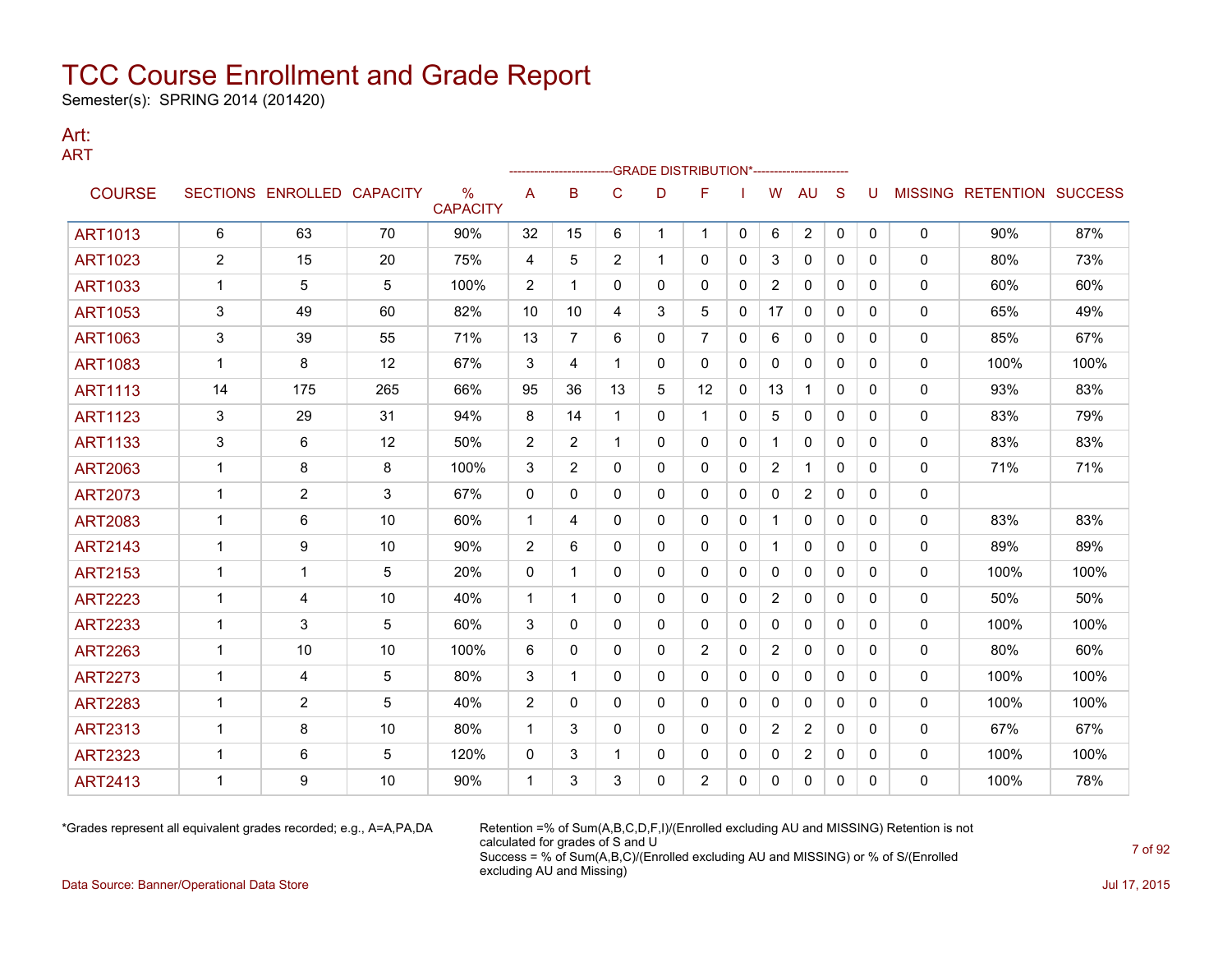Semester(s): SPRING 2014 (201420)

#### Art: ART

|                |                 |                   |    |                         |    | ------------------------ |   |   |              |   |              |          |          |              |                |           |                |
|----------------|-----------------|-------------------|----|-------------------------|----|--------------------------|---|---|--------------|---|--------------|----------|----------|--------------|----------------|-----------|----------------|
| <b>COURSE</b>  | <b>SECTIONS</b> | ENROLLED CAPACITY |    | $\%$<br><b>CAPACITY</b> | A  | B                        | C | D |              |   | w            | AU       | -S       |              | <b>MISSING</b> | RETENTION | <b>SUCCESS</b> |
| <b>ART2423</b> | C               | 24                | 28 | 86%                     | 3  |                          | 6 | 2 | 4            | 0 |              |          | $\Omega$ | $\Omega$     | 0              | 96%       | 70%            |
| <b>ART2503</b> |                 | 15                | 15 | 100%                    | 13 |                          |   | 0 | $\mathbf{0}$ | 0 |              | $\Omega$ | 0        | 0            | 0              | 93%       | 93%            |
| <b>ART2813</b> |                 | 12                | 20 | 60%                     | 10 |                          | າ | 0 | 0            | 0 | 0            | $\Omega$ | $\Omega$ | O            | 0              | 100%      | 100%           |
| <b>ART2823</b> |                 | 12                | 20 | 60%                     | 12 |                          |   | 0 | 0            | 0 | 0            | $\Omega$ | 0        | $\Omega$     | 0              | 100%      | 100%           |
| <b>ART2853</b> | 3               | 27                | 36 | 75%                     | 18 | 3                        | ົ | 0 | 0            | 0 | 3            |          | $\Omega$ | O            | 0              | 88%       | 88%            |
| <b>ART2913</b> |                 | 6                 | 30 | 20%                     | 3  |                          |   | 0 |              | 0 |              | $\Omega$ | 0        | $\Omega$     | 0              | 83%       | 67%            |
| <b>ART2993</b> | 4               | 21                | 36 | 58%                     | 14 | 5                        |   | 0 | 0            |   | $\mathbf{0}$ | $\Omega$ | 0        | <sup>0</sup> | 0              | 100%      | 95%            |

\*Grades represent all equivalent grades recorded; e.g., A=A,PA,DA Retention =% of Sum(A,B,C,D,F,I)/(Enrolled excluding AU and MISSING) Retention is not calculated for grades of S and U Success = % of Sum(A,B,C)/(Enrolled excluding AU and MISSING) or % of S/(Enrolled excluding AU and Missing)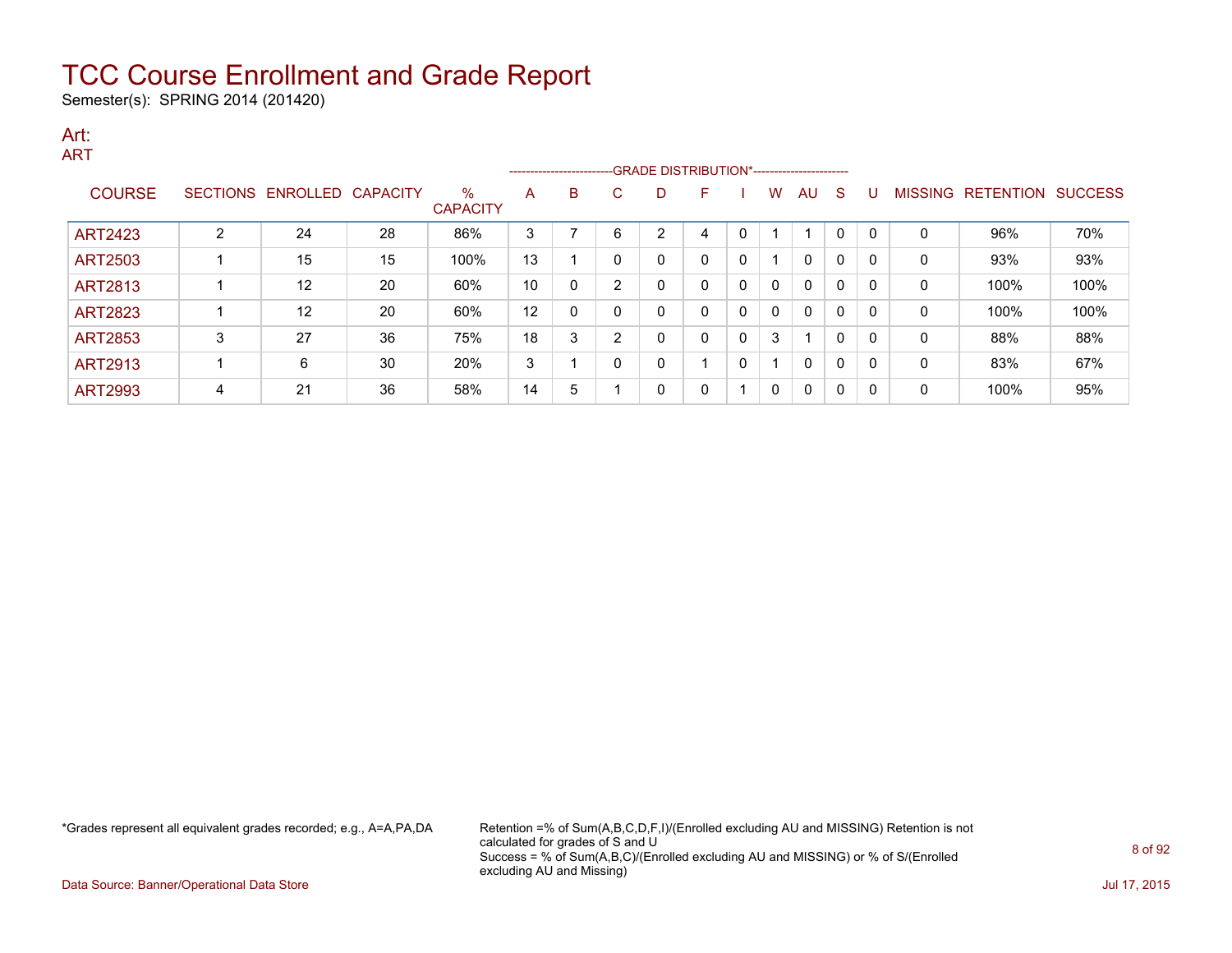Semester(s): SPRING 2014 (201420)

### Astronomy:

| <b>ASTR</b>     |    |    |                 |    |    | -----------------------GRADE DISTRIBUTION*----------------------- |                |    |                                                                                                         |             |  |                                                                             |     |
|-----------------|----|----|-----------------|----|----|-------------------------------------------------------------------|----------------|----|---------------------------------------------------------------------------------------------------------|-------------|--|-----------------------------------------------------------------------------|-----|
| <b>COURSE</b>   |    |    | <b>CAPACITY</b> |    |    |                                                                   |                |    |                                                                                                         |             |  | SECTIONS ENROLLED CAPACITY % A B C D F I W AU S U MISSING RETENTION SUCCESS |     |
| <b>ASTR1104</b> | 84 | 94 | 89%             | 26 | 20 | 10 <sup>°</sup>                                                   | $\overline{z}$ | 12 | $\begin{array}{c c c c c} \hline \multicolumn{3}{c }{0} & \multicolumn{3}{c }{9} \\ \hline \end{array}$ | $\mathbf 0$ |  | 89%                                                                         | 67% |

\*Grades represent all equivalent grades recorded; e.g., A=A,PA,DA Retention =% of Sum(A,B,C,D,F,I)/(Enrolled excluding AU and MISSING) Retention is not calculated for grades of S and U Success = % of Sum(A,B,C)/(Enrolled excluding AU and MISSING) or % of S/(Enrolled excluding AU and Missing)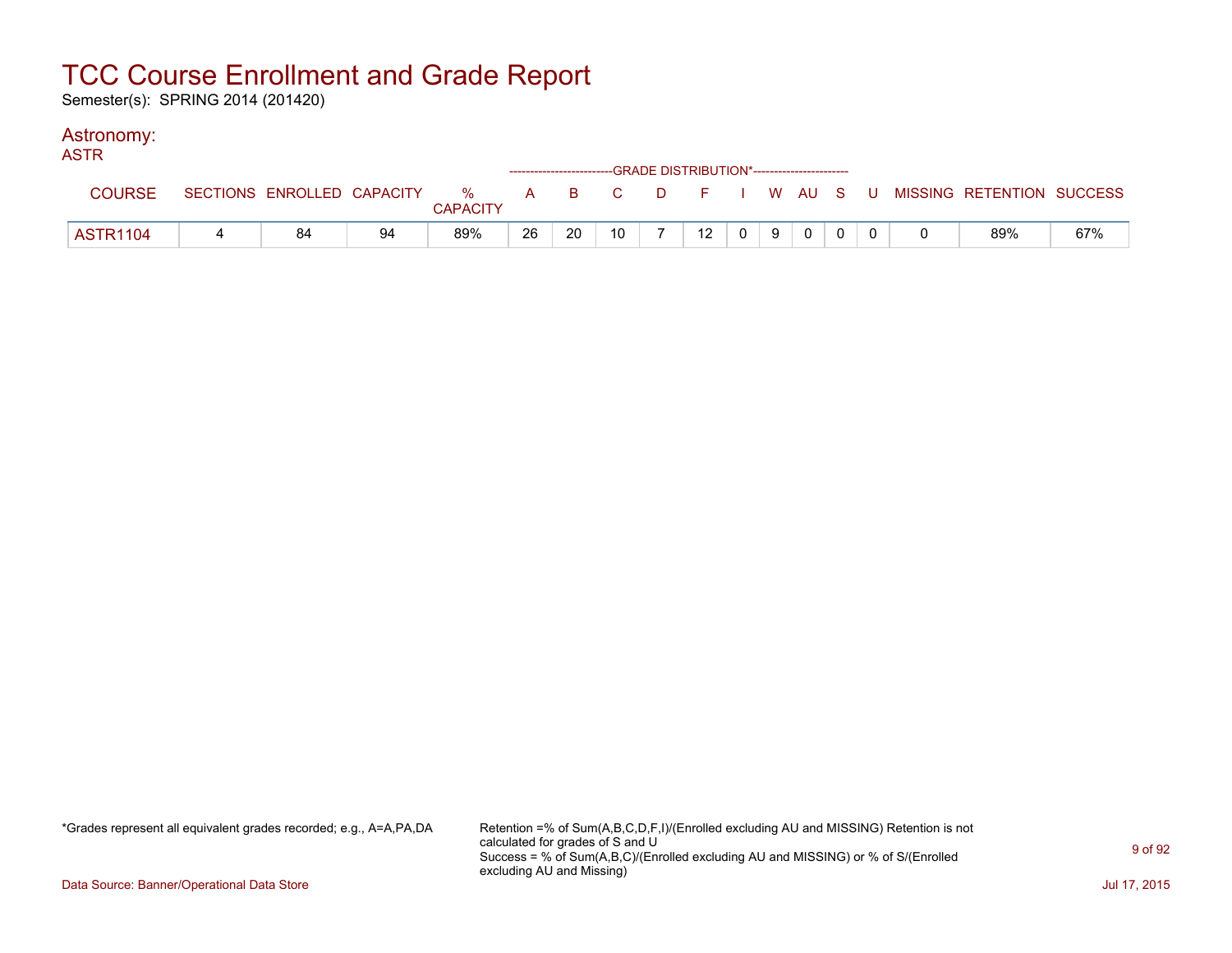Semester(s): SPRING 2014 (201420)

#### Aviation Sciences Technology: AVST

|                 |                |                   |                 |                         |                | ------------------- |                | -GRADE DISTRIBUTION*---------------------- |                |              |                |              |              |              |                |                          |      |
|-----------------|----------------|-------------------|-----------------|-------------------------|----------------|---------------------|----------------|--------------------------------------------|----------------|--------------|----------------|--------------|--------------|--------------|----------------|--------------------------|------|
| <b>COURSE</b>   |                | SECTIONS ENROLLED | <b>CAPACITY</b> | $\%$<br><b>CAPACITY</b> | A              | B                   | C              | D                                          | F              |              | W              | <b>AU</b>    | S            | U            | <b>MISSING</b> | <b>RETENTION SUCCESS</b> |      |
| <b>AVST1113</b> | $\mathbf 1$    | 14                | 30              | 47%                     | $\overline{2}$ | 10                  | $\overline{2}$ | 0                                          | 0              | 0            | 0              | 0            | $\mathbf{0}$ | $\mathbf{0}$ | 0              | 100%                     | 100% |
| <b>AVST1209</b> | $\mathbf 1$    | 4                 | 30              | 13%                     | 2              | 1                   |                | 0                                          | 0              | $\mathbf{0}$ | 0              | $\mathbf{0}$ | $\Omega$     | $\Omega$     | 0              | 100%                     | 100% |
| <b>AVST1222</b> | 1              | 6                 | 30              | 20%                     | 2              | $\Omega$            | $\Omega$       | 0                                          | 0              | 3            |                | $\mathbf{0}$ | $\Omega$     | 0            | 0              | 83%                      | 33%  |
| <b>AVST1232</b> | $\mathbf 1$    | 4                 | 30              | 13%                     | 3              | 0                   | 0              | 0                                          | 0              |              | $\mathbf{0}$   | $\mathbf{0}$ | $\Omega$     | 0            | 0              | 100%                     | 75%  |
| <b>AVST1239</b> | $\mathbf 1$    | 3                 | 10              | 30%                     | 3              | $\mathbf{0}$        | 0              | 0                                          | 0              | $\Omega$     | $\mathbf{0}$   | $\mathbf{0}$ | $\Omega$     | 0            | $\mathbf{0}$   | 100%                     | 100% |
| <b>AVST1259</b> | $\mathbf{1}$   | 3                 | 10              | 30%                     | $\mathbf 1$    | $\overline{2}$      | 0              | 0                                          | 0              | $\mathbf{0}$ | $\Omega$       | $\mathbf{0}$ | $\mathbf{0}$ | 0            | 0              | 100%                     | 100% |
| <b>AVST1343</b> | 1              | $\overline{7}$    | 20              | 35%                     | 7              | $\Omega$            | 0              | 0                                          | 0              | $\mathbf{0}$ | 0              | $\mathbf{0}$ | $\Omega$     | 0            | 0              | 100%                     | 100% |
| <b>AVST1354</b> | 2              | 12                | 20              | 60%                     | 10             | 0                   | $\Omega$       | 0                                          | 1              | $\mathbf{0}$ | 1              | $\mathbf{0}$ | $\Omega$     | 0            | 0              | 92%                      | 83%  |
| <b>AVST1364</b> | $\mathbf 1$    | 5                 | 10              | 50%                     | 5              | $\mathbf{0}$        | 0              | 0                                          | 0              | $\mathbf{0}$ | $\Omega$       | $\mathbf{0}$ | $\Omega$     | 0            | 0              | 100%                     | 100% |
| <b>AVST1403</b> | $\mathbf{1}$   | 10                | 20              | 50%                     | 7              | 1                   |                | 0                                          | 1.             | $\mathbf{0}$ | 0              | 0            | $\Omega$     | 0            | $\mathbf{0}$   | 100%                     | 90%  |
| <b>AVST2113</b> | $\mathbf 1$    | 28                | 26              | 108%                    | 19             | 4                   | $\overline{2}$ | 0                                          | $\overline{2}$ | $\mathbf{0}$ | 1              | 0            | $\Omega$     | $\Omega$     | 0              | 96%                      | 89%  |
| <b>AVST2132</b> | $\mathbf 1$    | 4                 | 20              | 20%                     | 3              | 0                   | $\Omega$       | 0                                          | 0              |              | 0              | $\mathbf{0}$ | $\Omega$     | $\Omega$     | $\mathbf{0}$   | 100%                     | 75%  |
| <b>AVST2162</b> | $\mathbf 1$    | $\mathbf 1$       | 20              | 5%                      | $\mathbf 1$    | 0                   | 0              | 0                                          | 0              | $\mathbf{0}$ | $\Omega$       | $\mathbf{0}$ | $\Omega$     | $\Omega$     | 0              | 100%                     | 100% |
| <b>AVST2213</b> | 1              | 20                | 30              | 67%                     | 2              | 14                  |                | 0                                          | 1              | $\Omega$     | $\overline{2}$ | 0            | $\Omega$     | <sup>0</sup> | $\mathbf{0}$   | 90%                      | 85%  |
| <b>AVST2226</b> | $\mathbf{1}$   | 5                 | 10              | 50%                     | 5              | 0                   | 0              | 0                                          | 0              | $\mathbf{0}$ | $\Omega$       | $\mathbf{0}$ | $\mathbf{0}$ | 0            | 0              | 100%                     | 100% |
| <b>AVST2246</b> | $\overline{2}$ | 16                | 20              | 80%                     | 13             | 3                   | 0              | 0                                          | 0              | $\Omega$     | $\mathbf{0}$   | $\mathbf{0}$ | $\Omega$     | 0            | 0              | 100%                     | 100% |
| <b>AVST2253</b> | $\mathbf 1$    | 12                | 20              | 60%                     | 8              | $\overline{2}$      | 0              | 0                                          | 1              | $\Omega$     | $\mathbf 1$    | $\mathbf{0}$ | $\Omega$     | 0            | 0              | 92%                      | 83%  |
| <b>AVST2262</b> | $\mathbf{1}$   | 15                | 20              | 75%                     | 12             | 3                   | 0              | 0                                          | 0              | $\Omega$     | $\mathbf{0}$   | $\mathbf{0}$ | $\Omega$     | 0            | $\mathbf{0}$   | 100%                     | 100% |
| <b>AVST2273</b> |                | 11                | 15              | 73%                     | 9              | $\overline{2}$      | $\Omega$       | 0                                          | 0              | 0            | 0              | $\mathbf{0}$ | $\mathbf{0}$ | 0            | 0              | 100%                     | 100% |

\*Grades represent all equivalent grades recorded; e.g., A=A,PA,DA Retention =% of Sum(A,B,C,D,F,I)/(Enrolled excluding AU and MISSING) Retention is not calculated for grades of S and U Success = % of Sum(A,B,C)/(Enrolled excluding AU and MISSING) or % of S/(Enrolled excluding AU and Missing) Data Source: Banner/Operational Data Store Jul 17, 2015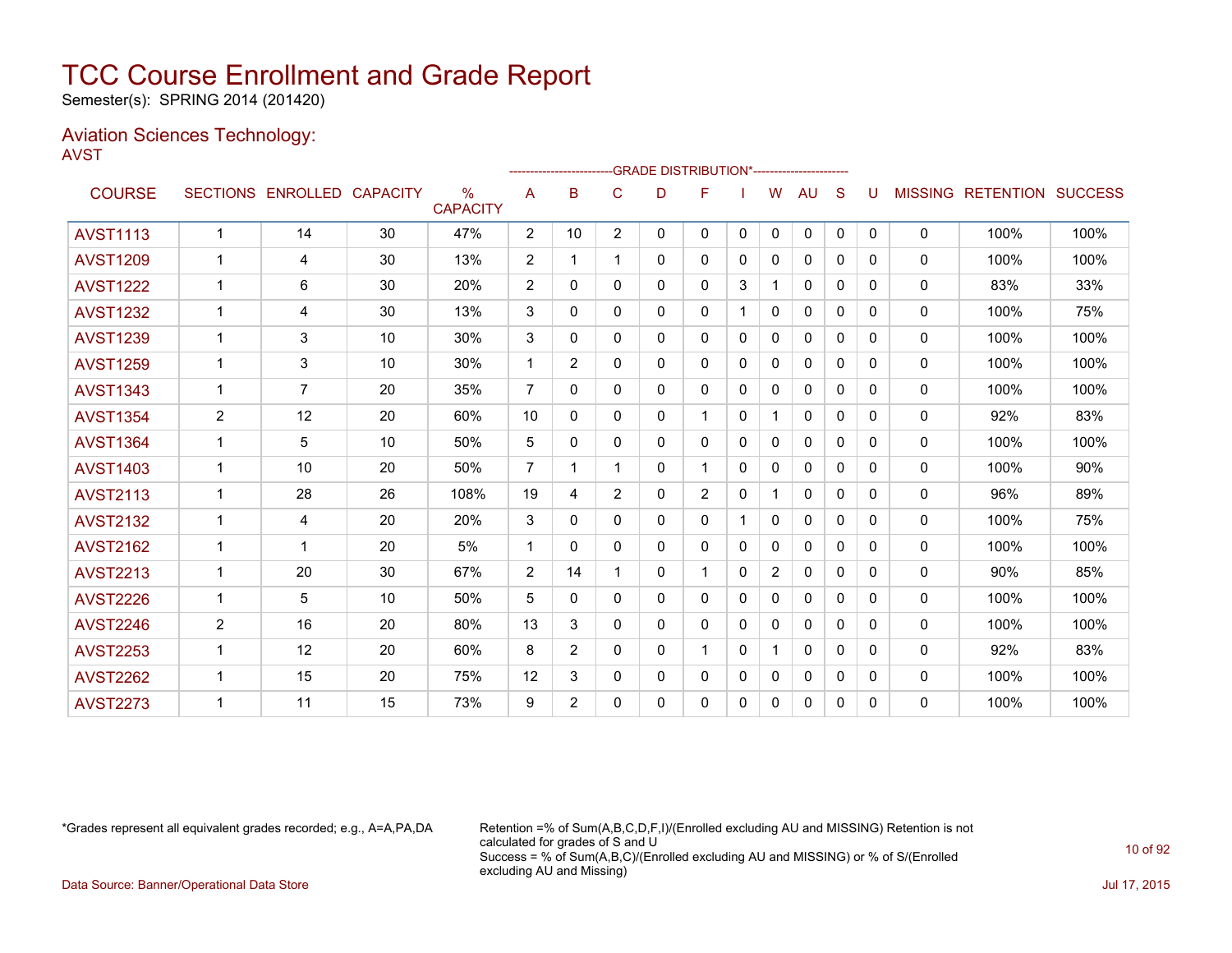Semester(s): SPRING 2014 (201420)

### Biology:

| PU 1<br>۰.<br>I<br>۰.<br>M. |
|-----------------------------|
|-----------------------------|

|                 |                       |                            |       |                         |                |     | -------------------------GRADE                DISTRIBUTION*--------------------- |          |              |              |     |              |              |   |                |                          |      |
|-----------------|-----------------------|----------------------------|-------|-------------------------|----------------|-----|----------------------------------------------------------------------------------|----------|--------------|--------------|-----|--------------|--------------|---|----------------|--------------------------|------|
| <b>COURSE</b>   |                       | SECTIONS ENROLLED CAPACITY |       | $\%$<br><b>CAPACITY</b> | A              | B   | C                                                                                | D        | F            |              | W   | AU           | S            | U | <b>MISSING</b> | <b>RETENTION SUCCESS</b> |      |
| <b>BIOL1114</b> | 35                    | 611                        | 750   | 81%                     | 167            | 164 | 106                                                                              | 34       | 69           | 0            | 71  | 0            | $\Omega$     | 0 | 0              | 88%                      | 72%  |
| <b>BIOL1224</b> | 41                    | 792                        | 964   | 82%                     | 214            | 184 | 145                                                                              | 48       | 63           |              | 134 | 3            | 0            | 0 | 0              | 83%                      | 69%  |
| <b>BIOL1314</b> | 15                    | 426                        | 578   | 74%                     | 173            | 107 | 56                                                                               | 8        | 14           | $\Omega$     | 68  | $\mathbf{0}$ | 0            | 0 | $\mathbf{0}$   | 84%                      | 79%  |
| <b>BIOL1323</b> | $\overline{2}$        | 23                         | 48    | 48%                     | 4              | 3   | 5                                                                                | 3        | 3            | $\mathbf{0}$ | 5.  | $\mathbf{0}$ | $\Omega$     | 0 | $\mathbf{0}$   | 78%                      | 52%  |
| <b>BIOL1383</b> | 65                    | 1,207                      | 1,574 | 77%                     | 417            | 330 | 185                                                                              | 67       | 94           |              | 113 | $\mathbf{0}$ | $\mathbf{0}$ | 0 | 0              | 91%                      | 77%  |
| <b>BIOL1404</b> | 3                     | 33                         | 64    | 52%                     | 14             | 9   | 6                                                                                | $\Omega$ | $\mathbf{0}$ | $\mathbf{0}$ | 4   | $\mathbf{0}$ | $\mathbf{0}$ | 0 | 0              | 88%                      | 88%  |
| <b>BIOL1604</b> | 5                     | 69                         | 116   | 59%                     | 19             | 24  | 11                                                                               |          | 3            | $\mathbf{0}$ | 11  | $\mathbf{0}$ | 0            | 0 | 0              | 84%                      | 78%  |
| <b>BIOL2123</b> | 2                     | 24                         | 45    | 53%                     | 5              | 8   | 3                                                                                | $\Omega$ | 4            | $\mathbf{0}$ | 4   | $\mathbf{0}$ | 0            | 0 | 0              | 83%                      | 67%  |
| <b>BIOL2134</b> | 24                    | 470                        | 564   | 83%                     | 110            | 104 | 87                                                                               | 33       | 24           | $\mathbf{0}$ | 111 |              | $\mathbf{0}$ | 0 | 0              | 76%                      | 64%  |
| <b>BIOL2143</b> | 1                     | 10                         | 24    | 42%                     | 4              | 4   | $\Omega$                                                                         | $\Omega$ |              | $\mathbf{0}$ |     | $\mathbf{0}$ | $\Omega$     | 0 | $\mathbf{0}$   | 90%                      | 80%  |
| <b>BIOL2154</b> | 19                    | 344                        | 448   | 77%                     | 127            | 121 | 43                                                                               | 9        | 9            | 2            | 33  | $\Omega$     | $\Omega$     | 0 | $\mathbf{0}$   | 90%                      | 85%  |
| <b>BIOL2164</b> | 18                    | 342                        | 424   | 81%                     | 126            | 116 | 53                                                                               | 3        | 10           | $\mathbf{0}$ | 34  | $\mathbf{0}$ | $\mathbf{0}$ | 0 | 0              | 90%                      | 86%  |
| <b>BIOL2213</b> | 1                     | 4                          | 4     | 100%                    | 2              | 1   | 0                                                                                | $\Omega$ | 0            | $\mathbf{0}$ |     | $\mathbf{0}$ | 0            | 0 | $\mathbf{0}$   | 75%                      | 75%  |
| <b>BIOL2313</b> | $\mathbf{2}^{\prime}$ | 14                         | 48    | 29%                     | 5              | 5   | 1                                                                                | $\Omega$ | $\Omega$     | $\mathbf{0}$ | 3   | $\mathbf{0}$ | $\Omega$     | 0 | 0              | 79%                      | 79%  |
| <b>BIOL2991</b> | 3                     | 16                         | 19    | 84%                     | 15             | 0   | $\mathbf{0}$                                                                     | $\Omega$ | 0            | $\mathbf{0}$ |     | $\mathbf{0}$ | 0            | 0 | 0              | 94%                      | 94%  |
| <b>BIOL2993</b> | 1                     | 3                          | 24    | 12%                     | $\overline{2}$ |     | $\mathbf{0}$                                                                     | $\Omega$ | 0            | $\mathbf{0}$ | 0   | $\mathbf{0}$ | 0            | 0 | $\Omega$       | 100%                     | 100% |

\*Grades represent all equivalent grades recorded; e.g., A=A,PA,DA Retention =% of Sum(A,B,C,D,F,I)/(Enrolled excluding AU and MISSING) Retention is not calculated for grades of S and U Success = % of Sum(A,B,C)/(Enrolled excluding AU and MISSING) or % of S/(Enrolled excluding AU and Missing)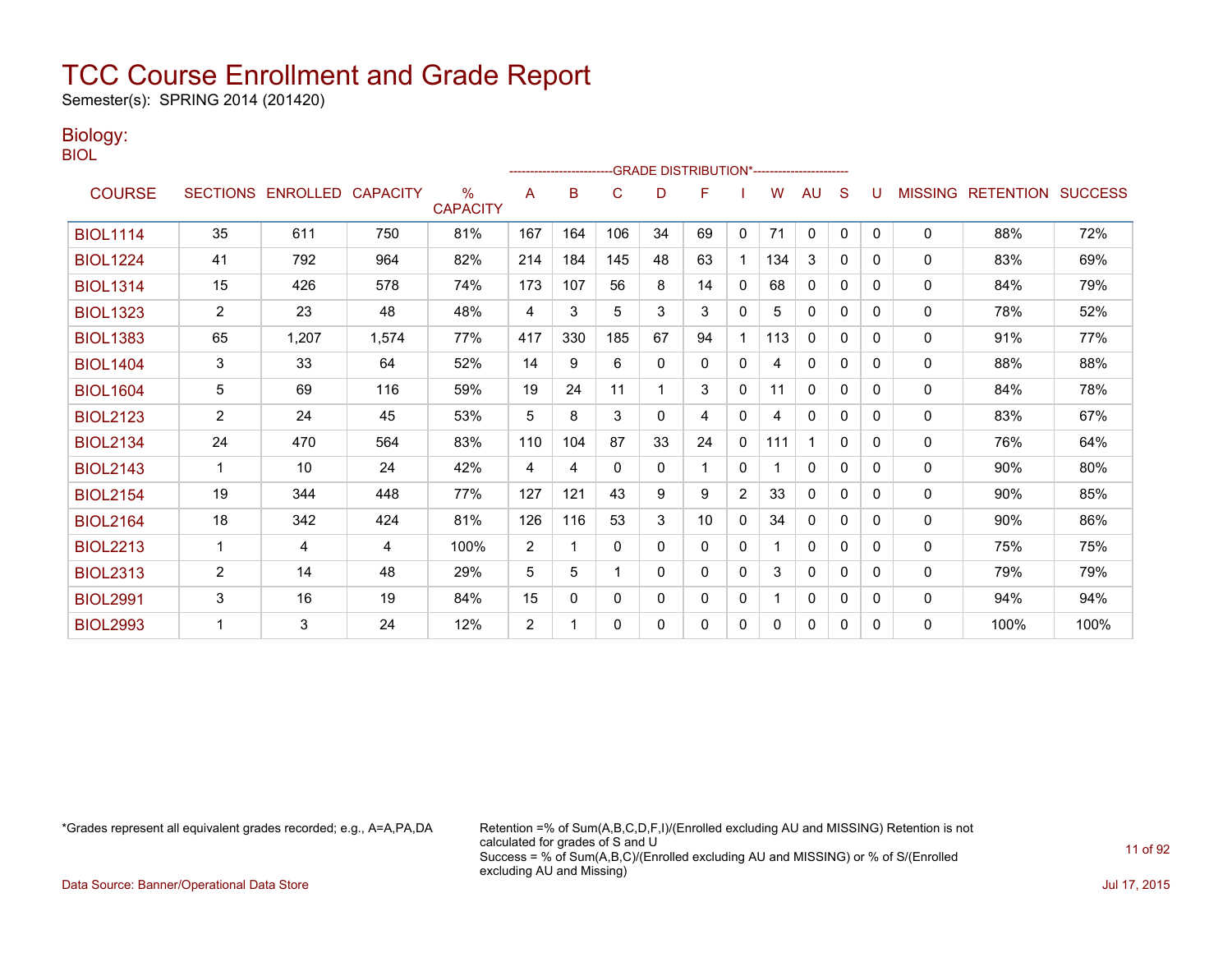Semester(s): SPRING 2014 (201420)

#### Biotechnology: **BIOT**

| ____            |                            |    |                         | --------------------- |    | -GRADE DISTRIBUTION*----------------------- |              |   |              |              |   |   |                          |                |
|-----------------|----------------------------|----|-------------------------|-----------------------|----|---------------------------------------------|--------------|---|--------------|--------------|---|---|--------------------------|----------------|
| <b>COURSE</b>   | SECTIONS ENROLLED CAPACITY |    | $\%$<br><b>CAPACITY</b> | A                     | B. |                                             |              | W | AU           | <sub>S</sub> |   |   | <b>MISSING RETENTION</b> | <b>SUCCESS</b> |
| <b>BIOT1113</b> |                            | 12 | 58%                     | っ                     |    |                                             |              | 0 | 0            |              |   | 0 | 100%                     | 100%           |
| <b>BIOT1315</b> |                            | 12 | 25%                     |                       |    | 0                                           |              | 0 | 0            |              | 0 | 0 | 100%                     | 100%           |
| <b>BIOT1534</b> |                            | 12 | 58%                     | 4                     |    | 0                                           | <sup>n</sup> | 0 | $\mathbf{0}$ | 0            | 0 | 0 | 100%                     | 100%           |
| <b>BIOT2335</b> |                            | 12 | 25%                     | າ<br>∼                |    |                                             |              |   | 0            |              |   | 0 | 100%                     | 100%           |

\*Grades represent all equivalent grades recorded; e.g., A=A,PA,DA Retention =% of Sum(A,B,C,D,F,I)/(Enrolled excluding AU and MISSING) Retention is not calculated for grades of S and U Success = % of Sum(A,B,C)/(Enrolled excluding AU and MISSING) or % of S/(Enrolled excluding AU and Missing)

Data Source: Banner/Operational Data Store Jul 17, 2015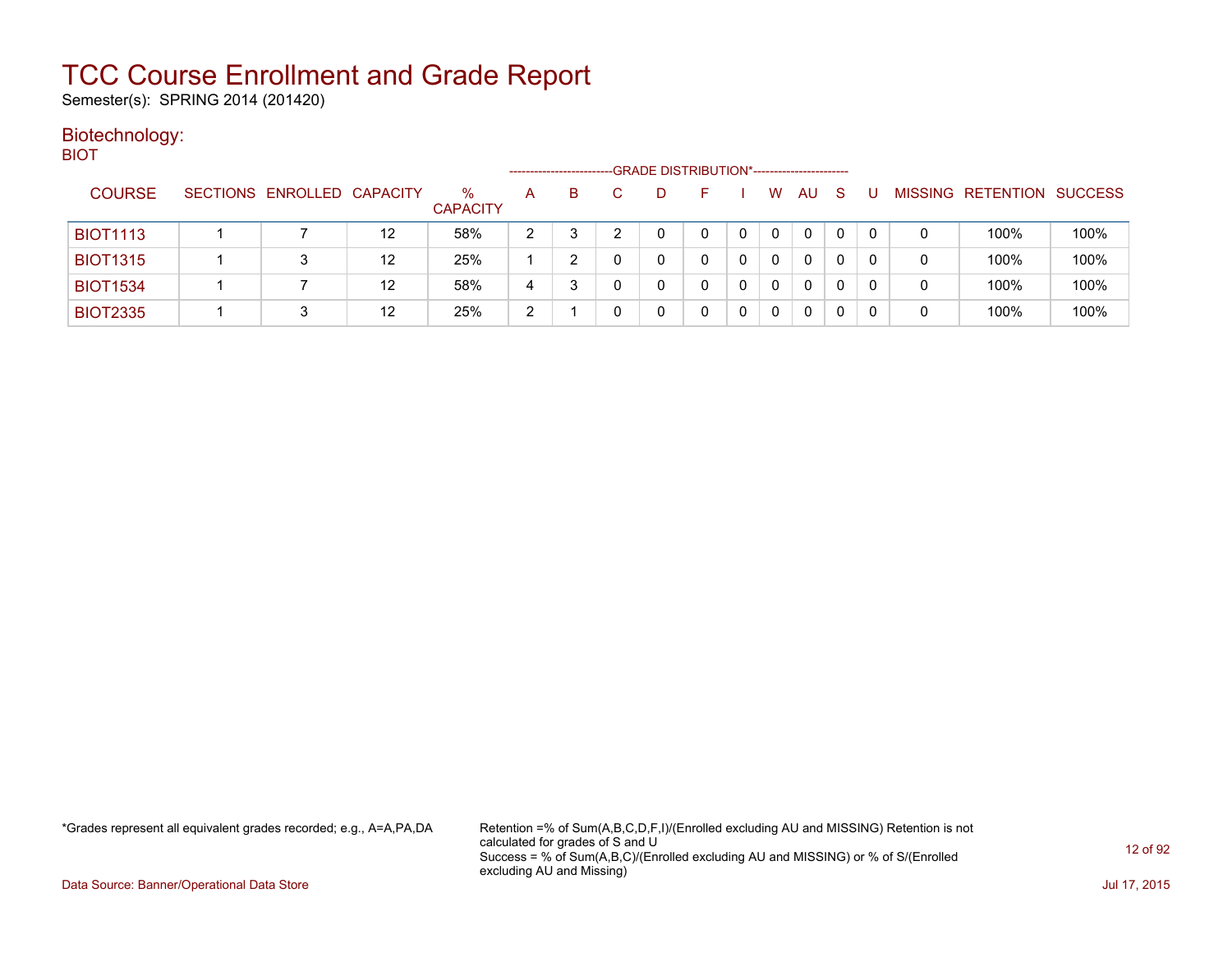Semester(s): SPRING 2014 (201420)

#### Biomedical Equipment Technolog: BMET

| -------         |                            |                      |   |     | ------------------------GRADE DISTRIBUTION*----------------------- |              |  |  |  |                           |      |
|-----------------|----------------------------|----------------------|---|-----|--------------------------------------------------------------------|--------------|--|--|--|---------------------------|------|
| <b>COURSE</b>   | SECTIONS ENROLLED CAPACITY | %<br><b>CAPACITY</b> | A | BC. | <b>D</b>                                                           | F I W AU S U |  |  |  | MISSING RETENTION SUCCESS |      |
| <b>BMET1304</b> | 10                         | 83%                  |   |     |                                                                    |              |  |  |  | 100%                      | 100% |

\*Grades represent all equivalent grades recorded; e.g., A=A,PA,DA Retention =% of Sum(A,B,C,D,F,I)/(Enrolled excluding AU and MISSING) Retention is not calculated for grades of S and U Success = % of Sum(A,B,C)/(Enrolled excluding AU and MISSING) or % of S/(Enrolled excluding AU and Missing)

Data Source: Banner/Operational Data Store Jul 17, 2015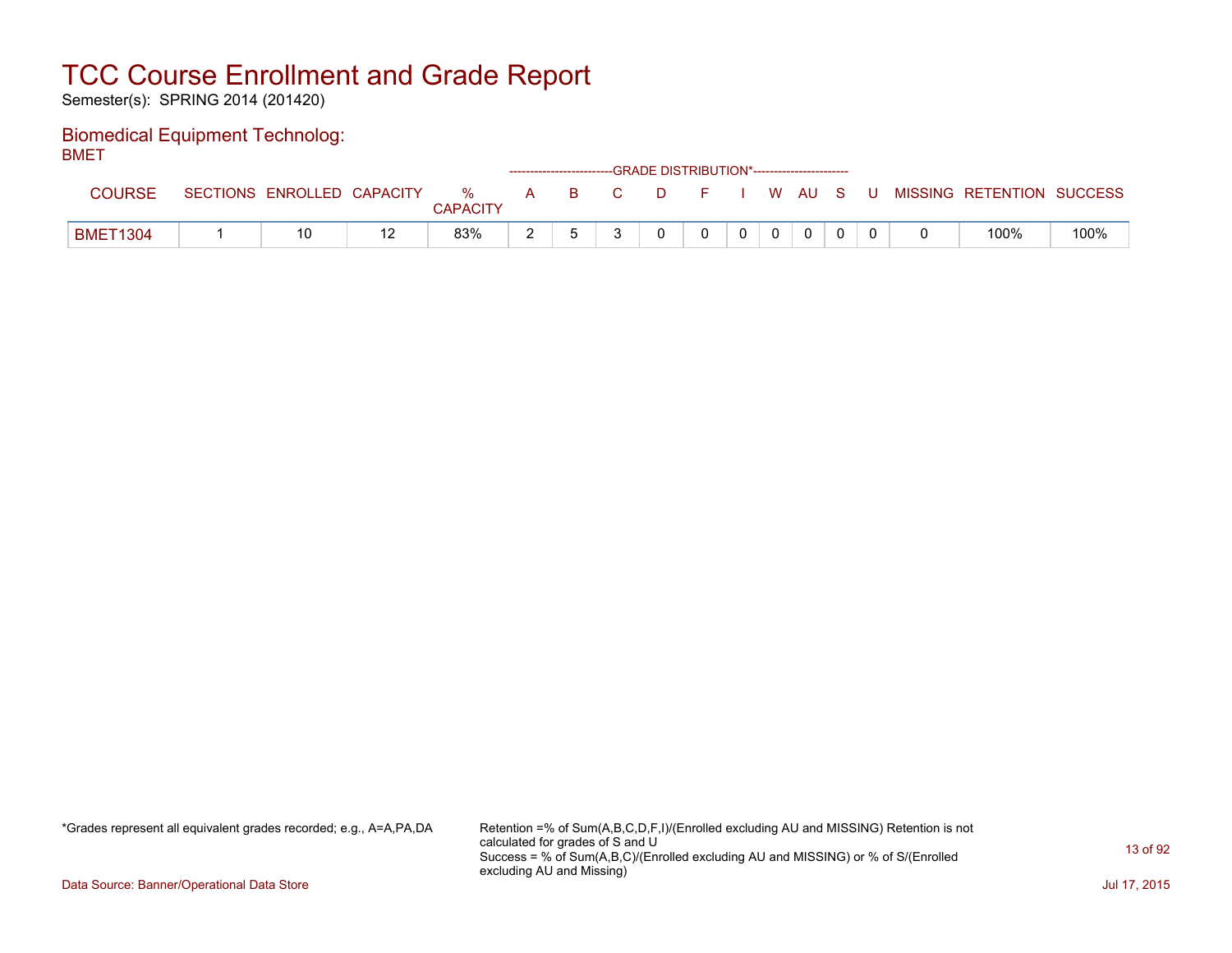Semester(s): SPRING 2014 (201420)

### Business:

**BUSN** 

|                 |                |                   |                 |                                  |              |                | ------------------------GRADE                DISTRIBUTION*---------------------- |                |                |              |                |              |              |              |                |                  |                |
|-----------------|----------------|-------------------|-----------------|----------------------------------|--------------|----------------|----------------------------------------------------------------------------------|----------------|----------------|--------------|----------------|--------------|--------------|--------------|----------------|------------------|----------------|
| <b>COURSE</b>   |                | SECTIONS ENROLLED | <b>CAPACITY</b> | $\frac{0}{0}$<br><b>CAPACITY</b> | A            | в              | C                                                                                | D              | F              |              | W              | AU           | S            |              | <b>MISSING</b> | <b>RETENTION</b> | <b>SUCCESS</b> |
| <b>BUSN1053</b> | 17             | 281               | 421             | 67%                              | 70           | 66             | 43                                                                               | 18             | 47             | $\mathbf{0}$ | 37             | $\mathbf{0}$ | $\mathbf{0}$ | $\mathbf{0}$ | $\mathbf 0$    | 87%              | 64%            |
| <b>BUSN1123</b> | 3              | 49                | 50              | 98%                              | 28           | 7              | $\overline{2}$                                                                   | 0              | 9              | $\Omega$     | 3              | $\mathbf{0}$ | $\Omega$     | $\Omega$     | 0              | 94%              | 76%            |
| <b>BUSN1143</b> | 10             | 105               | 220             | 48%                              | 48           | 18             | 12                                                                               | 4              | 11             | 0            | 12             | 0            | 0            | 0            | $\Omega$       | 89%              | 74%            |
| <b>BUSN1153</b> | 3              | 33                | 60              | 55%                              | 11           | 6              | 4                                                                                | $\overline{2}$ | 3              | 0            | 7              | 0            | $\Omega$     | 0            | 0              | 79%              | 64%            |
| <b>BUSN1173</b> | 1              | 10                | 25              | 40%                              | 6            | $\overline{2}$ | $\overline{2}$                                                                   | 0              | 0              | $\Omega$     | 0              | $\Omega$     | 0            | 0            | 0              | 100%             | 100%           |
| <b>BUSN1353</b> | 4              | 61                | 75              | 81%                              | 11           | 15             |                                                                                  | 5              | 6              | $\Omega$     | 17             | $\Omega$     | $\Omega$     | $\Omega$     | 0              | 72%              | 54%            |
| <b>BUSN2053</b> | 3              | 23                | 60              | 38%                              | 5            | 5              | $\overline{2}$                                                                   | $\overline{2}$ | 3              | $\mathbf{0}$ | 6              | $\mathbf{0}$ | $\Omega$     | 0            | $\Omega$       | 74%              | 52%            |
| <b>BUSN2173</b> | $\mathbf 1$    | 4                 | 5               | 80%                              | $\Omega$     |                | 0                                                                                |                | 0              | $\mathbf{0}$ | $\overline{2}$ | $\mathbf{0}$ | $\mathbf{0}$ | $\Omega$     | 0              | 50%              | 25%            |
| <b>BUSN2203</b> | 3              | 28                | 60              | 47%                              | 14           | 4              | 3                                                                                | $\overline{2}$ | $\overline{2}$ |              | $\overline{2}$ | 0            | 0            | 0            | 0              | 93%              | 75%            |
| <b>BUSN2213</b> | $\overline{2}$ | 34                | 35              | 97%                              | 11           | 7              | $\overline{2}$                                                                   | 3              | 8              | $\Omega$     | 3              | $\mathbf{0}$ | $\Omega$     | $\Omega$     | 0              | 91%              | 59%            |
| <b>BUSN2313</b> | $\overline{7}$ | 105               | 161             | 65%                              | 39           | 34             | 12                                                                               |                | 5              | 0            | 14             | $\mathbf{0}$ | $\Omega$     | $\Omega$     | $\mathbf{0}$   | 87%              | 81%            |
| <b>BUSN2333</b> | $\mathbf{1}$   | 20                | 20              | 100%                             | 8            | $\overline{2}$ |                                                                                  | 0              | 0              | 0            | 9              | $\mathbf{0}$ | 0            | 0            | 0              | 55%              | 55%            |
| <b>BUSN2363</b> | $\mathbf{1}$   | 20                | 21              | 95%                              | 8            | 3              | 3                                                                                | 1              | 0              | $\Omega$     | 5              | $\Omega$     | 0            | 0            | 0              | 75%              | 70%            |
| <b>BUSN2403</b> |                | 11                | 20              | 55%                              | 3            |                |                                                                                  |                | 1              | $\Omega$     | 3              | $\mathbf{0}$ | $\Omega$     | 0            |                | 70%              | 50%            |
| <b>BUSN2483</b> | $\mathbf 1$    | 10                | 15              | 67%                              | 5            | 3              | $\overline{2}$                                                                   | 0              | 0              | $\mathbf{0}$ | $\mathbf{0}$   | $\mathbf{0}$ | $\Omega$     | $\Omega$     | 0              | 100%             | 100%           |
| <b>BUSN2633</b> | $\mathbf 1$    | 5                 | 20              | 25%                              | 1            | $\overline{2}$ | 0                                                                                |                | 0              | $\mathbf{0}$ |                | $\mathbf{0}$ | $\mathbf{0}$ | 0            | 0              | 80%              | 60%            |
| <b>BUSN2643</b> | 1              | 1                 | 10              | 10%                              | $\mathbf{0}$ | 1              | 0                                                                                | 0              | 0              | 0            | 0              | 0            | 0            | 0            | $\mathbf{0}$   | 100%             | 100%           |
| <b>BUSN2683</b> |                |                   | 10              | 10%                              | 1            | 0              | 0                                                                                | 0              | 0              | 0            | 0              | 0            | 0            | 0            | $\mathbf{0}$   | 100%             | 100%           |

\*Grades represent all equivalent grades recorded; e.g., A=A,PA,DA Retention =% of Sum(A,B,C,D,F,I)/(Enrolled excluding AU and MISSING) Retention is not calculated for grades of S and U Success = % of Sum(A,B,C)/(Enrolled excluding AU and MISSING) or % of S/(Enrolled excluding AU and Missing)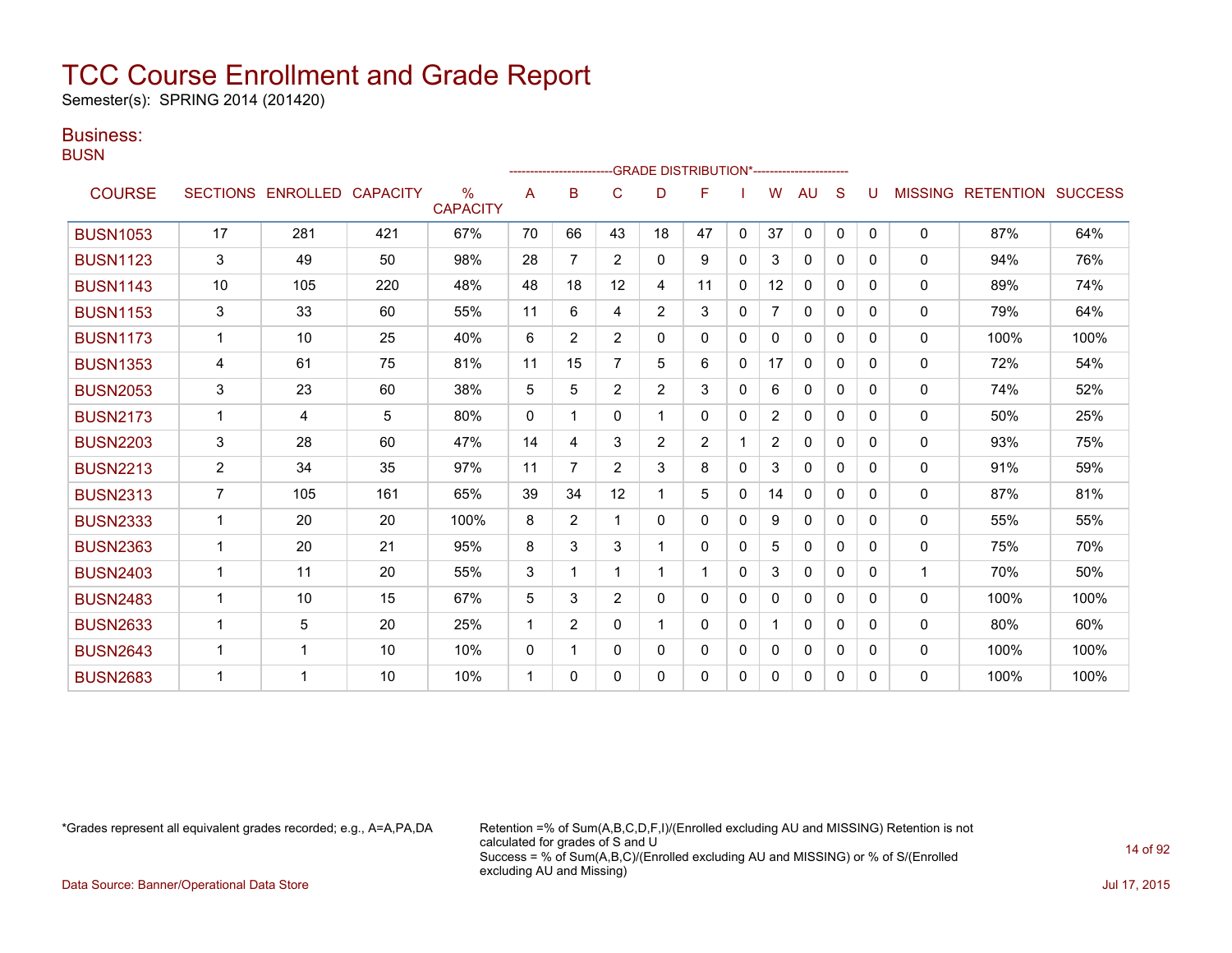Semester(s): SPRING 2014 (201420)

#### Careers: CA<sub>D</sub>C<sub>1</sub>

| <b>UARS</b>     |                            |                               |  | ------------------------GRADE DISTRIBUTION*----------------------- |    |    |         |   |    |  |                           |     |
|-----------------|----------------------------|-------------------------------|--|--------------------------------------------------------------------|----|----|---------|---|----|--|---------------------------|-----|
| <b>COURSE</b>   | SECTIONS ENROLLED CAPACITY | $\%$ A B C<br><b>CAPACITY</b> |  |                                                                    | D. | E. | I WAUSU |   |    |  | MISSING RETENTION SUCCESS |     |
| <b>CARS1011</b> | 49                         | 28%                           |  |                                                                    |    |    |         | 0 | 41 |  |                           | 84% |

\*Grades represent all equivalent grades recorded; e.g., A=A,PA,DA Retention =% of Sum(A,B,C,D,F,I)/(Enrolled excluding AU and MISSING) Retention is not calculated for grades of S and U Success = % of Sum(A,B,C)/(Enrolled excluding AU and MISSING) or % of S/(Enrolled excluding AU and Missing)

Data Source: Banner/Operational Data Store Jul 17, 2015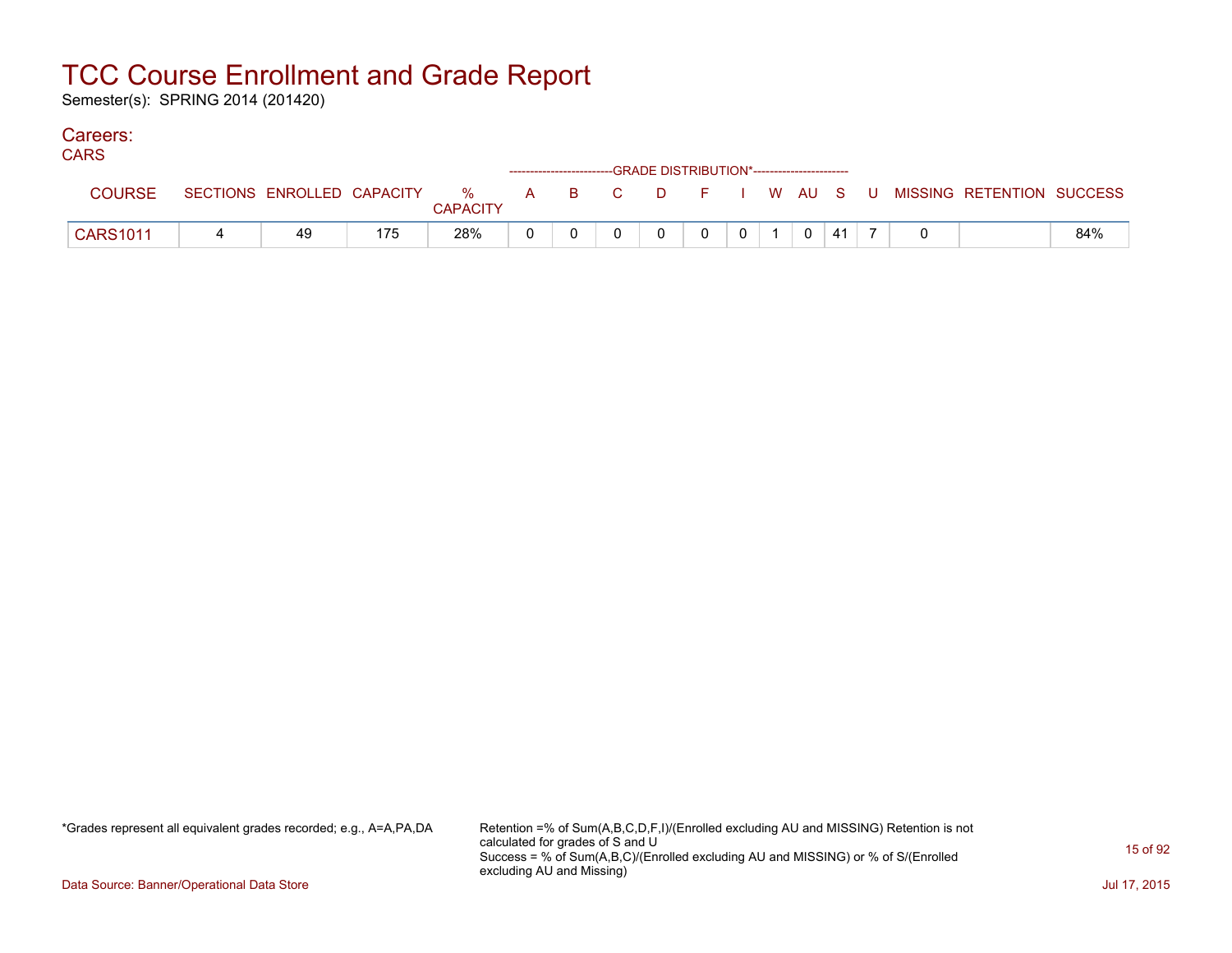Semester(s): SPRING 2014 (201420)

#### Chemistry: **CHEM**

|                 |                 |          |                 |                      |     | --------------------- |    | -- GRADE DISTRIBUTION*------------------------ |    |              |          |                |             |   |         |                  |                |
|-----------------|-----------------|----------|-----------------|----------------------|-----|-----------------------|----|------------------------------------------------|----|--------------|----------|----------------|-------------|---|---------|------------------|----------------|
| <b>COURSE</b>   | <b>SECTIONS</b> | ENROLLED | <b>CAPACITY</b> | %<br><b>CAPACITY</b> | A   | B                     | C. | D                                              | F  |              | w        | AU             | S           |   | MISSING | <b>RETENTION</b> | <b>SUCCESS</b> |
| <b>CHEM1114</b> | 13              | 230      | 296             | 78%                  | 56  | 55                    | 53 | 8                                              | 21 | 0            | 37       | 0              |             |   | 0       | 84%              | 71%            |
| <b>CHEM1124</b> |                 | 11       | 24              | 46%                  | 11  |                       | 0  | 0                                              |    | 0            |          | $\mathbf{0}$   | 0           | 0 | 0       | 100%             | 100%           |
| <b>CHEM1315</b> | 26              | 582      | 624             | 93%                  | 220 | 148                   | 92 | 16                                             | 36 | 2            | 68       | 0              | 0           | 0 | 0       | 88%              | 79%            |
| <b>CHEM1415</b> | 14              | 252      | 316             | 80%                  | 89  | 62                    | 42 | 10                                             | 14 | $\mathbf 0$  | 33       | $\overline{2}$ | $\Omega$    | 0 | 0       | 87%              | 77%            |
| <b>CHEM2145</b> | 6               | 67       | 72              | 93%                  | 24  | 24                    | 11 | 5                                              |    | 0            |          |                | $\mathbf 0$ | 0 | 0       | 98%              | 89%            |
| <b>CHEM2245</b> | 4               | 39       | 48              | 81%                  | 9   | 16                    |    | 2                                              |    | $\mathbf{0}$ | 5        | $\mathbf{0}$   | $\Omega$    | 0 | 0       | 87%              | 82%            |
| <b>CHEM2353</b> |                 | 11       | 12              | 92%                  | 5   | 4                     |    | 0                                              |    | 0            | $\Omega$ | 0              | 0           | 0 | 0       | 100%             | 91%            |

\*Grades represent all equivalent grades recorded; e.g., A=A,PA,DA Retention =% of Sum(A,B,C,D,F,I)/(Enrolled excluding AU and MISSING) Retention is not calculated for grades of S and U Success = % of Sum(A,B,C)/(Enrolled excluding AU and MISSING) or % of S/(Enrolled excluding AU and Missing)

Data Source: Banner/Operational Data Store Jul 17, 2015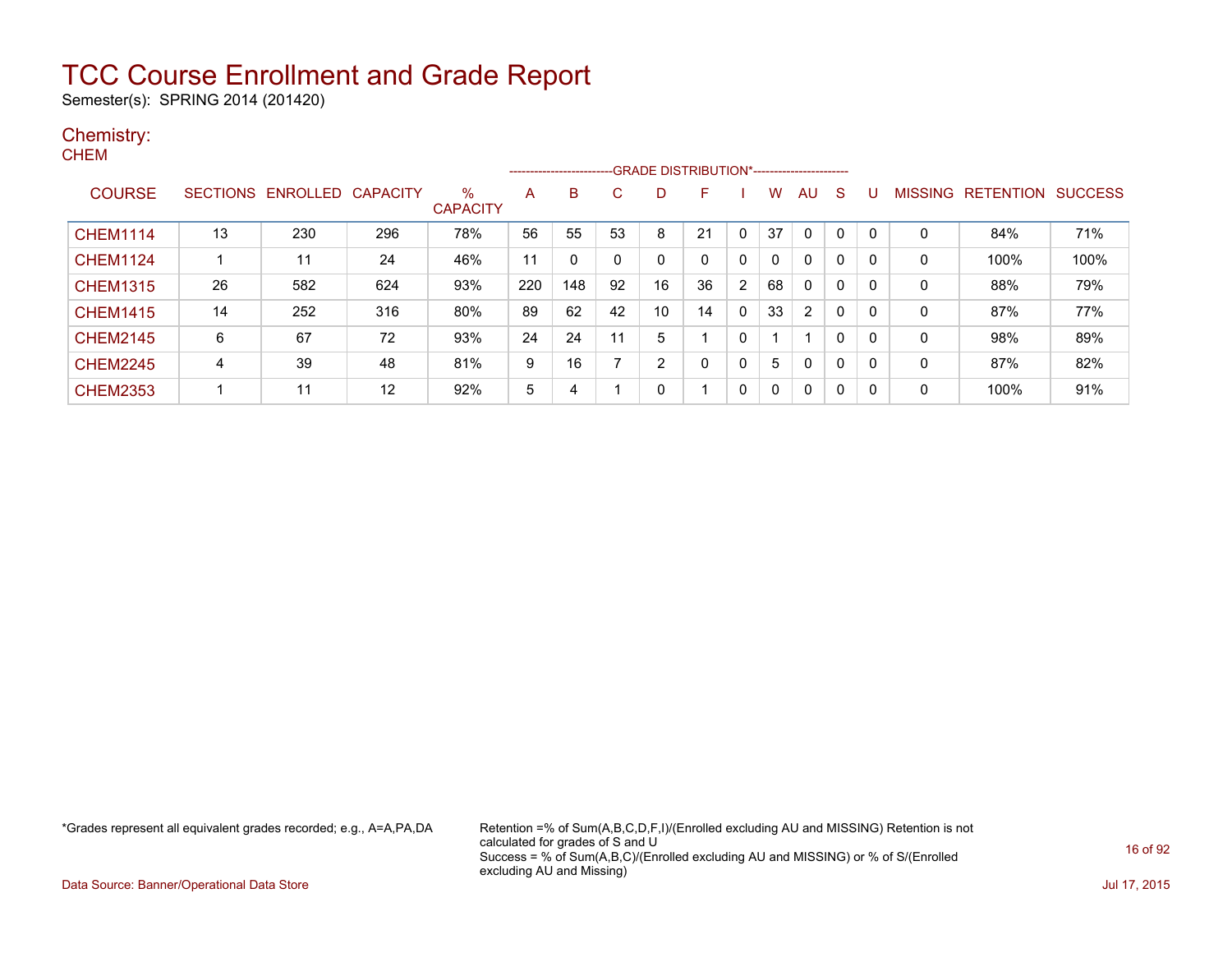Semester(s): SPRING 2014 (201420)

### Child Development:

**CHLD** 

|                 |                |                   |                 |                                  |                |                |                |                | ------------------------GRADE                DISTRIBUTION*---------------------- |              |                |              |              |              |              |                                  |      |
|-----------------|----------------|-------------------|-----------------|----------------------------------|----------------|----------------|----------------|----------------|----------------------------------------------------------------------------------|--------------|----------------|--------------|--------------|--------------|--------------|----------------------------------|------|
| <b>COURSE</b>   |                | SECTIONS ENROLLED | <b>CAPACITY</b> | $\frac{0}{0}$<br><b>CAPACITY</b> | A              | B              | C              | D              | F                                                                                |              | W              | <b>AU</b>    | S            | U            |              | <b>MISSING RETENTION SUCCESS</b> |      |
| <b>CHLD1101</b> | 5              | 55                | 130             | 42%                              | 41             | 3              | 6              | $\mathbf{1}$   | $\overline{2}$                                                                   | $\mathbf{0}$ | $\overline{2}$ | $\mathbf 0$  | $\mathbf{0}$ | $\mathbf{0}$ | 0            | 96%                              | 91%  |
| <b>CHLD1102</b> | 4              | 33                | 110             | 30%                              | 17             | 9              | 2              | $\mathbf{1}$   | 1                                                                                | $\Omega$     | 3              | $\mathbf{0}$ | $\Omega$     | 0            | $\mathbf{0}$ | 91%                              | 85%  |
| <b>CHLD1202</b> | 4              | 37                | 110             | 34%                              | 11             | 10             | 6              |                | 4                                                                                | $\Omega$     | 5              | 0            | $\mathbf{0}$ | 0            | 0            | 86%                              | 73%  |
| <b>CHLD1302</b> | 4              | 37                | 110             | 34%                              | 21             | 4              | 4              | 1              | 4                                                                                | $\mathbf{0}$ | 3              | $\mathbf{0}$ | $\mathbf{0}$ | 0            | 0            | 92%                              | 78%  |
| <b>CHLD1402</b> | 4              | 49                | 110             | 45%                              | 14             | 12             | 10             | 4              | 6                                                                                | $\mathbf{0}$ | 3              | $\mathbf{0}$ | $\Omega$     | 0            | 0            | 94%                              | 73%  |
| <b>CHLD2003</b> | 4              | 66                | 80              | 82%                              | 21             | 18             | 9              | $\mathbf{0}$   | 6                                                                                | $\mathbf{0}$ | 12             | 0            | $\mathbf{0}$ | 0            | 0            | 82%                              | 73%  |
| <b>CHLD2023</b> | $\mathbf{1}$   | 22                | 25              | 88%                              | $\overline{7}$ | 6              | $\overline{2}$ | 1              | 3                                                                                | $\Omega$     | 3              | $\mathbf{0}$ | $\mathbf{0}$ | 0            | 0            | 86%                              | 68%  |
| <b>CHLD2032</b> | $\mathbf{1}$   | 16                | 22              | 73%                              | 10             | 6              | 0              | $\Omega$       | 0                                                                                | $\Omega$     | $\mathbf{0}$   | $\Omega$     | $\Omega$     | 0            | $\mathbf{0}$ | 100%                             | 100% |
| <b>CHLD2042</b> | $\overline{c}$ | 25                | 30              | 83%                              | 19             | 4              | 0              | 0              | $\overline{c}$                                                                   | $\mathbf{0}$ | $\mathbf 0$    | $\mathbf{0}$ | $\mathbf{0}$ | 0            | 0            | 100%                             | 92%  |
| <b>CHLD2052</b> | $\mathbf 1$    | 9                 | 15              | 60%                              | $\overline{7}$ | $\mathbf{0}$   | 0              | 0              | 0                                                                                | $\mathbf{0}$ | $\overline{c}$ | $\mathbf{0}$ | $\mathbf{0}$ | 0            | $\mathbf{0}$ | 78%                              | 78%  |
| <b>CHLD2101</b> | $\mathbf 1$    | $\overline{7}$    | 20              | 35%                              | $\overline{1}$ | $\overline{2}$ | 0              | 0              | 1                                                                                | $\Omega$     | 3              | $\mathbf{0}$ | $\Omega$     | 0            | 0            | 57%                              | 43%  |
| <b>CHLD2103</b> | 4              | 65                | 110             | 59%                              | 31             | 16             | 6              | $\overline{2}$ | 4                                                                                | 0            | 6              | $\mathbf{0}$ | 0            | 0            | 0            | 91%                              | 82%  |
| <b>CHLD2113</b> | $\mathbf 1$    | 1                 | 50              | 2%                               | $\mathbf 1$    | $\mathbf{0}$   | $\mathbf{0}$   | 0              | 0                                                                                | $\mathbf{0}$ | $\Omega$       | $\mathbf{0}$ | $\mathbf{0}$ | 0            | 0            | 100%                             | 100% |
| <b>CHLD2203</b> | $\mathbf{1}$   | 20                | 20              | 100%                             | 2              | 6              | 3              | $\mathbf 1$    | 6                                                                                | $\mathbf{0}$ | $\overline{2}$ | $\mathbf{0}$ | $\mathbf{0}$ | 0            | 0            | 90%                              | 55%  |
| <b>CHLD2213</b> | $\overline{2}$ | 33                | 45              | 73%                              | 10             | 6              | $\overline{2}$ | 3              | 6                                                                                | $\Omega$     | 6              | $\mathbf{0}$ | $\Omega$     | 0            | 0            | 82%                              | 55%  |
| <b>CHLD2223</b> | $\mathbf{1}$   | 4                 | 12              | 33%                              | $\mathbf{1}$   | $\overline{2}$ | 0              | 0              | $\mathbf{1}$                                                                     | $\mathbf{0}$ | $\Omega$       | $\mathbf{0}$ | $\mathbf{0}$ | 0            | 0            | 100%                             | 75%  |
| <b>CHLD2233</b> | $\overline{2}$ | 30                | 40              | 75%                              | 15             | 9              | $\overline{2}$ | 0              | $\overline{2}$                                                                   | $\Omega$     | $\overline{2}$ | $\mathbf{0}$ | $\Omega$     | 0            | 0            | 93%                              | 87%  |
| <b>CHLD2243</b> | $\mathbf 1$    | 8                 | 20              | 40%                              | $\mathbf{1}$   | 5              | 2              | 0              | 0                                                                                | $\mathbf{0}$ | $\mathbf{0}$   | $\mathbf{0}$ | $\Omega$     | 0            | 0            | 100%                             | 100% |
| <b>CHLD2253</b> | $\mathbf 1$    | 8                 | 12              | 67%                              | 5              | 3              | 0              | 0              | 0                                                                                | $\Omega$     | $\mathbf{0}$   | $\mathbf{0}$ | $\mathbf{0}$ | 0            | 0            | 100%                             | 100% |
| <b>CHLD2341</b> | 1              | 9                 | 20              | 45%                              | 4              | $\overline{2}$ |                | 1              | 0                                                                                | $\mathbf{0}$ | 1              | $\mathbf{0}$ | $\Omega$     | 0            | $\mathbf{0}$ | 89%                              | 78%  |
| <b>CHLD2413</b> | $\mathbf 1$    | 22                | 28              | 79%                              | 6              | 6              | 1              | 1              | 4                                                                                | 0            | 4              | 0            | 0            | 0            | 0            | 82%                              | 59%  |
| <b>CHLD2421</b> | 1              | 14                | 20              | 70%                              | 12             | 0              | 0              | 0              | 1                                                                                | $\Omega$     | $\mathbf{1}$   | $\mathbf{0}$ | 0            | 0            | 0            | 93%                              | 86%  |

\*Grades represent all equivalent grades recorded; e.g., A=A,PA,DA Retention =% of Sum(A,B,C,D,F,I)/(Enrolled excluding AU and MISSING) Retention is not calculated for grades of S and U Success = % of Sum(A,B,C)/(Enrolled excluding AU and MISSING) or % of S/(Enrolled excluding AU and Missing)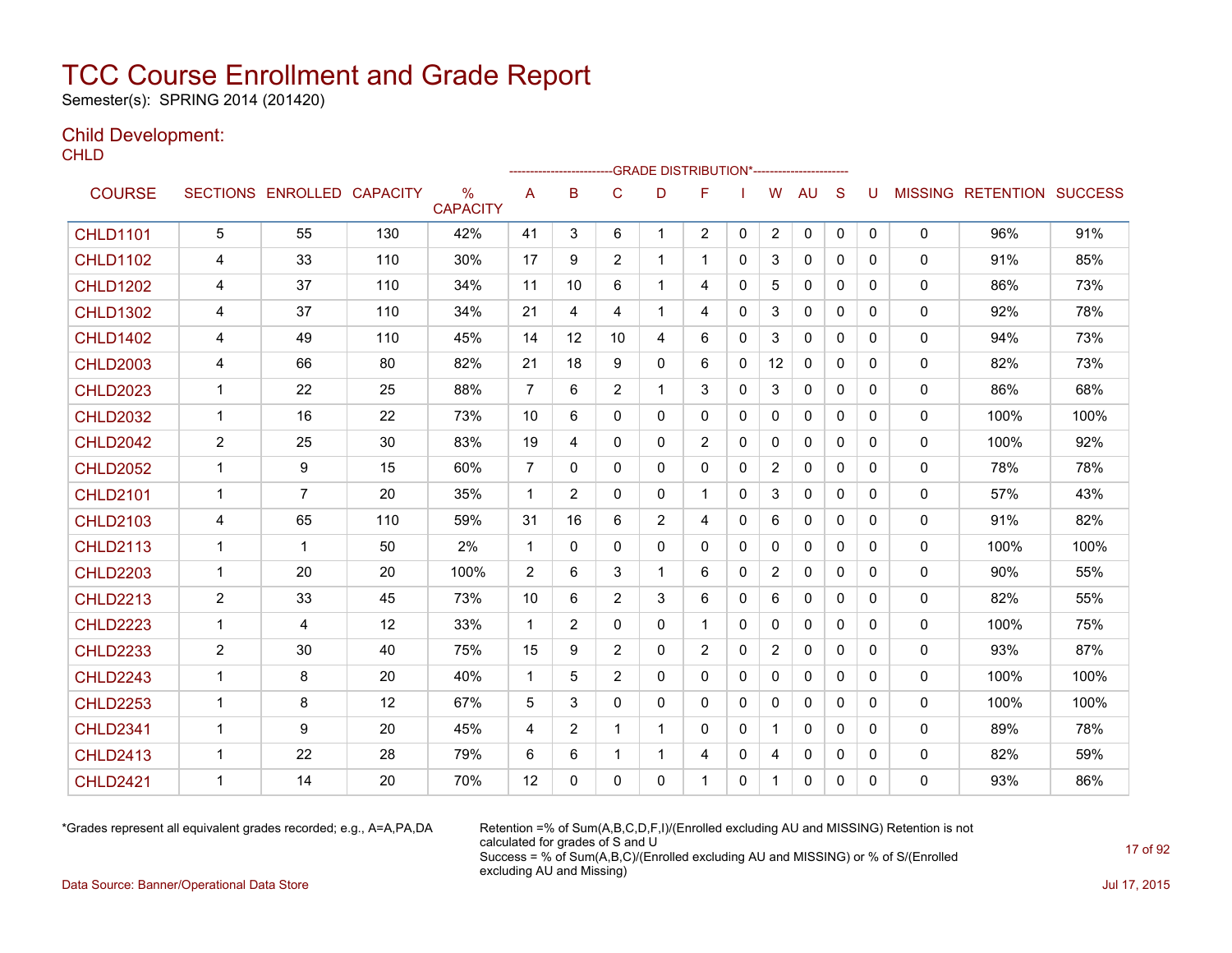Semester(s): SPRING 2014 (201420)

### Child Development:

**CHLD** 

|                 |                            |    |                         | ------------------------- |   |  | -GRADE DISTRIBUTION*----------------------- |   |               |              |              |  |                           |      |
|-----------------|----------------------------|----|-------------------------|---------------------------|---|--|---------------------------------------------|---|---------------|--------------|--------------|--|---------------------------|------|
| <b>COURSE</b>   | SECTIONS ENROLLED CAPACITY |    | $\%$<br><b>CAPACITY</b> | A                         | B |  | н.                                          |   | W             | AU           | <sub>S</sub> |  | MISSING RETENTION SUCCESS |      |
| <b>CHLD2513</b> | 19                         | 24 | 79%                     | 13                        | 6 |  | 0                                           |   |               | 0            |              |  | 100%                      | 100% |
| <b>CHLD2701</b> | 16                         | 20 | 80%                     | 5                         | 4 |  | <sup>n</sup>                                | 0 | $\mathcal{D}$ | $\mathbf{0}$ |              |  | 88%                       | 81%  |
| <b>CHLD2991</b> | 12                         | 40 | 30%                     | 8                         |   |  |                                             |   |               | 0            |              |  | 100%                      | 92%  |

\*Grades represent all equivalent grades recorded; e.g., A=A,PA,DA Retention =% of Sum(A,B,C,D,F,I)/(Enrolled excluding AU and MISSING) Retention is not calculated for grades of S and U Success = % of Sum(A,B,C)/(Enrolled excluding AU and MISSING) or % of S/(Enrolled excluding AU and Missing)

Data Source: Banner/Operational Data Store Jul 17, 2015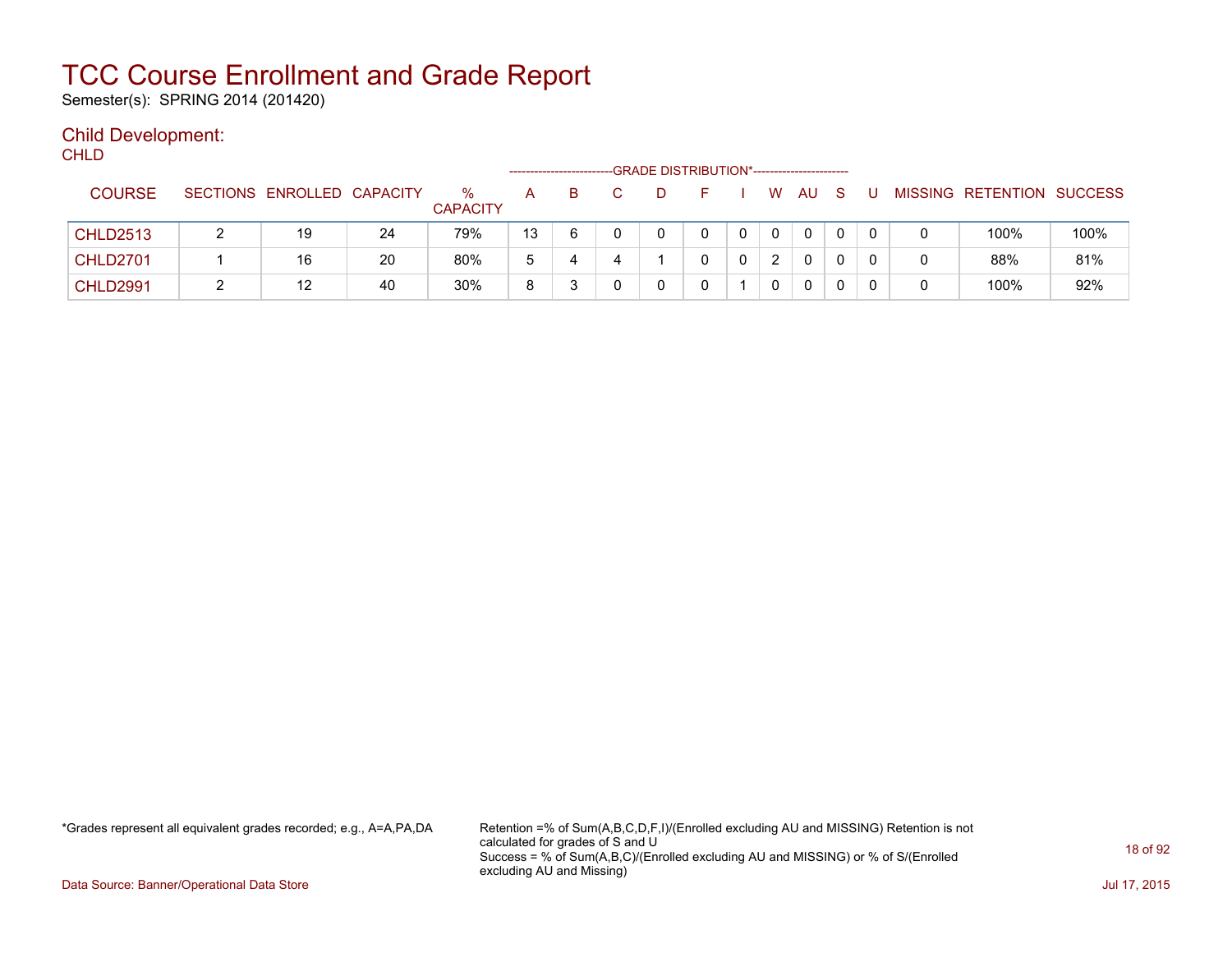Semester(s): SPRING 2014 (201420)

### Chinese:

| ۰, | v.<br>٠ |
|----|---------|

| .               |                            |    |                      |   |   |    | -GRADE DISTRIBUTION*----------------------- |          |                |             |              |   |                           |      |
|-----------------|----------------------------|----|----------------------|---|---|----|---------------------------------------------|----------|----------------|-------------|--------------|---|---------------------------|------|
| <b>COURSE</b>   | SECTIONS ENROLLED CAPACITY |    | %<br><b>CAPACITY</b> | A | B | D. |                                             |          |                | W AU S      |              | U | MISSING RETENTION SUCCESS |      |
| <b>CHNS1103</b> |                            | 20 | 45%                  |   |   |    |                                             | $\Omega$ | 3 <sup>1</sup> | $\Omega$    | $\Omega$     |   | 67%                       | 67%  |
| <b>CHNS1413</b> | 10                         | 20 | 50%                  | 6 |   |    |                                             |          |                | $\mathbf 0$ | $\mathbf{0}$ |   | 100%                      | 100% |

\*Grades represent all equivalent grades recorded; e.g., A=A,PA,DA Retention =% of Sum(A,B,C,D,F,I)/(Enrolled excluding AU and MISSING) Retention is not calculated for grades of S and U Success = % of Sum(A,B,C)/(Enrolled excluding AU and MISSING) or % of S/(Enrolled excluding AU and Missing)

Data Source: Banner/Operational Data Store Jul 17, 2015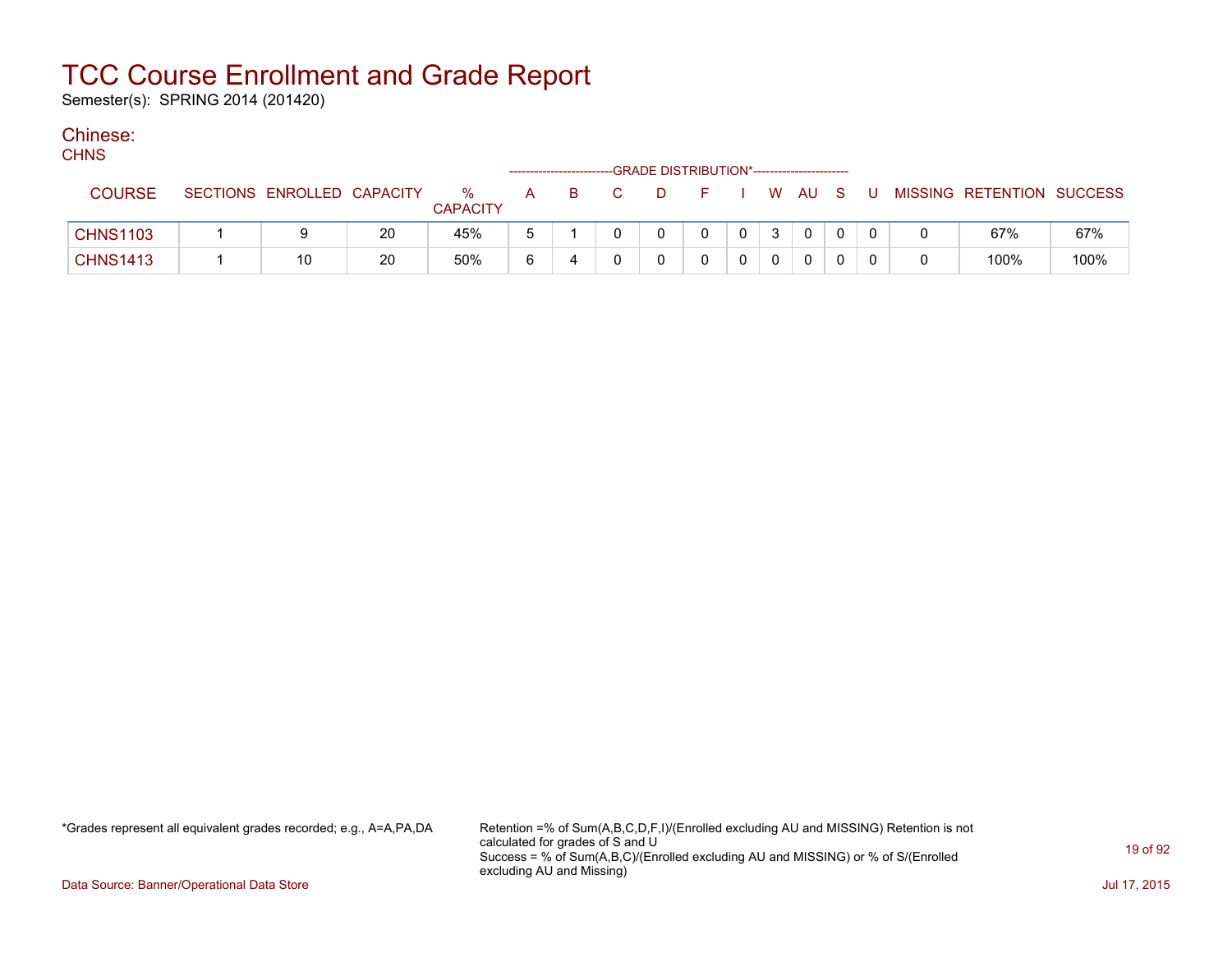Semester(s): SPRING 2014 (201420)

#### Criminal Justice: CRIM

|                 |                |                            |     |                      |    | --------------------------GRADE DISTRIBUTION*----------------------- |    |   |                |   |          |              |              |   |                |                  |                |
|-----------------|----------------|----------------------------|-----|----------------------|----|----------------------------------------------------------------------|----|---|----------------|---|----------|--------------|--------------|---|----------------|------------------|----------------|
| <b>COURSE</b>   |                | SECTIONS ENROLLED CAPACITY |     | %<br><b>CAPACITY</b> | A  | B                                                                    | С  | D | F              |   | w        | AU           | <sub>S</sub> | U | <b>MISSING</b> | <b>RETENTION</b> | <b>SUCCESS</b> |
| <b>CRIM1013</b> | 5              | 82                         | 105 | 78%                  | 35 | 13                                                                   | 10 |   |                | 4 | 19       | 0            | 0            |   | 0              | 77%              | 71%            |
| <b>CRIM2103</b> | $\overline{2}$ | 35                         | 40  | 88%                  | 10 | 14                                                                   | 6  | 2 |                | 0 | 3        | $\mathbf{0}$ | 0            | 0 | 0              | 91%              | 86%            |
| <b>CRIM2123</b> | 4              | 55                         | 80  | 69%                  | 10 | 16                                                                   | 13 | 4 |                | 2 | 10       | 0            | 0            | 0 | 0              | 82%              | 71%            |
| <b>CRIM2133</b> |                | 12                         | 20  | 60%                  | 8  |                                                                      | 0  | 0 | $\overline{2}$ | 0 |          | 0            | $\mathbf{0}$ | 0 | 0              | 92%              | 75%            |
| <b>CRIM2143</b> | $\overline{2}$ | 29                         | 40  | 72%                  | 10 | 11                                                                   | 5  | 0 | 2              | 0 |          | 0            | $\mathbf{0}$ | 0 | 0              | 97%              | 90%            |
| <b>CRIM2223</b> | $\overline{2}$ | 33                         | 40  | 82%                  | 8  | 13                                                                   | 8  |   |                | 0 | 3        | $\mathbf{0}$ | $\mathbf{0}$ | 0 | 0              | 91%              | 88%            |
| <b>CRIM2993</b> |                | 12                         | 15  | 80%                  | 9  | 3                                                                    | 0  | 0 | $\Omega$       | 0 | $\Omega$ | 0            | 0            | 0 | 0              | 100%             | 100%           |

\*Grades represent all equivalent grades recorded; e.g., A=A,PA,DA Retention =% of Sum(A,B,C,D,F,I)/(Enrolled excluding AU and MISSING) Retention is not calculated for grades of S and U Success = % of Sum(A,B,C)/(Enrolled excluding AU and MISSING) or % of S/(Enrolled excluding AU and Missing)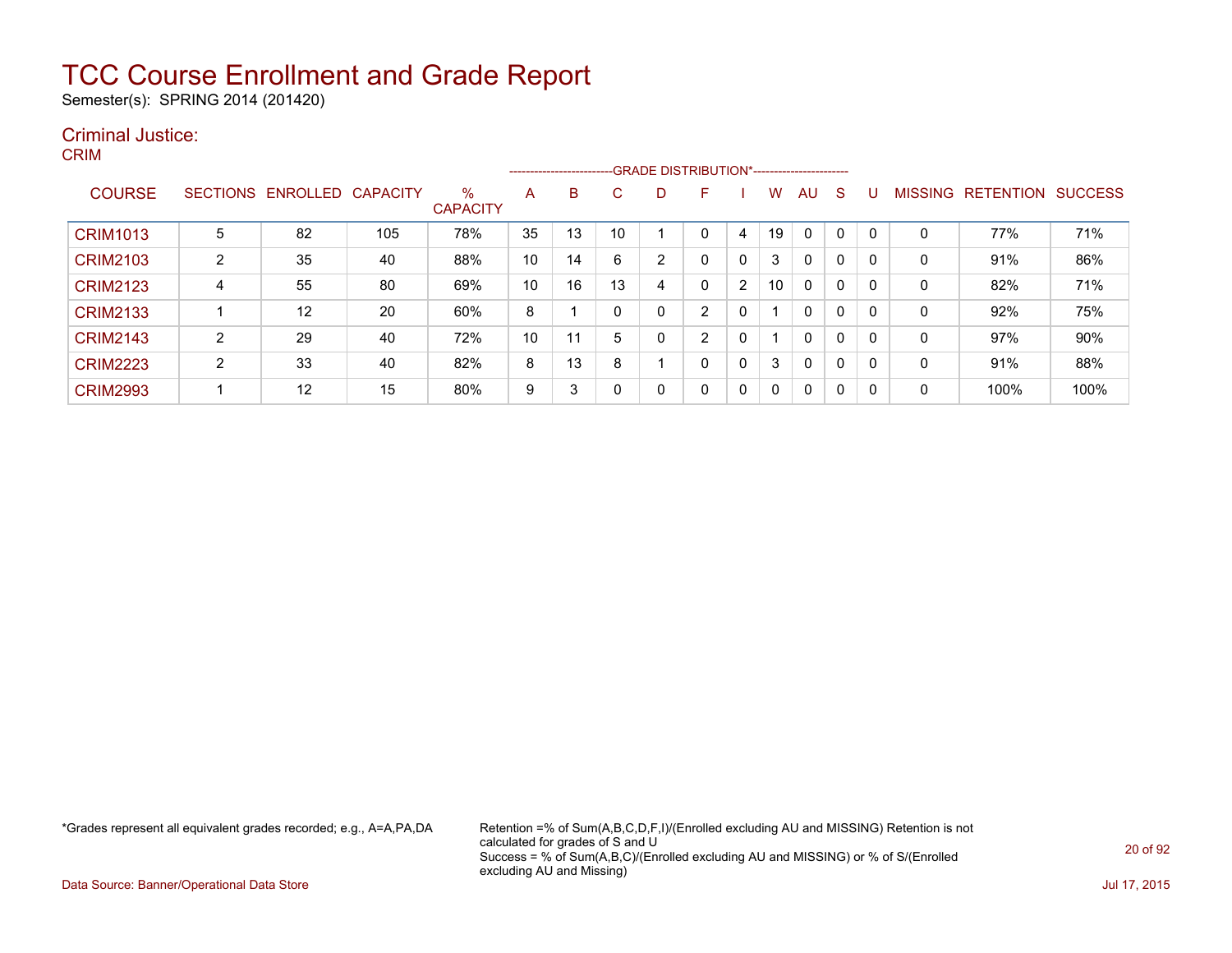Semester(s): SPRING 2014 (201420)

#### CSCI Computer Info Systems: **CSCI**

| ---             |                |                            |       |                         |                |                |                |                | -GRADE DISTRIBUTION*----------------------- |                |          |                |              |              |          |                           |      |
|-----------------|----------------|----------------------------|-------|-------------------------|----------------|----------------|----------------|----------------|---------------------------------------------|----------------|----------|----------------|--------------|--------------|----------|---------------------------|------|
| <b>COURSE</b>   |                | SECTIONS ENROLLED CAPACITY |       | $\%$<br><b>CAPACITY</b> | A              | B              | C              | D              | F                                           |                | W        | <b>AU</b>      | S            | U            |          | MISSING RETENTION SUCCESS |      |
| <b>CSCI1011</b> | $\mathbf{1}$   | 14                         | 15    | 93%                     | 9              | 2              | $\mathbf{1}$   | $\mathbf{0}$   | $\mathbf 0$                                 | 0              | $\Omega$ | $\overline{2}$ | 0            | $\mathbf{0}$ | 0        | 100%                      | 100% |
| <b>CSCI1171</b> | 1              | 17                         | 20    | 85%                     | 6              | 3              | $\mathbf{1}$   | $\Omega$       | $\overline{\mathbf{1}}$                     | $\mathbf{0}$   | 6        | $\mathbf{0}$   | $\Omega$     | $\Omega$     | 0        | 65%                       | 59%  |
| <b>CSCI1203</b> | 86             | 1,311                      | 1,706 | 77%                     | 612            | 187            | 110            | 45             | 119                                         | 22             | 213      | 3              | $\mathbf{0}$ | $\mathbf{0}$ | 0        | 84%                       | 69%  |
| <b>CSCI1263</b> | 5              | 59                         | 90    | 66%                     | 29             | 11             | 3              | $\Omega$       | 10                                          | 2              | 4        | $\Omega$       | $\Omega$     | $\Omega$     | 0        | 93%                       | 73%  |
| <b>CSCI1273</b> | $\mathbf{1}$   | 10                         | 20    | 50%                     | 6              | $\mathbf{1}$   | 2              | $\mathbf{0}$   | $\mathbf 1$                                 | $\mathbf{0}$   | $\Omega$ | $\mathbf{0}$   | $\mathbf{0}$ | $\mathbf{0}$ | 0        | 100%                      | 90%  |
| <b>CSCI1283</b> | $\overline{2}$ | 20                         | 28    | 71%                     | 8              | $\overline{7}$ | $\Omega$       | $\Omega$       | 2                                           | $\mathbf{0}$   | 3        | $\Omega$       | $\Omega$     | $\Omega$     | 0        | 85%                       | 75%  |
| <b>CSCI1293</b> | $\mathbf{1}$   | 12                         | 14    | 86%                     | 4              | $\overline{2}$ | $\overline{2}$ | $\overline{2}$ | $\overline{\mathbf{1}}$                     | 0              | 1        | $\Omega$       | $\mathbf{0}$ | $\Omega$     | 0        | 92%                       | 67%  |
| <b>CSCI1483</b> | 4              | 57                         | 70    | 81%                     | 23             | 17             | 5              | 4              | 5                                           | $\mathbf{0}$   | 3        | $\Omega$       | $\Omega$     | $\Omega$     | 0        | 95%                       | 79%  |
| <b>CSCI1641</b> | 1              | $\overline{7}$             | 20    | 35%                     | 5              | 1              | $\Omega$       | $\Omega$       | $\Omega$                                    | 0              | 1        | 0              | $\Omega$     | $\Omega$     | 0        | 86%                       | 86%  |
| <b>CSCI1901</b> | 1              | 16                         | 21    | 76%                     | 10             | 4              | $\overline{2}$ | $\mathbf{0}$   | 0                                           | 0              | 0        | $\mathbf{0}$   | $\mathbf{0}$ | 0            | 0        | 100%                      | 100% |
| <b>CSCI1992</b> | 1              | 11                         | 15    | 73%                     | 4              | 3              | $\mathbf{1}$   | 1              | $\mathbf{0}$                                | 0              | 1        | $\mathbf{1}$   | $\mathbf{0}$ | 0            | 0        | 90%                       | 80%  |
| <b>CSCI2013</b> | 2              | 29                         | 40    | 72%                     | 4              | 6              | 7              | -1             | -1                                          | $\mathbf{0}$   | 10       | $\mathbf{0}$   | $\mathbf{0}$ | 0            | 0        | 66%                       | 59%  |
| <b>CSCI2033</b> | $\overline{7}$ | 109                        | 131   | 83%                     | 44             | 17             | 9              | $\overline{2}$ | 3                                           | 0              | 33       | $\mathbf{1}$   | $\mathbf{0}$ | $\Omega$     | 0        | 69%                       | 65%  |
| <b>CSCI2043</b> | $\mathbf{1}$   | 12                         | 20    | 60%                     | 5              | 2              | $\mathbf{1}$   | $\Omega$       | 4                                           | $\mathbf{0}$   | 0        | $\mathbf{0}$   | $\mathbf{0}$ | $\Omega$     | 0        | 100%                      | 67%  |
| <b>CSCI2133</b> | 3              | 43                         | 50    | 86%                     | 22             | 5              | $\overline{4}$ | $\mathbf{1}$   | 3                                           | $\mathbf{0}$   | 8        | $\Omega$       | $\mathbf{0}$ | $\Omega$     | 0        | 81%                       | 72%  |
| <b>CSCI2143</b> | $\overline{2}$ | 12                         | 36    | 33%                     | 5              | 1              | 2              | $\mathbf{0}$   | $\mathbf 1$                                 | $\mathbf{0}$   | 3        | 0              | $\mathbf{0}$ | $\Omega$     | 0        | 75%                       | 67%  |
| <b>CSCI2163</b> | $\overline{2}$ | 20                         | 40    | 50%                     | 10             | $\overline{2}$ | $\Omega$       | $\Omega$       | 5                                           | $\mathbf{0}$   | 3        | $\Omega$       | $\mathbf{0}$ | $\Omega$     | 0        | 85%                       | 60%  |
| <b>CSCI2273</b> | $\mathbf 1$    | 9                          | 16    | 56%                     | $\overline{7}$ | $\Omega$       | $\mathbf{0}$   | $\Omega$       | $\mathbf{0}$                                | $\overline{2}$ | $\Omega$ | $\mathbf{0}$   | $\mathbf{0}$ | $\Omega$     | 0        | 100%                      | 78%  |
| <b>CSCI2283</b> | $\overline{2}$ | 30                         | 30    | 100%                    | 18             | 4              | $\overline{2}$ | $\Omega$       | $\Omega$                                    | $\overline{2}$ | 4        | $\Omega$       | $\mathbf{0}$ | $\Omega$     | 0        | 87%                       | 80%  |
| <b>CSCI2473</b> | $\overline{7}$ | 92                         | 109   | 84%                     | 18             | 18             | 12             | 3              | 5                                           | 0              | 36       | $\Omega$       | $\Omega$     | $\Omega$     | 0        | 61%                       | 52%  |
| <b>CSCI2483</b> | $\mathbf 1$    | 12                         | 20    | 60%                     | 3              | 4              | $\overline{2}$ | $\Omega$       | $\mathbf{0}$                                | 0              | 3        | 0              | $\mathbf{0}$ | $\mathbf{0}$ | 0        | 75%                       | 75%  |
| <b>CSCI2683</b> | $\overline{2}$ | 34                         | 35    | 97%                     | 11             | 8              | 8              | 2              | 2                                           | $\mathbf{0}$   | 3        | $\Omega$       | $\mathbf{0}$ | $\Omega$     | $\Omega$ | 91%                       | 79%  |

\*Grades represent all equivalent grades recorded; e.g., A=A,PA,DA Retention =% of Sum(A,B,C,D,F,I)/(Enrolled excluding AU and MISSING) Retention is not calculated for grades of S and U Success = % of Sum(A,B,C)/(Enrolled excluding AU and MISSING) or % of S/(Enrolled excluding AU and Missing)

Data Source: Banner/Operational Data Store Jul 17, 2015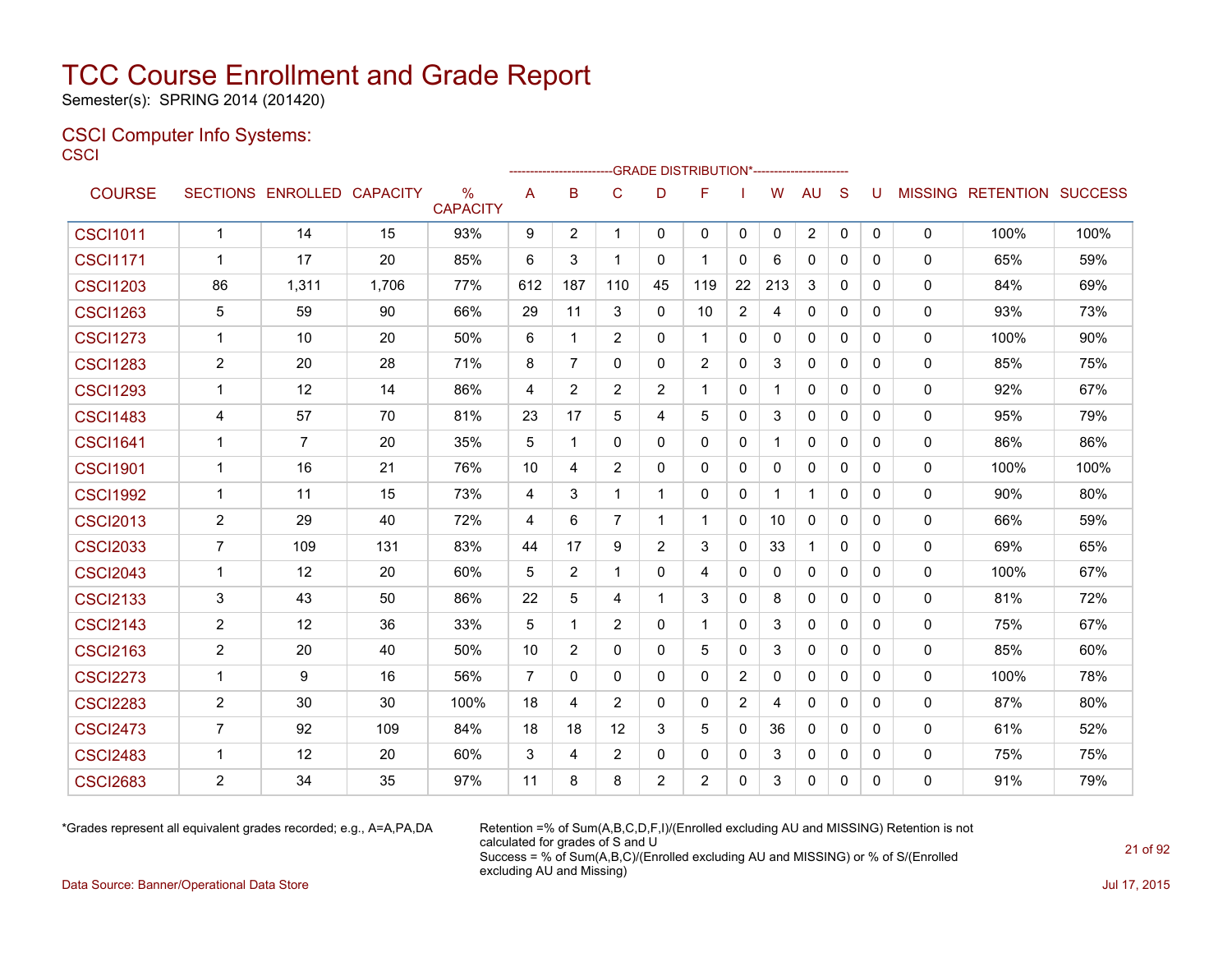Semester(s): SPRING 2014 (201420)

#### CSCI Computer Info Systems: **CSCI**

|                 |   |                            |    |                      | -------------------- |    |   |    | -GRADE DISTRIBUTION*----------------------- |   |              |              |          |          |   |                           |      |
|-----------------|---|----------------------------|----|----------------------|----------------------|----|---|----|---------------------------------------------|---|--------------|--------------|----------|----------|---|---------------------------|------|
| <b>COURSE</b>   |   | SECTIONS ENROLLED CAPACITY |    | ℅<br><b>CAPACITY</b> | А                    | B  |   | D. | н.                                          |   | W            | <b>AU</b>    | -S       |          |   | MISSING RETENTION SUCCESS |      |
| <b>CSCI2843</b> | 4 | 59                         | 65 | 91%                  | 21                   | 11 | 2 |    | 6                                           | 0 | 16           | 2            | $\Omega$ | $\Omega$ | 0 | 72%                       | 60%  |
| <b>CSCI2873</b> |   | 11                         | 15 | 73%                  | 10                   |    | 0 | 0  |                                             | 0 | $\Omega$     | $\mathbf{0}$ | 0        | $\Omega$ | 0 | 100%                      | 100% |
| <b>CSCI2973</b> |   | 6                          | 12 | 50%                  |                      |    |   | 0  |                                             | 0 | $\mathbf{0}$ | $\mathbf{0}$ | 0        | $\Omega$ | 0 | 100%                      | 83%  |
| <b>CSCI2983</b> |   |                            | 10 | 10%                  |                      |    |   | 0  |                                             | 0 | $\Omega$     | 0            | 0        | $\Omega$ | 0 | 100%                      | 100% |

\*Grades represent all equivalent grades recorded; e.g., A=A,PA,DA Retention =% of Sum(A,B,C,D,F,I)/(Enrolled excluding AU and MISSING) Retention is not calculated for grades of S and U Success = % of Sum(A,B,C)/(Enrolled excluding AU and MISSING) or % of S/(Enrolled excluding AU and Missing)

Data Source: Banner/Operational Data Store Jul 17, 2015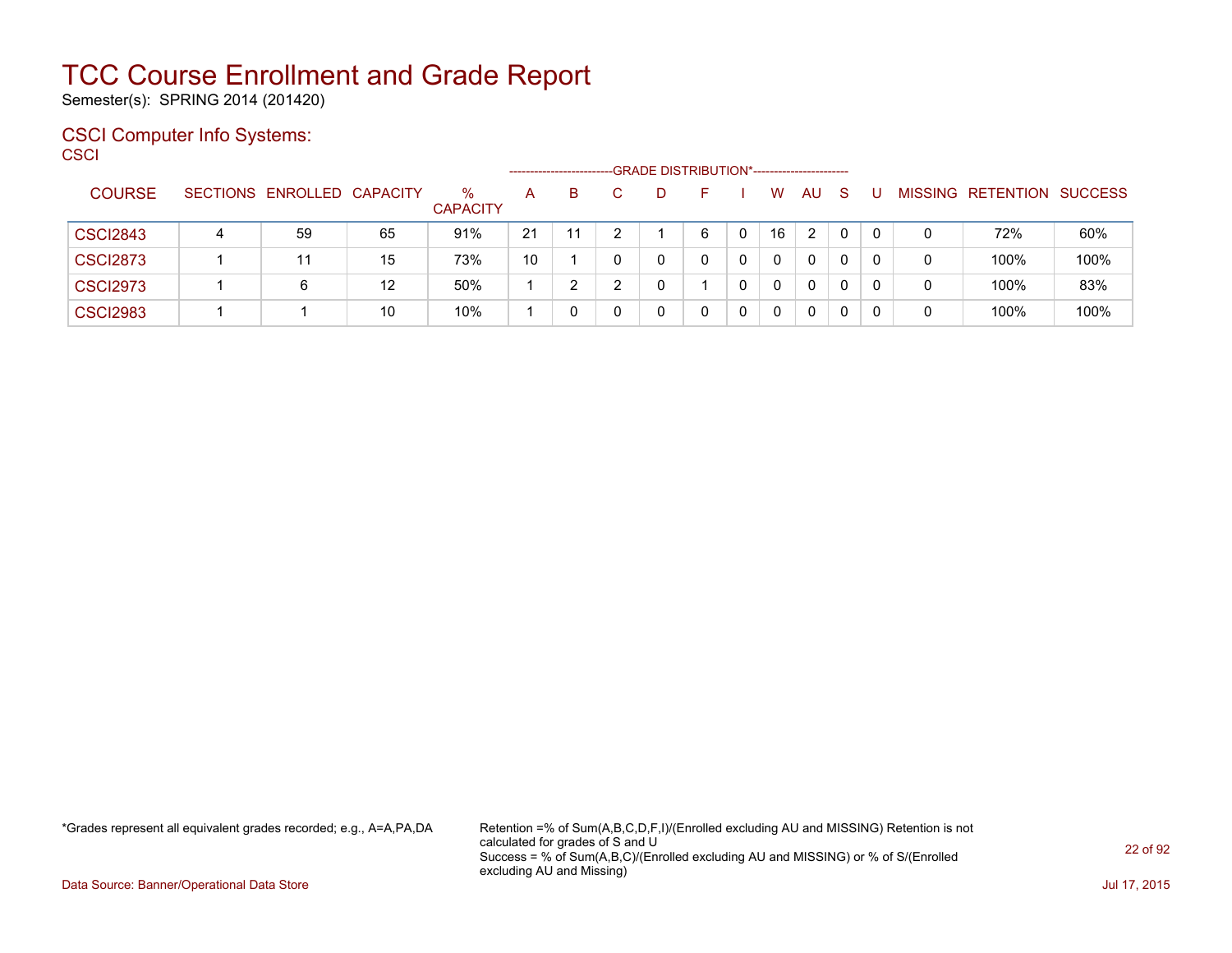Semester(s): SPRING 2014 (201420)

#### CSYS Computer Info Systems: **CSYS**

|                 |                |                            |     |                      |                |              |                |                | -GRADE DISTRIBUTION*----------------------- |              |                |                |              |              |              |                                  |      |
|-----------------|----------------|----------------------------|-----|----------------------|----------------|--------------|----------------|----------------|---------------------------------------------|--------------|----------------|----------------|--------------|--------------|--------------|----------------------------------|------|
| <b>COURSE</b>   |                | SECTIONS ENROLLED CAPACITY |     | %<br><b>CAPACITY</b> | A              | в            | C              | D              | F                                           |              | W              | AU.            | S            | U            |              | <b>MISSING RETENTION SUCCESS</b> |      |
| <b>CSYS1013</b> | 6              | 90                         | 97  | 93%                  | 43             | 16           | 11             | 3              | 4                                           | $\mathbf{0}$ | 12             | $\mathbf 1$    | $\mathbf 0$  | 0            | $\mathbf{0}$ | 87%                              | 79%  |
| <b>CSYS1033</b> | 7              | 79                         | 123 | 64%                  | 30             | 19           | 6              | 4              | 3                                           | $\mathbf{0}$ | 17             | $\mathbf{0}$   | 0            | 0            | $\mathbf{0}$ | 78%                              | 70%  |
| <b>CSYS1043</b> | 2              | 29                         | 28  | 104%                 | 7              | 8            | 5              | $\overline{2}$ | 0                                           | $\mathbf{0}$ | $\overline{7}$ | 0              | 0            | 0            | 0            | 76%                              | 69%  |
| <b>CSYS1073</b> | 2              | 32                         | 34  | 94%                  | 10             | 10           | 5              | $\overline{2}$ | 0                                           | $\mathbf{0}$ | 5              | $\mathbf{0}$   | 0            | $\Omega$     | $\mathbf{0}$ | 84%                              | 78%  |
| <b>CSYS1153</b> | $\overline{2}$ | 24                         | 34  | 71%                  | 12             | 4            | $\overline{2}$ | 0              | 0                                           | $\mathbf{0}$ | 6              | 0              | 0            | 0            | $\mathbf{0}$ | 75%                              | 75%  |
| <b>CSYS1203</b> | 9              | 133                        | 152 | 88%                  | 58             | 17           | 12             | 6              | 15                                          | $\mathbf{0}$ | 24             | $\mathbf{1}$   | $\Omega$     | $\Omega$     | $\Omega$     | 82%                              | 66%  |
| <b>CSYS1211</b> | $\overline{2}$ | 25                         | 28  | 89%                  | 16             | 5            | 1              | $\overline{2}$ | 0                                           | $\mathbf{0}$ | $\mathbf 1$    | 0              | $\Omega$     | $\mathbf{0}$ | $\mathbf 0$  | 96%                              | 88%  |
| <b>CSYS1393</b> | 2              | 16                         | 18  | 89%                  | 8              | 5            | 0              | 1              | 0                                           | $\Omega$     | $\overline{2}$ | $\mathbf{0}$   | $\Omega$     | $\Omega$     | $\mathbf{0}$ | 88%                              | 81%  |
| <b>CSYS1793</b> | $\mathbf 1$    | 6                          | 15  | 40%                  | $\overline{2}$ | -1           | $\Omega$       | $\mathbf{1}$   | $\mathbf{1}$                                | $\mathbf{0}$ | $\mathbf 1$    | $\mathbf 0$    | $\mathbf{0}$ | $\Omega$     | $\mathbf 0$  | 83%                              | 50%  |
| <b>CSYS2023</b> | 2              | 20                         | 59  | 34%                  | 14             | -1           | 1              | 3              | 0                                           | $\mathbf{0}$ | 1              | $\mathbf{0}$   | 0            | $\mathbf{0}$ | $\mathbf{0}$ | 95%                              | 80%  |
| <b>CSYS2033</b> | $\overline{2}$ | 27                         | 34  | 79%                  | 5              | 8            | 4              | 1              | 5                                           | $\mathbf{0}$ | 4              | $\mathbf{0}$   | $\Omega$     | $\mathbf{0}$ | $\mathbf{0}$ | 85%                              | 63%  |
| <b>CSYS2063</b> | $\mathbf{1}$   | 18                         | 20  | 90%                  | 12             | 1            | $\Omega$       | 0              | 1                                           |              | 3              | 0              | $\Omega$     | 0            | $\mathbf{0}$ | 83%                              | 72%  |
| <b>CSYS2073</b> | 13             | 181                        | 237 | 76%                  | 95             | 27           | 13             | 5              | 3                                           |              | 36             | $\mathbf 1$    | $\mathbf{0}$ | $\mathbf{0}$ | $\mathbf{0}$ | 80%                              | 75%  |
| <b>CSYS2293</b> | $\mathbf{1}$   | 9                          | 10  | 90%                  | 5              | 2            | 1              | 0              | 1                                           | $\mathbf{0}$ | 0              | 0              | 0            | 0            | 0            | 100%                             | 89%  |
| <b>CSYS2323</b> | -1             | 9                          | 20  | 45%                  | 3              | 4            | 1              | 0              | 1                                           | $\mathbf{0}$ | 0              | 0              | 0            | $\Omega$     | $\mathbf{0}$ | 100%                             | 89%  |
| <b>CSYS2463</b> | $\mathbf{1}$   | 15                         | 15  | 100%                 | 1              | 4            | 5              | 0              | $\overline{2}$                              | 0            | $\mathbf{1}$   | $\overline{c}$ | 0            | $\mathbf{0}$ | $\mathbf{0}$ | 92%                              | 77%  |
| <b>CSYS2493</b> | $\mathbf{1}$   | $\overline{7}$             | 15  | 47%                  | $\Omega$       | 3            | 1              | $\overline{2}$ | 1                                           | $\mathbf{0}$ | 0              | $\mathbf{0}$   | 0            | $\Omega$     | $\mathbf{0}$ | 100%                             | 57%  |
| <b>CSYS2503</b> | $\mathbf{1}$   | 11                         | 15  | 73%                  | 9              | $\mathbf{1}$ | $\Omega$       | 0              | 0                                           | 1            | 0              | 0              | $\Omega$     | $\mathbf{0}$ | $\mathbf{0}$ | 100%                             | 91%  |
| <b>CSYS2523</b> | $\mathbf{1}$   | $\mathbf{1}$               | 20  | 5%                   | 1              | $\Omega$     | $\Omega$       | 0              | $\Omega$                                    | $\mathbf{0}$ | 0              | $\mathbf{0}$   | $\mathbf{0}$ | $\Omega$     | $\Omega$     | 100%                             | 100% |
| <b>CSYS2553</b> | $\mathbf{1}$   | $\overline{7}$             | 20  | 35%                  | 3              | 2            | 0              | 0              | 0                                           | $\mathbf{0}$ | $\overline{2}$ | 0              | $\Omega$     | $\mathbf{0}$ | $\mathbf 0$  | 71%                              | 71%  |
| <b>CSYS2563</b> | 2              | 18                         | 40  | 45%                  | 10             | 4            | 4              | 0              | 0                                           | $\mathbf{0}$ | 0              | $\mathbf{0}$   | 0            | $\mathbf{0}$ | 0            | 100%                             | 100% |
| <b>CSYS2573</b> | $\overline{2}$ | 11                         | 28  | 39%                  | 3              | 3            | $\overline{2}$ | 1              | 1                                           | $\Omega$     | $\mathbf 1$    | $\mathbf{0}$   | $\Omega$     | $\Omega$     | $\mathbf{0}$ | 91%                              | 73%  |
|                 |                |                            |     |                      |                |              |                |                |                                             |              |                |                |              |              |              |                                  |      |

\*Grades represent all equivalent grades recorded; e.g., A=A,PA,DA Retention =% of Sum(A,B,C,D,F,I)/(Enrolled excluding AU and MISSING) Retention is not calculated for grades of S and U Success = % of Sum(A,B,C)/(Enrolled excluding AU and MISSING) or % of S/(Enrolled excluding AU and Missing)

Data Source: Banner/Operational Data Store Jul 17, 2015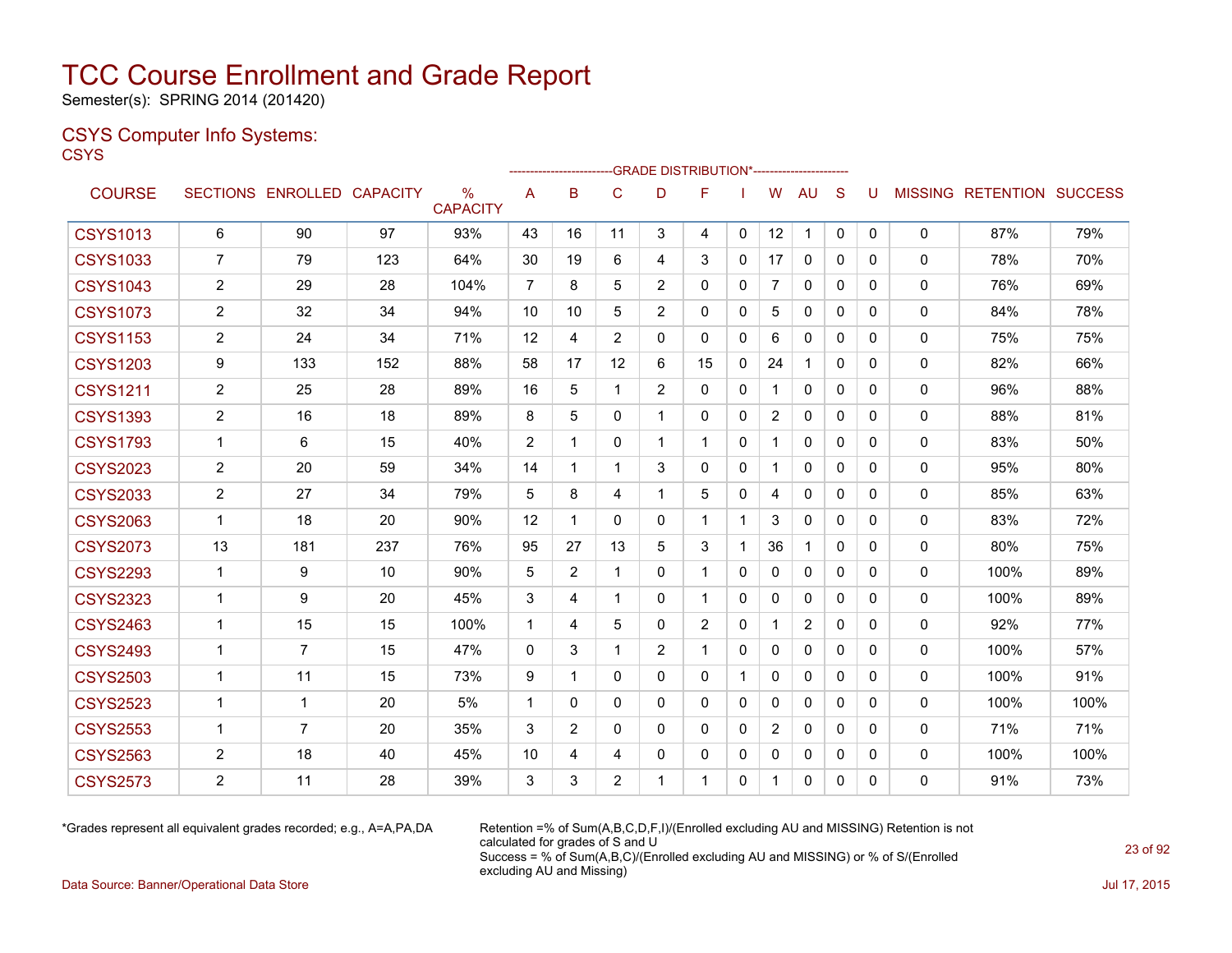Semester(s): SPRING 2014 (201420)

### CSYS Computer Info Systems:

**CSYS** 

|                 |                 |                 |                 |                         |                | ------------------------ |   |   | -- GRADE DISTRIBUTION*------------------------ |          |                |              |              |              |                |                  |                |
|-----------------|-----------------|-----------------|-----------------|-------------------------|----------------|--------------------------|---|---|------------------------------------------------|----------|----------------|--------------|--------------|--------------|----------------|------------------|----------------|
| <b>COURSE</b>   | <b>SECTIONS</b> | <b>ENROLLED</b> | <b>CAPACITY</b> | $\%$<br><b>CAPACITY</b> | A              | B                        | С | D | F                                              |          | w              | AU.          | S            |              | <b>MISSING</b> | <b>RETENTION</b> | <b>SUCCESS</b> |
| <b>CSYS2583</b> |                 |                 | 20              | 5%                      | 4              | 0                        |   | 0 | 0                                              | 0        | 0              | 0            | 0            | $\Omega$     | $\mathbf 0$    | 100%             | 100%           |
| <b>CSYS2613</b> |                 | 13              | 20              | 65%                     | 6              |                          | 0 | 0 | 0                                              | 0        | 6              | 0            | 0            | $\mathbf{0}$ | 0              | 54%              | 54%            |
| <b>CSYS2643</b> |                 | 13              | 15              | 87%                     | 3              | 4                        | 3 |   | $\overline{2}$                                 | 0        | $\mathbf{0}$   | $\mathbf{0}$ | 0            | $\mathbf{0}$ | 0              | 100%             | 77%            |
| <b>CSYS2673</b> | $\overline{2}$  | 24              | 28              | 86%                     | 11             | 3                        | 5 | 0 | 1                                              | 0        | 3              |              | $\mathbf{0}$ | $\mathbf{0}$ | 0              | 87%              | 83%            |
| <b>CSYS2683</b> |                 | 10              | 14              | 71%                     | 5              |                          |   |   | 0                                              | 0        | $\overline{2}$ | 0            | 0            | 0            | 0              | 80%              | 70%            |
| <b>CSYS2713</b> |                 | 10              | 14              | 71%                     | $\overline{2}$ | 5                        |   |   | 1                                              | 0        |                | $\mathbf{0}$ | 0            | 0            | 0              | 90%              | 70%            |
| <b>CSYS2733</b> |                 | 13              | 14              | 93%                     | 9              | 0                        |   |   | 0                                              | 0        | $\overline{2}$ | $\mathbf{0}$ | 0            | 0            | 0              | 85%              | 77%            |
| <b>CSYS2753</b> |                 | 15              | 15              | 100%                    | 6              | 3                        | 2 |   | 0                                              | 0        | $\overline{2}$ | ٠            | $\Omega$     | $\Omega$     | 0              | 86%              | 79%            |
| <b>CSYS2763</b> |                 | 13              | 14              | 93%                     | 5              | 3                        |   | 0 | 1                                              | $\Omega$ | 3              | 1            | $\Omega$     | $\Omega$     | $\mathbf{0}$   | 75%              | 67%            |
| <b>CSYS2793</b> |                 | 10              | 15              | 67%                     | 8              | 0                        | 0 |   | 0                                              | 0        |                | $\mathbf{0}$ | 0            | $\Omega$     | 0              | 90%              | 80%            |
| <b>CSYS2863</b> |                 | 8               | 15              | 53%                     | 4              |                          |   |   | 0                                              | 0        | 0              | 1            | 0            | $\mathbf{0}$ | 0              | 100%             | 86%            |

\*Grades represent all equivalent grades recorded; e.g., A=A,PA,DA Retention =% of Sum(A,B,C,D,F,I)/(Enrolled excluding AU and MISSING) Retention is not calculated for grades of S and U Success = % of Sum(A,B,C)/(Enrolled excluding AU and MISSING) or % of S/(Enrolled excluding AU and Missing)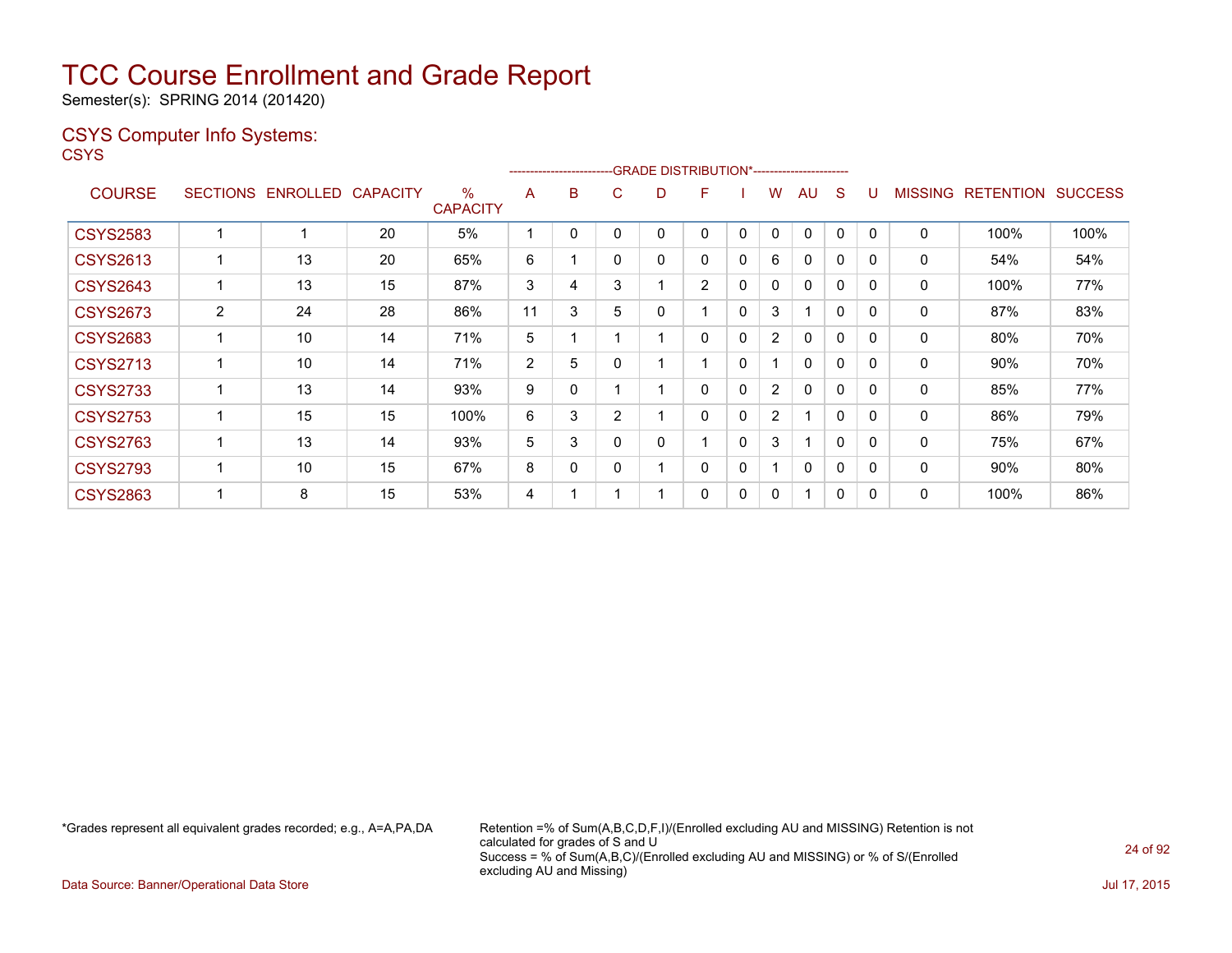Semester(s): SPRING 2014 (201420)

#### Civil Engineering Technology: **CVET**

|                 |                            |                      |  | ------------------------GRADE DISTRIBUTION*----------------------- |          |                |                |  |                                          |      |
|-----------------|----------------------------|----------------------|--|--------------------------------------------------------------------|----------|----------------|----------------|--|------------------------------------------|------|
| COURSE          | SECTIONS ENROLLED CAPACITY | %<br><b>CAPACITY</b> |  | A B C                                                              |          |                |                |  | D F I W AU S U MISSING RETENTION SUCCESS |      |
| <b>CVET2373</b> |                            | 100%                 |  |                                                                    | $\Omega$ | 0 <sup>1</sup> | $\overline{0}$ |  | 100%                                     | 100% |

\*Grades represent all equivalent grades recorded; e.g., A=A,PA,DA Retention =% of Sum(A,B,C,D,F,I)/(Enrolled excluding AU and MISSING) Retention is not calculated for grades of S and U Success = % of Sum(A,B,C)/(Enrolled excluding AU and MISSING) or % of S/(Enrolled excluding AU and Missing)

Data Source: Banner/Operational Data Store Jul 17, 2015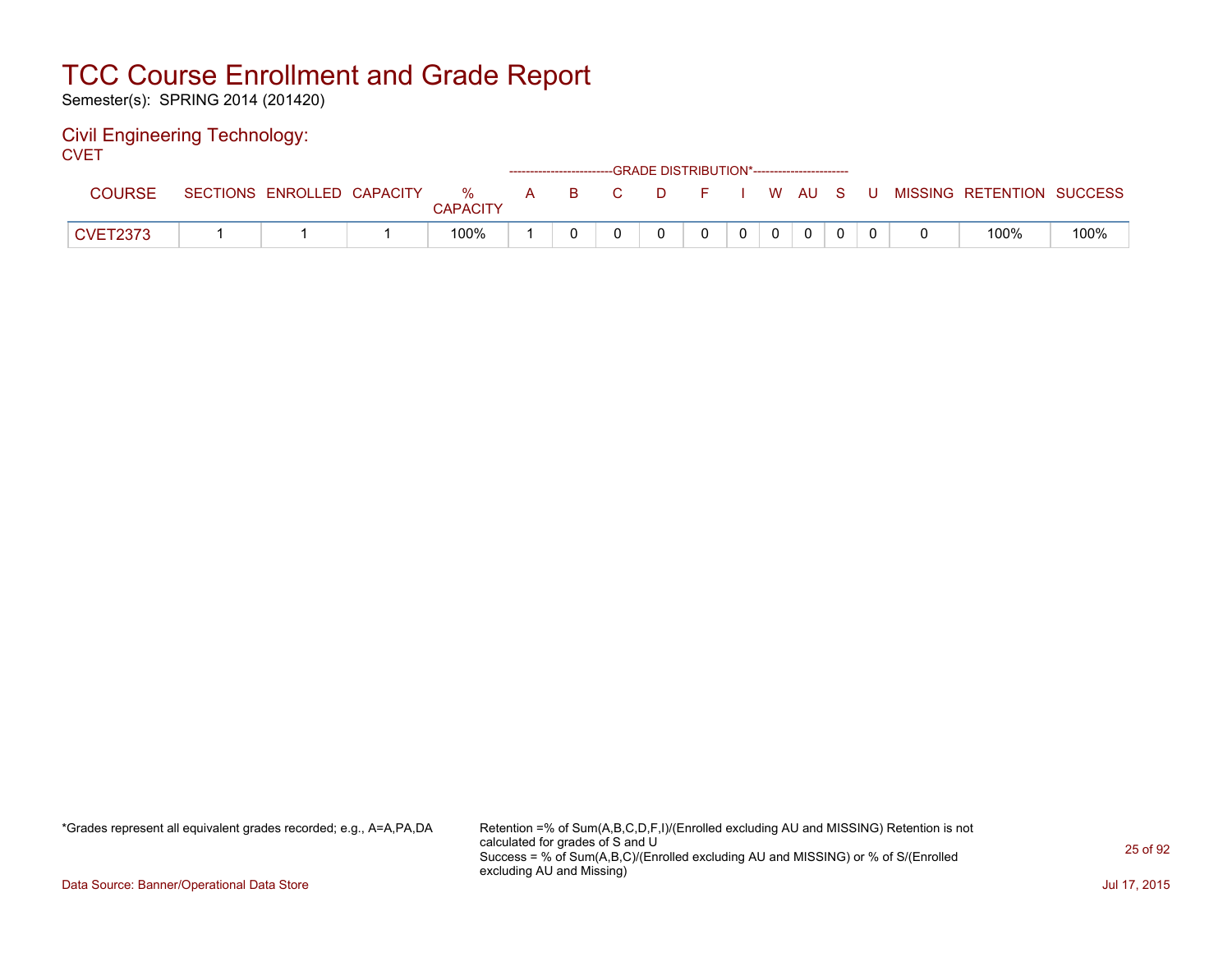Semester(s): SPRING 2014 (201420)

### Dental Hygiene:

DHYG

|                 |                 |                 |                 |                         |                       | ------------------------ |                | -GRADE DISTRIBUTION*----------------------- |   |          |              |              |             |              |                |                  |                |
|-----------------|-----------------|-----------------|-----------------|-------------------------|-----------------------|--------------------------|----------------|---------------------------------------------|---|----------|--------------|--------------|-------------|--------------|----------------|------------------|----------------|
| <b>COURSE</b>   | <b>SECTIONS</b> | <b>ENROLLED</b> | <b>CAPACITY</b> | $\%$<br><b>CAPACITY</b> | A                     | B                        | C              | D                                           | F |          | w            | AU           | S           |              | <b>MISSING</b> | <b>RETENTION</b> | <b>SUCCESS</b> |
| <b>DHYG1333</b> |                 | 14              | 14              | 100%                    | 13                    |                          |                |                                             | 0 | 0        | $\mathbf{0}$ | 0            | $\Omega$    | <sup>0</sup> | 0              | 100%             | 100%           |
| <b>DHYG1353</b> |                 | 14              | 14              | 100%                    | $\overline{2}$        | 10                       | $\overline{2}$ | 0                                           | 0 | 0        | 0            | $\mathbf{0}$ | 0           | 0            | 0              | 100%             | 100%           |
| <b>DHYG1373</b> |                 | 14              | 14              | 100%                    | $\mathbf{2}^{\prime}$ | 12                       | 0              | 0                                           | 0 | 0        | $\Omega$     | 0            | 0           | <sup>0</sup> | 0              | 100%             | 100%           |
| <b>DHYG1394</b> |                 | 14              | 14              | 100%                    | 14                    | 0                        | 0              | 0                                           | 0 | 0        | 0            | 0            | $\mathbf 0$ | $\Omega$     | 0              | 100%             | 100%           |
| <b>DHYG1512</b> |                 | 14              | 14              | 100%                    | 12                    | $\overline{2}$           | 0              | 0                                           | 0 | 0        | 0            | $\mathbf{0}$ | $\Omega$    | $\Omega$     | 0              | 100%             | 100%           |
| <b>DHYG1532</b> |                 | 14              | 14              | 100%                    | 6                     | 7                        |                | 0                                           | 0 | $\Omega$ | 0            | $\mathbf{0}$ | $\Omega$    | $\Omega$     | 0              | 100%             | 100%           |
| <b>DHYG2022</b> |                 | 14              | 14              | 100%                    | 14                    | 0                        | $\Omega$       | 0                                           | 0 | $\Omega$ | 0            | $\mathbf{0}$ | $\Omega$    | <sup>n</sup> | 0              | 100%             | 100%           |
| <b>DHYG2321</b> |                 | 14              | 14              | 100%                    | 13                    |                          | 0              | 0                                           | 0 | 0        | 0            | $\mathbf{0}$ | $\Omega$    | $\Omega$     | 0              | 100%             | 100%           |
| <b>DHYG2382</b> |                 | 14              | 14              | 100%                    | 8                     | 6                        |                | 0                                           | 0 | 0        | 0            | $\mathbf{0}$ | 0           | <sup>0</sup> | 0              | 100%             | 100%           |
| <b>DHYG2395</b> |                 | 14              | 14              | 100%                    | 12                    |                          |                | 0                                           | 0 | 0        | 0            | 0            | 0           | O            | 0              | 100%             | 100%           |

\*Grades represent all equivalent grades recorded; e.g., A=A,PA,DA Retention =% of Sum(A,B,C,D,F,I)/(Enrolled excluding AU and MISSING) Retention is not calculated for grades of S and U Success = % of Sum(A,B,C)/(Enrolled excluding AU and MISSING) or % of S/(Enrolled excluding AU and Missing)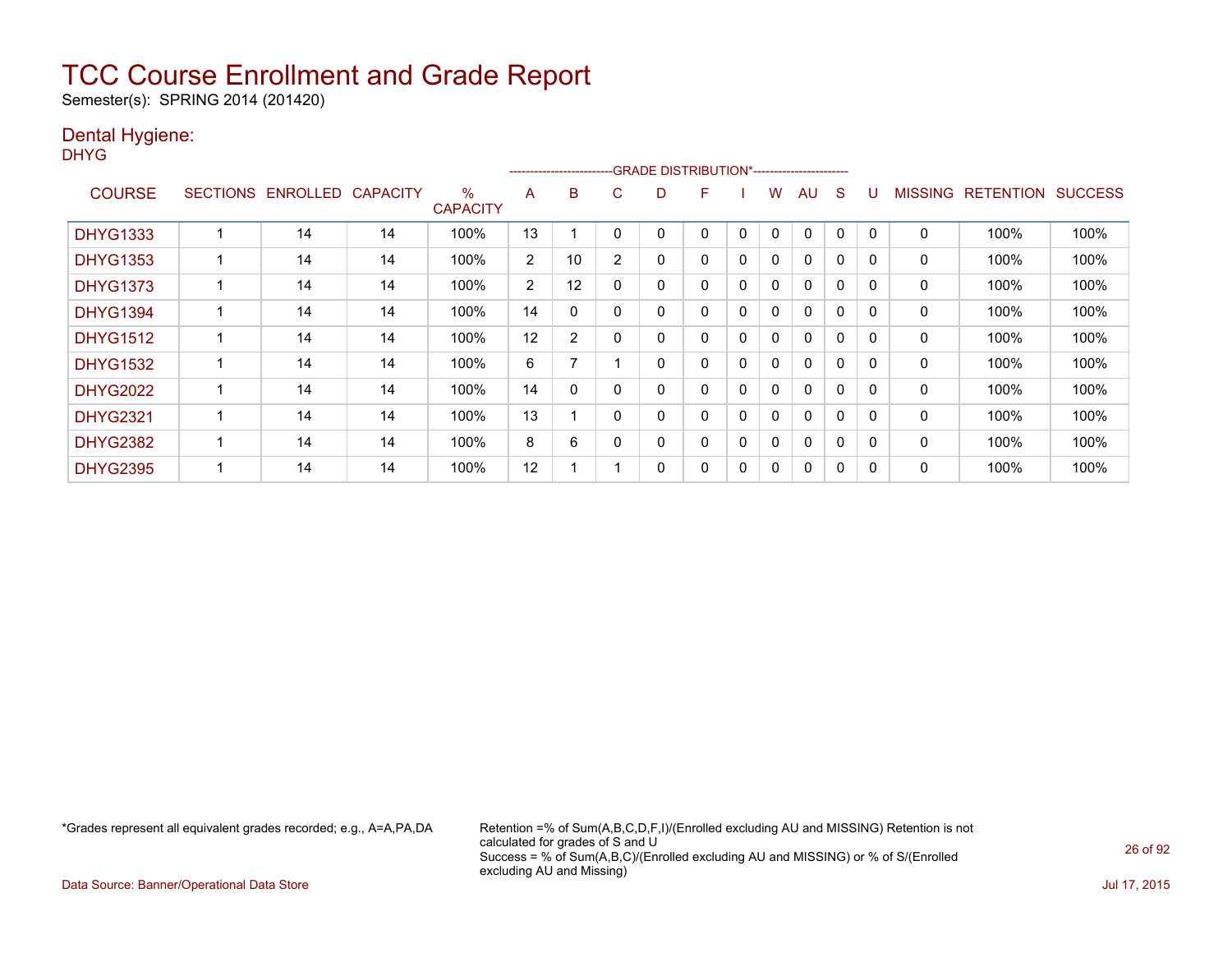Semester(s): SPRING 2014 (201420)

#### Diagnostic Medical Sonography: DMS

|                |                            |    |                      | ------------------- |   | -GRADE DISTRIBUTION*----------------------- |  |          |              |              |          |                |                  |                |
|----------------|----------------------------|----|----------------------|---------------------|---|---------------------------------------------|--|----------|--------------|--------------|----------|----------------|------------------|----------------|
| <b>COURSE</b>  | SECTIONS ENROLLED CAPACITY |    | %<br><b>CAPACITY</b> | A                   | B |                                             |  | W        | AU           | <sub>S</sub> |          | <b>MISSING</b> | <b>RETENTION</b> | <b>SUCCESS</b> |
| <b>DMS1213</b> | 11                         | 11 | 100%                 | 5                   | 6 |                                             |  | $\Omega$ | $\mathbf{0}$ | 0            | $\Omega$ | 0              | 100%             | 100%           |
| <b>DMS1223</b> | 11                         | 11 | 100%                 | 8                   |   |                                             |  | $\Omega$ | 0            |              |          | 0              | 100%             | 100%           |
| <b>DMS1233</b> | 11                         | 11 | 100%                 |                     |   |                                             |  | $\Omega$ | 0            |              |          | 0              | 100%             | 100%           |
| <b>DMS1242</b> | 11                         | 11 | 100%                 | 10                  |   |                                             |  | 0        | 0            | 0            |          | 0              | 100%             | 100%           |

\*Grades represent all equivalent grades recorded; e.g., A=A,PA,DA Retention =% of Sum(A,B,C,D,F,I)/(Enrolled excluding AU and MISSING) Retention is not calculated for grades of S and U Success = % of Sum(A,B,C)/(Enrolled excluding AU and MISSING) or % of S/(Enrolled excluding AU and Missing)

Data Source: Banner/Operational Data Store Jul 17, 2015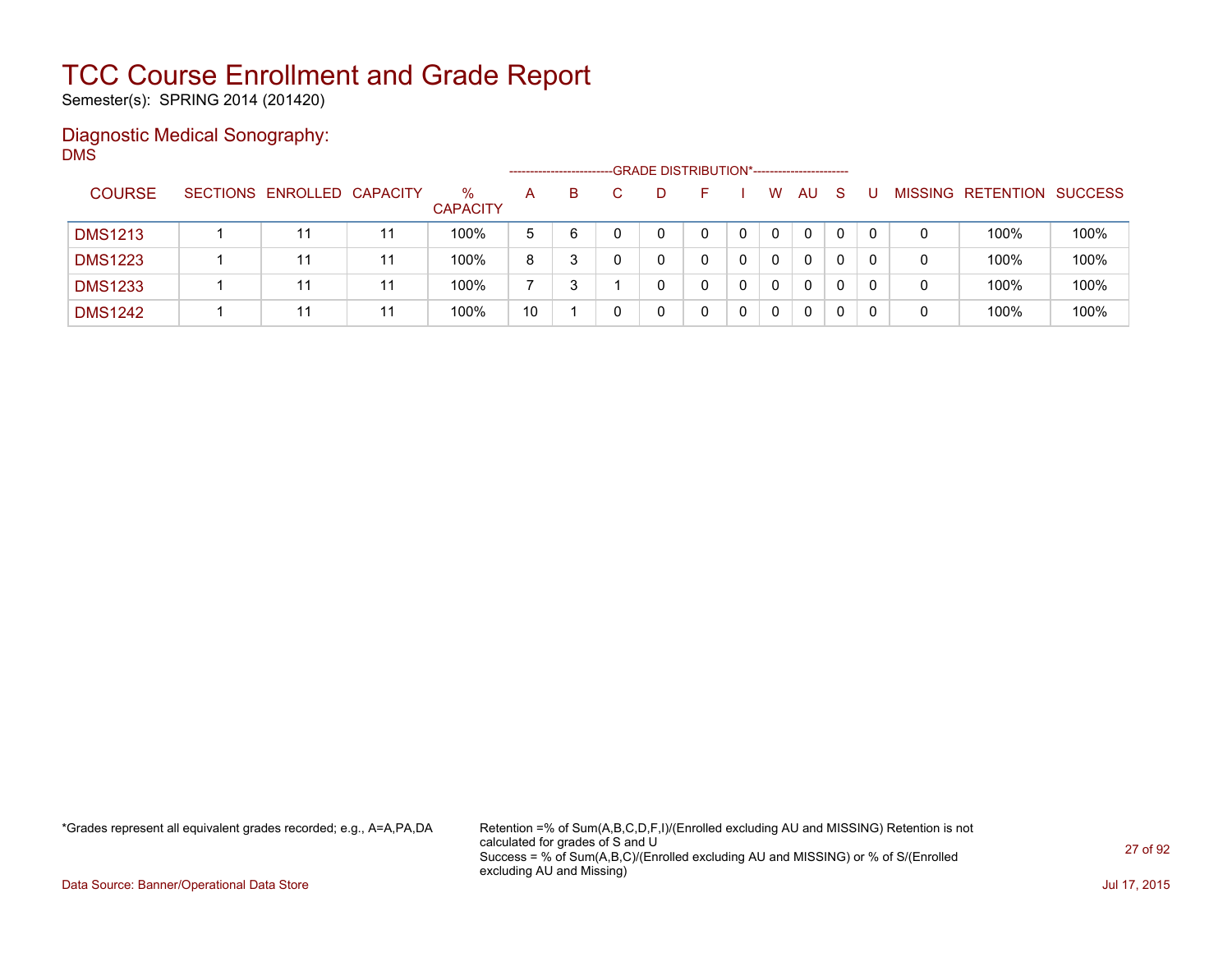Semester(s): SPRING 2014 (201420)

### Drafting Design Engr Tech:

DRFT

|                 |                 |          |                 |                         | ------------------------ |                      |   | --GRADE DISTRIBUTION*----------------------- |   |   |   |              |              |          |                |                  |                |
|-----------------|-----------------|----------|-----------------|-------------------------|--------------------------|----------------------|---|----------------------------------------------|---|---|---|--------------|--------------|----------|----------------|------------------|----------------|
| <b>COURSE</b>   | <b>SECTIONS</b> | ENROLLED | <b>CAPACITY</b> | $\%$<br><b>CAPACITY</b> | A                        | B                    | C | D                                            | F |   | w | AU           | <sub>S</sub> |          | <b>MISSING</b> | <b>RETENTION</b> | <b>SUCCESS</b> |
| <b>DRFT1323</b> | 3               | 30       | 42              | 71%                     | 23                       | 3                    |   | $\Omega$                                     | 0 | 0 | 4 | $\Omega$     |              | $\Omega$ | 0              | 87%              | 87%            |
| <b>DRFT1442</b> |                 | 12       | 16              | 75%                     | 9                        | $\mathbf{2}^{\circ}$ |   | 0                                            | 0 | 0 |   | 0            | 0            | $\Omega$ | 0              | 92%              | 92%            |
| <b>DRFT2043</b> |                 | 6        | 14              | 43%                     | 3                        |                      |   | $\mathbf 0$                                  | 0 | 0 | 3 | $\mathbf{0}$ | $\Omega$     | 0        | 0              | 50%              | 50%            |
| <b>DRFT2203</b> | C.              | 10       | 26              | 38%                     | 8                        |                      | 0 | $\mathbf{0}$                                 | 0 | 0 |   | $\Omega$     | 0            | $\Omega$ | 0              | 90%              | 90%            |
| <b>DRFT2233</b> |                 | 17       | 17              | 100%                    | 16                       |                      | 0 | 0                                            | 0 | 0 | 0 | 0            | $\Omega$     | 0        | 0              | 100%             | 100%           |
| <b>DRFT2293</b> |                 | 18       | 18              | 100%                    | 12                       | 3                    | ົ | 0                                            | 0 | 0 |   | 0            | 0            | 0        | 0              | 94%              | 94%            |

\*Grades represent all equivalent grades recorded; e.g., A=A,PA,DA Retention =% of Sum(A,B,C,D,F,I)/(Enrolled excluding AU and MISSING) Retention is not calculated for grades of S and U Success = % of Sum(A,B,C)/(Enrolled excluding AU and MISSING) or % of S/(Enrolled excluding AU and Missing)

Data Source: Banner/Operational Data Store Jul 17, 2015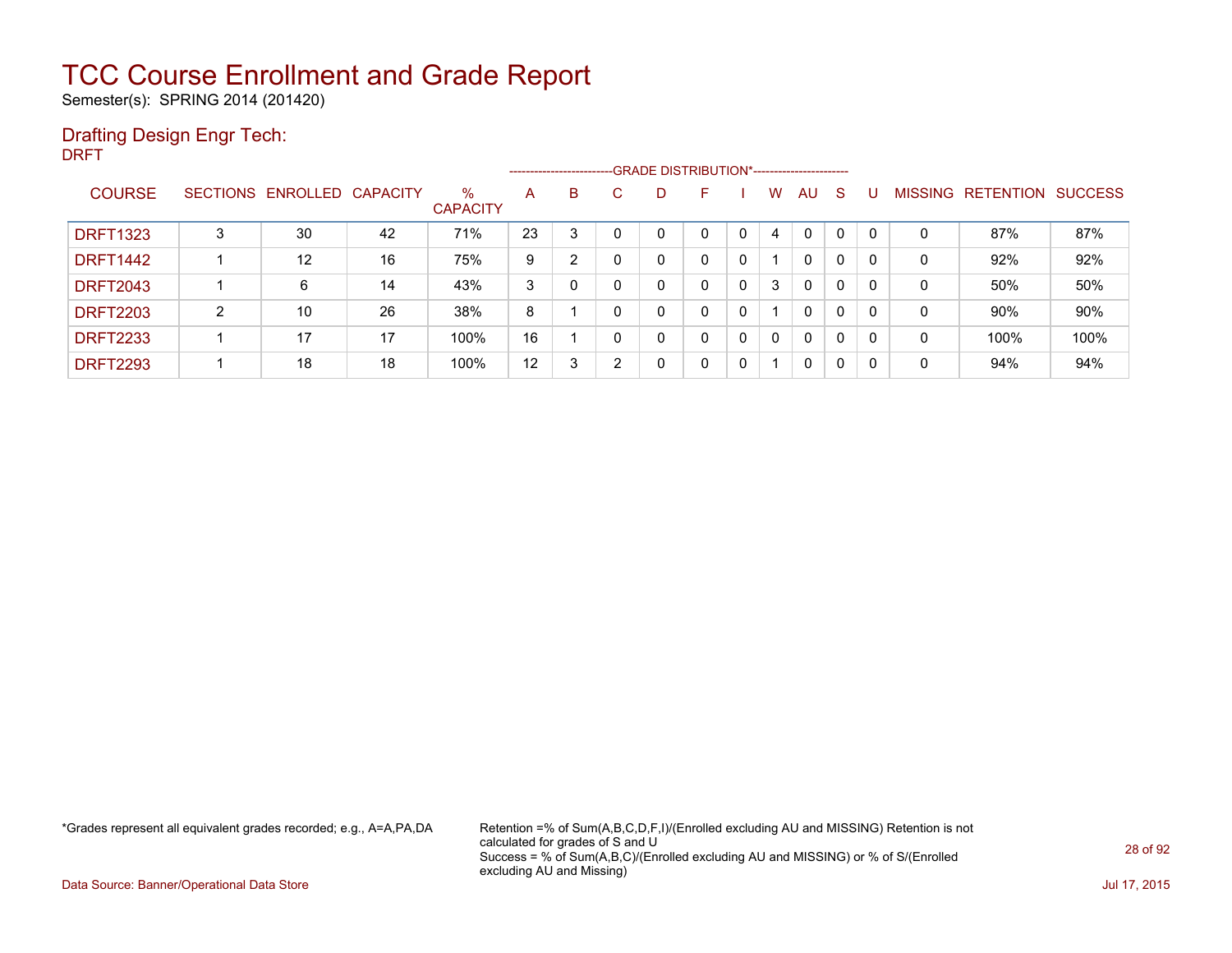Semester(s): SPRING 2014 (201420)

#### Economics: ECON

| ᆫᇰᇦᇅ |                 |    |                            |     |                         | --------------------- |     |     | -GRADE DISTRIBUTION*----------------------- |    |    |    |           |              |     |   |                           |     |
|------|-----------------|----|----------------------------|-----|-------------------------|-----------------------|-----|-----|---------------------------------------------|----|----|----|-----------|--------------|-----|---|---------------------------|-----|
|      | <b>COURSE</b>   |    | SECTIONS ENROLLED CAPACITY |     | $\%$<br><b>CAPACITY</b> | A                     | B.  |     | D                                           |    |    | W  | <b>AU</b> | <sub>S</sub> |     |   | MISSING RETENTION SUCCESS |     |
|      | <b>ECON1353</b> | 5  | 97                         | 128 | 76%                     | 42                    | 15  |     | 5                                           | 11 |    | 15 | $\Omega$  | 0            | 0   | 0 | 85%                       | 66% |
|      | <b>ECON2013</b> | 30 | 572                        | 782 | 73%                     | 164                   | 174 | 101 | 34                                          | 29 | 13 | 57 | 0         | 0            | - 0 | 0 | 90%                       | 77% |
|      | <b>ECON2023</b> | 25 | 428                        | 620 | 69%                     | 134                   | 148 | 67  | 14                                          | 17 | 11 | 37 | $\Omega$  | 0            | 0   | 0 | 91%                       | 82% |
|      | <b>ECON2123</b> |    | 12                         | 20  | 60%                     |                       |     |     | 0                                           |    |    | 2  | 0         | 0            |     | 0 | 83%                       | 75% |

\*Grades represent all equivalent grades recorded; e.g., A=A,PA,DA Retention =% of Sum(A,B,C,D,F,I)/(Enrolled excluding AU and MISSING) Retention is not calculated for grades of S and U Success = % of Sum(A,B,C)/(Enrolled excluding AU and MISSING) or % of S/(Enrolled excluding AU and Missing)

Data Source: Banner/Operational Data Store Jul 17, 2015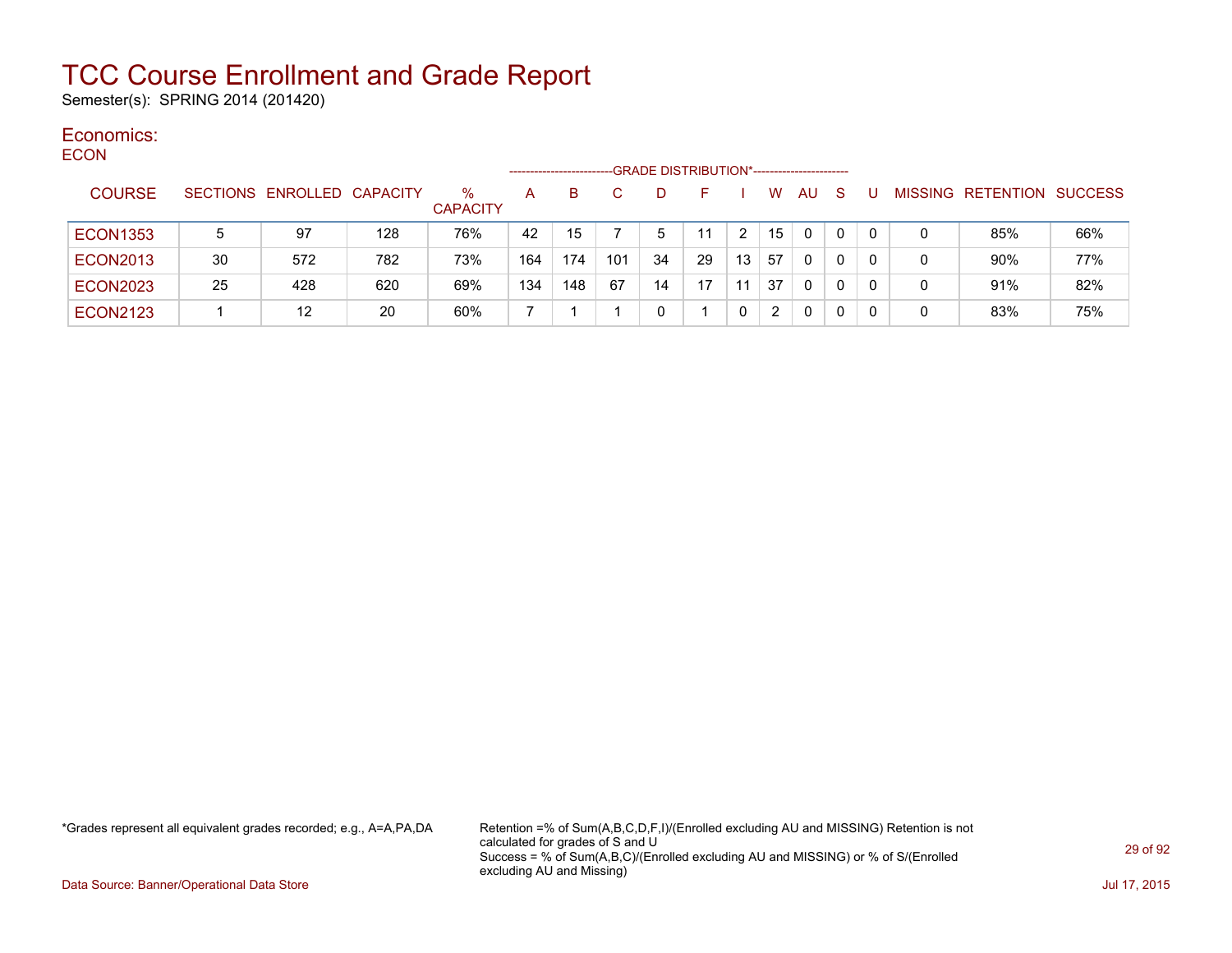Semester(s): SPRING 2014 (201420)

### Electronics Technology:

ELET

|                 |                 |          |                 |                         |    | ------------------------ |   | --GRADE DISTRIBUTION*----------------------- |   |              |                      |              |             |              |                |                  |                |
|-----------------|-----------------|----------|-----------------|-------------------------|----|--------------------------|---|----------------------------------------------|---|--------------|----------------------|--------------|-------------|--------------|----------------|------------------|----------------|
| <b>COURSE</b>   | <b>SECTIONS</b> | ENROLLED | <b>CAPACITY</b> | $\%$<br><b>CAPACITY</b> | A  | B                        | C | D                                            | F |              | W                    | AU           | S           |              | <b>MISSING</b> | <b>RETENTION</b> | <b>SUCCESS</b> |
| <b>ELET1212</b> | 2               | 32       | 36              | 89%                     | 16 | 8                        | 5 | 2                                            | 0 | 0            |                      | $\mathbf{0}$ | 0           | $\Omega$     | 0              | 97%              | 91%            |
| <b>ELET1303</b> |                 | 9        | 12              | 75%                     | 5  | 4                        | n | 0                                            | 0 | 0            | $\mathbf{0}$         | $\mathbf{0}$ | 0           | 0            | 0              | 100%             | 100%           |
| <b>ELET1313</b> |                 | 17       | 18              | 94%                     | 3  | 4                        | 4 |                                              | 0 | 0            | 5                    | $\mathbf{0}$ | $\Omega$    | $\Omega$     | 0              | 71%              | 65%            |
| <b>ELET1503</b> |                 | 13       | 14              | 93%                     | 13 | $\mathbf{0}$             |   | 0                                            | 0 | 0            | $\Omega$             | $\mathbf{0}$ | $\mathbf 0$ | $\Omega$     | 0              | 100%             | 100%           |
| <b>ELET2215</b> |                 | 13       | 16              | 81%                     | 3  |                          | 4 |                                              |   | $\mathbf{0}$ | 3                    | $\mathbf{0}$ | $\Omega$    | $\Omega$     | $\mathbf{0}$   | 77%              | 62%            |
| <b>ELET2333</b> |                 | 10       | 16              | 62%                     | 3  | 4                        | 2 |                                              | 0 | 0            | $\mathbf{0}$         | $\mathbf{0}$ | $\mathbf 0$ | <sup>0</sup> | 0              | 100%             | 90%            |
| <b>ELET2632</b> |                 |          | 20              | 35%                     | 4  |                          |   | 0                                            | 0 | 0            | $\mathbf{2}^{\circ}$ | 0            | 0           |              | 0              | 71%              | 71%            |
| <b>ELET2992</b> | 2               | 17       | 24              | 71%                     | 9  | 4                        |   | $\Omega$                                     | 2 | 0            | 1                    | 0            | $\mathbf 0$ | 0            | 0              | 94%              | 82%            |

\*Grades represent all equivalent grades recorded; e.g., A=A,PA,DA Retention =% of Sum(A,B,C,D,F,I)/(Enrolled excluding AU and MISSING) Retention is not calculated for grades of S and U Success = % of Sum(A,B,C)/(Enrolled excluding AU and MISSING) or % of S/(Enrolled excluding AU and Missing)

Data Source: Banner/Operational Data Store Jul 17, 2015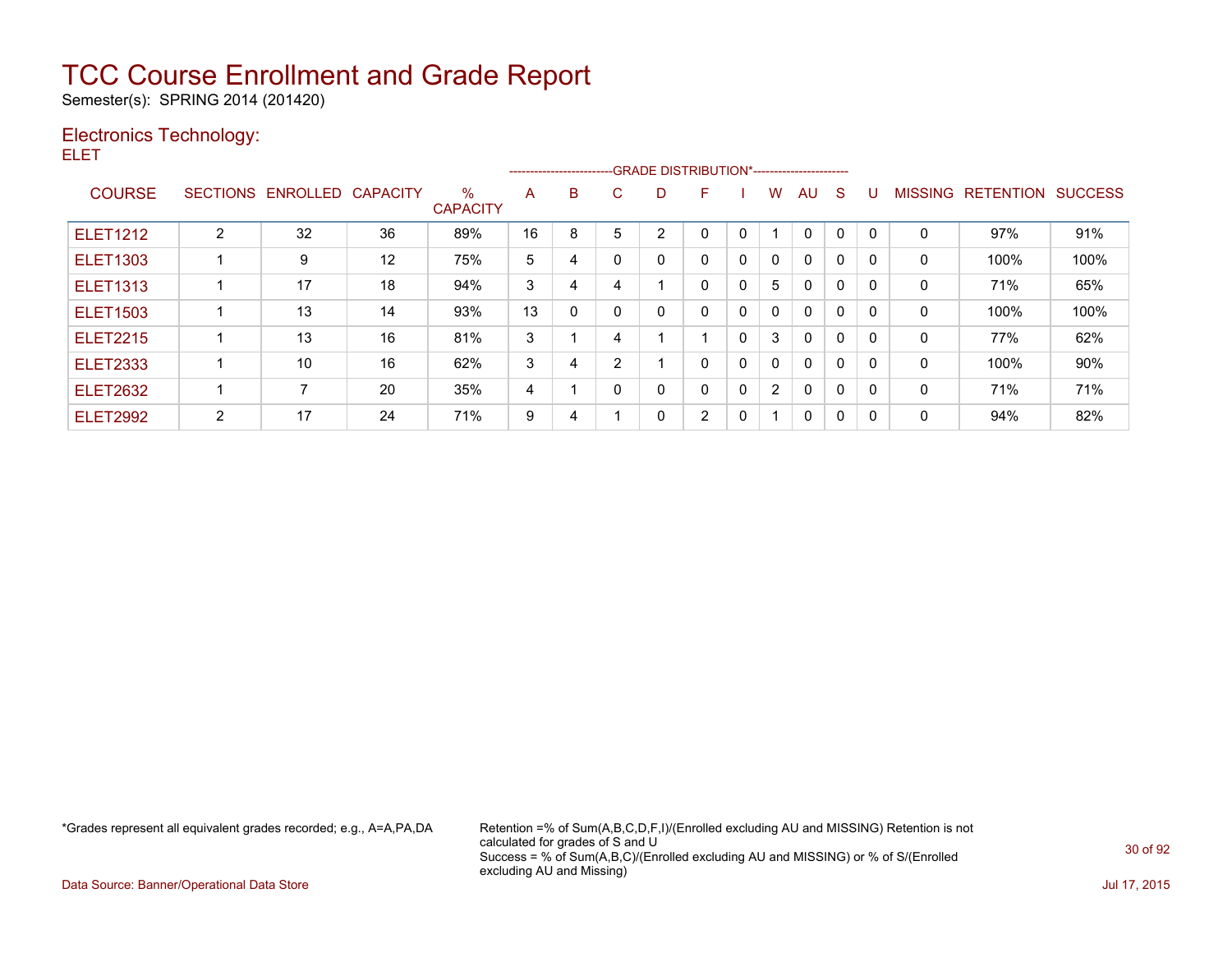Semester(s): SPRING 2014 (201420)

#### English: **ENGL**

|                 |                |                            |       |                                  |                |                |                | -GRADE DISTRIBUTION*---------------------- |                |                |                |              |              |   |              |                                  |      |
|-----------------|----------------|----------------------------|-------|----------------------------------|----------------|----------------|----------------|--------------------------------------------|----------------|----------------|----------------|--------------|--------------|---|--------------|----------------------------------|------|
| <b>COURSE</b>   |                | SECTIONS ENROLLED CAPACITY |       | $\frac{0}{0}$<br><b>CAPACITY</b> | A              | B              | $\mathbf C$    | D                                          | F              |                | W              | <b>AU</b>    | S            | U |              | <b>MISSING RETENTION SUCCESS</b> |      |
| <b>ENGL0611</b> | $\mathbf{1}$   | $\mathbf{1}$               | 5     | 20%                              | 0              | $\mathbf{1}$   | $\Omega$       | $\mathbf{0}$                               | $\mathbf{0}$   | 0              | 0              | 0            | $\mathbf{0}$ | 0 | 0            | 100%                             | 100% |
| <b>ENGL0621</b> | 2              | 2                          | 10    | 20%                              | 0              | 1              | $\mathbf{0}$   | 0                                          | $\mathbf{0}$   | 0              |                | $\mathbf{0}$ | 0            | 0 | 0            | 50%                              | 50%  |
| <b>ENGL0813</b> | -1             | 1                          | 5     | 20%                              | 0              | $\mathbf{0}$   | 1              | $\Omega$                                   | 0              | 0              | 0              | 0            | 0            | 0 | 0            | 100%                             | 100% |
| <b>ENGL0823</b> | -1             | 1                          | 5     | 20%                              | 0              | 0              | $\mathbf 1$    | 0                                          | 0              | 0              | 0              | 0            | 0            | 0 | 0            | 100%                             | 100% |
| <b>ENGL0903</b> | 6              | 60                         | 120   | 50%                              | 8              | 5              | 8              | 8                                          | 15             | 0              | 16             | 0            | 0            | 0 | 0            | 73%                              | 35%  |
| <b>ENGL0913</b> | 22             | 300                        | 435   | 69%                              | 69             | 79             | 36             | 7                                          | 44             | 0              | 65             | 0            | $\mathbf{0}$ | 0 | 0            | 78%                              | 61%  |
| <b>ENGL0923</b> | 10             | 162                        | 200   | 81%                              | 44             | 23             | 22             | 11                                         | 17             | $\overline{2}$ | 43             | $\mathbf{0}$ | $\mathbf{0}$ | 0 | 0            | 73%                              | 55%  |
| <b>ENGL0933</b> | 28             | 466                        | 538   | 87%                              | 74             | 97             | 80             | 38                                         | 51             | $\mathbf{1}$   | 125            | $\mathbf{0}$ | $\Omega$     | 0 | 0            | 73%                              | 54%  |
| <b>ENGL1003</b> | 58             | 1,092                      | 1,161 | 94%                              | 373            | 209            | 104            | 49                                         | 150            | $\mathbf{0}$   | 207            | $\mathbf{0}$ | $\Omega$     | 0 | $\mathbf{0}$ | 81%                              | 63%  |
| <b>ENGL1083</b> | $\overline{2}$ | 18                         | 21    | 86%                              | $\overline{7}$ | 4              | 3              | $\overline{2}$                             | -1             | 0              |                | $\mathbf{0}$ | $\Omega$     | 0 | 0            | 94%                              | 78%  |
| <b>ENGL1113</b> | 88             | 1,555                      | 1,730 | 90%                              | 286            | 344            | 257            | 103                                        | 212            | 4              | 349            | $\mathbf{0}$ | $\Omega$     | 0 | 0            | 78%                              | 57%  |
| <b>ENGL1131</b> | $\overline{2}$ | 5                          | 40    | 12%                              | $\mathbf{1}$   | $\mathbf{0}$   | $\mathbf{0}$   | $\mathbf{0}$                               | 3              | 0              |                | 0            | $\mathbf{0}$ | 0 | 0            | 80%                              | 20%  |
| <b>ENGL1213</b> | 135            | 2,344                      | 2,705 | 87%                              | 740            | 676            | 367            | 100                                        | 172            | 10             | 277            | 2            | 0            | 0 | 0            | 88%                              | 76%  |
| <b>ENGL1691</b> | 3              | 9                          | 50    | 18%                              | 6              | $\mathbf{0}$   | $\Omega$       | $\mathbf{0}$                               | 2              | 0              |                | 0            | 0            | 0 | 0            | 89%                              | 67%  |
| <b>ENGL2223</b> | $\mathbf 1$    | 3                          | 20    | 15%                              | $\mathbf{0}$   | 0              | $\mathbf{0}$   | 0                                          | 0              | 0              | 3              | 0            | 0            | 0 | 0            | 0%                               | 0%   |
| <b>ENGL2333</b> | 3              | 62                         | 65    | 95%                              | 30             | 13             | 4              | 3                                          | 2              | 0              | 10             | $\mathbf{0}$ | $\mathbf{0}$ | 0 | 0            | 84%                              | 76%  |
| <b>ENGL2343</b> | $\overline{2}$ | 33                         | 40    | 82%                              | 12             | 5              | $\overline{2}$ | $\Omega$                                   | 5              | $\Omega$       | 9              | $\mathbf{0}$ | $\mathbf{0}$ | 0 | 0            | 73%                              | 58%  |
| <b>ENGL2383</b> | $\overline{2}$ | 34                         | 40    | 85%                              | 10             | 13             | 3              | -1                                         | $\overline{1}$ | $\mathbf{0}$   | 6              | $\mathbf{0}$ | $\Omega$     | 0 | $\mathbf{0}$ | 82%                              | 76%  |
| <b>ENGL2413</b> | $\overline{7}$ | 89                         | 140   | 64%                              | 23             | 27             | 18             | 2                                          | 5              | $\overline{2}$ | 12             | $\mathbf{0}$ | $\Omega$     | 0 | 0            | 87%                              | 76%  |
| <b>ENGL2433</b> | $\mathbf 1$    | 16                         | 15    | 107%                             | 8              | 4              | $\mathbf{0}$   | $\Omega$                                   | 2              | 0              | $\overline{2}$ | $\mathbf{0}$ | $\Omega$     | 0 | 0            | 88%                              | 75%  |
| <b>ENGL2443</b> | $\mathbf 1$    | 18                         | 20    | 90%                              | 5              | 2              | 2              | 0                                          | 3              | 0              | 6              | 0            | 0            | 0 | 0            | 67%                              | 50%  |
| <b>ENGL2453</b> | 1              | 3                          | 15    | 20%                              | 1              | $\overline{2}$ | $\Omega$       | $\Omega$                                   | 0              | 0              | 0              | 0            | 0            | 0 | 0            | 100%                             | 100% |

\*Grades represent all equivalent grades recorded; e.g., A=A,PA,DA Retention =% of Sum(A,B,C,D,F,I)/(Enrolled excluding AU and MISSING) Retention is not calculated for grades of S and U Success = % of Sum(A,B,C)/(Enrolled excluding AU and MISSING) or % of S/(Enrolled excluding AU and Missing)

Data Source: Banner/Operational Data Store Jul 17, 2015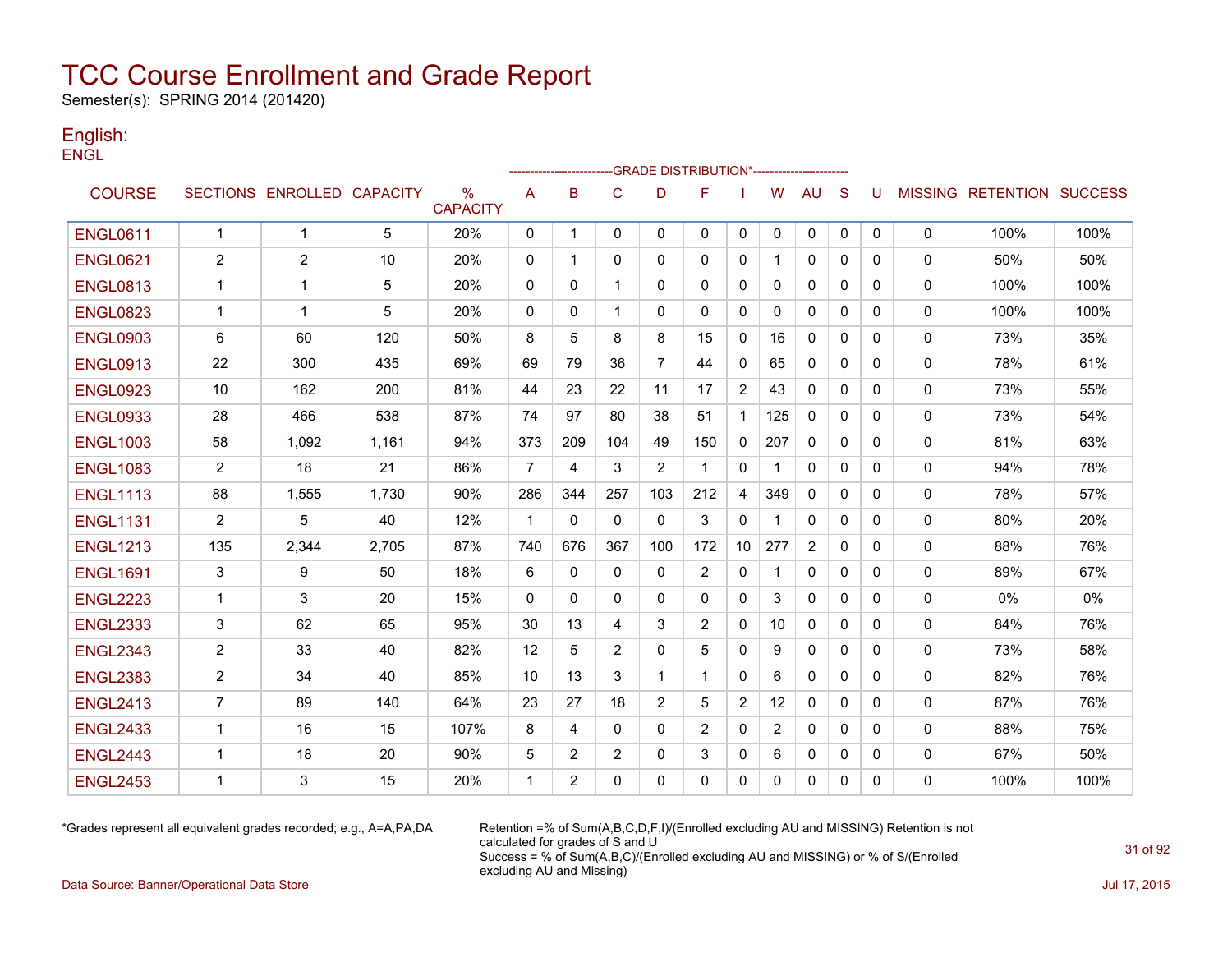Semester(s): SPRING 2014 (201420)

#### English: **ENGL**

|                 |                |                            |    |                      |                |              |             | ------------------------GRADE                DISTRIBUTION*---------------------- |              |          |                |              |              |          |                |                  |                |
|-----------------|----------------|----------------------------|----|----------------------|----------------|--------------|-------------|----------------------------------------------------------------------------------|--------------|----------|----------------|--------------|--------------|----------|----------------|------------------|----------------|
| <b>COURSE</b>   |                | SECTIONS ENROLLED CAPACITY |    | %<br><b>CAPACITY</b> | A              | B            | C           | D                                                                                | F            |          | w              | <b>AU</b>    | S            | U        | <b>MISSING</b> | <b>RETENTION</b> | <b>SUCCESS</b> |
| <b>ENGL2463</b> | 1              | 15                         | 20 | 75%                  | 4              | 0            | $\mathbf 0$ | $\mathbf 0$                                                                      | $\Omega$     | 0        | $\Omega$       | 11           | $\Omega$     | $\Omega$ | $\mathbf{0}$   | 100%             | 100%           |
| <b>ENGL2473</b> | 1              | 16                         | 20 | 80%                  | 4              | 0            | 4           |                                                                                  | 3            | 0        | 4              | $\mathbf{0}$ | $\Omega$     | 0        | $\mathbf{0}$   | 75%              | 50%            |
| <b>ENGL2493</b> | $\overline{2}$ | 21                         | 40 | 52%                  | 8              | 5            | 4           | 0                                                                                | 0            | 0        | 4              | $\mathbf 0$  | $\Omega$     | 0        | 0              | 81%              | 81%            |
| <b>ENGL2533</b> | 1              | 10                         | 20 | 50%                  | $\overline{7}$ |              | 2           | 0                                                                                | $\mathbf{0}$ | 0        | 0              | $\mathbf{0}$ | $\Omega$     | $\Omega$ | $\Omega$       | 100%             | 100%           |
| <b>ENGL2543</b> | 1              | 13                         | 20 | 65%                  | 5              | 3            | $\mathbf 0$ | 2                                                                                | $\mathbf{0}$ | $\Omega$ | 3              | $\mathbf 0$  | $\mathbf{0}$ | 0        | 0              | 77%              | 62%            |
| <b>ENGL2653</b> | 1              | 18                         | 20 | 90%                  | 9              | 3            | 4           |                                                                                  |              | 0        | 0              | 0            | 0            | 0        | 0              | 100%             | 89%            |
| <b>ENGL2773</b> | $\overline{2}$ | 30                         | 40 | 75%                  | 13             | 8            | 2           |                                                                                  |              | 0        | 4              |              | $\mathbf{0}$ | $\Omega$ | 0              | 86%              | 79%            |
| <b>ENGL2883</b> | 1              | 11                         | 20 | 55%                  | 4              | 3            | 2           | $\mathbf 0$                                                                      | $\mathbf{0}$ | $\Omega$ | $\overline{2}$ | $\Omega$     | $\Omega$     | $\Omega$ | 0              | 82%              | 82%            |
| <b>ENGL2893</b> | 1              | 3                          | 20 | 15%                  | $\overline{2}$ | 0            | $\Omega$    | 0                                                                                | $\mathbf{0}$ | 0        |                | $\Omega$     | $\Omega$     | $\Omega$ | $\mathbf 0$    | 67%              | 67%            |
| <b>ENGL2991</b> | 1              |                            | 20 | 5%                   |                | $\mathbf{0}$ | $\mathbf 0$ | 0                                                                                | $\mathbf{0}$ | 0        | 0              | $\mathbf{0}$ | $\mathbf{0}$ | $\Omega$ | 0              | 100%             | 100%           |
| <b>ENGL2993</b> | 3              | 19                         | 55 | 35%                  | 15             | 3            | 0           | 0                                                                                |              | 0        | 0              | 0            | 0            | 0        | 0              | 100%             | 95%            |

\*Grades represent all equivalent grades recorded; e.g., A=A,PA,DA Retention =% of Sum(A,B,C,D,F,I)/(Enrolled excluding AU and MISSING) Retention is not calculated for grades of S and U Success = % of Sum(A,B,C)/(Enrolled excluding AU and MISSING) or % of S/(Enrolled excluding AU and Missing)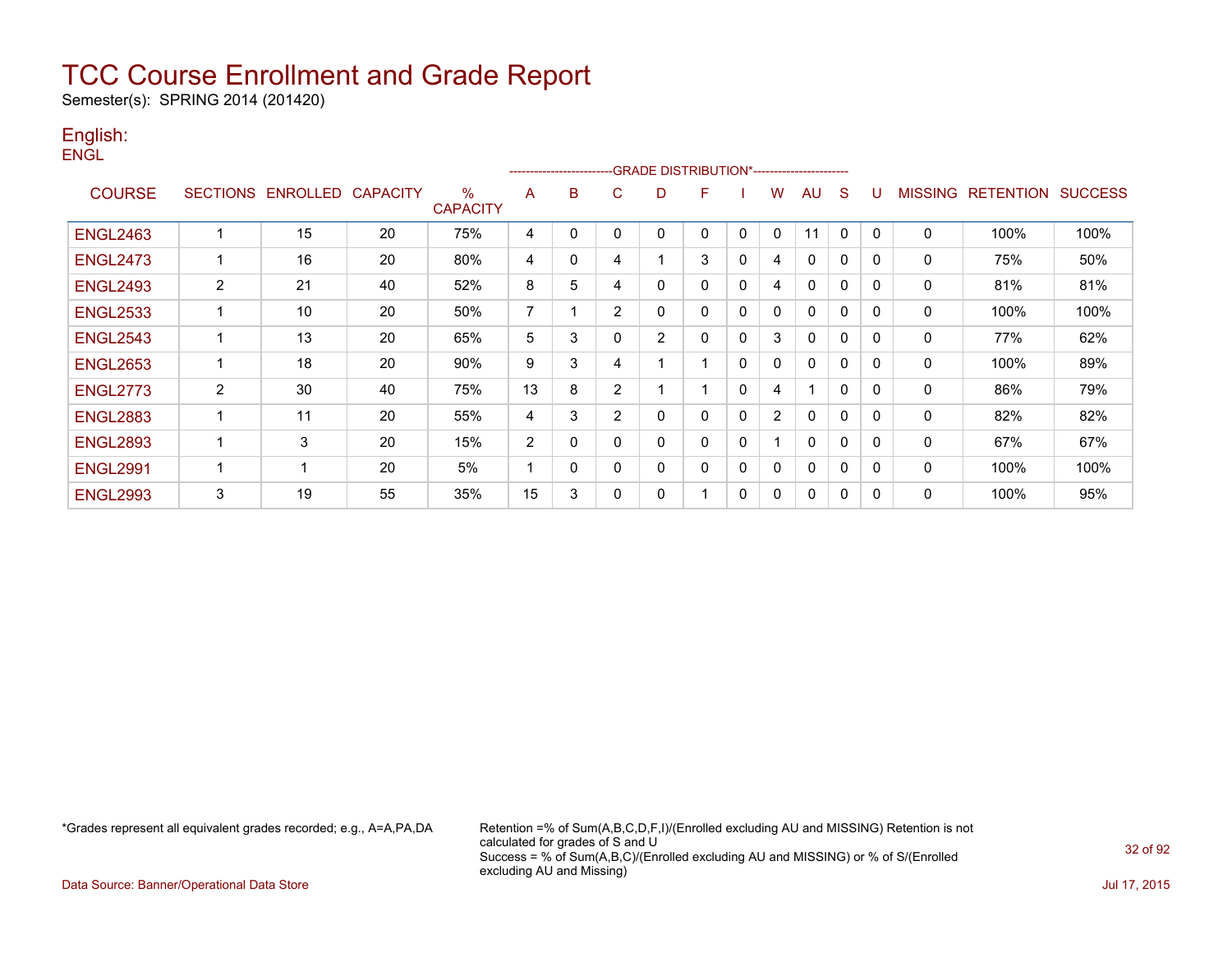Semester(s): SPRING 2014 (201420)

#### Engineering: **ENGR**

|                 |   |                            |     |                      |     | ---------------------- |    |   | ---- GRADE DISTRIBUTION*------------------------ |              |    |              |              |   |                |                  |                |
|-----------------|---|----------------------------|-----|----------------------|-----|------------------------|----|---|--------------------------------------------------|--------------|----|--------------|--------------|---|----------------|------------------|----------------|
| <b>COURSE</b>   |   | SECTIONS ENROLLED CAPACITY |     | ℅<br><b>CAPACITY</b> | A   | B                      | C  | D | F                                                |              | w  | AU           | <sub>S</sub> | U | <b>MISSING</b> | <b>RETENTION</b> | <b>SUCCESS</b> |
| <b>ENGR1111</b> | 5 | 146                        | 150 | 97%                  | 118 |                        |    |   |                                                  |              | 13 | 0            |              |   | 0              | 91%              | 89%            |
| <b>ENGR1132</b> | 3 | 72                         | 69  | 104%                 | 32  | 26                     | 8  |   | $\Omega$                                         | $\mathbf{0}$ | 5  | $\mathbf{0}$ | $\mathbf 0$  | 0 | 0              | 93%              | 92%            |
| <b>ENGR1242</b> | 3 | 59                         | 60  | 98%                  | 29  | 18                     |    | 0 |                                                  | 0            | 11 | $\mathbf{0}$ | $\mathbf 0$  | 0 | 0              | 81%              | 81%            |
| <b>ENGR2103</b> | 3 | 74                         | 75  | 99%                  | 21  | 21                     | 12 |   | 3                                                | $\mathbf 0$  | 16 | 0            | 0            | 0 | 0              | 78%              | 73%            |
| <b>ENGR2143</b> | 2 | 43                         | 60  | 72%                  | 6   | 14                     | 10 | 5 | 2                                                | $\mathbf 0$  | 6  | $\mathbf{0}$ | 0            | 0 | 0              | 86%              | 70%            |
| <b>ENGR2213</b> | 2 | 58                         | 60  | 97%                  | 22  | 15                     | 13 | 0 | 2                                                | $\mathbf 0$  | 6  | $\mathbf{0}$ | $\mathbf 0$  | 0 | 0              | 90%              | 86%            |
| <b>ENGR2523</b> | 4 | 46                         | 81  | 57%                  | 19  | 8                      | 10 |   | 0                                                | $\mathbf{0}$ | 8  | 0            | 0            | 0 | 0              | 83%              | 80%            |
| <b>ENGR2613</b> | 3 | 51                         | 52  | 98%                  | 16  | 12                     | 6  | 2 |                                                  |              | 13 | $\mathbf{0}$ | 0            | 0 | 0              | 75%              | 67%            |

\*Grades represent all equivalent grades recorded; e.g., A=A,PA,DA Retention =% of Sum(A,B,C,D,F,I)/(Enrolled excluding AU and MISSING) Retention is not calculated for grades of S and U Success = % of Sum(A,B,C)/(Enrolled excluding AU and MISSING) or % of S/(Enrolled excluding AU and Missing)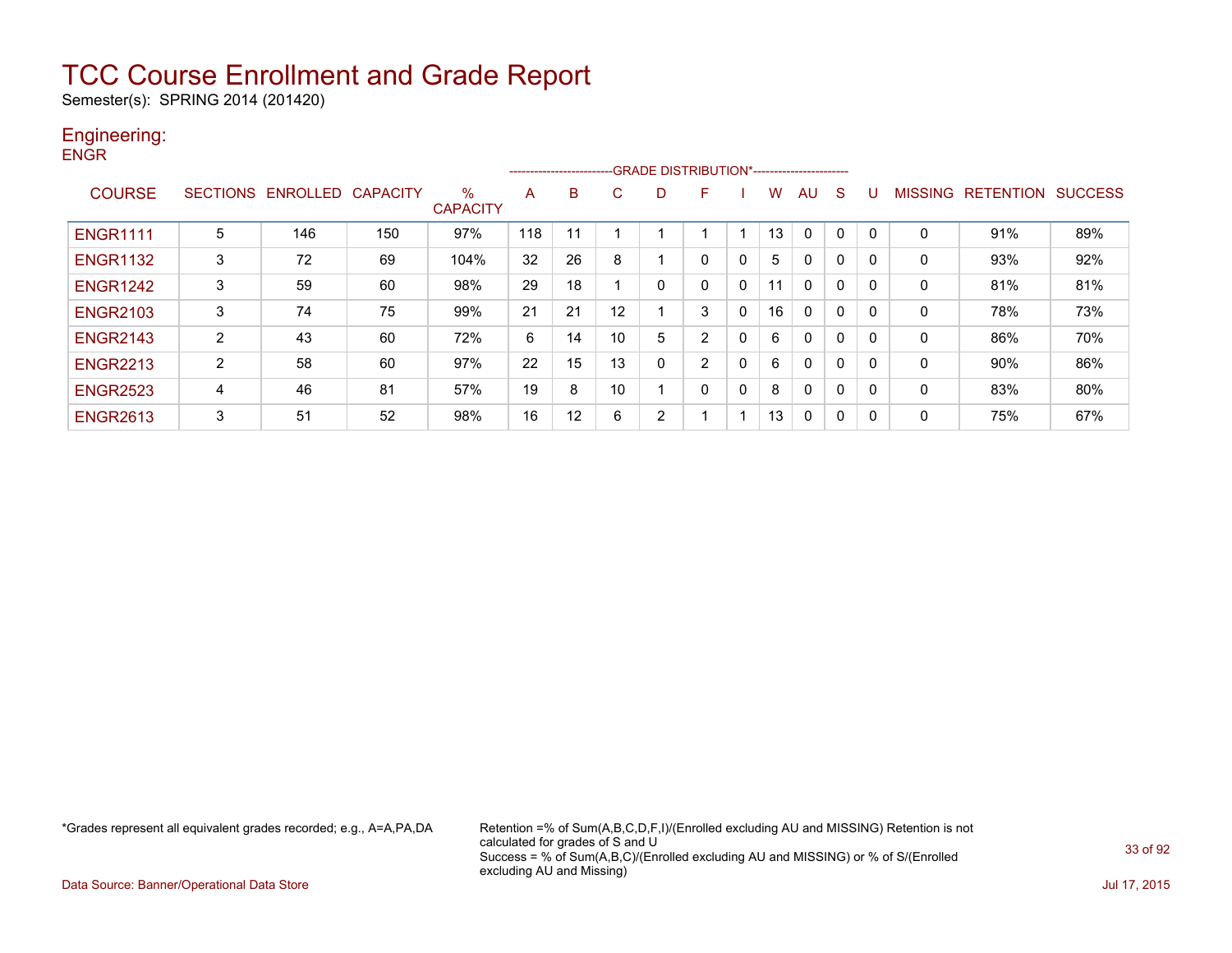Semester(s): SPRING 2014 (201420)

#### Engineering Technology: **ENGT**

|                 |   |                   |          |                      |    | ---------------------- |    |   | -GRADE DISTRIBUTION*----------------------- |   |   |              |   |                |                  |                |
|-----------------|---|-------------------|----------|----------------------|----|------------------------|----|---|---------------------------------------------|---|---|--------------|---|----------------|------------------|----------------|
| <b>COURSE</b>   |   | SECTIONS ENROLLED | CAPACITY | %<br><b>CAPACITY</b> | A  | B                      | C. | D | F.                                          |   | w | AU           | S | <b>MISSING</b> | <b>RETENTION</b> | <b>SUCCESS</b> |
| <b>ENGT1313</b> | 2 | 15                | 16       | 94%                  |    | 5                      |    |   |                                             |   | 0 | $\mathbf{0}$ | 0 | 0              | 100%             | 87%            |
| <b>ENGT1443</b> |   | 9                 | 15       | 60%                  | 4  | 3                      |    |   |                                             | 0 | 0 | $\mathbf{0}$ | 0 | 0              | 100%             | 89%            |
| <b>ENGT1463</b> |   | 12                | 15       | 80%                  |    | 2                      | າ  |   | 0                                           | 0 |   | $\mathbf{0}$ | 0 | 0              | 92%              | 92%            |
| <b>ENGT2462</b> |   | 10                | 15       | 67%                  | 10 | 0                      | 0  |   | 0                                           | 0 | 0 | $\mathbf{0}$ | 0 | 0              | 100%             | 100%           |
| <b>ENGT2543</b> |   |                   | 15       | 47%                  | 6  |                        | 0  |   | 0                                           | 0 |   | $\mathbf{0}$ | 0 | 0              | 86%              | 86%            |
| <b>ENGT2993</b> | 8 | 102               | 120      | 85%                  | 53 | 24                     | 16 |   | 0                                           | 3 | 5 | 0            | 0 | 0              | 95%              | 91%            |

\*Grades represent all equivalent grades recorded; e.g., A=A,PA,DA Retention =% of Sum(A,B,C,D,F,I)/(Enrolled excluding AU and MISSING) Retention is not calculated for grades of S and U Success = % of Sum(A,B,C)/(Enrolled excluding AU and MISSING) or % of S/(Enrolled excluding AU and Missing)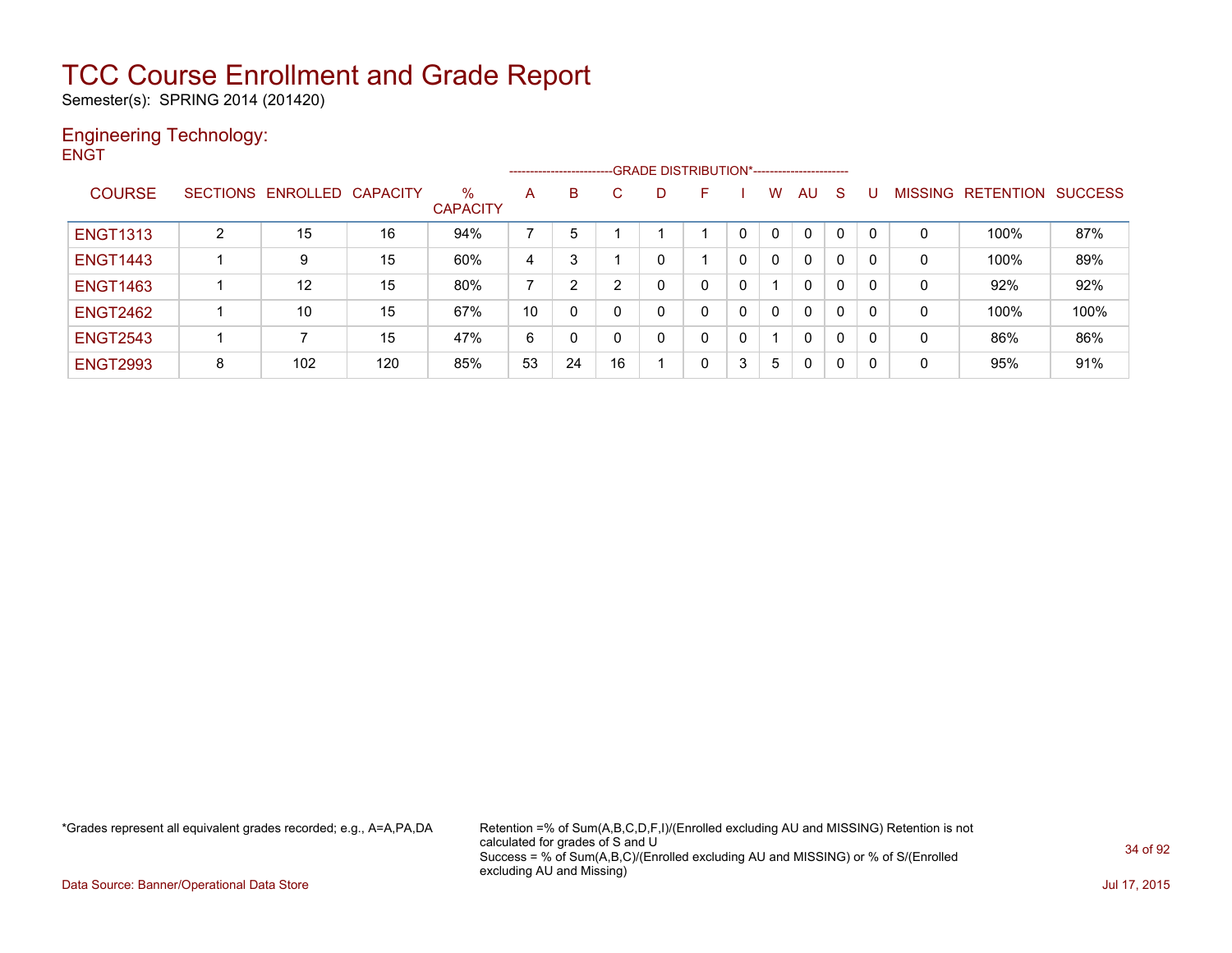Semester(s): SPRING 2014 (201420)

#### English as a Second Language: **ESLG**

|                 |                | -GRADE DISTRIBUTION*-----------------------<br>------------------------ |     |                         |                |                |                |              |   |              |              |              |              |              |              |                                  |      |
|-----------------|----------------|-------------------------------------------------------------------------|-----|-------------------------|----------------|----------------|----------------|--------------|---|--------------|--------------|--------------|--------------|--------------|--------------|----------------------------------|------|
| <b>COURSE</b>   |                | SECTIONS ENROLLED CAPACITY                                              |     | $\%$<br><b>CAPACITY</b> | A              | B              | C              | D            | F |              | W            | AU           | <sub>S</sub> |              |              | <b>MISSING RETENTION SUCCESS</b> |      |
| <b>ESLG0513</b> | $\mathbf 1$    | $\overline{2}$                                                          | 15  | 13%                     | $\overline{2}$ | $\mathbf{0}$   | $\mathbf{0}$   | $\mathbf{0}$ | 0 | $\mathbf{0}$ | $\Omega$     | 0            | $\mathbf{0}$ | $\mathbf{0}$ | $\mathbf 0$  | 100%                             | 100% |
| <b>ESLG0523</b> | 1              | 3                                                                       | 15  | 20%                     | $\mathbf{1}$   | 1              |                | 0            | 0 | $\mathbf{0}$ | $\mathbf{0}$ | 0            | $\Omega$     | 0            | $\mathbf{0}$ | 100%                             | 100% |
| <b>ESLG0533</b> | $\overline{2}$ | 8                                                                       | 30  | 27%                     | 4              | 4              | 0              | 0            | 0 | 0            | $\Omega$     | $\mathbf{0}$ | $\mathbf{0}$ | 0            | $\mathbf{0}$ | 100%                             | 100% |
| <b>ESLG0543</b> | $\mathbf 1$    | 5                                                                       | 15  | 33%                     | 2              | $\overline{2}$ |                | 0            | 0 | 0            | $\Omega$     | $\mathbf{0}$ | $\Omega$     | 0            | $\mathbf{0}$ | 100%                             | 100% |
| <b>ESLG0613</b> | 1              | $\overline{2}$                                                          | 15  | 13%                     | 2              | $\Omega$       | $\Omega$       | 0            | 0 | $\Omega$     | 0            | $\mathbf{0}$ | $\Omega$     | $\Omega$     | $\mathbf{0}$ | 100%                             | 100% |
| <b>ESLG0623</b> | 1              | 4                                                                       | 15  | 27%                     | 2              | 1              | 0              | 0            | 0 | $\mathbf{0}$ | $\mathbf{1}$ | $\mathbf{0}$ | $\mathbf{0}$ | 0            | $\mathbf{0}$ | 75%                              | 75%  |
| <b>ESLG0633</b> | 1              | 5                                                                       | 15  | 33%                     | 2              | 1              | $\overline{2}$ | 0            | 0 | 0            | $\mathbf{0}$ | 0            | $\Omega$     | 0            | 0            | 100%                             | 100% |
| <b>ESLG0643</b> | 1              | 10                                                                      | 15  | 67%                     | 2              | 6              | $\overline{2}$ | $\Omega$     | 0 | $\mathbf{0}$ | 0            | $\Omega$     | $\Omega$     | $\Omega$     | $\mathbf 0$  | 100%                             | 100% |
| <b>ESLG0713</b> | 1              | 14                                                                      | 15  | 93%                     | 9              | 5              | $\Omega$       | $\Omega$     | 0 | $\Omega$     | $\Omega$     | $\mathbf{0}$ | $\Omega$     | 0            | $\mathbf{0}$ | 100%                             | 100% |
| <b>ESLG0723</b> | 1              | 13                                                                      | 15  | 87%                     | 9              | 3              | 0              | 0            | 0 | 0            | 1            | $\mathbf{0}$ | $\Omega$     | 0            | $\mathbf{0}$ | 92%                              | 92%  |
| <b>ESLG0733</b> | 1              | 14                                                                      | 15  | 93%                     | 3              | 9              | $\overline{2}$ | 0            | 0 | 0            | 0            | 0            | 0            | 0            | 0            | 100%                             | 100% |
| <b>ESLG0743</b> | $\overline{2}$ | 21                                                                      | 30  | 70%                     | 12             | 8              |                | $\Omega$     | 0 | $\Omega$     | $\mathbf{0}$ | $\mathbf{0}$ | $\Omega$     | 0            | $\mathbf{0}$ | 100%                             | 100% |
| <b>ESLG0753</b> | 1              | 1                                                                       | 15  | 7%                      | $\overline{1}$ | $\mathbf{0}$   | 0              | 0            | 0 | $\Omega$     | 0            | $\mathbf{0}$ | $\Omega$     | $\Omega$     | $\mathbf{0}$ | 100%                             | 100% |
| <b>ESLG0813</b> | $\mathbf 1$    | 15                                                                      | 15  | 100%                    | 14             | 1              | 0              | 0            | 0 | 0            | $\Omega$     | $\mathbf{0}$ | 0            | 0            | $\mathbf{0}$ | 100%                             | 100% |
| <b>ESLG0823</b> | 1              | 18                                                                      | 20  | 90%                     | 9              | 6              | $\overline{2}$ | 1            | 0 | $\Omega$     | 0            | $\mathbf{0}$ | $\Omega$     | 0            | 0            | 100%                             | 94%  |
| <b>ESLG0833</b> | 1              | 19                                                                      | 20  | 95%                     | 5              | 10             | 4              | 0            | 0 | 0            | 0            | 0            | $\Omega$     | 0            | $\mathbf{0}$ | 100%                             | 100% |
| <b>ESLG0843</b> | 1              | 6                                                                       | 15  | 40%                     | $\mathbf 1$    | 4              | 0              | $\mathbf 1$  | 0 | 0            | $\mathbf{0}$ | $\mathbf{0}$ | $\mathbf{0}$ | 0            | $\mathbf{0}$ | 100%                             | 83%  |
| <b>ESLG0853</b> | 2              | 15                                                                      | 27  | 56%                     | $\overline{7}$ | 6              | $\overline{2}$ | 0            | 0 | $\Omega$     | 0            | 0            | $\Omega$     | 0            | $\mathbf{0}$ | 100%                             | 100% |
| <b>ESLG0992</b> | 3              | 4                                                                       | 45  | 9%                      | 2              | 1              | 0              | 0            | 0 | 0            | 1            | 0            | $\mathbf{0}$ | 0            | 0            | 75%                              | 75%  |
| <b>ESLG0993</b> | 8              | 50                                                                      | 109 | 46%                     | 36             | 11             | $\overline{2}$ | 1            | 0 | $\Omega$     | 0            | $\mathbf{0}$ | $\Omega$     | 0            | $\mathbf{0}$ | 100%                             | 98%  |
|                 |                |                                                                         |     |                         |                |                |                |              |   |              |              |              |              |              |              |                                  |      |

\*Grades represent all equivalent grades recorded; e.g., A=A,PA,DA Retention =% of Sum(A,B,C,D,F,I)/(Enrolled excluding AU and MISSING) Retention is not calculated for grades of S and U Success = % of Sum(A,B,C)/(Enrolled excluding AU and MISSING) or % of S/(Enrolled excluding AU and Missing) Data Source: Banner/Operational Data Store Jul 17, 2015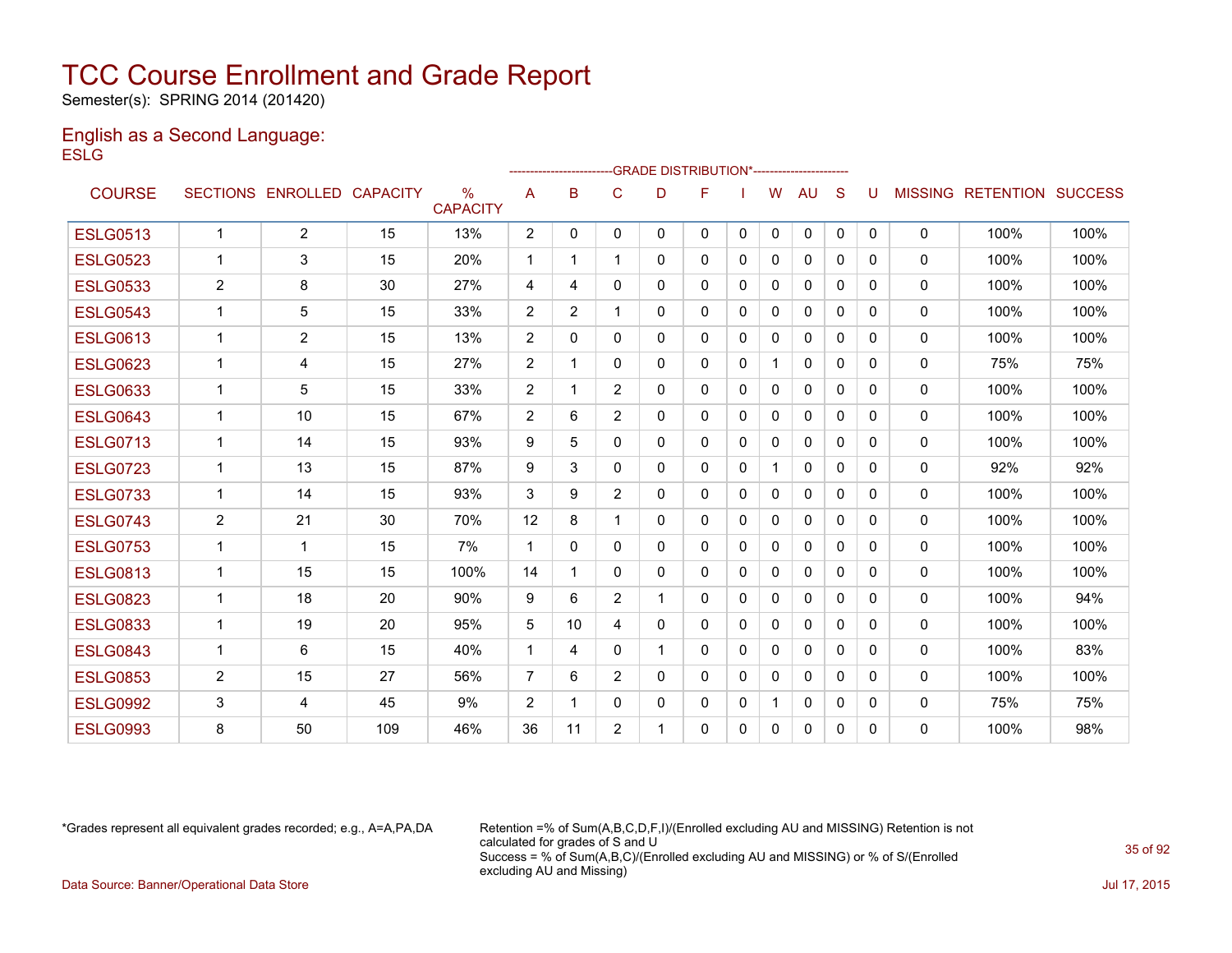Semester(s): SPRING 2014 (201420)

### Event Management:

| <b>EVNT</b>     | -GRADE DISTRIBUTION*-----------------------<br>------------------------ |                            |    |                      |     |    |    |    |            |                |    |          |  |     |                           |      |
|-----------------|-------------------------------------------------------------------------|----------------------------|----|----------------------|-----|----|----|----|------------|----------------|----|----------|--|-----|---------------------------|------|
| <b>COURSE</b>   |                                                                         | SECTIONS ENROLLED CAPACITY |    | %<br><b>CAPACITY</b> | A a | B. | C. | D. | F I W AU S |                |    |          |  | . U | MISSING RETENTION SUCCESS |      |
| <b>EVNT2213</b> |                                                                         | 26                         | 40 | 65%                  |     |    |    |    |            | 0 <sup>1</sup> | 11 | $\Omega$ |  |     | 58%                       | 58%  |
| <b>EVNT2813</b> |                                                                         |                            |    | 100%                 |     |    |    |    |            |                |    | $\Omega$ |  |     | 100%                      | 100% |

\*Grades represent all equivalent grades recorded; e.g., A=A,PA,DA Retention =% of Sum(A,B,C,D,F,I)/(Enrolled excluding AU and MISSING) Retention is not calculated for grades of S and U Success = % of Sum(A,B,C)/(Enrolled excluding AU and MISSING) or % of S/(Enrolled excluding AU and Missing)

Data Source: Banner/Operational Data Store Jul 17, 2015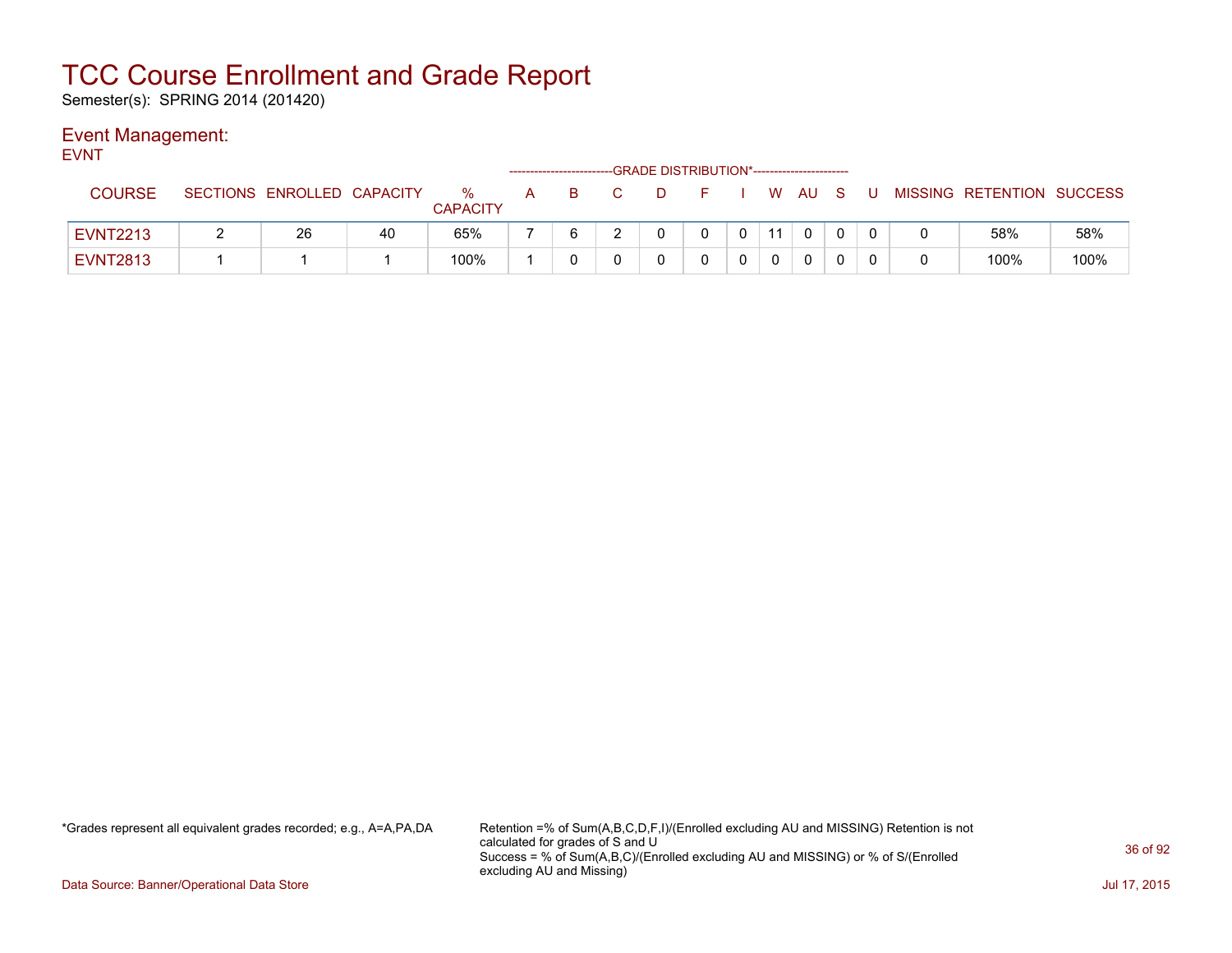Semester(s): SPRING 2014 (201420)

### Fire & Emergency Medical Svcs: FEMS

|                 |                |                   |                 |                                  |             | ----------------------- |                |   | -GRADE DISTRIBUTION*---------------------- |              |                |              |          |          |                |                  |                |
|-----------------|----------------|-------------------|-----------------|----------------------------------|-------------|-------------------------|----------------|---|--------------------------------------------|--------------|----------------|--------------|----------|----------|----------------|------------------|----------------|
| <b>COURSE</b>   |                | SECTIONS ENROLLED | <b>CAPACITY</b> | $\frac{0}{0}$<br><b>CAPACITY</b> | Α           | в                       | C              | D | F                                          |              | W              | AU           | S        |          | <b>MISSING</b> | <b>RETENTION</b> | <b>SUCCESS</b> |
| <b>FEMS1513</b> | $\overline{2}$ | 22                | 40              | 55%                              | 9           | 3                       | 2              | 0 | 6                                          | $\mathbf{0}$ | $\overline{2}$ | $\mathbf{0}$ | 0        | $\Omega$ | 0              | 91%              | 64%            |
| <b>FEMS1543</b> | $\mathbf{2}$   | 36                | 45              | 80%                              | 24          | 4                       | $\overline{2}$ | 0 | 4                                          |              |                | $\mathbf{0}$ | 0        | 0        | 0              | 97%              | 83%            |
| <b>FEMS1553</b> | $\overline{2}$ | 23                | 40              | 58%                              | 19          | $\Omega$                | $\Omega$       | 0 | 3                                          |              | 0              | $\mathbf{0}$ | $\Omega$ | 0        | 0              | 100%             | 83%            |
| <b>FEMS1563</b> | 2              | 19                | 40              | 48%                              | 18          | $\Omega$                | $\mathbf{0}$   | 0 | 0                                          | $\mathbf 0$  |                | $\mathbf{0}$ | $\Omega$ | $\Omega$ | 0              | 95%              | 95%            |
| <b>FEMS2113</b> | 2              | 14                | 40              | 35%                              | 12          | 1                       | $\mathbf{0}$   | 0 | 0                                          |              | $\mathbf{0}$   | $\mathbf{0}$ | $\Omega$ | $\Omega$ | 0              | 100%             | 93%            |
| <b>FEMS2123</b> | $\mathbf{1}$   | 13                | 20              | 65%                              | 10          | 0                       | $\mathbf{0}$   | 0 | $\overline{2}$                             | 0            |                | $\mathbf{0}$ | 0        | 0        | $\Omega$       | 92%              | 77%            |
| <b>FEMS2413</b> | $\mathbf{1}$   | 9                 | 50              | 18%                              | 6           | 3                       | $\mathbf{0}$   | 0 | 0                                          | 0            | $\Omega$       | 0            | 0        | 0        | 0              | 100%             | 100%           |
| <b>FEMS2424</b> | $\mathbf{1}$   | 9                 | 50              | 18%                              | 4           | 5                       | 0              | 0 | 0                                          | $\Omega$     | 0              | $\mathbf{0}$ | $\Omega$ | 0        | 0              | 100%             | 100%           |
| <b>FEMS2431</b> | $\mathbf{1}$   | 9                 | 50              | 18%                              | 9           | $\Omega$                | $\mathbf{0}$   | 0 | 0                                          | $\mathbf{0}$ | $\Omega$       | $\mathbf{0}$ | $\Omega$ | 0        | 0              | 100%             | 100%           |
| <b>FEMS2513</b> | 1              | 4                 | 50              | 8%                               | 3           | 1                       | $\Omega$       | 0 | 0                                          | 0            | 0              | $\Omega$     | $\Omega$ | 0        | 0              | 100%             | 100%           |
| <b>FEMS2532</b> | $\mathbf{1}$   | 4                 | 50              | 8%                               | 3           | 1                       | $\mathbf{0}$   | 0 | 0                                          | $\mathbf 0$  | $\mathbf 0$    | $\mathbf{0}$ | 0        | 0        | 0              | 100%             | 100%           |
| <b>FEMS2713</b> | 1              | 1                 | 50              | 2%                               | $\mathbf 1$ | $\Omega$                | 0              | 0 | 0                                          | 0            | 0              | $\mathbf{0}$ | $\Omega$ | 0        | $\mathbf{0}$   | 100%             | 100%           |
| <b>FEMS2724</b> | 1              | $\overline{7}$    | 50              | 14%                              | 3           | 4                       | $\Omega$       | 0 | 0                                          | $\Omega$     | $\mathbf{0}$   | $\mathbf{0}$ | $\Omega$ | $\Omega$ | 0              | 100%             | 100%           |
| <b>FEMS2731</b> | 1              | 1                 | $\mathbf{0}$    |                                  |             | $\Omega$                | $\Omega$       | 0 | $\Omega$                                   | $\Omega$     | $\Omega$       | $\Omega$     | $\Omega$ | $\Omega$ | $\mathbf{0}$   | 100%             | 100%           |
| <b>FEMS2741</b> | $\mathbf{1}$   | $\overline{7}$    | $\mathbf 0$     |                                  | 3           | 3                       | 1              | 0 | 0                                          | $\mathbf 0$  | $\Omega$       | $\mathbf{0}$ | $\Omega$ | $\Omega$ | 0              | 100%             | 100%           |
| <b>FEMS2811</b> | $\mathbf{1}$   | 1                 | $\mathbf 0$     |                                  | -1          | 0                       | $\mathbf{0}$   | 0 | 0                                          | 0            | $\mathbf 0$    | $\mathbf{0}$ | $\Omega$ | 0        | 0              | 100%             | 100%           |
| <b>FEMS2821</b> | 1              | $\overline{7}$    | $\mathbf 0$     |                                  | 3           | 3                       |                | 0 | 0                                          | 0            | 0              | $\mathbf{0}$ | $\Omega$ | $\Omega$ | 0              | 100%             | 100%           |
| <b>FEMS2841</b> | $\mathbf 1$    | $\overline{7}$    | $\Omega$        |                                  | 5           | 1                       | 1              | 0 | 0                                          | 0            | $\mathbf 0$    | 0            | 0        | 0        | 0              | 100%             | 100%           |
| <b>FEMS2993</b> | 2              | 12                | 20              | 60%                              | 10          | 0                       | $\Omega$       | 0 | 0                                          |              |                | $\mathbf{0}$ | 0        | 0        | $\Omega$       | 92%              | 83%            |

\*Grades represent all equivalent grades recorded; e.g., A=A,PA,DA Retention =% of Sum(A,B,C,D,F,I)/(Enrolled excluding AU and MISSING) Retention is not calculated for grades of S and U Success = % of Sum(A,B,C)/(Enrolled excluding AU and MISSING) or % of S/(Enrolled excluding AU and Missing)

Data Source: Banner/Operational Data Store Jul 17, 2015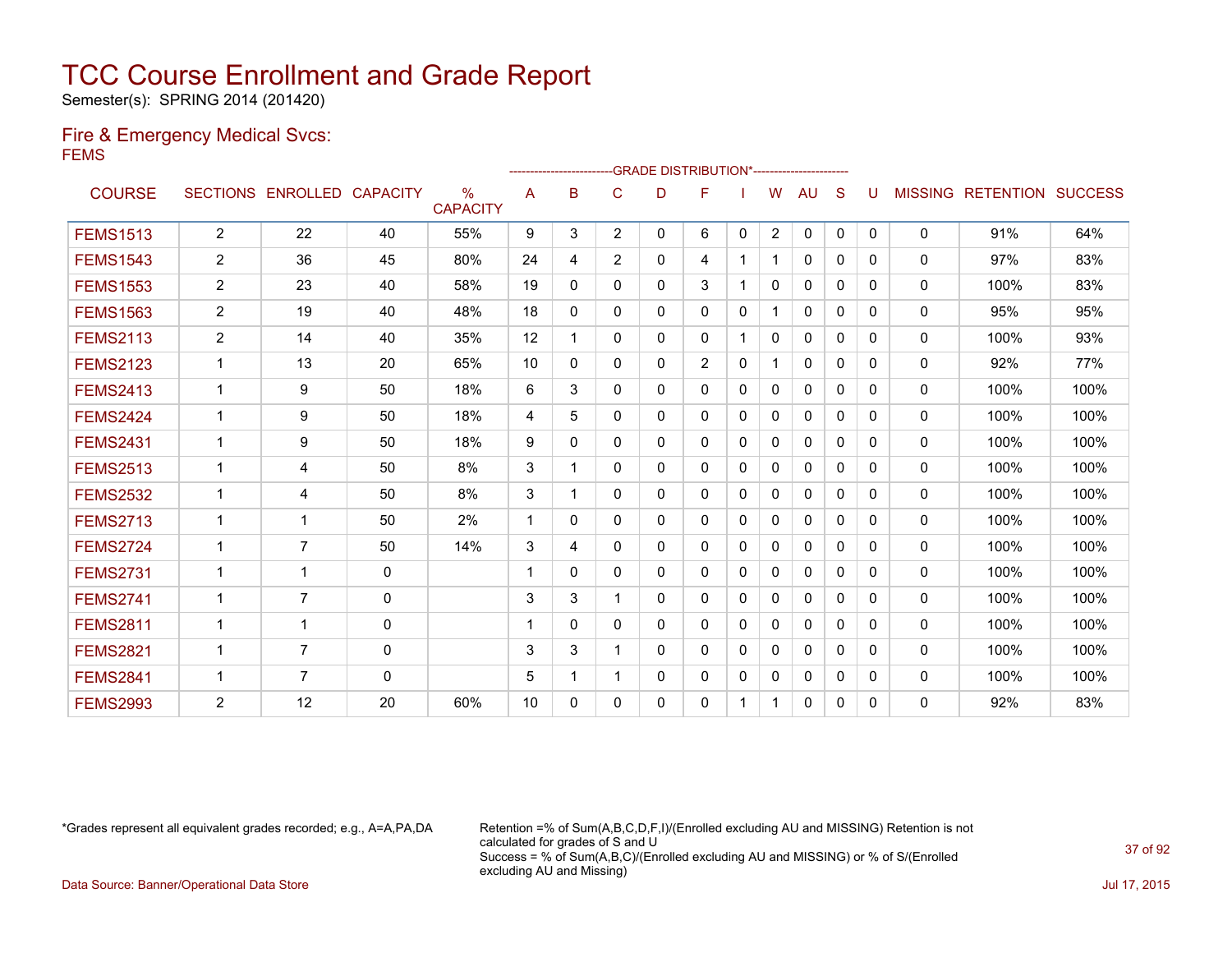Semester(s): SPRING 2014 (201420)

#### French: FREN

| .               |   |                            |     |                         | --------------------- |    |   | -GRADE DISTRIBUTION*----------------------- |   |    |           |          |   |                                  |     |
|-----------------|---|----------------------------|-----|-------------------------|-----------------------|----|---|---------------------------------------------|---|----|-----------|----------|---|----------------------------------|-----|
| <b>COURSE</b>   |   | SECTIONS ENROLLED CAPACITY |     | $\%$<br><b>CAPACITY</b> | $\mathsf{A}$          | B  | C | D                                           | н | W  | <b>AU</b> | <b>S</b> |   | <b>MISSING RETENTION SUCCESS</b> |     |
| <b>FREN1103</b> | 6 | 69                         | 120 | 58%                     | 8                     | 16 |   | 3                                           | 0 | 29 | 2         | 0        | 0 | 57%                              | 52% |
| <b>FREN1213</b> | າ | 23                         | 40  | 58%                     |                       | າ  |   | ົ                                           |   | 8  | 2         | 0        | 0 | 62%                              | 48% |
| <b>FREN1313</b> |   | 5                          | 20  | 25%                     | 2                     |    |   |                                             | 0 |    |           | 0        | 0 | 75%                              | 75% |
| <b>FREN1413</b> |   | 12                         | 20  | 60%                     | າ                     | າ  |   |                                             |   | 3  | 3         | 0        | 0 | 67%                              | 67% |
| <b>FREN2213</b> |   | 6                          | 20  | 30%                     | 0                     |    |   |                                             |   |    | 4         | 0        | 0 | 50%                              | 50% |

\*Grades represent all equivalent grades recorded; e.g., A=A,PA,DA Retention =% of Sum(A,B,C,D,F,I)/(Enrolled excluding AU and MISSING) Retention is not calculated for grades of S and U Success = % of Sum(A,B,C)/(Enrolled excluding AU and MISSING) or % of S/(Enrolled excluding AU and Missing)

Data Source: Banner/Operational Data Store Jul 17, 2015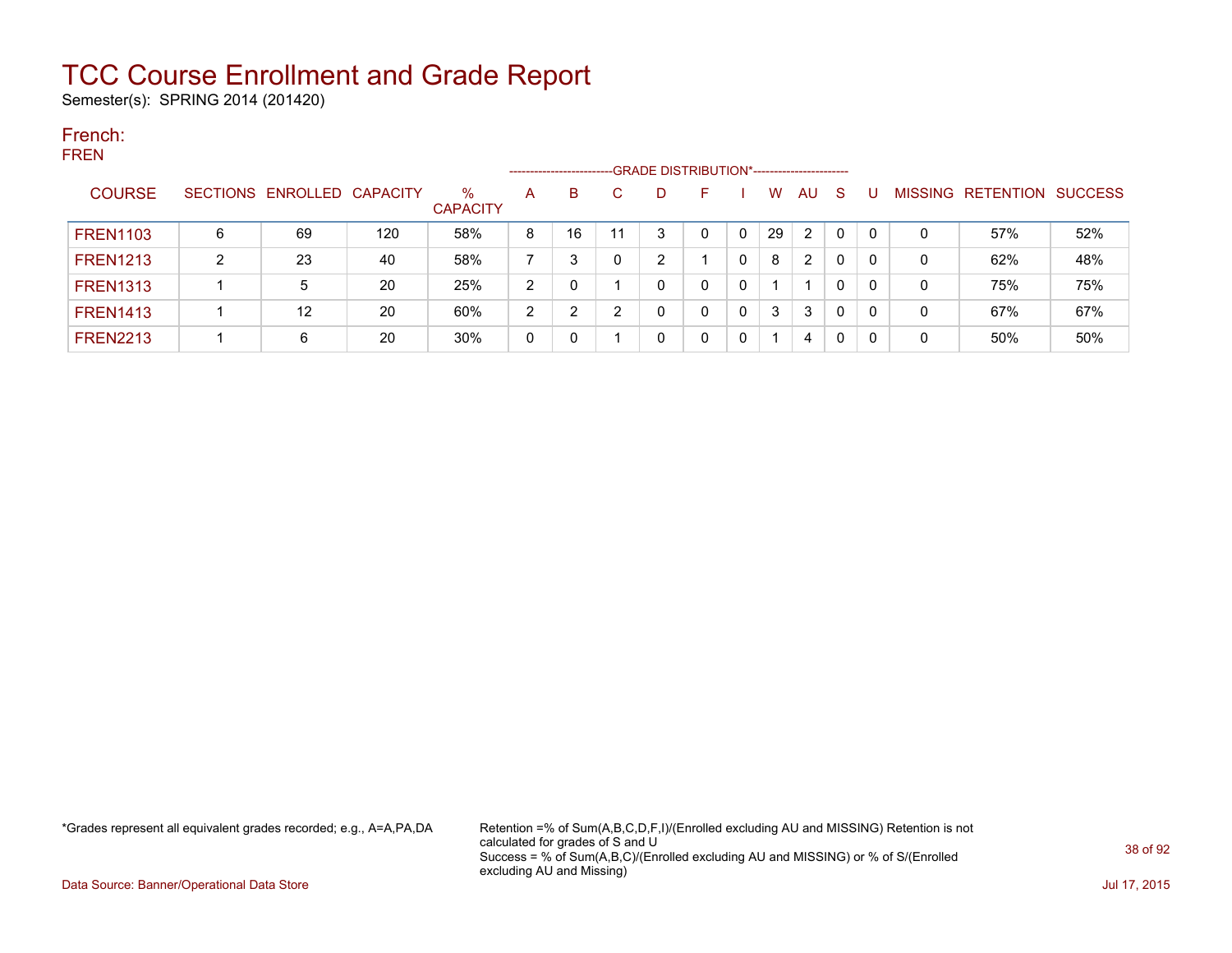Semester(s): SPRING 2014 (201420)

#### Geography: GEOG

|               |          |                   |     |                      |    | ---------------------- |    |    | -GRADE DISTRIBUTION*----------------------- |          |    |              |              |          |         |           |                |
|---------------|----------|-------------------|-----|----------------------|----|------------------------|----|----|---------------------------------------------|----------|----|--------------|--------------|----------|---------|-----------|----------------|
| <b>COURSE</b> | SECTIONS | ENROLLED CAPACITY |     | %<br><b>CAPACITY</b> | A  | B                      |    | D  |                                             |          | w  | AU           | <sub>S</sub> |          | MISSING | RETENTION | <b>SUCCESS</b> |
| GEOG1014      | 3        | 41                | 60  | 68%                  |    | 11                     | 10 | 2  | 10                                          | $\Omega$ |    | 0            | $\Omega$     | $\Omega$ | 0       | 83%       | 54%            |
| GEOG1023      | 2        | 22                | 50  | 44%                  | 5  | 4                      | 5  |    |                                             | 0        | 6  | $\mathbf{0}$ | $\Omega$     | $\Omega$ | 0       | 73%       | 64%            |
| GEOG1043      | 18       | 276               | 408 | 68%                  | 82 | 75                     | 51 | 16 | 21                                          | 0        | 31 | $\mathbf{0}$ | $\Omega$     | 0        | 0       | 89%       | 75%            |
| GEOG2013      |          | 14                | 20  | 70%                  | 9  | ົ                      |    | 0  | 0                                           | 0        | 3  | 0            | $\Omega$     | 0        | 0       | 79%       | 79%            |
| GEOG2033      | 4        | 58                | 100 | 58%                  | 26 | 12                     | 10 | 3  |                                             |          | 5. | $\mathbf{0}$ | $\Omega$     | 0        | 0       | 91%       | 83%            |

\*Grades represent all equivalent grades recorded; e.g., A=A,PA,DA Retention =% of Sum(A,B,C,D,F,I)/(Enrolled excluding AU and MISSING) Retention is not calculated for grades of S and U Success = % of Sum(A,B,C)/(Enrolled excluding AU and MISSING) or % of S/(Enrolled excluding AU and Missing)

Data Source: Banner/Operational Data Store Jul 17, 2015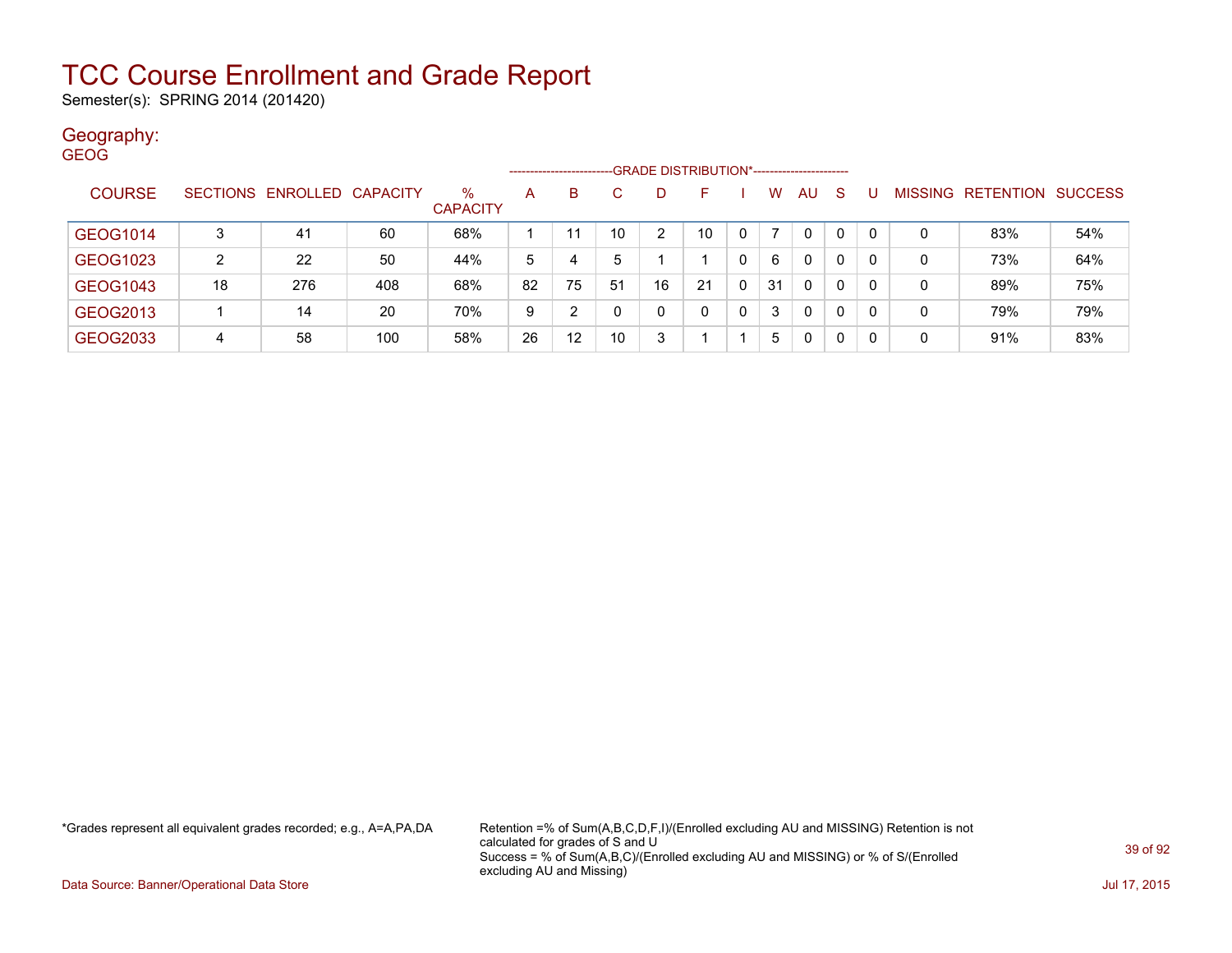Semester(s): SPRING 2014 (201420)

### Geology:

| <b>GEOL</b>     |                            |    |                         |    |    |   | -GRADE DISTRIBUTION*----------------------- |    |    |    |     |   |   |                           |     |
|-----------------|----------------------------|----|-------------------------|----|----|---|---------------------------------------------|----|----|----|-----|---|---|---------------------------|-----|
| <b>COURSE</b>   | SECTIONS ENROLLED CAPACITY |    | $\%$<br><b>CAPACITY</b> | A  | B. |   | D                                           | F. | W. | AU | - S | U |   | MISSING RETENTION SUCCESS |     |
| GEOL1014        | 69                         | 68 | 101%                    | 40 | 16 |   |                                             | 0  | 11 | 0  | 0   |   |   | 84%                       | 83% |
| <b>GEOL1024</b> | 20                         | 20 | 100%                    | 13 |    |   |                                             | 0  | 2  | 0  | 0   | 0 | 0 | 90%                       | 90% |
| <b>GEOL1113</b> | 20                         | 20 | 100%                    | 5  | 5  | 4 |                                             | 0  | 5. | 0  | 0   | 0 | 0 | 75%                       | 70% |

\*Grades represent all equivalent grades recorded; e.g., A=A,PA,DA Retention =% of Sum(A,B,C,D,F,I)/(Enrolled excluding AU and MISSING) Retention is not calculated for grades of S and U Success = % of Sum(A,B,C)/(Enrolled excluding AU and MISSING) or % of S/(Enrolled excluding AU and Missing)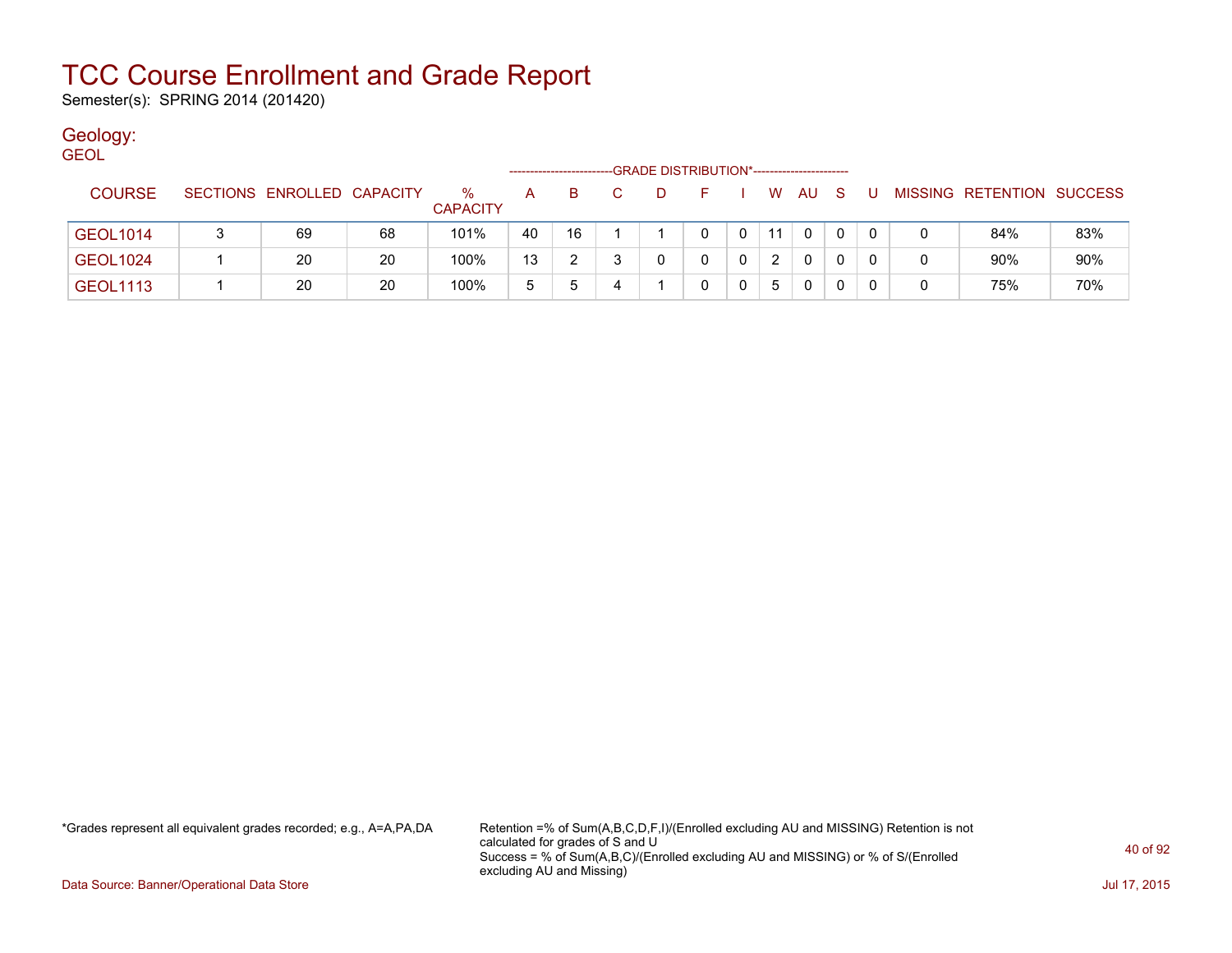Semester(s): SPRING 2014 (201420)

### Geographical Information Sys:

**GIS** 

|               |                            |    |                      |   |  | -GRADE DISTRIBUTION*----------------------- |  |      |  |                           |     |
|---------------|----------------------------|----|----------------------|---|--|---------------------------------------------|--|------|--|---------------------------|-----|
| <b>COURSE</b> | SECTIONS ENROLLED CAPACITY |    | %<br><b>CAPACITY</b> | A |  |                                             |  | W AU |  | MISSING RETENTION SUCCESS |     |
| GIS2373       |                            | 10 | 80%                  | ◠ |  |                                             |  | 0    |  | 88%                       | 75% |
| GIS2383       | 12                         | 10 | 130%                 |   |  |                                             |  | ົ    |  | 91%                       | 82% |

\*Grades represent all equivalent grades recorded; e.g., A=A,PA,DA Retention =% of Sum(A,B,C,D,F,I)/(Enrolled excluding AU and MISSING) Retention is not calculated for grades of S and U Success = % of Sum(A,B,C)/(Enrolled excluding AU and MISSING) or % of S/(Enrolled excluding AU and Missing)

Data Source: Banner/Operational Data Store Jul 17, 2015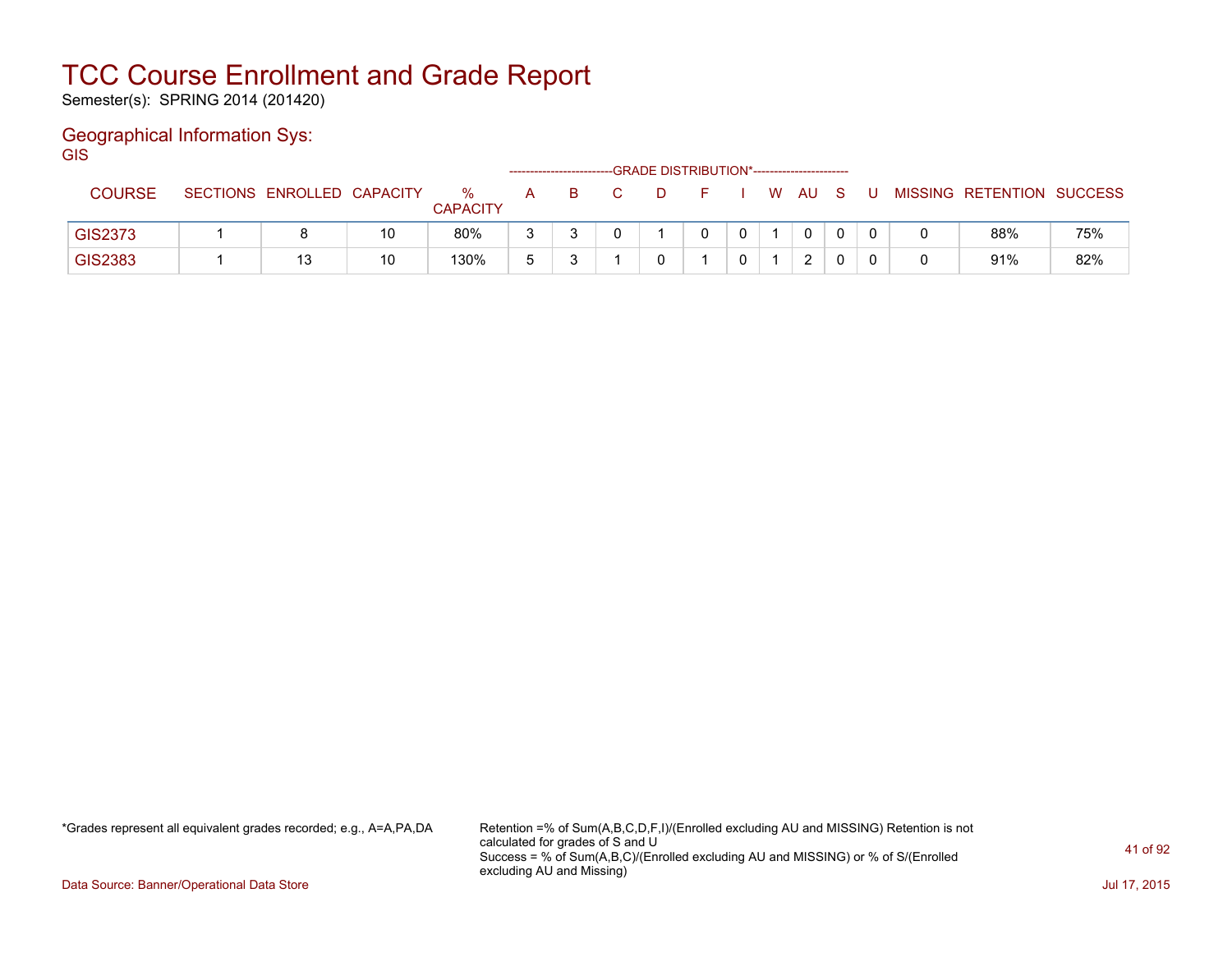Semester(s): SPRING 2014 (201420)

#### German: **CDMM**

| צוועודיט        |   |                            |    |                      | --------------------- |    | -GRADE DISTRIBUTION*----------------------- |  |          |              |              |   |   |                           |      |
|-----------------|---|----------------------------|----|----------------------|-----------------------|----|---------------------------------------------|--|----------|--------------|--------------|---|---|---------------------------|------|
| <b>COURSE</b>   |   | SECTIONS ENROLLED CAPACITY |    | %<br><b>CAPACITY</b> | A                     | B. | D                                           |  | W        | AU.          | <sub>S</sub> |   |   | MISSING RETENTION SUCCESS |      |
| <b>GRMN1201</b> |   |                            | 25 | 8%                   | っ                     |    | 0                                           |  | $\Omega$ | $\mathbf{0}$ | 0            | 0 | 0 | 100%                      | 100% |
| <b>GRMN1313</b> |   | 10                         | 50 | 20%                  | 4                     |    |                                             |  |          | 0            | 0            |   | 0 | 90%                       | 80%  |
| <b>GRMN1413</b> | ົ | 6                          | 50 | 12%                  | 4                     |    |                                             |  |          | 0            | 0            |   | 0 | 83%                       | 83%  |
| <b>GRMN2213</b> |   | 6                          | 20 | 30%                  | 6                     |    | 0                                           |  |          |              | 0            |   | 0 | 100%                      | 100% |

\*Grades represent all equivalent grades recorded; e.g., A=A,PA,DA Retention =% of Sum(A,B,C,D,F,I)/(Enrolled excluding AU and MISSING) Retention is not calculated for grades of S and U Success = % of Sum(A,B,C)/(Enrolled excluding AU and MISSING) or % of S/(Enrolled excluding AU and Missing)

Data Source: Banner/Operational Data Store Jul 17, 2015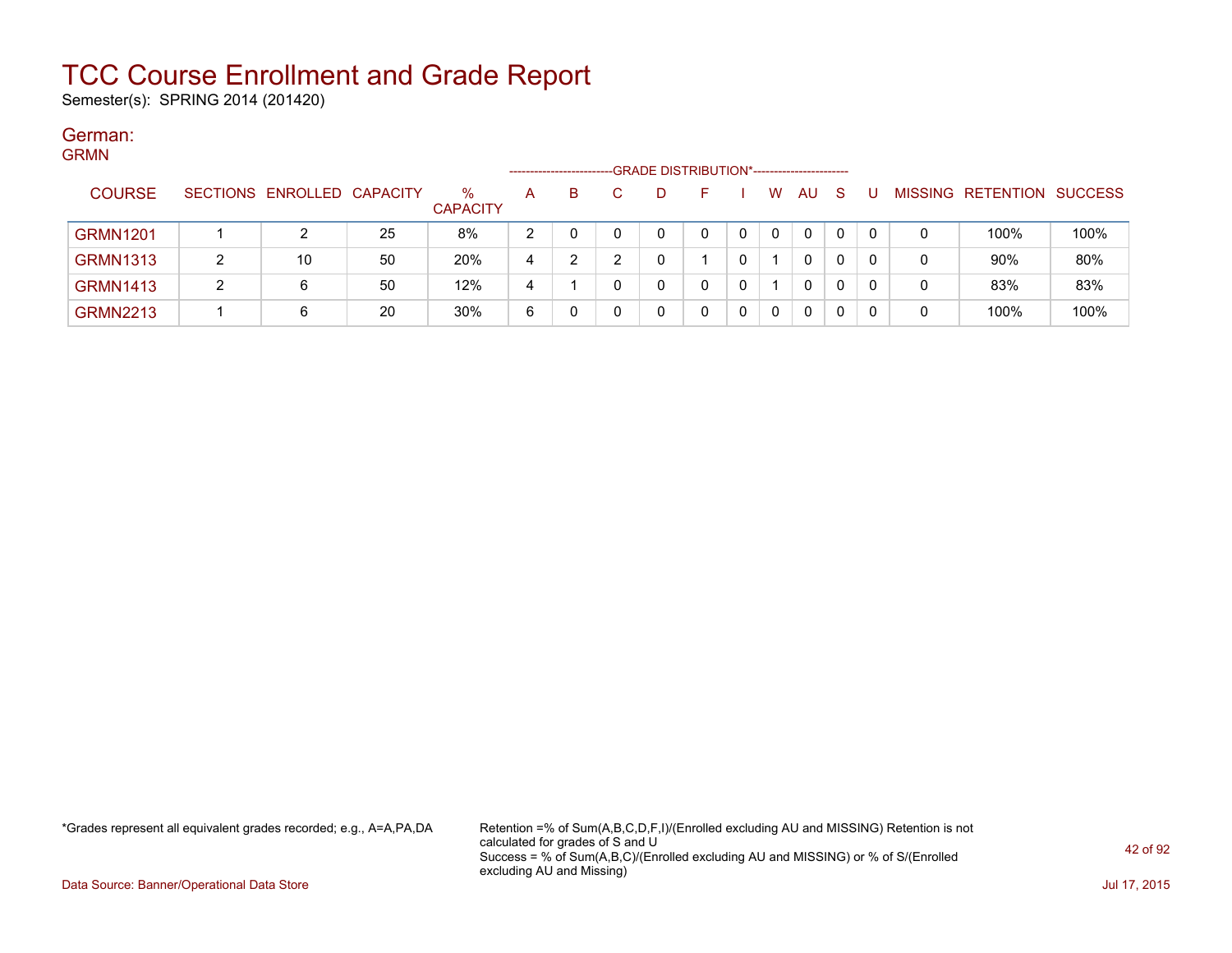Semester(s): SPRING 2014 (201420)

#### Graphics and Imaging Tech: GRPH

|                 |   |                   |                 |                         |                | ---------------------- |   | -GRADE DISTRIBUTION*----------------------- |   |   |              |              |              |              |                |                  |                |
|-----------------|---|-------------------|-----------------|-------------------------|----------------|------------------------|---|---------------------------------------------|---|---|--------------|--------------|--------------|--------------|----------------|------------------|----------------|
| <b>COURSE</b>   |   | SECTIONS ENROLLED | <b>CAPACITY</b> | $\%$<br><b>CAPACITY</b> | A              | B                      | С | D                                           | F |   | W            | AU           | <sub>S</sub> | U            | <b>MISSING</b> | <b>RETENTION</b> | <b>SUCCESS</b> |
| <b>GRPH1014</b> |   |                   | 50              | 2%                      |                | 0                      |   | 0                                           | 0 | 0 | $\mathbf{0}$ | $\Omega$     | $\mathbf{0}$ | $\mathbf{0}$ | $\Omega$       | 100%             | 100%           |
| <b>GRPH1233</b> | 1 | 4                 | 50              | 8%                      | 3              | 0                      |   | 0                                           | 0 | 0 | $\mathbf{0}$ | $\mathbf{0}$ | 0            | 0            | 0              | 100%             | 100%           |
| <b>GRPH1242</b> |   | 4                 | 50              | 8%                      | 3              | 0                      |   | 0                                           | 0 | 0 | 0            | $\Omega$     | 0            | 0            | $\Omega$       | 100%             | 100%           |
| <b>GRPH1334</b> | 1 | 4                 | 50              | 8%                      | $\overline{2}$ | 2                      |   | 0                                           | 0 | 0 | 0            | $\Omega$     | 0            | 0            | 0              | 100%             | 100%           |
| <b>GRPH1443</b> | 1 | $\overline{7}$    | 50              | 14%                     | 6              |                        |   | 0                                           | 0 | 0 | 0            | $\Omega$     | 0            | 0            | 0              | 100%             | 100%           |
| <b>GRPH2014</b> | 1 | 4                 | 50              | 8%                      | 3              | 0                      |   | 0                                           | 0 | 0 | 0            | $\Omega$     | $\mathbf{0}$ | 0            | $\Omega$       | 100%             | 100%           |
| <b>GRPH2022</b> | 1 | 4                 | 50              | 8%                      |                | 2                      |   | 0                                           | 0 | 0 | 0            | $\Omega$     | $\Omega$     | 0            | $\Omega$       | 100%             | 100%           |
| <b>GRPH2064</b> | 1 | 4                 | 50              | 8%                      | 3              |                        |   | 0                                           | 0 | 0 | 0            | $\Omega$     | $\Omega$     | 0            | 0              | 100%             | 100%           |
| <b>GRPH2132</b> | 1 |                   | 50              | 2%                      |                | 0                      |   | 0                                           | 0 | 0 | 0            | $\Omega$     | $\Omega$     | 0            | $\Omega$       | 100%             | 100%           |
| <b>GRPH2224</b> | 1 | 7                 | 50              | 14%                     | 6              |                        |   | 0                                           | 0 | 0 | 0            | $\Omega$     | 0            | 0            | 0              | 100%             | 100%           |

\*Grades represent all equivalent grades recorded; e.g., A=A,PA,DA Retention =% of Sum(A,B,C,D,F,I)/(Enrolled excluding AU and MISSING) Retention is not calculated for grades of S and U Success = % of Sum(A,B,C)/(Enrolled excluding AU and MISSING) or % of S/(Enrolled excluding AU and Missing)

Data Source: Banner/Operational Data Store Jul 17, 2015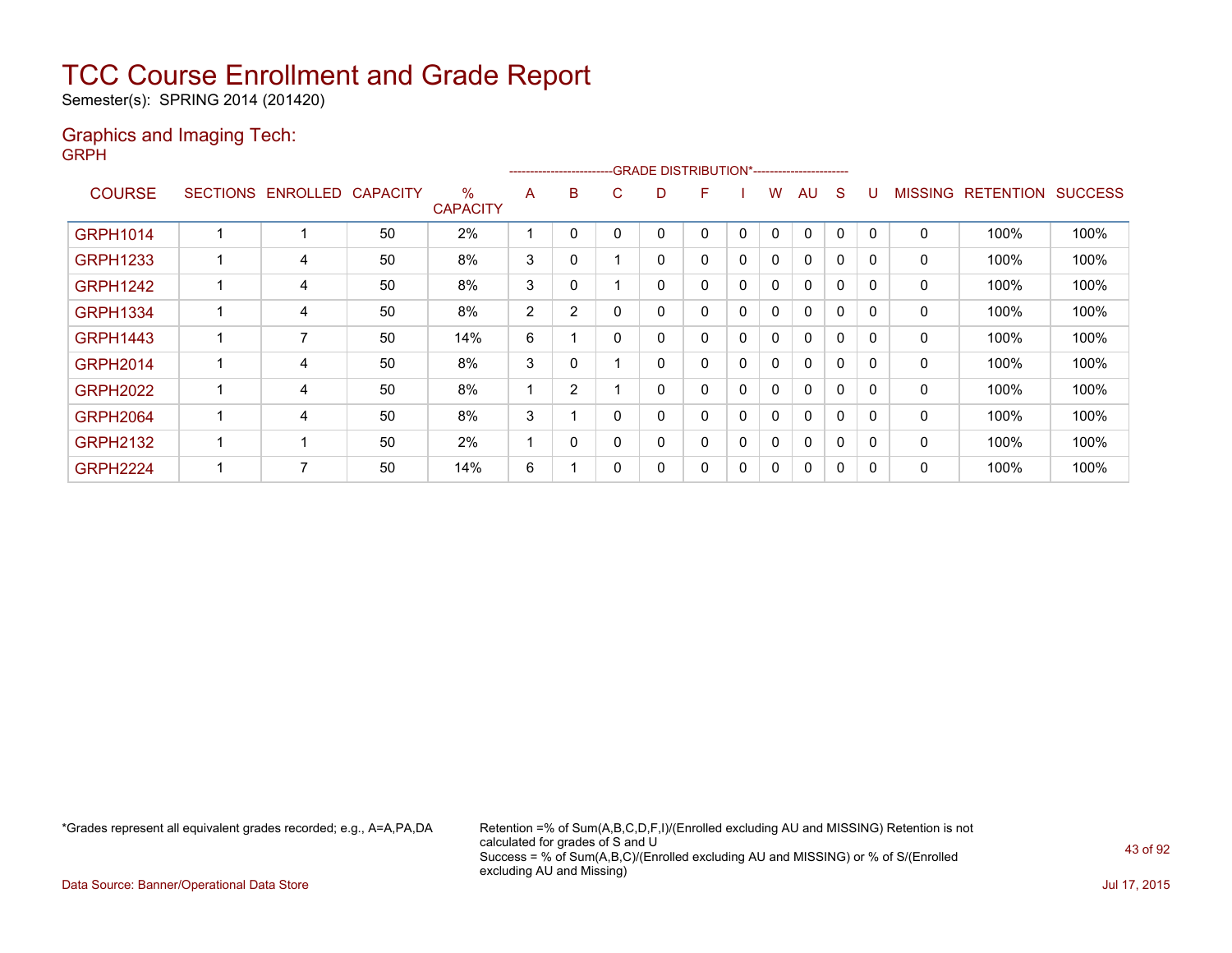Semester(s): SPRING 2014 (201420)

### Hospitality and Food Services: **HFSV**

|                 |                            |    |                         |   | ----------------------- |  | -GRADE DISTRIBUTION*---------------------- |                |              |              |  |                   |                |
|-----------------|----------------------------|----|-------------------------|---|-------------------------|--|--------------------------------------------|----------------|--------------|--------------|--|-------------------|----------------|
| <b>COURSE</b>   | SECTIONS ENROLLED CAPACITY |    | $\%$<br><b>CAPACITY</b> | A | B.                      |  | -                                          | W.             | AU           | <sub>S</sub> |  | MISSING RETENTION | <b>SUCCESS</b> |
| <b>HFSV1413</b> | 19                         | 40 | 48%                     | റ |                         |  |                                            | $\overline{2}$ | $\mathbf{0}$ |              |  | 89%               | 33%            |
| <b>HFSV2021</b> | 9                          | 20 | 45%                     |   |                         |  |                                            | 3              | 0            |              |  | 67%               | 44%            |
| <b>HFSV2312</b> | 9                          | 20 | 45%                     |   |                         |  |                                            | 3              | 0            |              |  | 67%               | 44%            |

\*Grades represent all equivalent grades recorded; e.g., A=A,PA,DA Retention =% of Sum(A,B,C,D,F,I)/(Enrolled excluding AU and MISSING) Retention is not calculated for grades of S and U Success = % of Sum(A,B,C)/(Enrolled excluding AU and MISSING) or % of S/(Enrolled excluding AU and Missing)

Data Source: Banner/Operational Data Store Jul 17, 2015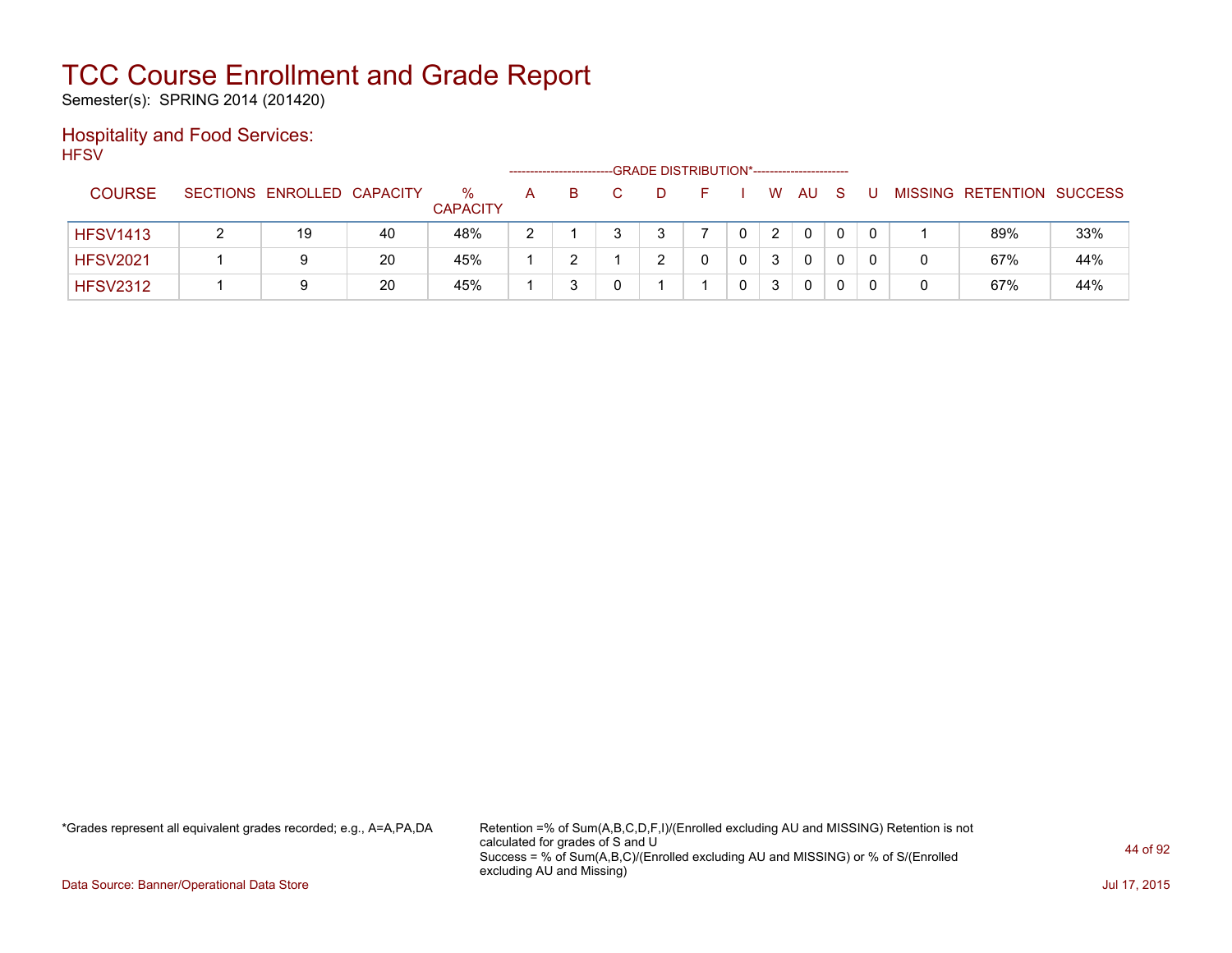Semester(s): SPRING 2014 (201420)

#### History: **HIST**

|                 |                 |          |          |                      |     |                |     | --------------------------GRADE DISTRIBUTION*----------------------- |     |              |     |              |              |             |                |           |                |
|-----------------|-----------------|----------|----------|----------------------|-----|----------------|-----|----------------------------------------------------------------------|-----|--------------|-----|--------------|--------------|-------------|----------------|-----------|----------------|
| <b>COURSE</b>   | <b>SECTIONS</b> | ENROLLED | CAPACITY | %<br><b>CAPACITY</b> | Α   | <sub>B</sub>   | C   | D                                                                    | F   |              | w   | AU           | S            |             | <b>MISSING</b> | RETENTION | <b>SUCCESS</b> |
| <b>HIST1033</b> | 6               | 78       | 130      | 60%                  | 10  | 17             | 8   | 4                                                                    | 12  | $\mathbf{0}$ | 27  | $\mathbf{0}$ | $\mathbf{0}$ | $\mathbf 0$ | 0              | 65%       | 45%            |
| <b>HIST1053</b> |                 | 106      | 150      | 71%                  | 32  | 25             | 13  | 4                                                                    | 10  | $\mathbf{0}$ | 22  | 0            | $\mathbf{0}$ | 0           | 0              | 79%       | 66%            |
| <b>HIST1063</b> |                 | 64       | 160      | 40%                  | 13  | 5              | 14  | 6                                                                    | 4   | 0            | 22  | $\mathbf{0}$ | $\mathbf{0}$ | 0           | 0              | 66%       | 50%            |
| <b>HIST1483</b> | 38              | 722      | 955      | 76%                  | 141 | 170            | 105 | 37                                                                   | 105 | $\mathbf{0}$ | 164 | $\mathbf{0}$ | $\mathbf{0}$ | 0           | 0              | 77%       | 58%            |
| <b>HIST1493</b> | 73              | 1,405    | 1,767    | 80%                  | 398 | 333            | 206 | 104                                                                  | 134 | $\mathbf 0$  | 227 | 3            | $\mathbf{0}$ | 0           | 0              | 84%       | 67%            |
| <b>HIST2043</b> |                 | 15       | 20       | 75%                  | 5   | $\overline{2}$ | 2   |                                                                      | 0   | 0            | 4   |              | $\mathbf{0}$ | 0           | 0              | 71%       | 64%            |
| <b>HIST2333</b> |                 | 13       | 30       | 43%                  | 9   |                |     |                                                                      | 0   | 0            | 0   |              | 0            | 0           | 0              | 100%      | 92%            |

\*Grades represent all equivalent grades recorded; e.g., A=A,PA,DA Retention =% of Sum(A,B,C,D,F,I)/(Enrolled excluding AU and MISSING) Retention is not calculated for grades of S and U Success = % of Sum(A,B,C)/(Enrolled excluding AU and MISSING) or % of S/(Enrolled excluding AU and Missing)

Data Source: Banner/Operational Data Store Jul 17, 2015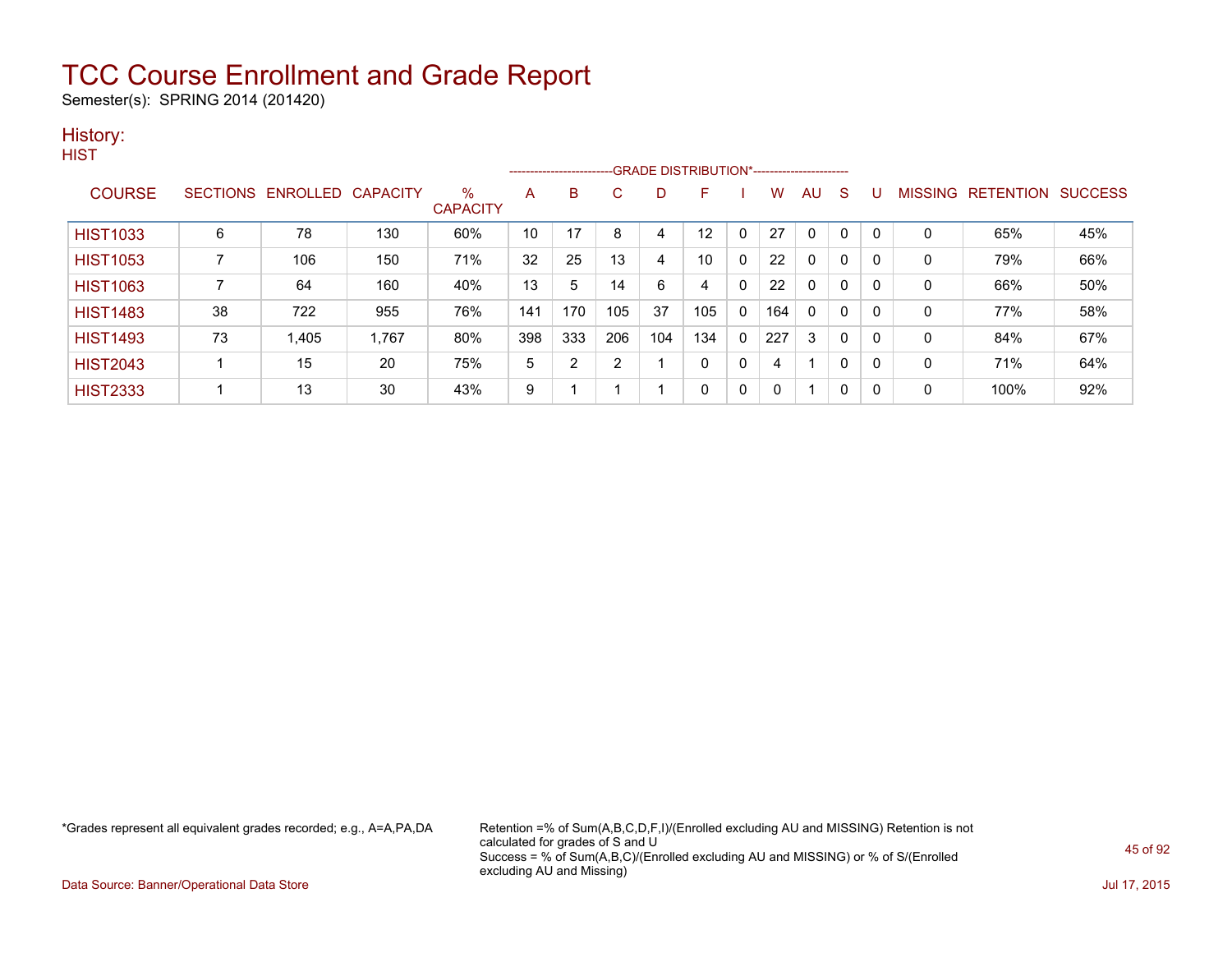Semester(s): SPRING 2014 (201420)

### Health Information Technology: **HITC**

|                 |                |                   |                 |                         |                |                |          | -------------------------GRADE                DISTRIBUTION*--------------------- |                |              |                |              |              |          |                |                  |                |
|-----------------|----------------|-------------------|-----------------|-------------------------|----------------|----------------|----------|----------------------------------------------------------------------------------|----------------|--------------|----------------|--------------|--------------|----------|----------------|------------------|----------------|
| <b>COURSE</b>   |                | SECTIONS ENROLLED | <b>CAPACITY</b> | $\%$<br><b>CAPACITY</b> | A              | B              | C.       | D                                                                                | F              |              | w              | AU           | S            |          | <b>MISSING</b> | <b>RETENTION</b> | <b>SUCCESS</b> |
| <b>HITC1213</b> | 2              | 23                | 30              | 77%                     | 9              | 11             | 2        |                                                                                  | 0              | 0            |                | $\mathbf{0}$ | $\mathbf{0}$ | $\Omega$ | $\Omega$       | 96%              | 96%            |
| <b>HITC1223</b> | $\overline{2}$ | 19                | 25              | 76%                     | 13             | $\overline{2}$ |          | 0                                                                                | 0              |              | $\overline{2}$ | $\mathbf{0}$ | $\mathbf{0}$ | $\Omega$ | 0              | 89%              | 84%            |
| <b>HITC1333</b> | $\overline{2}$ | 27                | 33              | 82%                     | 10             | 11             | 5        |                                                                                  | 0              | 0            | 0              | $\mathbf{0}$ | $\Omega$     | $\Omega$ | 0              | 100%             | 96%            |
| <b>HITC1353</b> | $\overline{2}$ | 23                | 30              | 77%                     | $\overline{7}$ | 12             | 3        | 0                                                                                | 0              | 0            |                | 0            | $\Omega$     |          | 0              | 96%              | 96%            |
| <b>HITC2053</b> | $\overline{2}$ | 25                | 30              | 83%                     | 8              | 5              | 8        | 2                                                                                | 0              |              |                | 0            | $\Omega$     |          | 0              | 96%              | 84%            |
| <b>HITC2121</b> | 2              | 24                | 36              | 67%                     | 18             | 5              |          | 0                                                                                | 0              | $\mathbf{0}$ | $\mathbf{0}$   | $\mathbf{0}$ | $\mathbf{0}$ | $\Omega$ | $\mathbf{0}$   | 100%             | 100%           |
| <b>HITC2133</b> | 2              | 27                | 33              | 82%                     | 4              | 11             | 9        | 0                                                                                | $\overline{2}$ | $\mathbf{0}$ |                | $\mathbf{0}$ | $\Omega$     | $\Omega$ | 0              | 96%              | 89%            |
| <b>HITC2342</b> |                | 5                 | 15              | 33%                     | 3              | $\overline{2}$ |          | 0                                                                                | 0              | $\mathbf{0}$ | $\mathbf{0}$   | $\mathbf{0}$ | $\Omega$     | $\Omega$ | 0              | 100%             | 100%           |
| <b>HITC2412</b> |                | 15                | 15              | 100%                    | 13             |                | $\Omega$ | 0                                                                                | 0              | 0            |                | $\mathbf{0}$ | $\mathbf{0}$ | $\Omega$ | 0              | 93%              | 93%            |
| <b>HITC2993</b> | 3              | 31                | 40              | 78%                     | 5              | 15             | 9        | 0                                                                                | 0              | 0            | $\overline{2}$ | $\mathbf{0}$ | 0            | $\Omega$ | 0              | 94%              | 94%            |

\*Grades represent all equivalent grades recorded; e.g., A=A,PA,DA Retention =% of Sum(A,B,C,D,F,I)/(Enrolled excluding AU and MISSING) Retention is not calculated for grades of S and U Success = % of Sum(A,B,C)/(Enrolled excluding AU and MISSING) or % of S/(Enrolled excluding AU and Missing)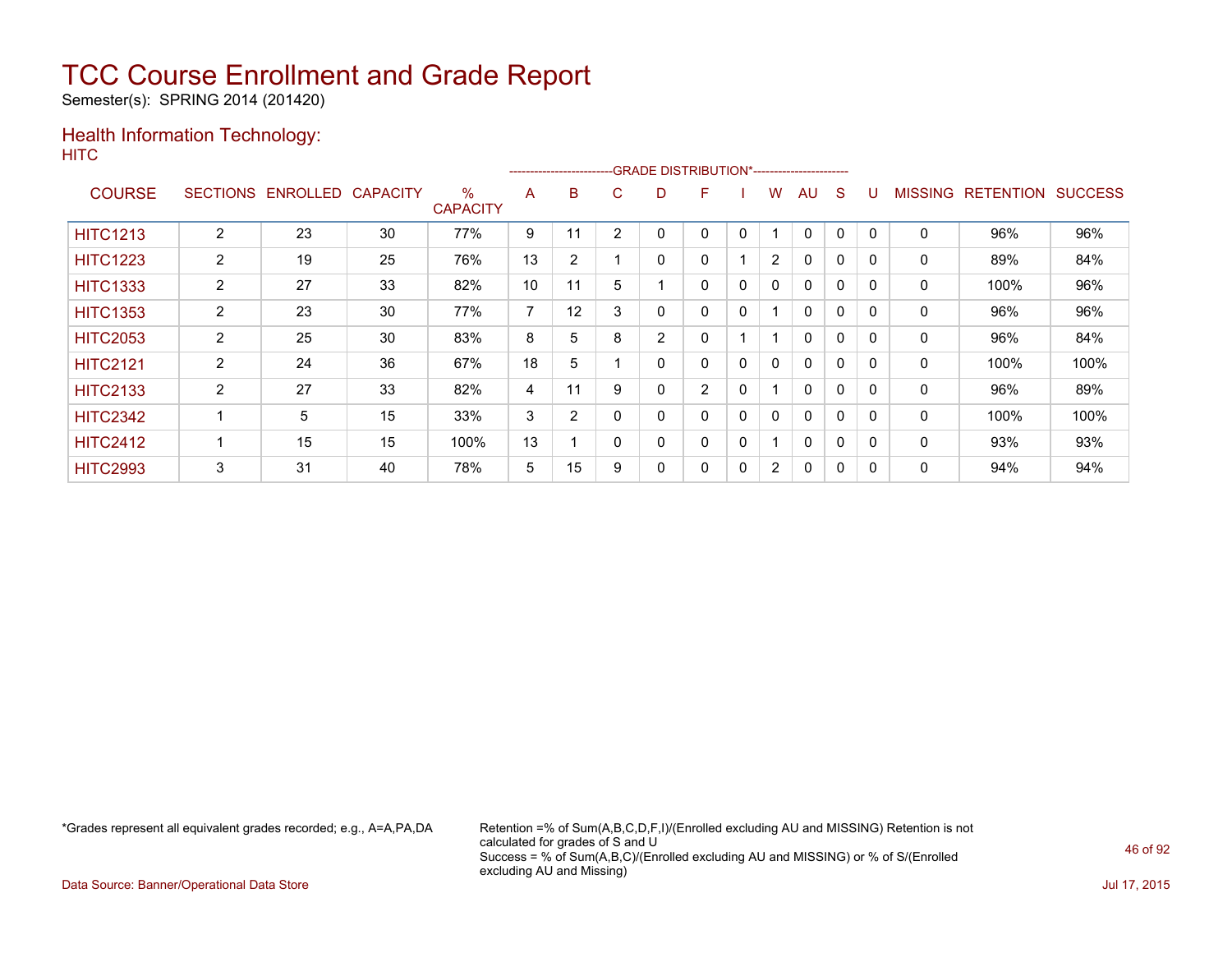Semester(s): SPRING 2014 (201420)

### Horticulture Technology:

**HORT** 

| .               |                 |                 |                 |                         | --------------------- |                |                | -GRADE DISTRIBUTION*---------------------- |   |              |                |              |              |          |                |                  |                |
|-----------------|-----------------|-----------------|-----------------|-------------------------|-----------------------|----------------|----------------|--------------------------------------------|---|--------------|----------------|--------------|--------------|----------|----------------|------------------|----------------|
| <b>COURSE</b>   | <b>SECTIONS</b> | <b>ENROLLED</b> | <b>CAPACITY</b> | $\%$<br><b>CAPACITY</b> | A                     | в              | C              | D                                          | F |              | W              | AU           | S            |          | <b>MISSING</b> | <b>RETENTION</b> | <b>SUCCESS</b> |
| <b>HORT1021</b> |                 | 11              | 10              | 110%                    | 7                     | 2              | $\overline{2}$ | 0                                          | 0 | $\mathbf{0}$ | $\mathbf{0}$   | $\mathbf{0}$ | $\mathbf{0}$ | $\Omega$ | $\mathbf 0$    | 100%             | 100%           |
| <b>HORT1091</b> |                 | 11              | 10              | 110%                    | 11                    | 0              | 0              | 0                                          | 0 | 0            | 0              | 0            | 0            | 0        | 0              | 100%             | 100%           |
| <b>HORT1221</b> |                 | 5               | 20              | 25%                     | 5                     | 0              | 0              | 0                                          | 0 | 0            | 0              | $\mathbf{0}$ | 0            | 0        | 0              | 100%             | 100%           |
| <b>HORT1233</b> |                 | 10              | 20              | 50%                     | 3                     | 5              |                | 0                                          | 0 | 0            |                | $\Omega$     | $\Omega$     | $\Omega$ | 0              | 90%              | 90%            |
| <b>HORT1261</b> |                 | 4               | 20              | 20%                     | $\overline{2}$        |                | 0              | 0                                          | 0 | 0            |                | $\Omega$     | $\Omega$     | $\Omega$ | $\mathbf{0}$   | 75%              | 75%            |
| <b>HORT1303</b> |                 | 11              | 20              | 55%                     | 3                     |                | 0              | 0                                          | 0 |              | 5              |              | $\Omega$     | $\Omega$ | 0              | 50%              | 40%            |
| <b>HORT1353</b> |                 | 14              | 20              | 70%                     | 6                     | $\overline{2}$ | 4              | 0                                          | 0 | $\Omega$     | $\overline{2}$ | 0            | 0            | 0        | 0              | 86%              | 86%            |
| <b>HORT1413</b> |                 | 9               | 16              | 56%                     | 8                     | $\mathbf{0}$   | 0              | 0                                          | 0 | 0            |                | $\mathbf{0}$ | $\Omega$     | $\Omega$ | 0              | 89%              | 89%            |
| <b>HORT2251</b> |                 |                 | 5               | 20%                     |                       | $\mathbf{0}$   |                | 0                                          | 0 | 0            | 0              | $\mathbf{0}$ | $\Omega$     | $\Omega$ | 0              | 100%             | 100%           |
| <b>HORT2401</b> |                 | 11              | 10              | 110%                    | 11                    | $\Omega$       | 0              | 0                                          | 0 | 0            | 0              | $\Omega$     | $\Omega$     | $\Omega$ | 0              | 100%             | 100%           |
| <b>HORT2483</b> |                 | 5               | 16              | 31%                     | 2                     | 0              | $\overline{2}$ | 0                                          | 0 | 0            | 1              | 0            | 0            | $\Omega$ | 0              | 80%              | 80%            |

\*Grades represent all equivalent grades recorded; e.g., A=A,PA,DA Retention =% of Sum(A,B,C,D,F,I)/(Enrolled excluding AU and MISSING) Retention is not calculated for grades of S and U Success = % of Sum(A,B,C)/(Enrolled excluding AU and MISSING) or % of S/(Enrolled excluding AU and Missing)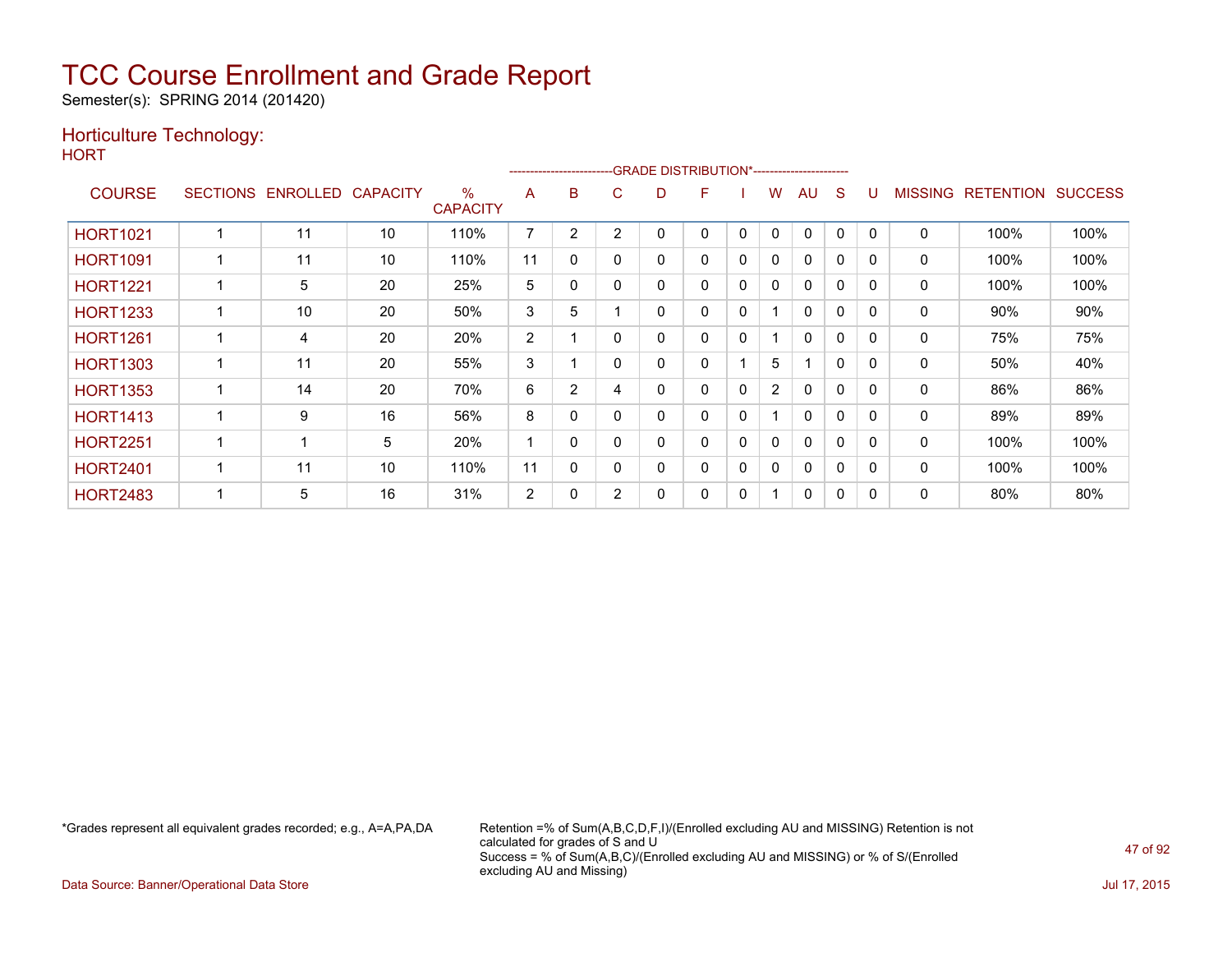Semester(s): SPRING 2014 (201420)

#### Human Resources: **HRES**

|                 |   |                            |    |                         |    | ---------------------- |   | -GRADE DISTRIBUTION*----------------------- |              |          |   |                |                  |                |
|-----------------|---|----------------------------|----|-------------------------|----|------------------------|---|---------------------------------------------|--------------|----------|---|----------------|------------------|----------------|
| <b>COURSE</b>   |   | SECTIONS ENROLLED CAPACITY |    | $\%$<br><b>CAPACITY</b> | A  | B                      | D | <b>-</b>                                    | w            | AU       | S | <b>MISSING</b> | <b>RETENTION</b> | <b>SUCCESS</b> |
| <b>HRES1313</b> | າ | 38                         | 40 | 95%                     | 33 | 3                      |   |                                             | 0            | $\Omega$ | 0 | 0              | 100%             | 95%            |
| <b>HRES1343</b> |   | 11                         | 40 | 28%                     | 6  | 5                      |   | 0                                           | $\Omega$     | 0        | 0 | 0              | 100%             | 100%           |
| <b>HRES2323</b> |   | 9                          | 40 | 22%                     | 9  | 0                      |   | 0                                           | 0            | 0        | 0 | 0              | 100%             | 100%           |
| <b>HRES2333</b> |   | 12                         | 22 | 55%                     | 12 | 0                      |   | 0                                           | $\Omega$     | 0        | 0 | 0              | 100%             | 100%           |
| <b>HRES2353</b> |   | 13                         | 25 | 52%                     |    | 4                      |   |                                             | $\mathbf{0}$ | 0        | 0 | 0              | 100%             | 100%           |

\*Grades represent all equivalent grades recorded; e.g., A=A,PA,DA Retention =% of Sum(A,B,C,D,F,I)/(Enrolled excluding AU and MISSING) Retention is not calculated for grades of S and U Success = % of Sum(A,B,C)/(Enrolled excluding AU and MISSING) or % of S/(Enrolled excluding AU and Missing)

Data Source: Banner/Operational Data Store Jul 17, 2015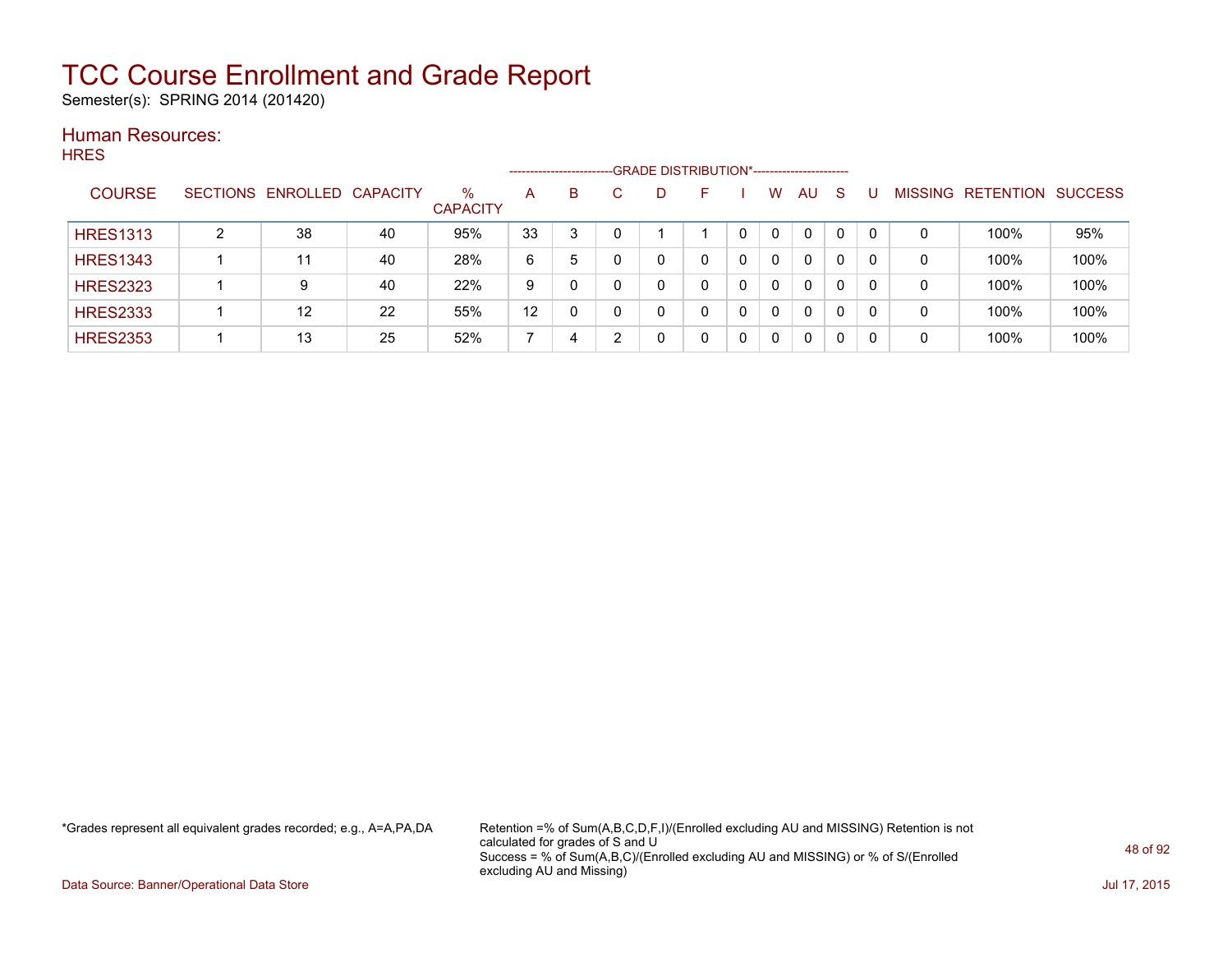Semester(s): SPRING 2014 (201420)

### Human Services:

**HSVC** 

|                 |                 |                |                 |                         |                | ------------------------- |          | -- GRADE DISTRIBUTION*----------------------- |                |              |                |              |              |          |                |                  |                |
|-----------------|-----------------|----------------|-----------------|-------------------------|----------------|---------------------------|----------|-----------------------------------------------|----------------|--------------|----------------|--------------|--------------|----------|----------------|------------------|----------------|
| <b>COURSE</b>   | <b>SECTIONS</b> | ENROLLED       | <b>CAPACITY</b> | $\%$<br><b>CAPACITY</b> | A              | B                         | C        | D                                             | F              |              | w              | AU           | S            |          | <b>MISSING</b> | <b>RETENTION</b> | <b>SUCCESS</b> |
| <b>HSVC1113</b> | 4               | 65             | 120             | 54%                     | 34             | 5                         | 6        | $\overline{2}$                                | 6              | $\mathbf{0}$ | 12             | 0            | $\mathbf{0}$ | $\Omega$ | 0              | 82%              | 69%            |
| <b>HSVC1213</b> | $\overline{2}$  | 49             | 60              | 82%                     | 26             | 9                         |          | 0                                             | 8              |              | 4              | $\mathbf{0}$ | $\mathbf{0}$ | $\Omega$ | 0              | 92%              | 73%            |
| <b>HSVC1313</b> | $\overline{2}$  | 35             | 60              | 58%                     | 21             | $\overline{2}$            | 0        | 0                                             | $\overline{7}$ | 2            | 3              | $\mathbf{0}$ | $\Omega$     | $\Omega$ | 0              | 91%              | 66%            |
| <b>HSVC1413</b> | $\mathbf{1}$    | 10             | 20              | 50%                     | 5              | $\overline{2}$            |          | 0                                             | 0              | 0            | $\overline{2}$ | $\Omega$     | $\mathbf{0}$ | $\Omega$ | 0              | 80%              | 80%            |
| <b>HSVC1423</b> | 1               | 6              | 20              | 30%                     | $\overline{2}$ | 0                         | 0        | 0                                             | 1              | $\mathbf{0}$ | 3              | $\mathbf{0}$ | 0            | $\Omega$ | 0              | 50%              | 33%            |
| <b>HSVC1523</b> |                 | $\overline{2}$ | 30              | 7%                      | 1              |                           | 0        | 0                                             | 0              | $\mathbf{0}$ | $\Omega$       | $\mathbf{0}$ | $\Omega$     | $\Omega$ | $\mathbf{0}$   | 100%             | 100%           |
| <b>HSVC2023</b> | 3               | 49             | 85              | 58%                     | 26             | 9                         | 6        | 0                                             | 1              |              | 6              | 0            | $\mathbf{0}$ | $\Omega$ | 0              | 88%              | 84%            |
| <b>HSVC2053</b> | $\overline{2}$  | 35             | 60              | 58%                     | 26             | 5                         |          | 0                                             | 0              |              | $\overline{2}$ | $\mathbf{0}$ | $\Omega$     | $\Omega$ | 0              | 94%              | 91%            |
| <b>HSVC2073</b> | 1               | 13             | 20              | 65%                     | 11             | 0                         |          | 0                                             | 0              | $\Omega$     |                | $\Omega$     | $\Omega$     | $\Omega$ | 0              | 92%              | 92%            |
| <b>HSVC2103</b> | $\mathbf{1}$    | 2              | 10              | 20%                     | 0              | 0                         | 0        | 0                                             | 0              |              |                | $\mathbf{0}$ | 0            | $\Omega$ | $\Omega$       | 50%              | 0%             |
| <b>HSVC2113</b> | 4               | 30             | 44              | 68%                     | 22             | $\overline{2}$            | 0        | 0                                             | 0              | 5            |                | $\mathbf{0}$ | $\Omega$     | $\Omega$ | $\mathbf{0}$   | 97%              | 80%            |
| <b>HSVC2153</b> |                 | 3              | 5               | 60%                     | 3              | 0                         | 0        | 0                                             | 0              | $\mathbf{0}$ | $\Omega$       | $\mathbf{0}$ | $\mathbf{0}$ | 0        | 0              | 100%             | 100%           |
| <b>HSVC2163</b> | $\mathbf{1}$    | 1              | 5               | 20%                     |                | $\Omega$                  | $\Omega$ | 0                                             | 0              | $\Omega$     | 0              | $\mathbf{0}$ | $\Omega$     | $\Omega$ | 0              | 100%             | 100%           |
| <b>HSVC2203</b> |                 | 5              | 30              | 17%                     | 3              |                           | 0        | 0                                             | 0              | $\Omega$     |                | $\mathbf{0}$ | $\Omega$     | $\Omega$ | 0              | 80%              | 80%            |
| <b>HSVC2413</b> |                 | 3              | 20              | 15%                     | 0              |                           | 0        | 0                                             | 0              | 0            | $\overline{2}$ | 0            | 0            | 0        | 0              | 33%              | 33%            |

\*Grades represent all equivalent grades recorded; e.g., A=A,PA,DA Retention =% of Sum(A,B,C,D,F,I)/(Enrolled excluding AU and MISSING) Retention is not calculated for grades of S and U Success = % of Sum(A,B,C)/(Enrolled excluding AU and MISSING) or % of S/(Enrolled excluding AU and Missing)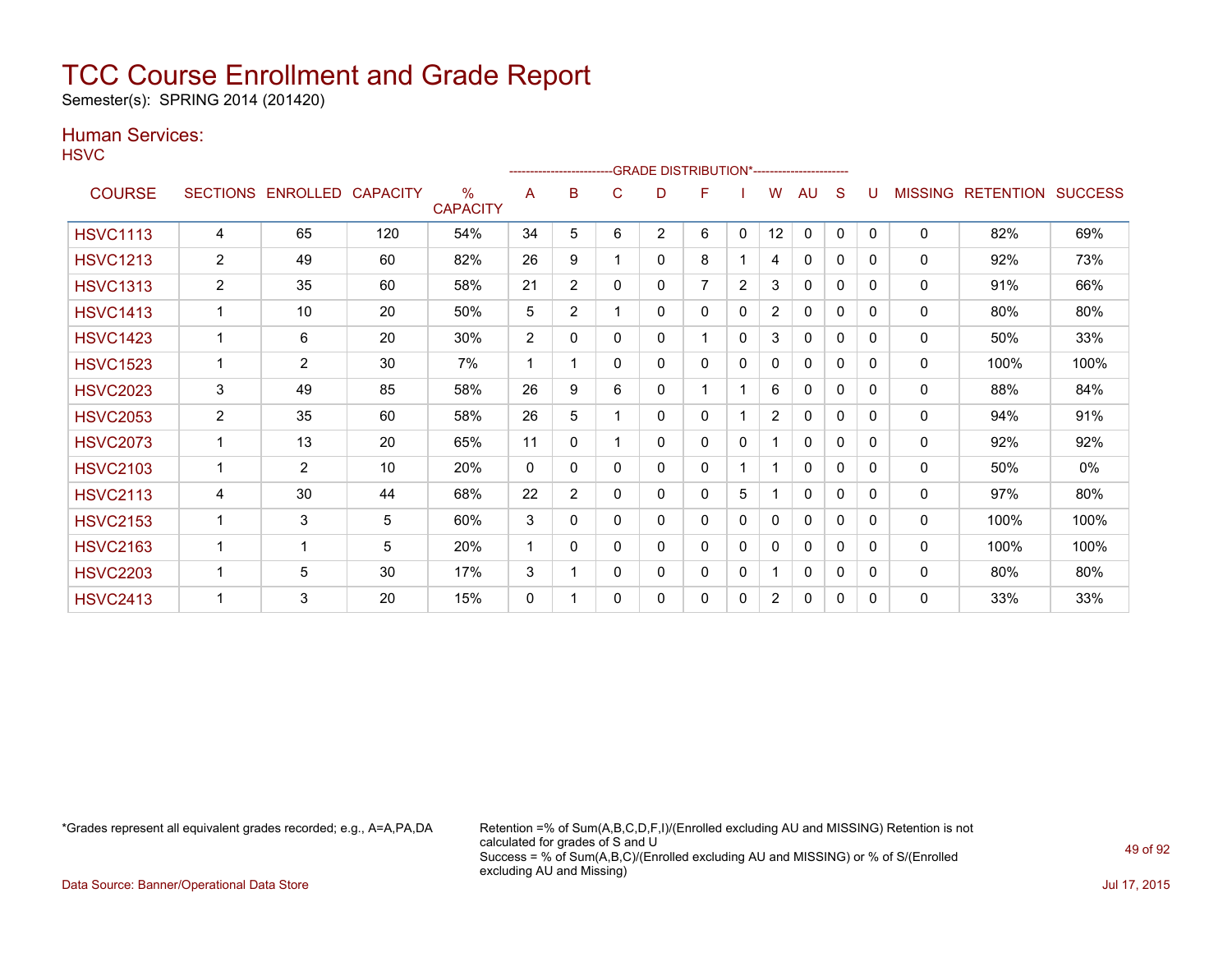Semester(s): SPRING 2014 (201420)

### Humanities: **HUMN**

|                 |                 |                   |       |                         |     | ---------------------- |                |                | -GRADE DISTRIBUTION*---------------------- |                |                |           |              |          |              |                  |                |
|-----------------|-----------------|-------------------|-------|-------------------------|-----|------------------------|----------------|----------------|--------------------------------------------|----------------|----------------|-----------|--------------|----------|--------------|------------------|----------------|
| <b>COURSE</b>   | <b>SECTIONS</b> | ENROLLED CAPACITY |       | $\%$<br><b>CAPACITY</b> | A   | B                      | C              | D              | F                                          |                | w              | <b>AU</b> | S            |          | MISSING      | <b>RETENTION</b> | <b>SUCCESS</b> |
| <b>HUMN2113</b> | 48              | 992               | 1,183 | 84%                     | 373 | 225                    | 138            | 41             | 98                                         | $\overline{2}$ | 114            |           | $\mathbf{0}$ | $\Omega$ | $\mathbf{0}$ | 88%              | 74%            |
| <b>HUMN2223</b> | 23              | 400               | 555   | 72%                     | 180 | 95                     | 53             | 12             | 22                                         | $\mathbf{0}$   | 38             | 0         | $\mathbf{0}$ | 0        | 0            | 90%              | 82%            |
| <b>HUMN2323</b> | 3               | 68                | 70    | 97%                     | 47  | 9                      | 3              |                | 4                                          | $\mathbf{0}$   | 4              | 0         | $\mathbf{0}$ | $\Omega$ | 0            | 94%              | 87%            |
| <b>HUMN2333</b> | 3               | 59                | 65    | 91%                     | 27  | 8                      | 6              | $\overline{2}$ | 6                                          |                | 9              | $\Omega$  | 0            | $\Omega$ | 0            | 85%              | 69%            |
| <b>HUMN2443</b> | 5               | 107               | 110   | 97%                     | 29  | 30                     | 13             | 5              | 16                                         | $\Omega$       | 13             |           | $\mathbf 0$  | $\Omega$ | 0            | 88%              | 68%            |
| <b>HUMN2553</b> |                 | 22                | 24    | 92%                     | 10  | 7                      | $\overline{2}$ |                |                                            | $\mathbf{0}$   |                | 0         | 0            | 0        | 0            | 95%              | 86%            |
| <b>HUMN2613</b> | $\overline{c}$  | 25                | 40    | 62%                     | 14  | 3                      |                | $\Omega$       | $\Omega$                                   | 0              |                | 0         | $\mathbf{0}$ | $\Omega$ | $\mathbf{0}$ | 72%              | 72%            |
| <b>HUMN2663</b> | 3               | 61                | 60    | 102%                    | 38  |                        | 4              |                | 3                                          | $\mathbf{0}$   | 8              | 0         | $\mathbf{0}$ | $\Omega$ | $\mathbf{0}$ | 87%              | 80%            |
| <b>HUMN2773</b> |                 | 8                 | 20    | 40%                     | 8   | 0                      | $\mathbf 0$    | 0              | $\Omega$                                   | $\mathbf{0}$   | 0              | 0         | $\mathbf{0}$ | $\Omega$ | 0            | 100%             | 100%           |
| <b>HUMN2883</b> |                 | 16                | 30    | 53%                     |     | 2                      | 2              | 2              |                                            | $\mathbf{0}$   | $\overline{2}$ | 0         | $\mathbf{0}$ | $\Omega$ | 0            | 88%              | 69%            |

\*Grades represent all equivalent grades recorded; e.g., A=A,PA,DA Retention =% of Sum(A,B,C,D,F,I)/(Enrolled excluding AU and MISSING) Retention is not calculated for grades of S and U Success = % of Sum(A,B,C)/(Enrolled excluding AU and MISSING) or % of S/(Enrolled excluding AU and Missing)

Data Source: Banner/Operational Data Store Jul 17, 2015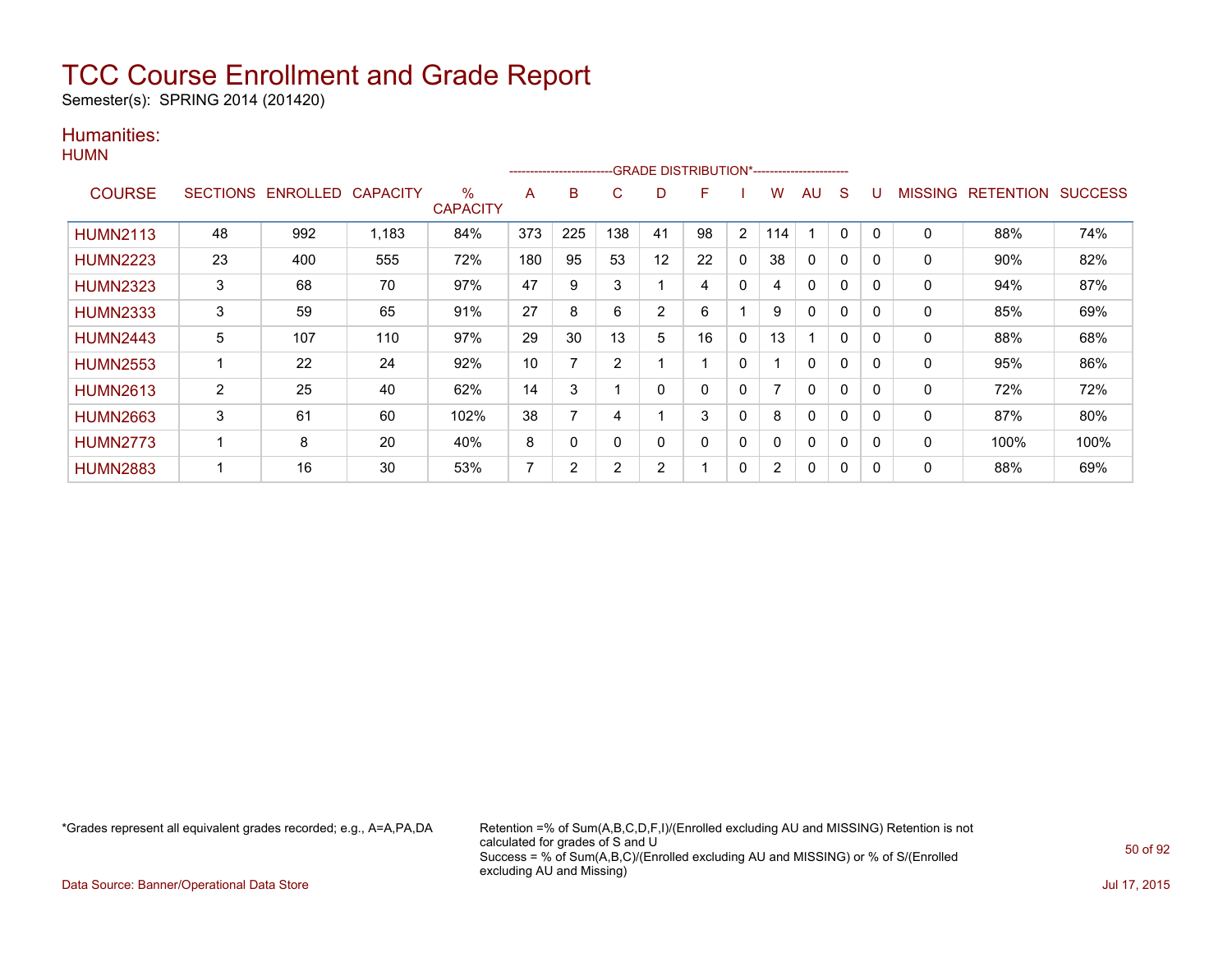Semester(s): SPRING 2014 (201420)

### Interpreter Education:

INED

| .               |                 |          |                 |                         |    | ---------------------- |   |   | -GRADE DISTRIBUTION*----------------------- |   |                |              |          |             |                |                  |                |
|-----------------|-----------------|----------|-----------------|-------------------------|----|------------------------|---|---|---------------------------------------------|---|----------------|--------------|----------|-------------|----------------|------------------|----------------|
| <b>COURSE</b>   | <b>SECTIONS</b> | ENROLLED | <b>CAPACITY</b> | $\%$<br><b>CAPACITY</b> | A  | B                      | С | D | F                                           |   | W              | AU           | S        |             | <b>MISSING</b> | <b>RETENTION</b> | <b>SUCCESS</b> |
| <b>INED1363</b> | 5               | 52       | 75              | 69%                     | 16 | 9                      | 9 | 3 | 6                                           | 0 | 8              |              | $\Omega$ | $\mathbf 0$ | 0              | 84%              | 67%            |
| <b>INED1373</b> | 2               | 29       | 30              | 97%                     | 5  | 8                      | 8 | 5 |                                             | 0 | $\overline{2}$ | $\Omega$     | $\Omega$ |             | 0              | 93%              | 72%            |
| <b>INED1413</b> |                 | 13       | 15              | 87%                     |    | 3                      | 2 |   | 3                                           | 0 | 3              | $\Omega$     | 0        |             | 0              | 77%              | 46%            |
| <b>INED1423</b> |                 | 10       | 15              | 67%                     | 2  | $\overline{2}$         | 0 | 3 |                                             | 0 | $\overline{2}$ | $\mathbf{0}$ | 0        | 0           | $\Omega$       | 80%              | 40%            |
| <b>INED2233</b> |                 |          | 15              | 47%                     | 3  | 4                      | 0 | 0 | $\Omega$                                    | 0 | $\Omega$       | $\Omega$     | $\Omega$ |             | $\Omega$       | 100%             | 100%           |
| <b>INED2403</b> |                 |          | 15              | 47%                     | 5  | 2                      |   | 0 | 0                                           | 0 | 0              | $\Omega$     | 0        |             | 0              | 100%             | 100%           |
| <b>INED2414</b> |                 | 6        | 15              | 40%                     |    | $\overline{2}$         | 2 | 0 | 0                                           | 0 | ◢              | $\Omega$     | $\Omega$ | 0           | 0              | 83%              | 83%            |
| <b>INED2443</b> |                 |          | 15              | 47%                     | 6  |                        | 0 | 0 | 0                                           | 0 | 0              | $\Omega$     | $\Omega$ | 0           | $\mathbf{0}$   | 100%             | 100%           |
| <b>INED2524</b> | 2               | 20       | 30              | 67%                     | 14 | 3                      |   | 0 |                                             | 0 |                | 0            | 0        |             | 0              | 95%              | 90%            |

\*Grades represent all equivalent grades recorded; e.g., A=A,PA,DA Retention =% of Sum(A,B,C,D,F,I)/(Enrolled excluding AU and MISSING) Retention is not calculated for grades of S and U Success = % of Sum(A,B,C)/(Enrolled excluding AU and MISSING) or % of S/(Enrolled excluding AU and Missing)

Data Source: Banner/Operational Data Store Jul 17, 2015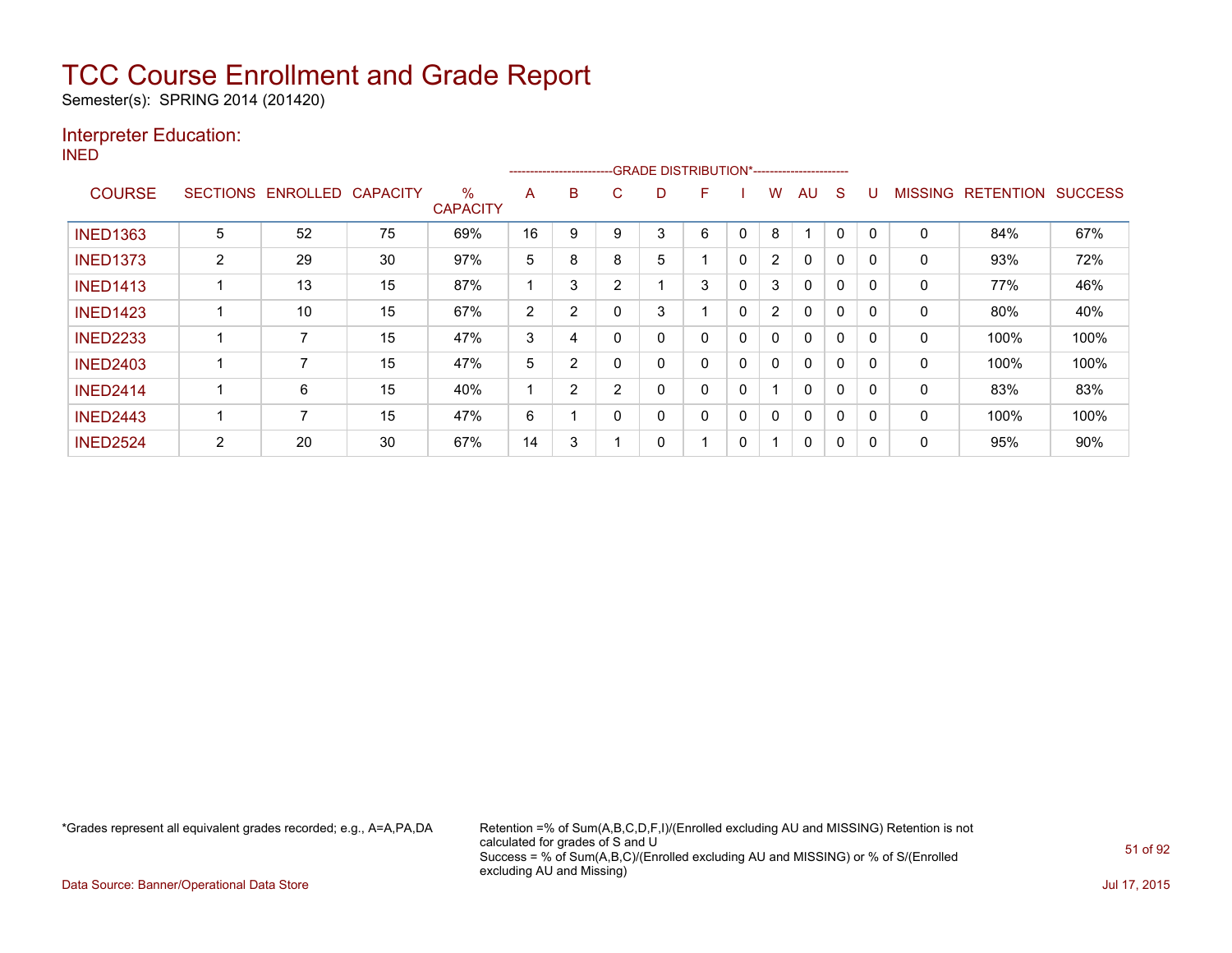Semester(s): SPRING 2014 (201420)

### Interior Design:

INTD

|                 |                |                   |                 |                         |    |                |                | -------------------------GRADE                DISTRIBUTION*---------------------- |   |   |                |              |              |          |                |                  |                |
|-----------------|----------------|-------------------|-----------------|-------------------------|----|----------------|----------------|-----------------------------------------------------------------------------------|---|---|----------------|--------------|--------------|----------|----------------|------------------|----------------|
| <b>COURSE</b>   |                | SECTIONS ENROLLED | <b>CAPACITY</b> | $\%$<br><b>CAPACITY</b> | A  | B              | C              | D                                                                                 | F |   | w              | AU           | S            |          | <b>MISSING</b> | <b>RETENTION</b> | <b>SUCCESS</b> |
| <b>INTD1313</b> |                | 10                | 20              | 50%                     | 6  | 3              |                | 0                                                                                 | 0 | 0 | 0              | $\Omega$     | 0            |          | 0              | 100%             | 100%           |
| <b>INTD1353</b> |                | 14                | 15              | 93%                     | 7  | 2              | 3              | 0                                                                                 | 0 | 0 | $\overline{2}$ | 0            | $\Omega$     | 0        | 0              | 86%              | 86%            |
| <b>INTD1373</b> |                | 11                | 15              | 73%                     | 10 |                | $\Omega$       | 0                                                                                 | 0 | 0 | 0              | $\mathbf{0}$ | $\Omega$     | $\Omega$ | 0              | 100%             | 100%           |
| <b>INTD1463</b> |                | 13                | 13              | 100%                    | 9  | $\overline{2}$ | 0              | 0                                                                                 | 0 | 0 | $\overline{2}$ | $\mathbf{0}$ | $\mathbf{0}$ | $\Omega$ | 0              | 85%              | 85%            |
| <b>INTD2303</b> |                | 14                | 15              | 93%                     | 8  | 2              |                |                                                                                   | 0 | 0 | $\overline{2}$ | 0            | 0            | 0        | 0              | 86%              | 79%            |
| <b>INTD2333</b> |                | 19                | 15              | 127%                    | 16 |                | $\overline{2}$ | 0                                                                                 | 0 | 0 | 0              | $\mathbf{0}$ | 0            |          | 0              | 100%             | 100%           |
| <b>INTD2343</b> |                | 4                 | 10              | 40%                     | 3  |                | 0              | 0                                                                                 | 0 | 0 | 0              | $\mathbf{0}$ | 0            | $\Omega$ | 0              | 100%             | 100%           |
| <b>INTD2383</b> |                | 9                 | 15              | 60%                     | 4  | 0              |                |                                                                                   | 0 |   | $\overline{2}$ | $\mathbf{0}$ | $\Omega$     |          | 0              | 78%              | 56%            |
| <b>INTD2403</b> |                | 8                 | 20              | 40%                     | 7  | 0              |                | 0                                                                                 | 0 | 0 |                | $\mathbf{0}$ | $\Omega$     | $\Omega$ | 0              | 88%              | 88%            |
| <b>INTD2413</b> |                | 9                 | 15              | 60%                     | 5  |                |                | 0                                                                                 | 0 | 0 | 3              | $\mathbf{0}$ | $\Omega$     | $\Omega$ | $\Omega$       | 67%              | 67%            |
| <b>INTD2993</b> | $\overline{2}$ | 6                 | 40              | 15%                     | 5  |                |                | 0                                                                                 | 0 | 0 | 0              | $\mathbf{0}$ | 0            |          | 0              | 100%             | 100%           |

\*Grades represent all equivalent grades recorded; e.g., A=A,PA,DA Retention =% of Sum(A,B,C,D,F,I)/(Enrolled excluding AU and MISSING) Retention is not calculated for grades of S and U Success = % of Sum(A,B,C)/(Enrolled excluding AU and MISSING) or % of S/(Enrolled excluding AU and Missing)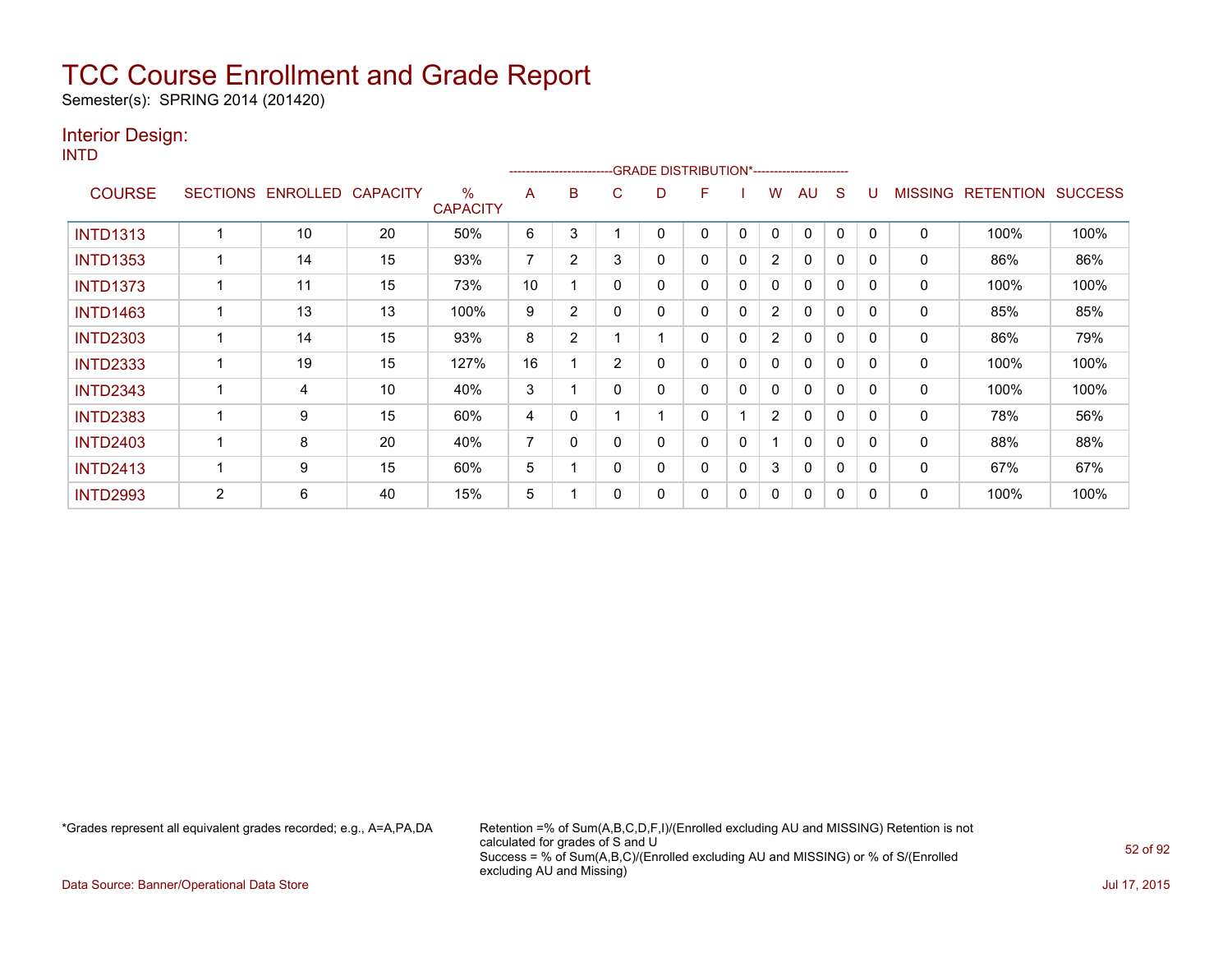Semester(s): SPRING 2014 (201420)

#### Italian: ITAL

| $\blacksquare$  |                            |    |                         |              | ----------------------- |   | -GRADE DISTRIBUTION*----------------------- |   |   |     |    |   |   |                   |                |
|-----------------|----------------------------|----|-------------------------|--------------|-------------------------|---|---------------------------------------------|---|---|-----|----|---|---|-------------------|----------------|
| <b>COURSE</b>   | SECTIONS ENROLLED CAPACITY |    | $\%$<br><b>CAPACITY</b> | $\mathsf{A}$ | B.                      | D |                                             |   | W | AU. | -S | U |   | MISSING RETENTION | <b>SUCCESS</b> |
| <b>ITAL1103</b> |                            | 15 | 73%                     | 4            |                         | 0 |                                             | 0 | 3 | 3   | 0  |   | 0 | 62%               | 62%            |
| <b>ITAL1201</b> | 9                          | 22 | 41%                     | 4            |                         | 0 |                                             | 0 | 0 | 0   | 0  |   | 0 | 100%              | 100%           |
| <b>ITAL2213</b> |                            | 15 | 73%                     |              |                         | 0 |                                             | 0 | 0 | 4   |    |   | 0 | 100%              | 100%           |
| <b>ITAL2993</b> | 9                          | 15 | 60%                     | 2            |                         | 0 |                                             | 0 | 0 |     | 0  |   | 0 | 100%              | 100%           |
|                 |                            |    |                         |              |                         |   |                                             |   |   |     |    |   |   |                   |                |

\*Grades represent all equivalent grades recorded; e.g., A=A,PA,DA Retention =% of Sum(A,B,C,D,F,I)/(Enrolled excluding AU and MISSING) Retention is not calculated for grades of S and U Success = % of Sum(A,B,C)/(Enrolled excluding AU and MISSING) or % of S/(Enrolled excluding AU and Missing)

Data Source: Banner/Operational Data Store Jul 17, 2015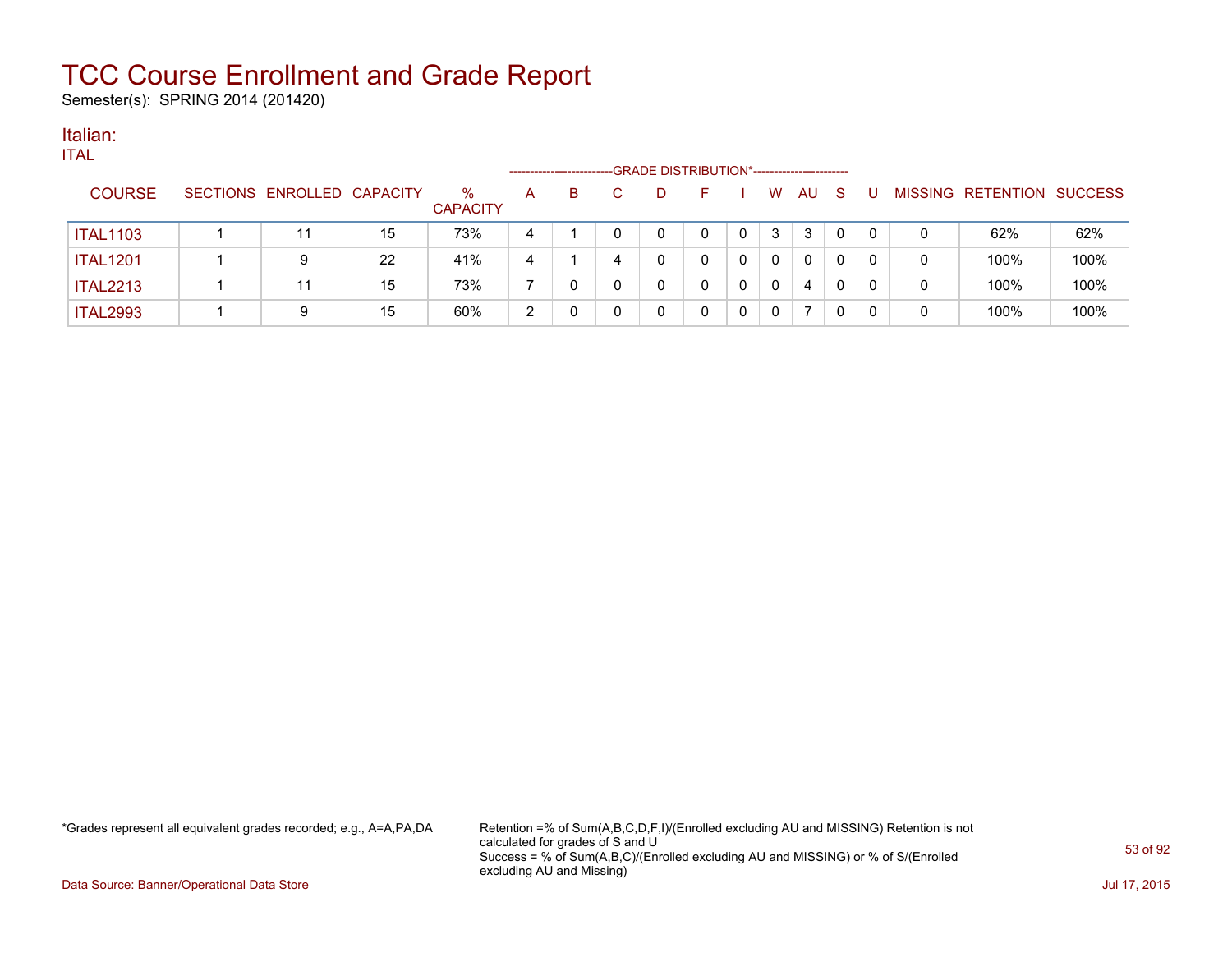Semester(s): SPRING 2014 (201420)

#### Information Tech Convergence: **ITCV**

| .               |                            |    |                      |   |    | -GRADE DISTRIBUTION*----------------------- |  |          |              |     |    |                           |     |
|-----------------|----------------------------|----|----------------------|---|----|---------------------------------------------|--|----------|--------------|-----|----|---------------------------|-----|
| <b>COURSE</b>   | SECTIONS ENROLLED CAPACITY |    | %<br><b>CAPACITY</b> | A | -B | $\Box$                                      |  |          | W AU         | - S | J. | MISSING RETENTION SUCCESS |     |
| <b>ITCV2033</b> |                            | 17 | 100%                 |   |    |                                             |  | $\Omega$ | $\mathbf{0}$ |     |    | 100%                      | 82% |
| <b>ITCV2203</b> |                            | 20 | 65%                  |   |    |                                             |  | $\Omega$ | 0            |     |    | 100%                      | 85% |

\*Grades represent all equivalent grades recorded; e.g., A=A,PA,DA Retention =% of Sum(A,B,C,D,F,I)/(Enrolled excluding AU and MISSING) Retention is not calculated for grades of S and U Success = % of Sum(A,B,C)/(Enrolled excluding AU and MISSING) or % of S/(Enrolled excluding AU and Missing)

Data Source: Banner/Operational Data Store Jul 17, 2015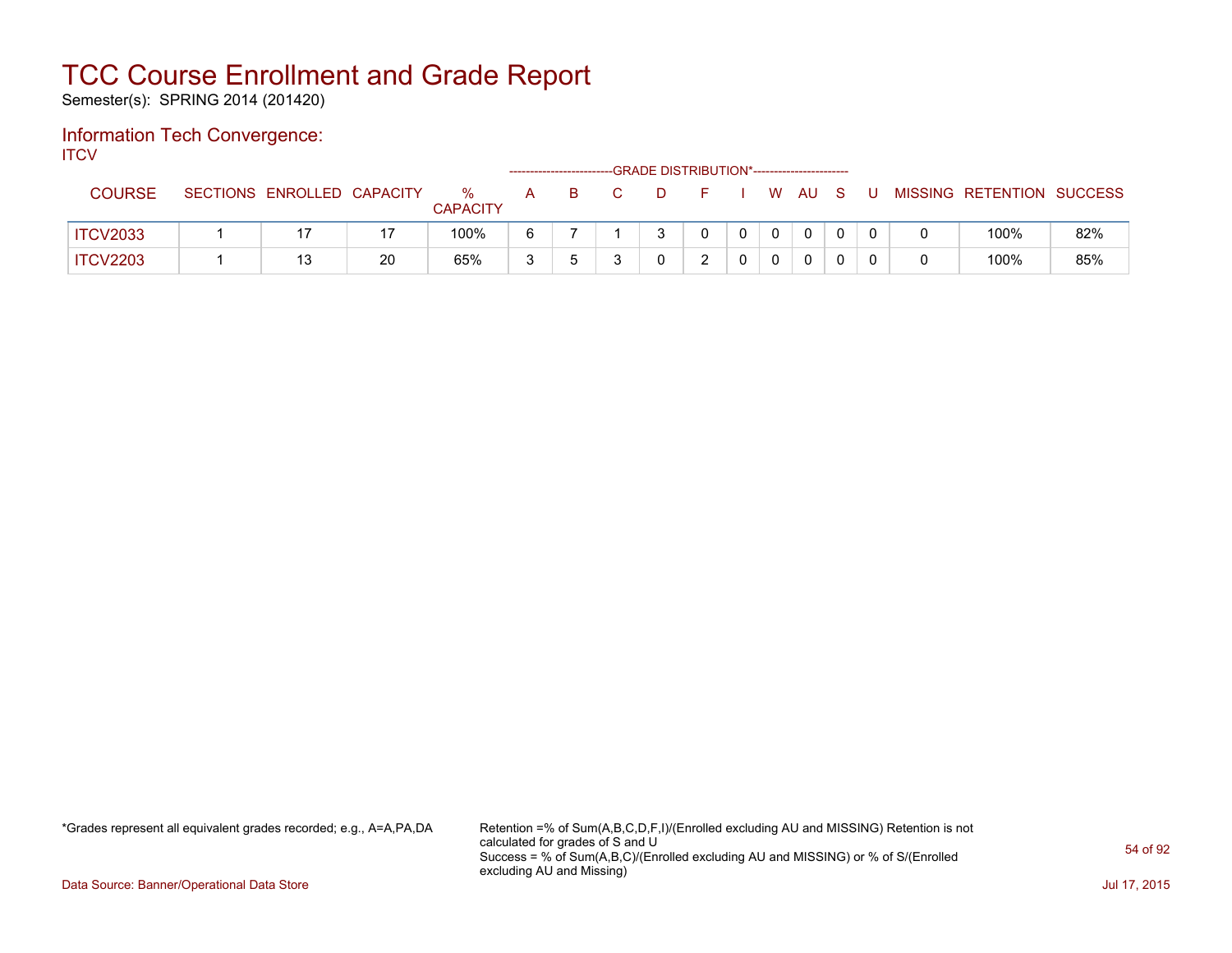Semester(s): SPRING 2014 (201420)

#### Japanese: **JAPN**

|                 |   |                   |                 |                         |    | --------------------- |   | -GRADE DISTRIBUTION*----------------------- |    |   |   |              |   |          |                |                  |                |
|-----------------|---|-------------------|-----------------|-------------------------|----|-----------------------|---|---------------------------------------------|----|---|---|--------------|---|----------|----------------|------------------|----------------|
| <b>COURSE</b>   |   | SECTIONS ENROLLED | <b>CAPACITY</b> | $\%$<br><b>CAPACITY</b> | A  | B                     |   |                                             | F  |   | W | AU           | S |          | <b>MISSING</b> | <b>RETENTION</b> | <b>SUCCESS</b> |
| <b>JAPN1103</b> |   | 36                | 40              | 90%                     | 18 | 6                     | 3 | ົ                                           | C. |   | 4 | 0            | 0 | $\Omega$ | 0              | 89%              | 75%            |
| <b>JAPN1213</b> | 2 | 25                | 40              | 62%                     | 15 | 4                     | 2 |                                             | 3  | 0 |   | 0            | 0 | 0        | 0              | 96%              | 84%            |
| <b>JAPN1313</b> |   |                   | 20              | 35%                     | 5  |                       |   |                                             |    | 0 | 0 | 0            | 0 | 0        | 0              | 100%             | 100%           |
| <b>JAPN1413</b> |   | 11                | 20              | 55%                     | 5  | 4                     |   |                                             | 0  | 0 |   | $\mathbf{0}$ | 0 | 0        | 0              | 100%             | 91%            |
| <b>JAPN2213</b> |   | 6                 | 20              | 30%                     |    | $\overline{2}$        | 2 |                                             | 0  | 0 |   | 0            | 0 | 0        | 0              | 83%              | 83%            |
| <b>JAPN2993</b> | 3 | 13                | 24              | 54%                     | 8  | 3                     | າ |                                             | 0  | 0 |   | 0            | 0 | 0        | 0              | 100%             | 100%           |

\*Grades represent all equivalent grades recorded; e.g., A=A,PA,DA Retention =% of Sum(A,B,C,D,F,I)/(Enrolled excluding AU and MISSING) Retention is not calculated for grades of S and U Success = % of Sum(A,B,C)/(Enrolled excluding AU and MISSING) or % of S/(Enrolled excluding AU and Missing)

Data Source: Banner/Operational Data Store Jul 17, 2015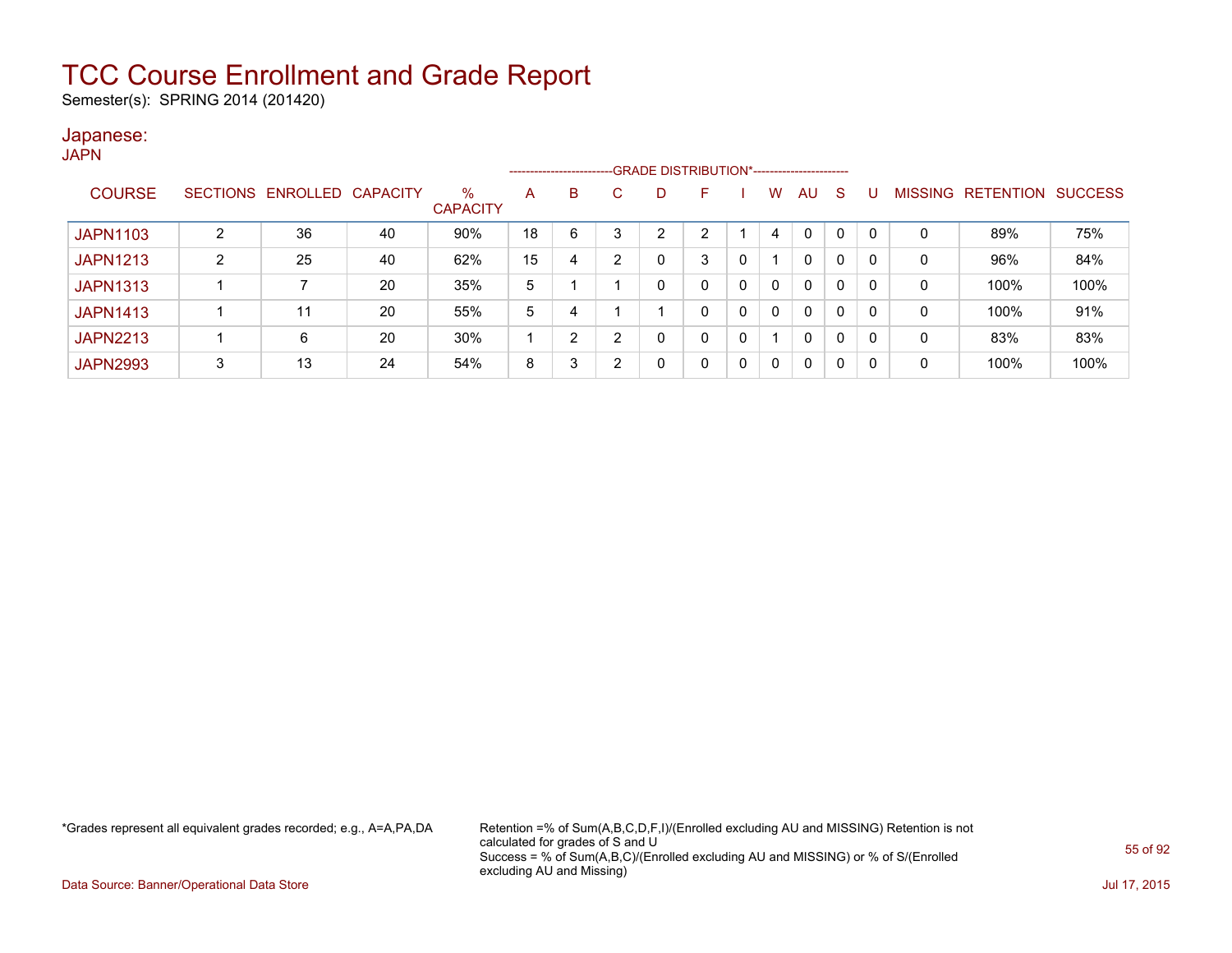Semester(s): SPRING 2014 (201420)

### Journalism Mass Communications: JRMC

|                 |                |                   |                 |                                  |                |                |   | -------------------------GRADE                 DISTRIBUTION*--------------------- |                |              |              |              |              |              |                |                          |       |
|-----------------|----------------|-------------------|-----------------|----------------------------------|----------------|----------------|---|-----------------------------------------------------------------------------------|----------------|--------------|--------------|--------------|--------------|--------------|----------------|--------------------------|-------|
| <b>COURSE</b>   |                | SECTIONS ENROLLED | <b>CAPACITY</b> | $\frac{0}{0}$<br><b>CAPACITY</b> | A              | в              | C | D                                                                                 | F              |              | W            | <b>AU</b>    | S            |              | <b>MISSING</b> | <b>RETENTION SUCCESS</b> |       |
| <b>JRMC1013</b> | $\overline{2}$ | 32                | 30              | 107%                             | 15             | 9              | 1 | $\overline{2}$                                                                    | 3              | $\mathbf{0}$ | $\mathbf{1}$ | 1            | $\mathbf{0}$ | $\mathbf{0}$ | 0              | 97%                      | 81%   |
| <b>JRMC1103</b> | $\overline{2}$ | 20                | 30              | 67%                              | 9              | 8              |   | 0                                                                                 | 1              | $\mathbf{0}$ |              | 0            | $\Omega$     | $\Omega$     | 0              | 95%                      | 90%   |
| <b>JRMC1113</b> | $\overline{2}$ | 15                | 28              | 54%                              | 13             |                |   | 0                                                                                 | 0              | 0            | 0            | 0            | $\Omega$     | 0            | $\mathbf{0}$   | 100%                     | 100%  |
| <b>JRMC1123</b> | $\mathbf 1$    | 12                | 14              | 86%                              | 6              | 3              | 3 | 0                                                                                 | 0              | 0            | 0            | 0            | 0            | 0            | 0              | 100%                     | 100%  |
| <b>JRMC2013</b> | $\mathbf 1$    | 10                | 15              | 67%                              | 5              |                |   | 0                                                                                 | $\overline{2}$ | 0            | 1            | 0            | 0            | 0            | $\mathbf{0}$   | 90%                      | 70%   |
| <b>JRMC2023</b> |                | 9                 | 15              | 60%                              | 2              | $\overline{2}$ | 2 | 0                                                                                 | $\overline{2}$ | $\mathbf{0}$ |              | $\Omega$     | $\Omega$     | 0            | $\mathbf{0}$   | 89%                      | 67%   |
| <b>JRMC2143</b> | 1              | 4                 | 14              | 29%                              | 3              | 0              |   | 0                                                                                 | 0              | 0            | 0            | $\Omega$     | $\Omega$     | 0            | $\mathbf{0}$   | 100%                     | 100%  |
| <b>JRMC2173</b> |                | 8                 | 15              | 53%                              | 4              | $\overline{2}$ |   | 0                                                                                 | 0              | $\mathbf{0}$ | 1            | 0            | $\Omega$     | 0            | 0              | 88%                      | 88%   |
| <b>JRMC2183</b> |                | $\overline{7}$    | 15              | 47%                              | 2              | 3              |   | 0                                                                                 | 1              | 0            | $\Omega$     | $\mathbf{0}$ | $\Omega$     | 0            | 0              | 100%                     | 86%   |
| <b>JRMC2273</b> |                | 6                 | 6               | 100%                             | 5              | 0              | 0 | 0                                                                                 | 0              | $\Omega$     |              | 0            | $\Omega$     | 0            | $\mathbf{0}$   | 83%                      | 83%   |
| <b>JRMC2373</b> |                | 1                 | 20              | 5%                               | $\mathbf{0}$   | 0              | 0 | 0                                                                                 | 0              | 0            |              | $\mathbf{0}$ | 0            | 0            | 0              | 0%                       | $0\%$ |
| <b>JRMC2513</b> | $\mathbf 1$    | 4                 | 5               | 80%                              | 3              | 0              | 0 | 0                                                                                 | 0              | 0            | 1            | 0            | 0            | 0            | $\mathbf{0}$   | 75%                      | 75%   |
| <b>JRMC2523</b> |                | $\overline{2}$    | 3               | 67%                              | 2              | 0              | 0 | 0                                                                                 | 0              | 0            | 0            | $\mathbf{0}$ | $\Omega$     | 0            | $\mathbf{0}$   | 100%                     | 100%  |
| <b>JRMC2573</b> | $\overline{2}$ | 9                 | 14              | 64%                              | $\overline{2}$ | 3              | 3 | 0                                                                                 | 0              | 0            | 1            | $\mathbf{0}$ | $\Omega$     | 0            | 0              | 89%                      | 89%   |
| <b>JRMC2613</b> | $\mathbf{1}$   | $\overline{2}$    | 20              | 10%                              | $\mathbf{0}$   |                |   | 0                                                                                 | 0              | 0            | 0            | 0            | $\Omega$     | 0            | 0              | 100%                     | 100%  |
| <b>JRMC2623</b> |                | 1                 | 20              | 5%                               | $\mathbf{0}$   |                | 0 | 0                                                                                 | 0              | 0            | $\mathbf{0}$ | 0            | $\Omega$     | 0            | 0              | 100%                     | 100%  |
| <b>JRMC2973</b> |                | 1                 | $\Omega$        |                                  |                | 0              | 0 | 0                                                                                 | 0              | 0            | 0            | 0            | $\Omega$     | 0            | $\mathbf{0}$   | 100%                     | 100%  |
| <b>JRMC2991</b> |                | 3                 | 6               | 50%                              | 3              | 0              | 0 | 0                                                                                 | 0              | 0            | 0            | 0            | 0            | 0            | $\mathbf{0}$   | 100%                     | 100%  |

\*Grades represent all equivalent grades recorded; e.g., A=A,PA,DA Retention =% of Sum(A,B,C,D,F,I)/(Enrolled excluding AU and MISSING) Retention is not calculated for grades of S and U Success = % of Sum(A,B,C)/(Enrolled excluding AU and MISSING) or % of S/(Enrolled excluding AU and Missing)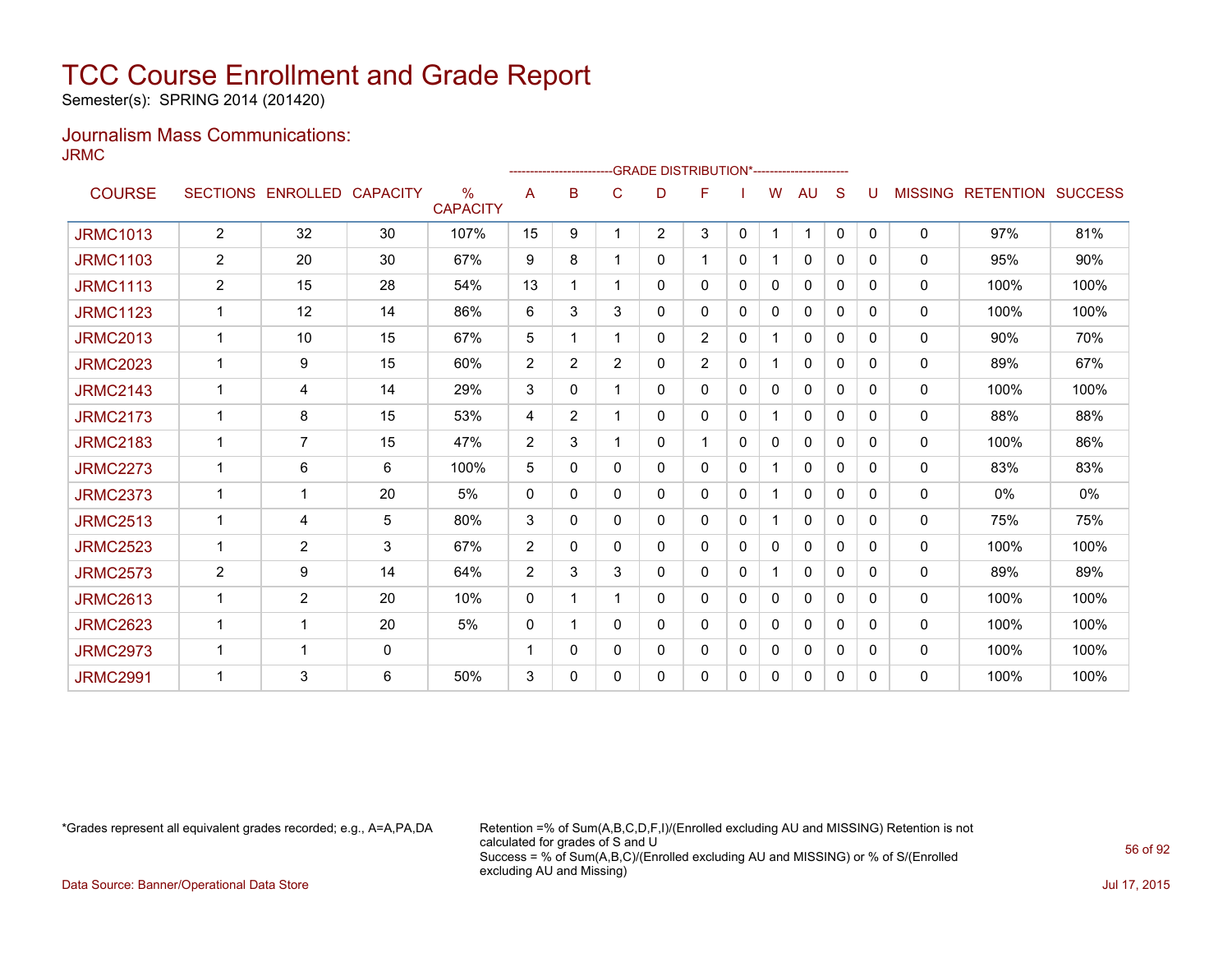Semester(s): SPRING 2014 (201420)

### Latin:

| LATN |                                                        |  |                 | ------------------------GRADE DISTRIBUTION*------------------------ |  |  |  |  |
|------|--------------------------------------------------------|--|-----------------|---------------------------------------------------------------------|--|--|--|--|
|      | COURSE SECTIONS ENROLLED CAPACITY % A B C D F I W AU S |  | <b>CAPACITY</b> |                                                                     |  |  |  |  |

| <b>LATN1103</b> | 19 | 20 | 95%      | $\overline{a}$<br>ے ا | - |  |  |  |  | 89%  | 79%  |
|-----------------|----|----|----------|-----------------------|---|--|--|--|--|------|------|
| <b>LATN1313</b> |    | 20 | 30%<br>. |                       |   |  |  |  |  | 100% | 100% |

\*Grades represent all equivalent grades recorded; e.g., A=A,PA,DA Retention =% of Sum(A,B,C,D,F,I)/(Enrolled excluding AU and MISSING) Retention is not calculated for grades of S and U Success = % of Sum(A,B,C)/(Enrolled excluding AU and MISSING) or % of S/(Enrolled excluding AU and Missing)

I W AU S U MISSING RETENTION SUCCESS

Data Source: Banner/Operational Data Store Jul 17, 2015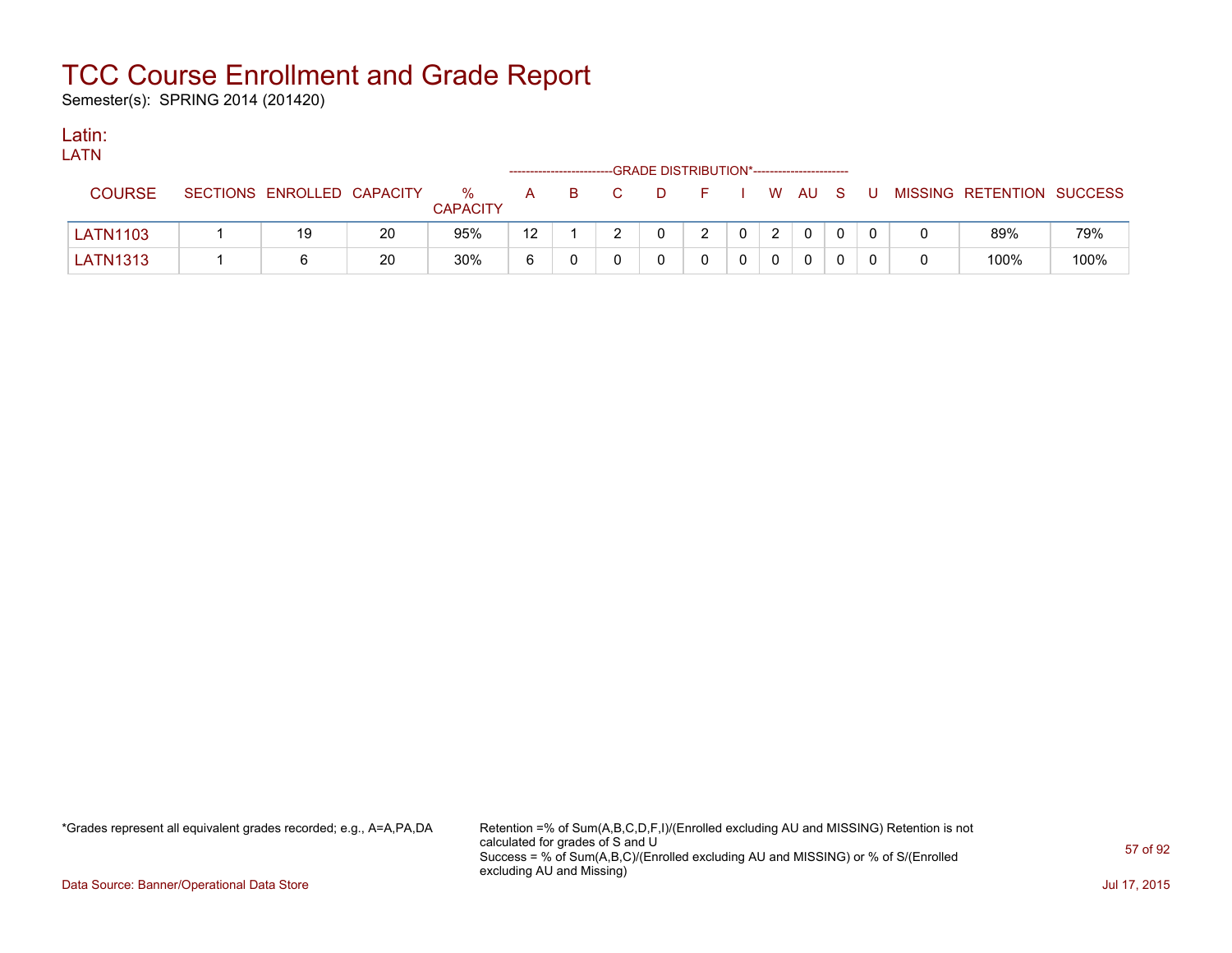Semester(s): SPRING 2014 (201420)

### Mathematics:

MATH

|                 |                |                            |       |                      |                | ---------------------- |                |          | --- GRADE DISTRIBUTION*------------------------ |                |                |              |              |          |              |                                  |      |
|-----------------|----------------|----------------------------|-------|----------------------|----------------|------------------------|----------------|----------|-------------------------------------------------|----------------|----------------|--------------|--------------|----------|--------------|----------------------------------|------|
| <b>COURSE</b>   |                | SECTIONS ENROLLED CAPACITY |       | ℅<br><b>CAPACITY</b> | A              | B                      | $\mathsf{C}$   | D        | F                                               |                | W              | AU           | S            | U        |              | <b>MISSING RETENTION SUCCESS</b> |      |
| <b>MATH0003</b> | 33             | 535                        | 660   | 81%                  | 82             | 95                     | 61             | 43       | 114                                             | $\mathbf{0}$   | 140            | $\mathbf{0}$ | $\mathbf{0}$ | 0        | $\mathbf{0}$ | 74%                              | 44%  |
| <b>MATH0013</b> | 45             | 779                        | 906   | 86%                  | 122            | 140                    | 138            | 63       | 139                                             | $\overline{2}$ | 172            | 3            | $\Omega$     | 0        | $\mathbf{0}$ | 78%                              | 52%  |
| <b>MATH0055</b> | 11             | 157                        | 220   | 71%                  | 23             | 23                     | 19             | 14       | 36                                              | $\mathbf{1}$   | 40             | 1            | $\Omega$     | 0        | $\mathbf{0}$ | 74%                              | 42%  |
| <b>MATH0105</b> | 23             | 421                        | 460   | 92%                  | 70             | 51                     | 66             | 33       | 104                                             | $\mathbf{0}$   | 97             | $\Omega$     | $\Omega$     | 0        | $\mathbf{0}$ | 77%                              | 44%  |
| <b>MATH0123</b> | 54             | 915                        | 1,084 | 84%                  | 114            | 188                    | 181            | 91       | 155                                             | $\mathbf 1$    | 184            | 1            | $\Omega$     | 0        | $\mathbf{0}$ | 80%                              | 53%  |
| <b>MATH0803</b> | 1              | $\mathbf{1}$               | 10    | 10%                  | $\mathbf{0}$   | 1                      | $\Omega$       | $\Omega$ | $\Omega$                                        | $\mathbf{0}$   | 0              | $\mathbf{0}$ | $\Omega$     | $\Omega$ | 0            | 100%                             | 100% |
| <b>MATH1454</b> | 1              | 13                         | 20    | 65%                  | 3              | 3                      | $\mathbf 1$    |          | $\Omega$                                        | 0              | 5              | $\mathbf{0}$ | $\Omega$     | 0        | 0            | 62%                              | 54%  |
| <b>MATH1473</b> | 8              | 111                        | 193   | 58%                  | 15             | 24                     | 24             | 8        | 20                                              | $\mathbf{0}$   | 20             | $\Omega$     | $\Omega$     | 0        | $\mathbf{0}$ | 82%                              | 57%  |
| <b>MATH1513</b> | 84             | 1,761                      | 2,282 | 77%                  | 439            | 394                    | 278            | 100      | 185                                             | 3              | 360            | 2            | $\Omega$     | 0        | 0            | 80%                              | 63%  |
| <b>MATH1613</b> | 12             | 235                        | 326   | 72%                  | 48             | 51                     | 43             | 17       | 19                                              | $\mathbf{0}$   | 57             | $\mathbf{0}$ | $\Omega$     | 0        | 0            | 76%                              | 60%  |
| <b>MATH1715</b> | 4              | 87                         | 120   | 72%                  | 22             | 18                     | 15             | 5        | 10                                              | 0              | 16             | $\mathbf 1$  | $\Omega$     | 0        | $\Omega$     | 81%                              | 64%  |
| <b>MATH2114</b> | 14             | 234                        | 318   | 74%                  | 76             | 56                     | 23             | 17       | 10                                              | $\mathbf{0}$   | 50             | 2            | $\Omega$     | 0        | 0            | 78%                              | 67%  |
| <b>MATH2124</b> | 9              | 174                        | 192   | 91%                  | 61             | 50                     | 15             | 3        | 3                                               | $\mathbf{0}$   | 42             | $\mathbf{0}$ | $\Omega$     | $\Omega$ | $\mathbf{0}$ | 76%                              | 72%  |
| <b>MATH2134</b> | $\overline{7}$ | 111                        | 157   | 71%                  | 43             | 21                     | 16             | 3        | 6                                               | $\mathbf{0}$   | 22             | $\mathbf{0}$ | $\Omega$     | 0        | $\Omega$     | 80%                              | 72%  |
| <b>MATH2193</b> | 26             | 540                        | 660   | 82%                  | 146            | 118                    | 77             | 26       | 64                                              | $\mathbf 1$    | 108            | $\mathbf{0}$ | $\Omega$     | 0        | 0            | 80%                              | 63%  |
| <b>MATH2423</b> | $\overline{2}$ | 26                         | 40    | 65%                  | $\overline{7}$ | 5                      | 8              | 3        | -1                                              | $\mathbf{0}$   | $\overline{2}$ | $\mathbf{0}$ | $\Omega$     | 0        | $\mathbf 0$  | 92%                              | 77%  |
| <b>MATH2513</b> | 1              | 9                          | 20    | 45%                  | 2              | $\overline{2}$         | $\mathbf 1$    | $\Omega$ |                                                 | 0              | 3              | $\mathbf{0}$ | $\Omega$     | 0        | $\mathbf 0$  | 67%                              | 56%  |
| <b>MATH2523</b> | 11             | 220                        | 308   | 71%                  | 45             | 42                     | 39             | 29       | 24                                              | 0              | 41             | $\mathbf{0}$ | $\Omega$     | 0        | 0            | 81%                              | 57%  |
| <b>MATH2553</b> | $\overline{2}$ | 20                         | 40    | 50%                  | 2              | 3                      | $\overline{4}$ | 2        | 3                                               | $\mathbf{0}$   | 6              | $\mathbf{0}$ | $\mathbf{0}$ | 0        | 0            | 70%                              | 45%  |
| <b>MATH2613</b> | 4              | 72                         | 94    | 77%                  | 27             | 17                     | 10             | 4        | 3                                               | $\Omega$       | 11             | $\mathbf{0}$ | $\mathbf{0}$ | 0        | 0            | 85%                              | 75%  |

\*Grades represent all equivalent grades recorded; e.g., A=A,PA,DA Retention =% of Sum(A,B,C,D,F,I)/(Enrolled excluding AU and MISSING) Retention is not calculated for grades of S and U Success = % of Sum(A,B,C)/(Enrolled excluding AU and MISSING) or % of S/(Enrolled excluding AU and Missing) Data Source: Banner/Operational Data Store Jul 17, 2015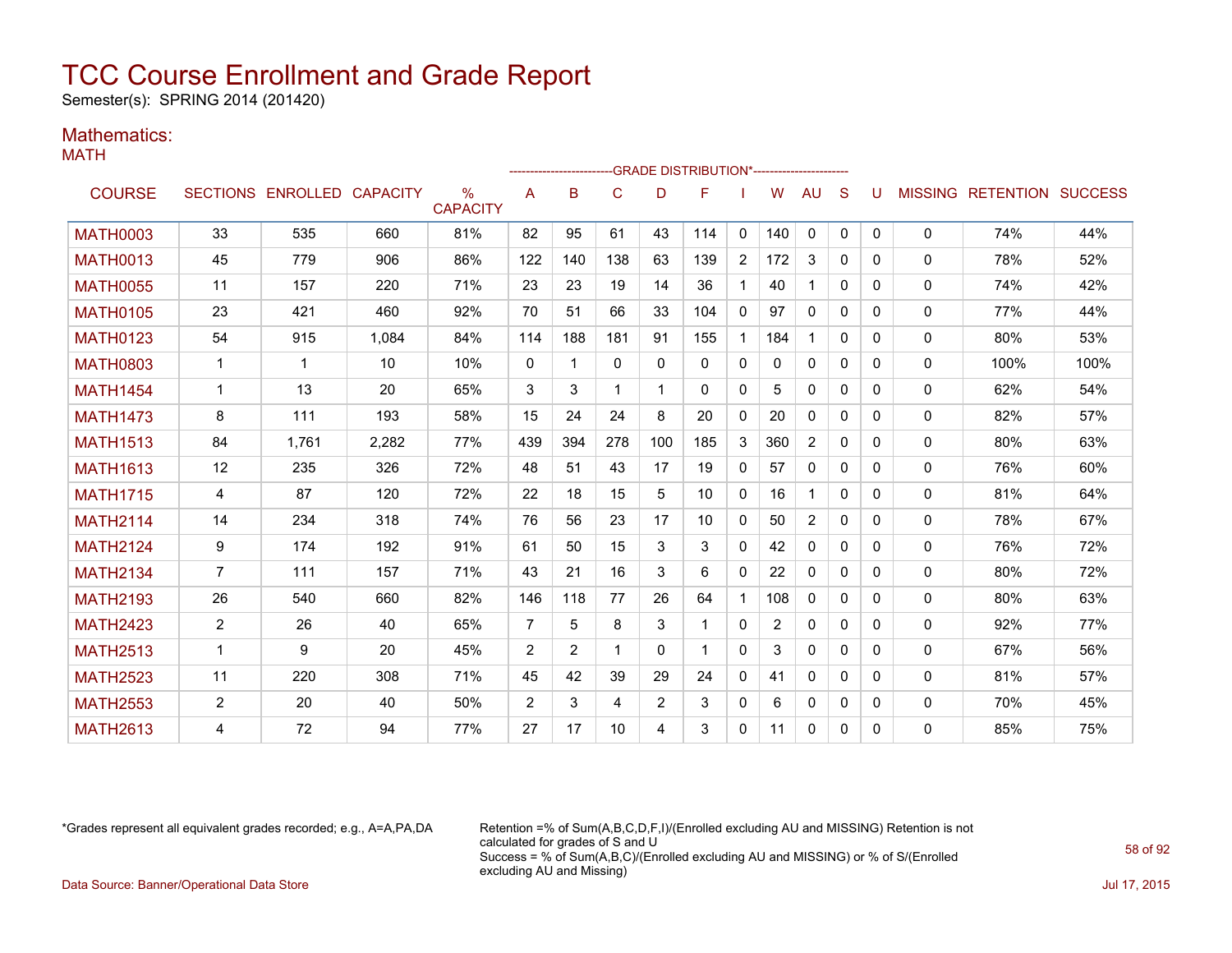Semester(s): SPRING 2014 (201420)

#### Medical Assistant: MDAS

| VILLAƏ          |                            |    |                      |   |   | -GRADE DISTRIBUTION*------------------------ |  |   |              |    |   |   |                           |     |
|-----------------|----------------------------|----|----------------------|---|---|----------------------------------------------|--|---|--------------|----|---|---|---------------------------|-----|
| <b>COURSE</b>   | SECTIONS ENROLLED CAPACITY |    | ℅<br><b>CAPACITY</b> | А | в |                                              |  | W | AU           | -S | U |   | MISSING RETENTION SUCCESS |     |
| <b>MDAS2243</b> | 10                         | 10 | 100%                 | 4 |   |                                              |  |   | 0            | 0  |   |   | 100%                      | 90% |
| <b>MDAS2346</b> | 10                         | 12 | 83%                  | 5 |   |                                              |  |   | 0            |    |   |   | 100%                      | 90% |
| <b>MDAS2393</b> | 10                         | 11 | 91%                  | 4 |   |                                              |  |   | $\mathbf{0}$ |    |   | 0 | 100%                      | 90% |

\*Grades represent all equivalent grades recorded; e.g., A=A,PA,DA Retention =% of Sum(A,B,C,D,F,I)/(Enrolled excluding AU and MISSING) Retention is not calculated for grades of S and U Success = % of Sum(A,B,C)/(Enrolled excluding AU and MISSING) or % of S/(Enrolled excluding AU and Missing)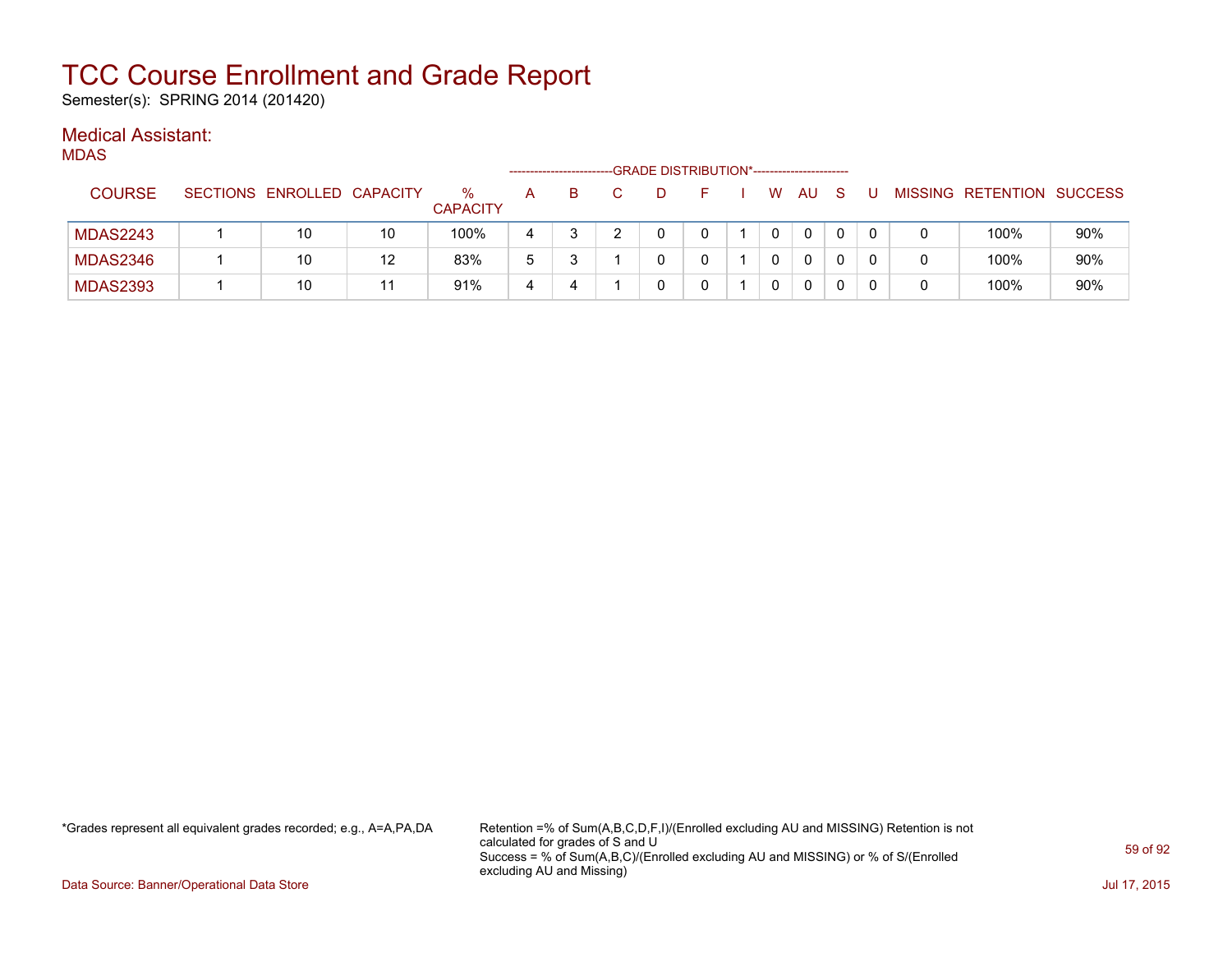Semester(s): SPRING 2014 (201420)

### Medical Laboratory Technology: MDLT

|                 |   |                            |    |                         |    |    |   |    | ------------------------GRADE                DISTRIBUTION*---------------------- |   |              |              |   |          |                |           |                |
|-----------------|---|----------------------------|----|-------------------------|----|----|---|----|----------------------------------------------------------------------------------|---|--------------|--------------|---|----------|----------------|-----------|----------------|
| <b>COURSE</b>   |   | SECTIONS ENROLLED CAPACITY |    | $\%$<br><b>CAPACITY</b> | A  | B  |   | D. | F                                                                                |   | w            | AU           | S |          | <b>MISSING</b> | RETENTION | <b>SUCCESS</b> |
| <b>MDLT1203</b> |   | 26                         | 36 | 72%                     | 10 | 12 |   |    |                                                                                  | 0 | 3            | $\Omega$     | 0 |          | 0              | 88%       | 88%            |
| <b>MDLT1212</b> | 2 | 26                         | 36 | 72%                     | 8  | 8  | 6 |    | 0                                                                                | 0 | 3            | $\Omega$     | 0 | $\Omega$ | 0              | 88%       | 85%            |
| <b>MDLT1222</b> | 3 | 25                         | 36 | 69%                     | 20 | 0  |   |    | 0                                                                                | 0 | 4            | $\mathbf{0}$ | 0 | $\Omega$ | 0              | 84%       | 80%            |
| <b>MDLT2364</b> |   | 13                         | 16 | 81%                     | 2  | 8  | 2 |    | 0                                                                                | 0 | 0            | $\Omega$     | 0 |          | 0              | 100%      | 92%            |
| <b>MDLT2394</b> |   | 13                         | 16 | 81%                     | 4  | 6  |   |    | 0                                                                                | 0 | 0            | $\mathbf{0}$ | 0 | $\Omega$ | 0              | 100%      | 100%           |
| <b>MDLT2435</b> |   | 12                         | 16 | 75%                     | 12 |    |   |    | 0                                                                                | 0 | $\mathbf{0}$ | $\Omega$     | 0 | $\Omega$ | 0              | 100%      | 100%           |

\*Grades represent all equivalent grades recorded; e.g., A=A,PA,DA Retention =% of Sum(A,B,C,D,F,I)/(Enrolled excluding AU and MISSING) Retention is not calculated for grades of S and U Success = % of Sum(A,B,C)/(Enrolled excluding AU and MISSING) or % of S/(Enrolled excluding AU and Missing)

Data Source: Banner/Operational Data Store Jul 17, 2015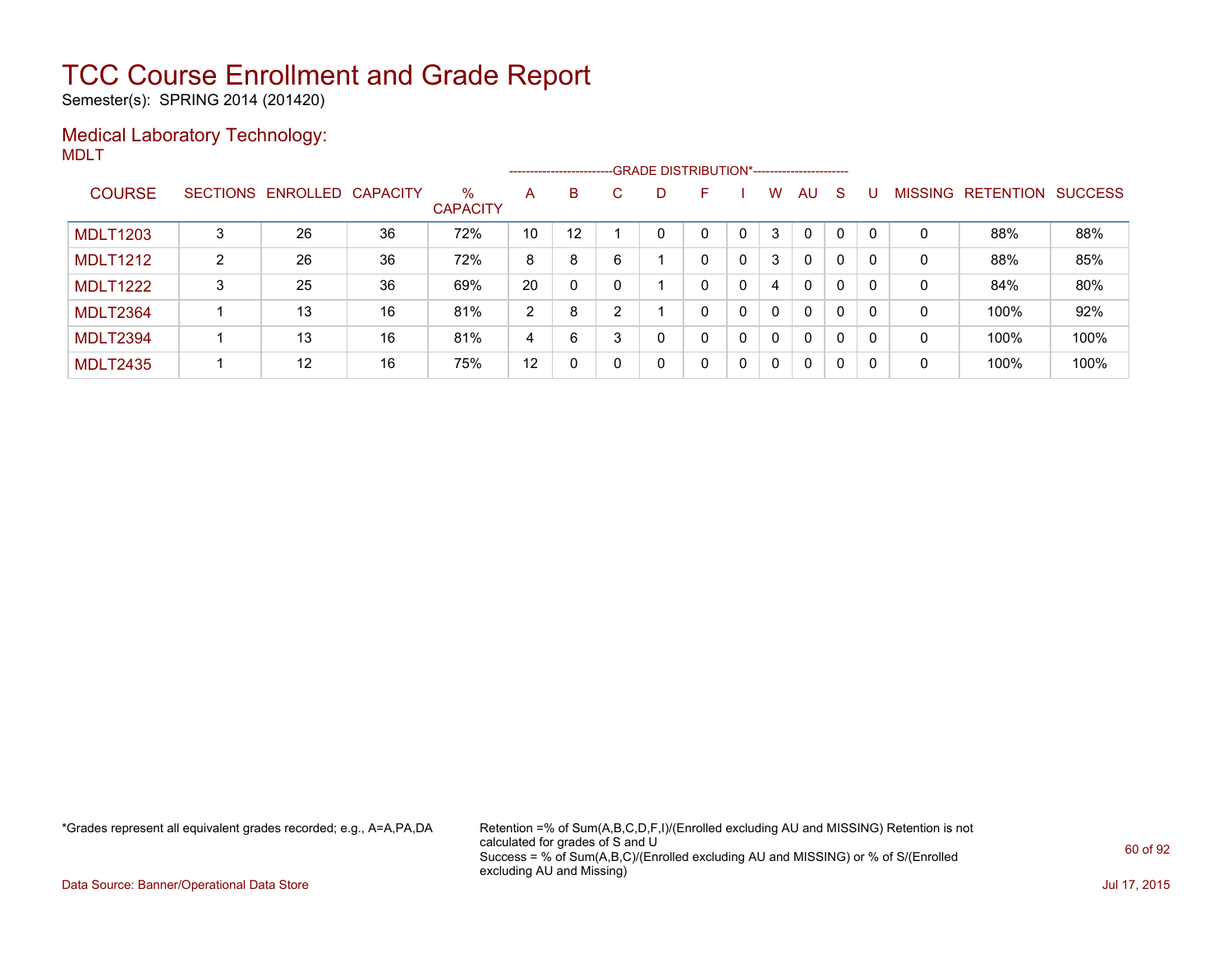Semester(s): SPRING 2014 (201420)

### Medical Transcription:

MDTR

| --- -- -        |                            |                      |   | ------------------------GRADE DISTRIBUTION*----------------------- |      |         |  |       |   |                           |      |
|-----------------|----------------------------|----------------------|---|--------------------------------------------------------------------|------|---------|--|-------|---|---------------------------|------|
| COURSE          | SECTIONS ENROLLED CAPACITY | %<br><b>CAPACITY</b> | A |                                                                    | BC C | $D = F$ |  | WAUS. | U | MISSING RETENTION SUCCESS |      |
| <b>MDTR2315</b> |                            | 100%                 |   |                                                                    |      |         |  |       |   | 100%                      | 100% |

\*Grades represent all equivalent grades recorded; e.g., A=A,PA,DA Retention =% of Sum(A,B,C,D,F,I)/(Enrolled excluding AU and MISSING) Retention is not calculated for grades of S and U Success = % of Sum(A,B,C)/(Enrolled excluding AU and MISSING) or % of S/(Enrolled excluding AU and Missing)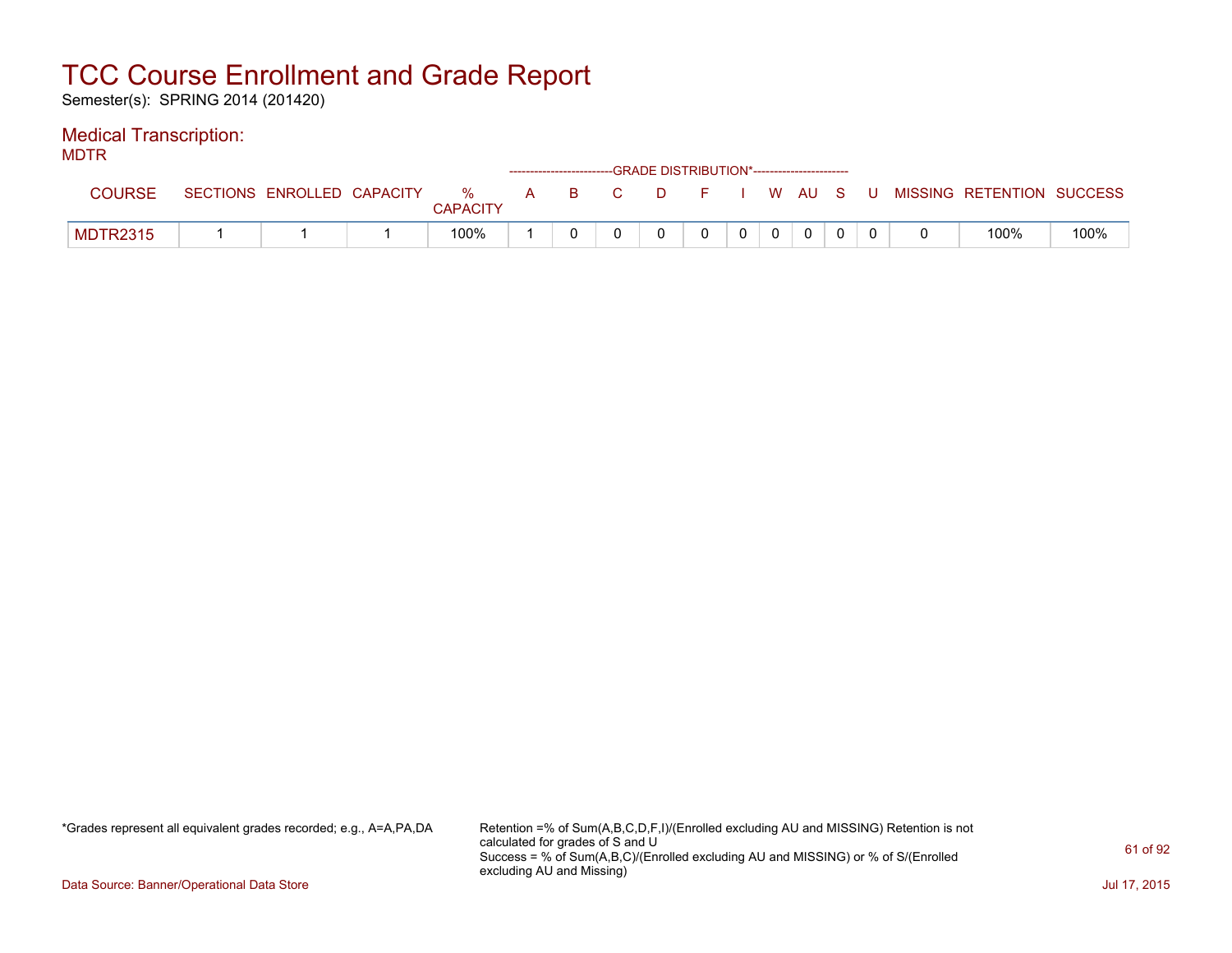Semester(s): SPRING 2014 (201420)

#### Management: **MGMT**

|                 |    |                            |     |                         |    |    |    |   | ------------------------GRADE DISTRIBUTION*----------------------- |   |    |              |              |          |                |                          |     |
|-----------------|----|----------------------------|-----|-------------------------|----|----|----|---|--------------------------------------------------------------------|---|----|--------------|--------------|----------|----------------|--------------------------|-----|
| <b>COURSE</b>   |    | SECTIONS ENROLLED CAPACITY |     | $\%$<br><b>CAPACITY</b> | A  | B  | C  | D | F                                                                  |   | W  | AU           | <sub>S</sub> |          | <b>MISSING</b> | <b>RETENTION SUCCESS</b> |     |
| <b>MGMT1353</b> | 2  | 21                         | 24  | 88%                     | 3  | 6  |    |   | 5                                                                  |   | 6  | 0            | 0            |          | 0              | 71%                      | 48% |
| <b>MGMT2123</b> | 3  | 39                         | 40  | 98%                     | 19 | 6  |    | 0 |                                                                    |   | 7  | $\mathbf{0}$ | 0            | -0       | 0              | 82%                      | 64% |
| <b>MGMT2323</b> |    | 19                         | 20  | 95%                     | 5  | 5  |    | 0 | 3                                                                  | 0 | 3  | $\mathbf{0}$ | 0            | 0        | 0              | 84%                      | 68% |
| <b>MGMT2353</b> |    | 6                          | 24  | 25%                     | 4  |    |    | 0 | 0                                                                  | 0 |    | $\mathbf{0}$ | 0            | $\Omega$ | 0              | 83%                      | 83% |
| <b>MGMT2363</b> | 13 | 195                        | 258 | 76%                     | 95 | 32 | 16 | ⇁ | 19                                                                 | 0 | 26 | $\mathbf{0}$ | $\mathbf{0}$ |          | 0              | 87%                      | 73% |
| <b>MGMT2453</b> |    | 16                         | 20  | 80%                     | 5  | 5  | ົ  | 0 | 3                                                                  | 0 |    | 0            | 0            | -0       | 0              | 94%                      | 75% |

\*Grades represent all equivalent grades recorded; e.g., A=A,PA,DA Retention =% of Sum(A,B,C,D,F,I)/(Enrolled excluding AU and MISSING) Retention is not calculated for grades of S and U Success = % of Sum(A,B,C)/(Enrolled excluding AU and MISSING) or % of S/(Enrolled excluding AU and Missing)

Data Source: Banner/Operational Data Store Jul 17, 2015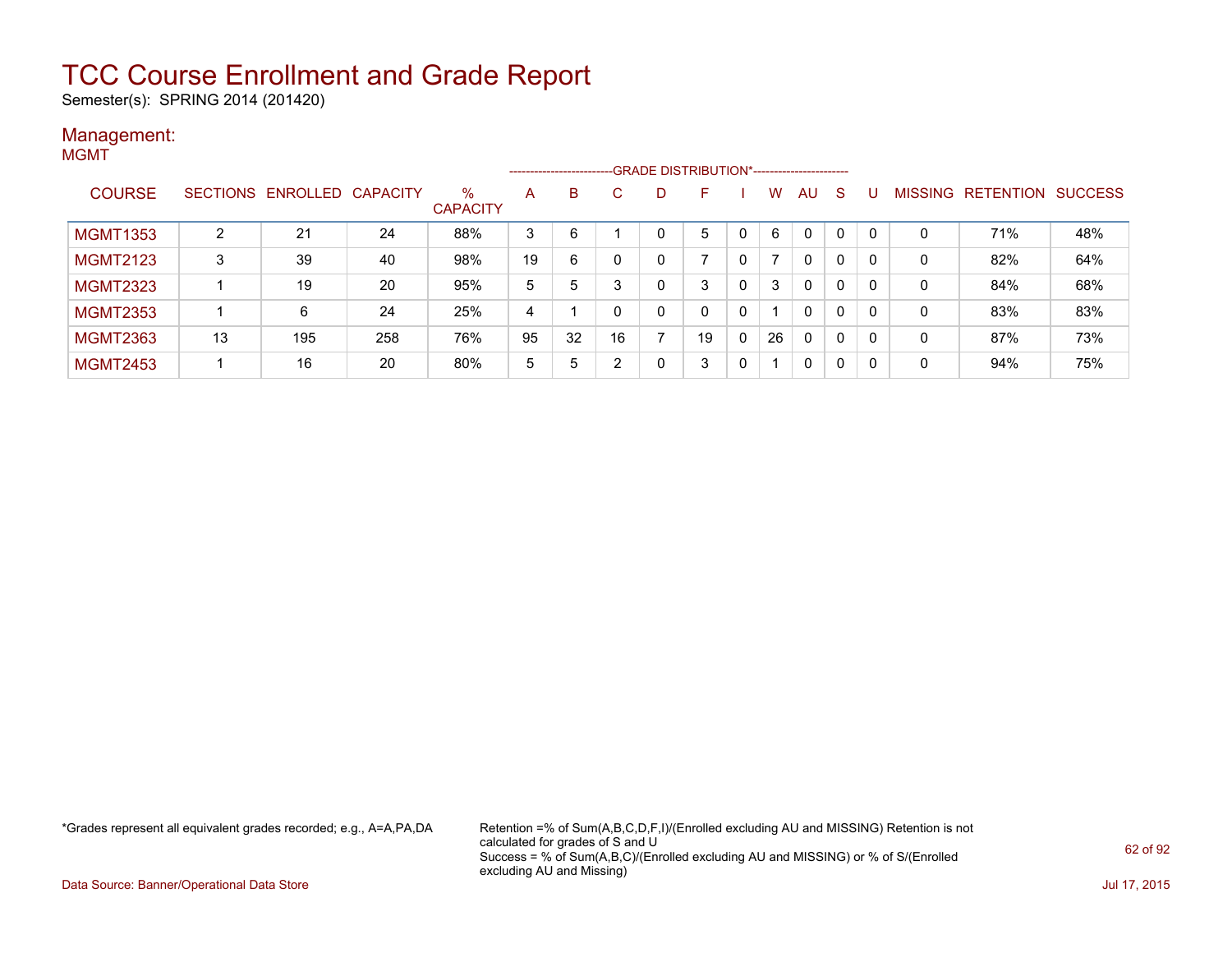Semester(s): SPRING 2014 (201420)

### Marketing:

**MKTG** 

|                 |                 |          |                 |                                  |    | ------------------------- |    | -GRADE DISTRIBUTION*---------------------- |                |              |                |              |              |              |                |                  |                |
|-----------------|-----------------|----------|-----------------|----------------------------------|----|---------------------------|----|--------------------------------------------|----------------|--------------|----------------|--------------|--------------|--------------|----------------|------------------|----------------|
| <b>COURSE</b>   | <b>SECTIONS</b> | ENROLLED | <b>CAPACITY</b> | $\frac{0}{0}$<br><b>CAPACITY</b> | A  | B                         | С  | D                                          | F              |              | w              | AU           | <sub>S</sub> |              | <b>MISSING</b> | <b>RETENTION</b> | <b>SUCCESS</b> |
| <b>MKTG1313</b> | 2               | 23       | 40              | 58%                              | 16 | 3                         |    | 0                                          |                | $\mathbf{0}$ | $\overline{2}$ | $\mathbf{0}$ | $\mathbf{0}$ | $\Omega$     | 0              | 91%              | 87%            |
| <b>MKTG1393</b> | $\overline{2}$  | 11       | 17              | 65%                              |    | $\overline{2}$            | 0  |                                            | 4              | 0            | 3              | 0            | 0            | $\Omega$     | 0              | 73%              | 27%            |
| <b>MKTG1403</b> |                 | 5        | 10              | 50%                              | 5  | 0                         | 0  | 0                                          | 0              | 0            | 0              | $\mathbf{0}$ | 0            | $\Omega$     | 0              | 100%             | 100%           |
| <b>MKTG1423</b> |                 |          | 10              | 10%                              |    | 0                         | 0  | 0                                          | 0              | $\mathbf{0}$ | $\Omega$       | $\mathbf{0}$ | $\mathbf{0}$ | $\Omega$     | 0              | 100%             | 100%           |
| <b>MKTG1433</b> |                 |          | 10              | 10%                              |    | 0                         | 0  | 0                                          | 0              | 0            | 0              | $\mathbf{0}$ | $\mathbf{0}$ | $\Omega$     | 0              | 100%             | 100%           |
| <b>MKTG1453</b> |                 |          | 10              | 10%                              |    | 0                         | 0  | 0                                          | 0              | 0            | 0              | 0            | 0            | $\Omega$     | 0              | 100%             | 100%           |
| <b>MKTG2293</b> |                 | 10       | 10              | 100%                             | 4  | $\overline{2}$            | 3  | 0                                          |                | $\mathbf{0}$ | $\mathbf{0}$   | $\mathbf{0}$ | $\mathbf 0$  | $\Omega$     | 0              | 100%             | 90%            |
| <b>MKTG2343</b> | $\overline{2}$  | 37       | 40              | 92%                              | 16 | 6                         |    |                                            | 3              | 0            | 4              | $\mathbf{0}$ | $\mathbf{0}$ | $\Omega$     | 0              | 89%              | 78%            |
| <b>MKTG2363</b> |                 | 19       | 20              | 95%                              | 7  | $\overline{2}$            | 4  |                                            | $\overline{2}$ | $\Omega$     | 3              | $\mathbf{0}$ | $\mathbf{0}$ | $\Omega$     | 0              | 84%              | 68%            |
| <b>MKTG2393</b> |                 | 12       | 20              | 60%                              | 7  | 4                         | 0  | 0                                          |                | $\mathbf{0}$ | $\Omega$       | $\mathbf{0}$ | $\mathbf 0$  | $\Omega$     | 0              | 100%             | 92%            |
| <b>MKTG2423</b> | 6               | 104      | 121             | 86%                              | 43 | 30                        | 12 | 5                                          | 8              | 0            | 6              | $\mathbf{0}$ | 0            | <sup>0</sup> | 0              | 94%              | 82%            |
| <b>MKTG2993</b> |                 | 3        | 10              | 30%                              | 3  | 0                         | 0  | 0                                          | 0              | $\mathbf{0}$ | 0              | 0            | 0            | $\Omega$     | 0              | 100%             | 100%           |

\*Grades represent all equivalent grades recorded; e.g., A=A,PA,DA Retention =% of Sum(A,B,C,D,F,I)/(Enrolled excluding AU and MISSING) Retention is not calculated for grades of S and U Success = % of Sum(A,B,C)/(Enrolled excluding AU and MISSING) or % of S/(Enrolled excluding AU and Missing)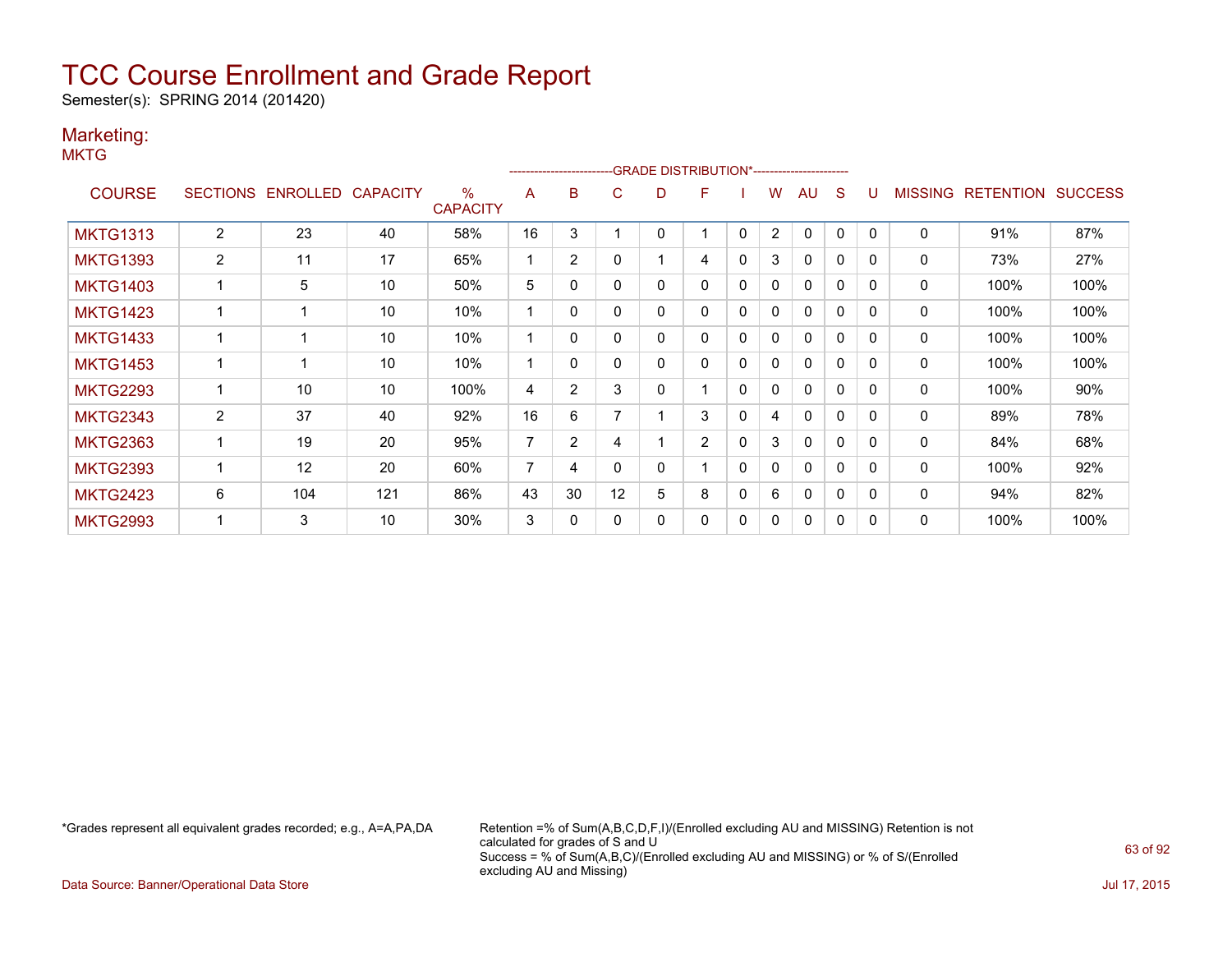Semester(s): SPRING 2014 (201420)

#### Music: **MUSC**

| $\sim$ $\sim$ $\sim$ |                |                            |     |                                  |                |                |              | -GRADE DISTRIBUTION*----------------- |              |              |                |              |              |              |              |                           |      |
|----------------------|----------------|----------------------------|-----|----------------------------------|----------------|----------------|--------------|---------------------------------------|--------------|--------------|----------------|--------------|--------------|--------------|--------------|---------------------------|------|
| <b>COURSE</b>        |                | SECTIONS ENROLLED CAPACITY |     | $\frac{0}{0}$<br><b>CAPACITY</b> | A              | B              | $\mathsf{C}$ | D                                     | F            |              | W              | <b>AU</b>    | S            | U            |              | MISSING RETENTION SUCCESS |      |
| <b>MUSC1002</b>      | $\overline{2}$ | 26                         | 44  | 59%                              | 13             | $\overline{7}$ | $\Omega$     | $\mathbf{1}$                          | 1            | $\mathbf{0}$ | 3              | $\mathbf{1}$ | $\mathbf{0}$ | $\mathbf{0}$ | $\mathbf{0}$ | 88%                       | 80%  |
| <b>MUSC1013</b>      | $\mathbf{1}$   | 12                         | 30  | 40%                              | 8              | 1              | $\mathbf{1}$ | 0                                     | 0            | 0            | 2              | $\mathbf{0}$ | 0            | 0            | $\Omega$     | 83%                       | 83%  |
| <b>MUSC1023</b>      | $\mathbf{1}$   | 17                         | 24  | 71%                              | 9              | 4              | 0            | 1                                     | $\mathbf{1}$ | 0            | 2              | 0            | $\Omega$     | 0            | 0            | 88%                       | 76%  |
| <b>MUSC1030</b>      | $\mathbf 1$    | 45                         | 70  | 64%                              | $\mathbf{0}$   | 0              | $\Omega$     | $\Omega$                              | $\Omega$     | $\Omega$     | $\mathbf{1}$   | $\mathbf{0}$ | 33           | 11           | 0            |                           | 73%  |
| <b>MUSC1053</b>      | $\overline{2}$ | 19                         | 32  | 59%                              | 15             | 3              | $\Omega$     | $\mathbf{0}$                          | $\mathbf 1$  | 0            | 0              | $\mathbf{0}$ | $\mathbf{0}$ | 0            | 0            | 100%                      | 95%  |
| <b>MUSC1062</b>      | 2              | 12                         | 24  | 50%                              | 5              | 4              | $\Omega$     | 1                                     | $\mathbf{1}$ | $\Omega$     | $\mathbf{1}$   | $\mathbf{0}$ | $\Omega$     | $\Omega$     | $\mathbf{0}$ | 92%                       | 75%  |
| <b>MUSC1072</b>      | 1              | 14                         | 14  | 100%                             | 6              | 4              | 2            | 1                                     | 0            | 0            | $\mathbf 1$    | 0            | 0            | 0            | $\mathbf{0}$ | 93%                       | 86%  |
| <b>MUSC1113</b>      | 6              | 96                         | 137 | 70%                              | 44             | 33             | 6            | $\overline{2}$                        | 3            | $\Omega$     | 8              | 0            | $\Omega$     | $\Omega$     | $\mathbf{0}$ | 92%                       | 86%  |
| <b>MUSC1171</b>      | $\overline{2}$ | 20                         | 32  | 62%                              | 13             | 0              | 0            | 0                                     | 0            | 1            | 6              | 0            | $\Omega$     | 0            | 0            | 70%                       | 65%  |
| <b>MUSC1191</b>      | 19             | 53                         | 190 | 28%                              | 36             | 7              | 4            | 0                                     | 1.           | 1            | 4              | 0            | 0            | 0            | $\mathbf{0}$ | 92%                       | 89%  |
| <b>MUSC1192</b>      | 15             | 55                         | 150 | 37%                              | 44             | 3              | $\mathbf 1$  | 0                                     | 2            | $\Omega$     | $\overline{2}$ | 3            | $\mathbf{0}$ | 0            | $\Omega$     | 96%                       | 92%  |
| <b>MUSC1201</b>      | 1              | 1                          | 10  | 10%                              | $\mathbf 1$    | 0              | $\mathbf{0}$ | 0                                     | 0            | 0            | $\mathbf{0}$   | 0            | 0            | 0            | 0            | 100%                      | 100% |
| <b>MUSC1202</b>      | 2              | 6                          | 20  | 30%                              | 5              | $\mathbf{1}$   | $\mathbf{0}$ | 0                                     | $\mathbf{0}$ | 0            | 0              | $\mathbf{0}$ | $\Omega$     | $\Omega$     | $\mathbf{0}$ | 100%                      | 100% |
| <b>MUSC1241</b>      | 1              | $\overline{2}$             | 10  | 20%                              | $\overline{2}$ | 0              | $\mathbf{0}$ | 0                                     | 0            | 0            | 0              | 0            | $\Omega$     | 0            | $\mathbf{0}$ | 100%                      | 100% |
| <b>MUSC1242</b>      | 3              | 15                         | 35  | 43%                              | 11             | $\overline{2}$ | $\mathbf{1}$ | 0                                     | $\Omega$     | $\Omega$     | $\mathbf{1}$   | $\mathbf{0}$ | $\Omega$     | $\Omega$     | 0            | 93%                       | 93%  |
| <b>MUSC1251</b>      | $\mathbf{1}$   | $\mathbf{1}$               | 10  | 10%                              | $\mathbf{1}$   | 0              | $\Omega$     | 0                                     | $\mathbf{0}$ | 0            | $\mathbf{0}$   | 0            | $\Omega$     | 0            | $\mathbf{0}$ | 100%                      | 100% |
| <b>MUSC1252</b>      | 3              | $\overline{7}$             | 30  | 23%                              | $\overline{7}$ | $\Omega$       | $\Omega$     | 0                                     | $\mathbf{0}$ | 0            | 0              | $\mathbf{0}$ | $\Omega$     | $\Omega$     | 0            | 100%                      | 100% |
| <b>MUSC1311</b>      | $\mathbf{1}$   | 1                          | 10  | 10%                              | $\mathbf 1$    | $\Omega$       | $\Omega$     | $\mathbf{0}$                          | $\Omega$     | 0            | $\mathbf{0}$   | $\mathbf{0}$ | $\Omega$     | 0            | $\Omega$     | 100%                      | 100% |
| <b>MUSC1312</b>      | 1              | 3                          | 10  | 30%                              | 3              | 0              | $\Omega$     | 0                                     | 0            | 0            | 0              | $\mathbf{0}$ | $\mathbf{0}$ | 0            | 0            | 100%                      | 100% |
| <b>MUSC1322</b>      | 2              | 3                          | 20  | 15%                              | 3              | 0              | $\mathbf{0}$ | 0                                     | $\mathbf{0}$ | 0            | $\mathbf{0}$   | $\mathbf{0}$ | $\Omega$     | $\Omega$     | $\mathbf{0}$ | 100%                      | 100% |
| <b>MUSC1351</b>      | $\mathbf{1}$   | $\mathbf{1}$               | 10  | 10%                              | $\mathbf{1}$   | 0              | $\Omega$     | 0                                     | $\mathbf{0}$ | $\Omega$     | 0              | $\mathbf{0}$ | $\mathbf{0}$ | 0            | $\mathbf{0}$ | 100%                      | 100% |
| <b>MUSC1372</b>      | 1              | 3                          | 10  | 30%                              | 3              | 0              | 0            | 0                                     | 0            | 0            | 0              | 0            | 0            | 0            | 0            | 100%                      | 100% |
|                      |                |                            |     |                                  |                |                |              |                                       |              |              |                |              |              |              |              |                           |      |

\*Grades represent all equivalent grades recorded; e.g., A=A,PA,DA Retention =% of Sum(A,B,C,D,F,I)/(Enrolled excluding AU and MISSING) Retention is not calculated for grades of S and U Success = % of Sum(A,B,C)/(Enrolled excluding AU and MISSING) or % of S/(Enrolled excluding AU and Missing)

Data Source: Banner/Operational Data Store Jul 17, 2015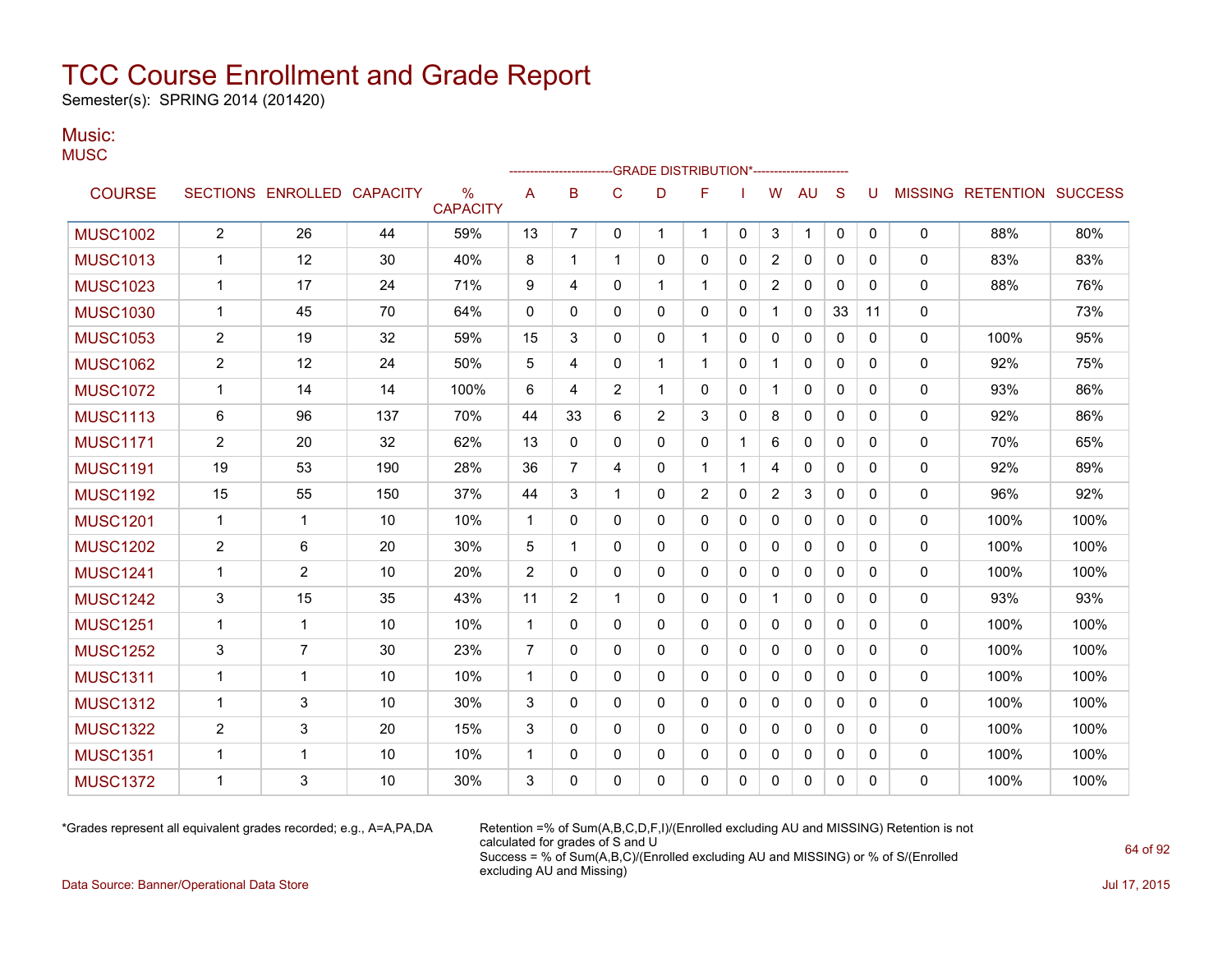Semester(s): SPRING 2014 (201420)

#### Music: **MUSC**

|                 |                |                            |              |                      |                |                |              | -GRADE DISTRIBUTION*----------------------- |              |              |              |                |              |          |              |                           |      |
|-----------------|----------------|----------------------------|--------------|----------------------|----------------|----------------|--------------|---------------------------------------------|--------------|--------------|--------------|----------------|--------------|----------|--------------|---------------------------|------|
| <b>COURSE</b>   |                | SECTIONS ENROLLED CAPACITY |              | %<br><b>CAPACITY</b> | A              | B              | $\mathsf{C}$ | D                                           | F            |              | W            | <b>AU</b>      | S            | U        |              | MISSING RETENTION SUCCESS |      |
| <b>MUSC1382</b> | $\mathbf{1}$   | 3                          | 10           | 30%                  | 3              | 0              | $\mathbf{0}$ | 0                                           | 0            | 0            | 0            | 0              | $\mathbf{0}$ | 0        | $\mathbf 0$  | 100%                      | 100% |
| <b>MUSC1412</b> | 1              | 3                          | 10           | 30%                  | 3              | 0              | $\Omega$     | $\Omega$                                    | $\mathbf{0}$ | 0            | $\Omega$     | $\Omega$       | $\Omega$     | $\Omega$ | $\mathbf{0}$ | 100%                      | 100% |
| <b>MUSC1432</b> | 1              | 2                          | 10           | 20%                  | $\overline{2}$ | 0              | $\Omega$     | 0                                           | 0            | 0            | 0            | 0              | $\Omega$     | $\Omega$ | 0            | 100%                      | 100% |
| <b>MUSC1442</b> | 1              | 1                          | 10           | 10%                  | 1              | 0              | 0            | 0                                           | 0            | 0            | 0            | 0              | 0            | 0        | 0            | 100%                      | 100% |
| <b>MUSC1462</b> | 1              | 1                          | 10           | 10%                  | 1              | 0              | 0            | 0                                           | 0            | 0            | 0            | $\mathbf{0}$   | 0            | 0        | $\mathbf{0}$ | 100%                      | 100% |
| <b>MUSC1491</b> | $\mathbf 1$    | 1                          | 10           | 10%                  | 1              | 0              | $\Omega$     | 0                                           | 0            | 0            | 0            | $\mathbf{0}$   | $\Omega$     | $\Omega$ | $\Omega$     | 100%                      | 100% |
| <b>MUSC1492</b> | $\mathbf 1$    | $\overline{2}$             | 10           | 20%                  | 1              | $\mathbf{1}$   | 0            | 0                                           | 0            | 0            | 0            | 0              | 0            | $\Omega$ | $\mathbf 0$  | 100%                      | 100% |
| <b>MUSC1541</b> | 1              | 13                         | 20           | 65%                  | 10             | $\mathbf{1}$   | 1            | 0                                           | 0            | 0            | $\mathbf{1}$ | $\mathbf{0}$   | $\mathbf{0}$ | $\Omega$ | $\mathbf{0}$ | 92%                       | 92%  |
| <b>MUSC1551</b> | $\mathbf{1}$   | 28                         | 40           | 70%                  | 21             | $\mathbf{1}$   | 1            | 0                                           | 0            | 0            | 3            | $\overline{c}$ | 0            | $\Omega$ | $\mathbf 0$  | 88%                       | 88%  |
| <b>MUSC1612</b> | 6              | 24                         | 35           | 69%                  | 11             | 4              | 3            | $\Omega$                                    | 3            | 1            | $\mathbf{1}$ | $\mathbf{1}$   | $\Omega$     | $\Omega$ | $\Omega$     | 96%                       | 78%  |
| <b>MUSC1622</b> | 4              | 8                          | 12           | 67%                  | 3              | 3              | $\mathbf{1}$ | 0                                           | 0            | 0            | $\mathbf{1}$ | 0              | $\mathbf{0}$ | 0        | 0            | 88%                       | 88%  |
| <b>MUSC1632</b> | $\overline{2}$ | 3                          | 4            | 75%                  | $\overline{2}$ | 0              | $\mathbf 1$  | 0                                           | 0            | $\mathbf{0}$ | 0            | $\mathbf{0}$   | $\Omega$     | $\Omega$ | 0            | 100%                      | 100% |
| <b>MUSC1642</b> | 4              | 5                          | 8            | 62%                  | 3              | $\mathbf{1}$   | $\Omega$     | 0                                           | $\mathbf{0}$ | 0            | $\mathbf{1}$ | $\mathbf{0}$   | $\Omega$     | 0        | $\mathbf{0}$ | 80%                       | 80%  |
| <b>MUSC1651</b> | 1              | 41                         | 65           | 63%                  | 38             | $\overline{2}$ | $\mathbf{0}$ | $\Omega$                                    | $\mathbf{1}$ | 0            | $\Omega$     | $\mathbf{0}$   | $\mathbf{0}$ | $\Omega$ | $\Omega$     | 100%                      | 98%  |
| <b>MUSC1661</b> | 1              | 18                         | 25           | 72%                  | 18             | 0              | $\mathbf{0}$ | 0                                           | 0            | 0            | 0            | $\mathbf{0}$   | $\Omega$     | 0        | 0            | 100%                      | 100% |
| <b>MUSC1711</b> | 1              | 5                          | 10           | 50%                  | 5              | 0              | 0            | 0                                           | 0            | 0            | 0            | 0              | 0            | 0        | 0            | 100%                      | 100% |
| <b>MUSC1721</b> | 1              | 4                          | 5            | 80%                  | 4              | $\Omega$       | $\Omega$     | 0                                           | $\mathbf{0}$ | 0            | $\mathbf{0}$ | 0              | 0            | $\Omega$ | $\mathbf{0}$ | 100%                      | 100% |
| <b>MUSC1731</b> | $\mathbf{1}$   | 3                          | 5            | 60%                  | 3              | 0              | 0            | 0                                           | 0            | 0            | 0            | $\mathbf{0}$   | 0            | 0        | $\mathbf{0}$ | 100%                      | 100% |
| <b>MUSC1761</b> | $\mathbf 1$    | 1                          | $\mathbf{1}$ | 100%                 | 1              | 0              | 0            | 0                                           | 0            | 0            | $\mathbf{0}$ | $\mathbf{0}$   | $\mathbf{0}$ | $\Omega$ | $\mathbf{0}$ | 100%                      | 100% |
| <b>MUSC1781</b> | $\overline{2}$ | 5                          | 10           | 50%                  | 5              | 0              | 0            | 0                                           | 0            | 0            | 0            | $\mathbf{0}$   | $\Omega$     | $\Omega$ | $\mathbf{0}$ | 100%                      | 100% |
| <b>MUSC1791</b> | 1              | $\overline{7}$             | 10           | 70%                  | 6              | 0              | 0            | $\Omega$                                    | $\Omega$     | 0            | $\mathbf{1}$ | $\mathbf{0}$   | $\Omega$     | $\Omega$ | 0            | 86%                       | 86%  |
| <b>MUSC1802</b> | 1              | 6                          | 20           | 30%                  | 5              | 0              | 0            | 0                                           | 1            | 0            | 0            | 0              | 0            | 0        | 0            | 100%                      | 83%  |
|                 |                |                            |              |                      |                |                |              |                                             |              |              |              |                |              |          |              |                           |      |

\*Grades represent all equivalent grades recorded; e.g., A=A,PA,DA Retention =% of Sum(A,B,C,D,F,I)/(Enrolled excluding AU and MISSING) Retention is not calculated for grades of S and U Success = % of Sum(A,B,C)/(Enrolled excluding AU and MISSING) or % of S/(Enrolled excluding AU and Missing)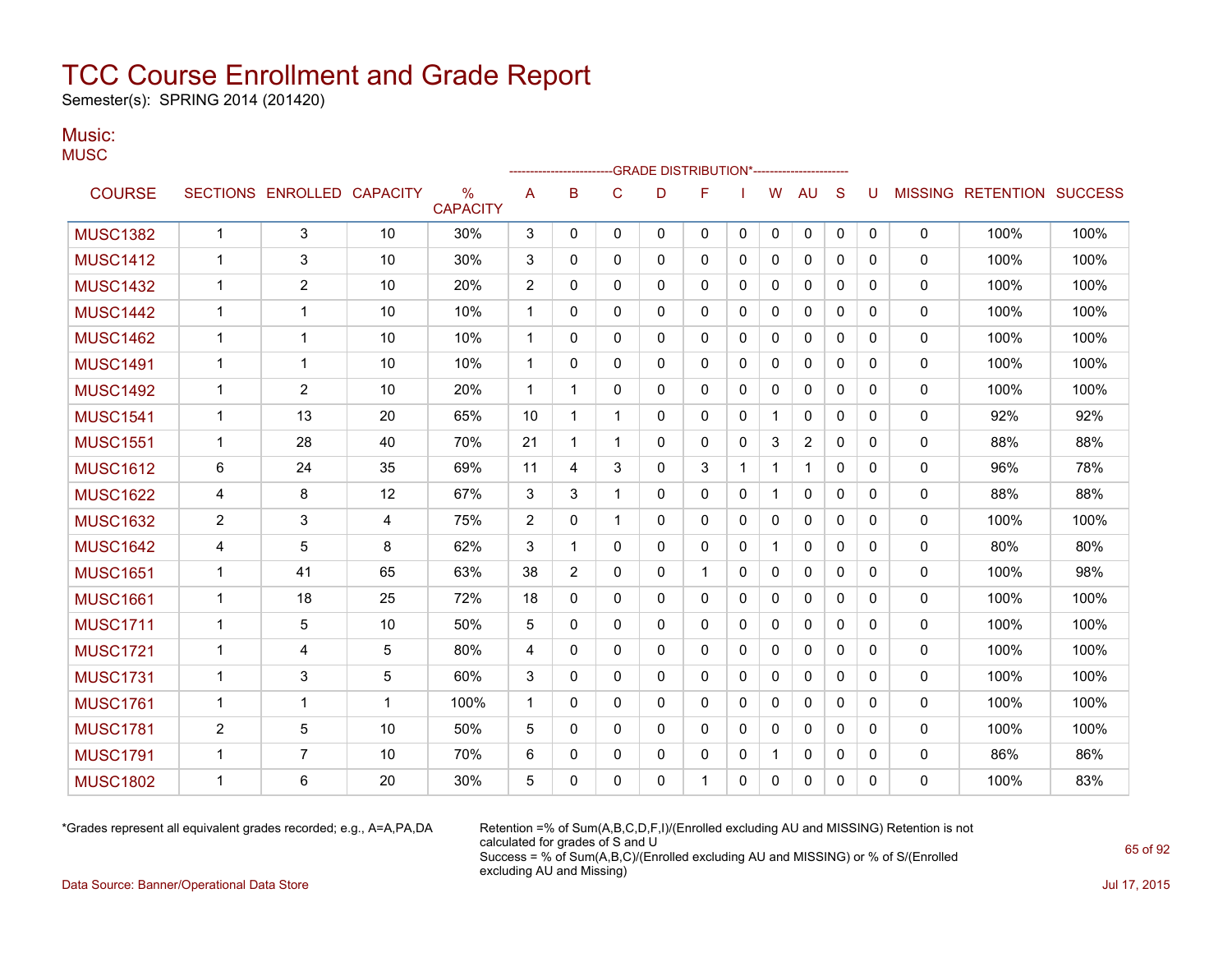Semester(s): SPRING 2014 (201420)

#### Music: **MUSC**

|                 |   |                            |    |                      |   |   |    | --------------------------GRADE DISTRIBUTION*----------------------- |    |   |                |              |              |   |              |                   |                |
|-----------------|---|----------------------------|----|----------------------|---|---|----|----------------------------------------------------------------------|----|---|----------------|--------------|--------------|---|--------------|-------------------|----------------|
| <b>COURSE</b>   |   | SECTIONS ENROLLED CAPACITY |    | %<br><b>CAPACITY</b> | A | B | C. | D                                                                    | F. |   | W              | AU           | S            | U |              | MISSING RETENTION | <b>SUCCESS</b> |
| <b>MUSC2023</b> |   | 14                         | 24 | 58%                  | 8 | 3 |    |                                                                      |    |   |                | 0            | 0            |   | 0            | 100%              | 86%            |
| <b>MUSC2072</b> | 2 | 15                         | 22 | 68%                  | 5 |   | 2  |                                                                      |    | 0 | 0              | 0            | 0            |   | 0            | 100%              | 93%            |
| <b>MUSC2133</b> |   | 13                         | 24 | 54%                  | 3 | 3 | 3  | 2                                                                    |    | 0 | $\overline{2}$ | $\mathbf{0}$ | $\mathbf{0}$ |   | 0            | 85%               | 69%            |
| <b>MUSC2181</b> |   | 10                         | 15 | 67%                  | 9 |   | 0  |                                                                      |    | 0 | 0              | $\mathbf{0}$ | 0            |   | 0            | 100%              | 100%           |
| <b>MUSC2202</b> | 2 | 3                          | 20 | 15%                  | 3 | 0 | 0  | $\Omega$                                                             |    | 0 | 0              | $\mathbf{0}$ | $\mathbf{0}$ |   | 0            | 100%              | 100%           |
| <b>MUSC2223</b> |   |                            | 8  | 88%                  | 5 | 2 | 0  | $\Omega$                                                             |    | 0 | 0              | 0            | 0            |   | $\mathbf{0}$ | 100%              | 100%           |
| <b>MUSC2242</b> |   | 3                          | 10 | 30%                  | 3 | 0 | 0  | 0                                                                    | 0  | 0 | 0              | $\mathbf{0}$ | $\mathbf{0}$ |   | 0            | 100%              | 100%           |

\*Grades represent all equivalent grades recorded; e.g., A=A,PA,DA Retention =% of Sum(A,B,C,D,F,I)/(Enrolled excluding AU and MISSING) Retention is not calculated for grades of S and U Success = % of Sum(A,B,C)/(Enrolled excluding AU and MISSING) or % of S/(Enrolled excluding AU and Missing)

Data Source: Banner/Operational Data Store Jul 17, 2015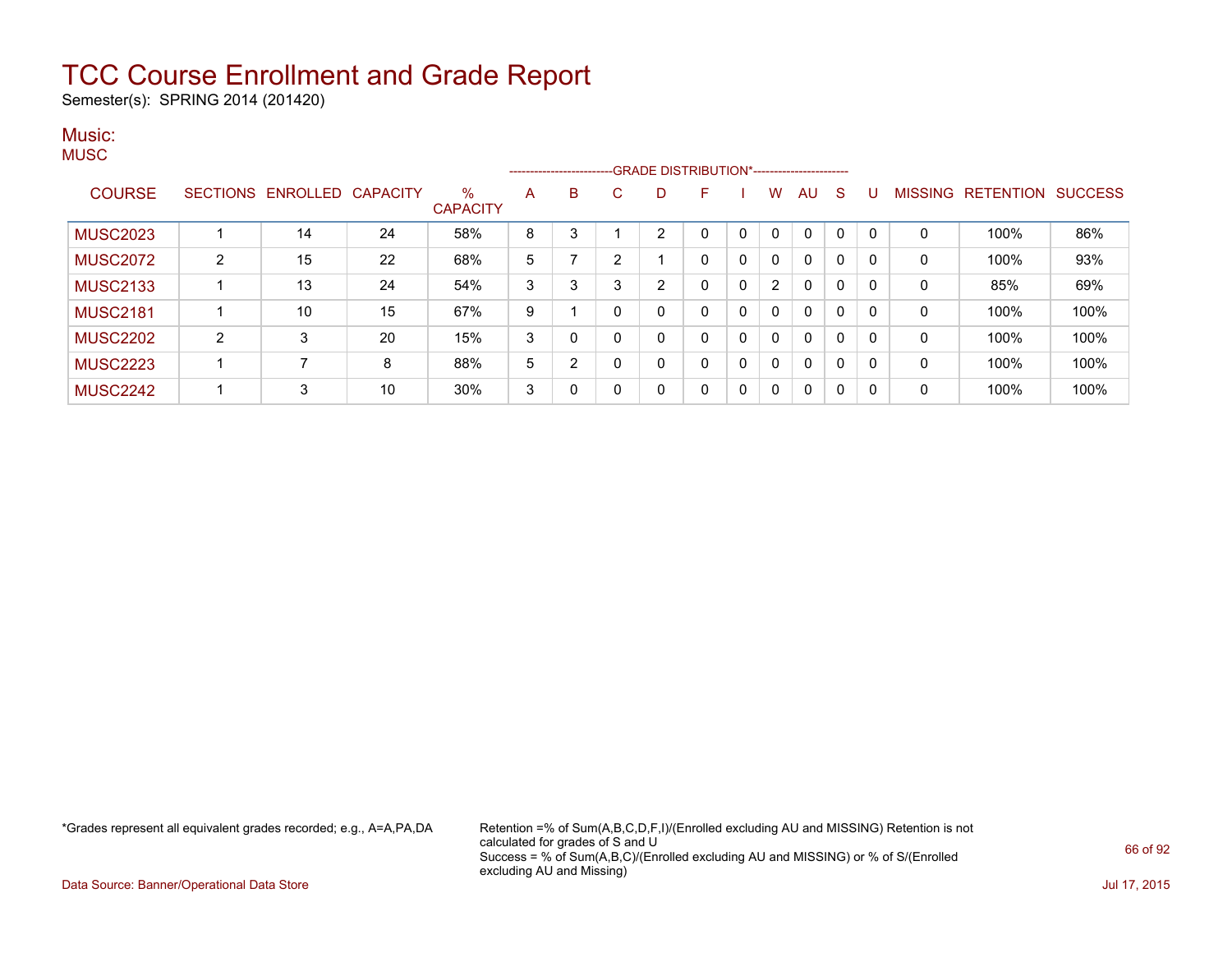Semester(s): SPRING 2014 (201420)

### Native American Studies:

NAMS

|                 |                            |    |                      |    |   | -GRADE DISTRIBUTION*----------------------- |   |   |           |   |  |                           |      |
|-----------------|----------------------------|----|----------------------|----|---|---------------------------------------------|---|---|-----------|---|--|---------------------------|------|
| <b>COURSE</b>   | SECTIONS ENROLLED CAPACITY |    | %<br><b>CAPACITY</b> | А  | B |                                             |   | W | <b>AU</b> | S |  | MISSING RETENTION SUCCESS |      |
| <b>NAMS1013</b> | 6                          | 15 | 40%                  | b  |   |                                             |   |   | $\Omega$  |   |  | 100%                      | 100% |
| <b>NAMS2113</b> | 20                         | 20 | 100%                 | 10 | b |                                             | ົ |   |           |   |  | 95%                       | 84%  |
| <b>NAMS2213</b> | 8                          | 20 | 40%                  | b  |   |                                             |   | 0 | 2         |   |  | 100%                      | 100% |

\*Grades represent all equivalent grades recorded; e.g., A=A,PA,DA Retention =% of Sum(A,B,C,D,F,I)/(Enrolled excluding AU and MISSING) Retention is not calculated for grades of S and U Success = % of Sum(A,B,C)/(Enrolled excluding AU and MISSING) or % of S/(Enrolled excluding AU and Missing)

Data Source: Banner/Operational Data Store Jul 17, 2015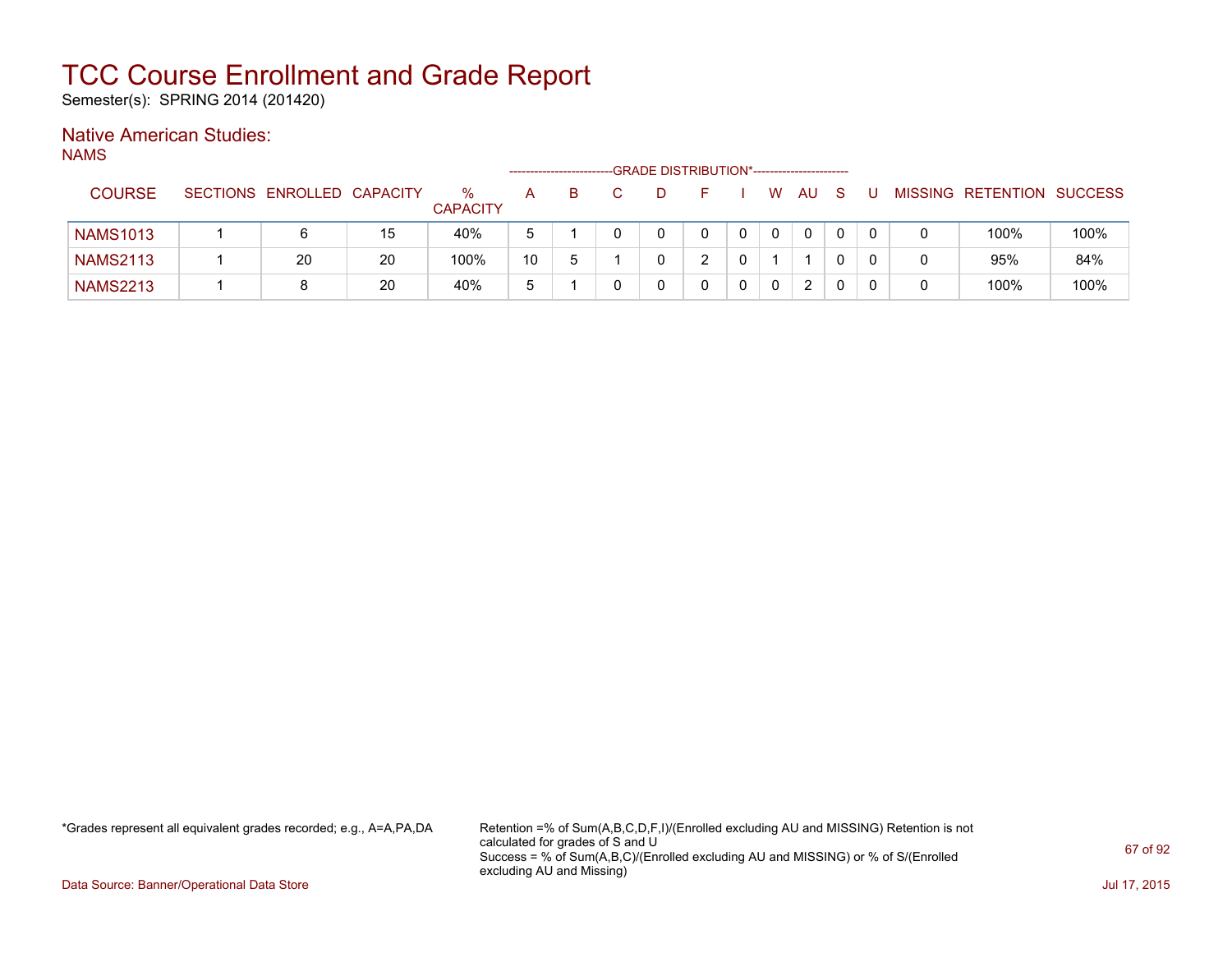Semester(s): SPRING 2014 (201420)

#### Nanotechnology: NANT

| N/NI            |                            |    |                      |       |  | ------------------------GRADE DISTRIBUTION*----------------------- |                |              |  |                                          |      |
|-----------------|----------------------------|----|----------------------|-------|--|--------------------------------------------------------------------|----------------|--------------|--|------------------------------------------|------|
|                 | SECTIONS ENROLLED CAPACITY |    | %<br><b>CAPACITY</b> | A B C |  |                                                                    |                |              |  | D F I W AU S U MISSING RETENTION SUCCESS |      |
| <b>NANT2632</b> |                            | 20 | 15%                  |       |  |                                                                    | 0 <sup>1</sup> | $\mathbf{0}$ |  | 100%                                     | 100% |

\*Grades represent all equivalent grades recorded; e.g., A=A,PA,DA Retention =% of Sum(A,B,C,D,F,I)/(Enrolled excluding AU and MISSING) Retention is not calculated for grades of S and U Success = % of Sum(A,B,C)/(Enrolled excluding AU and MISSING) or % of S/(Enrolled excluding AU and Missing)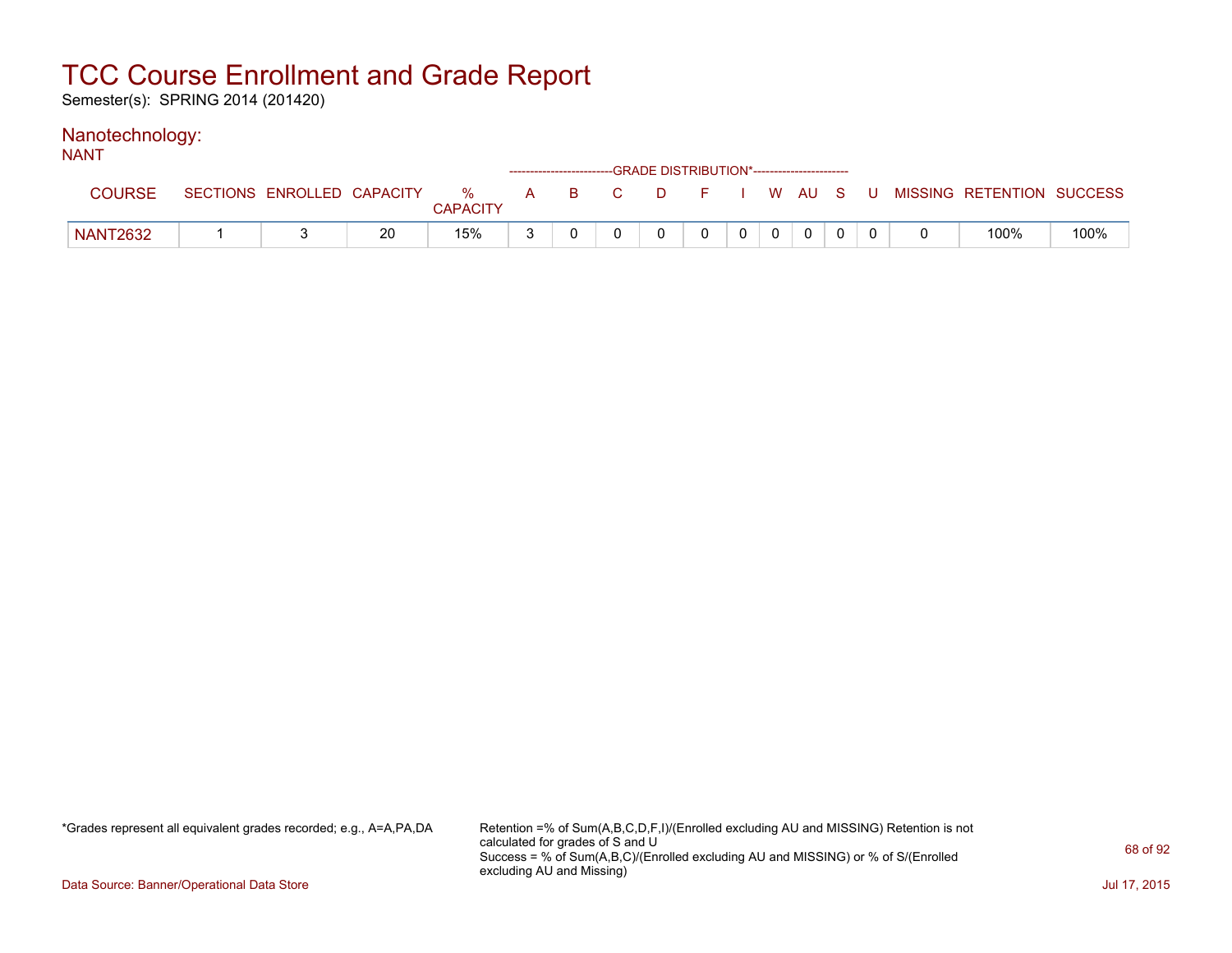Semester(s): SPRING 2014 (201420)

### Nursing:

NURS

|                 |                |                   |                 |                         |                |          |                |              | -GRADE DISTRIBUTION*---------------------- |              |                |              |              |          |                |                  |                |
|-----------------|----------------|-------------------|-----------------|-------------------------|----------------|----------|----------------|--------------|--------------------------------------------|--------------|----------------|--------------|--------------|----------|----------------|------------------|----------------|
| <b>COURSE</b>   |                | SECTIONS ENROLLED | <b>CAPACITY</b> | $\%$<br><b>CAPACITY</b> | Α              | в        | C              | D            | F                                          |              | W              | AU           | S            |          | <b>MISSING</b> | <b>RETENTION</b> | <b>SUCCESS</b> |
| <b>NURS1023</b> | $\mathbf 1$    | 16                | 20              | 80%                     | 10             | 4        | $\mathbf{0}$   | 0            | 0                                          |              |                | 0            | $\mathbf{0}$ | $\Omega$ | 0              | 94%              | 88%            |
| <b>NURS1133</b> | 5              | 51                | 82              | 62%                     | 36             | 7        | 3              | 0            | 0                                          | $\Omega$     | 5              | $\mathbf{0}$ | 0            | $\Omega$ | 0              | 90%              | 90%            |
| <b>NURS1207</b> | 2              | 27                | 45              | 60%                     | 2              | 11       | 4              | 0            | 3                                          | $\mathbf{0}$ | $\overline{7}$ | $\mathbf{0}$ | $\Omega$     | $\Omega$ | $\mathbf{0}$   | 74%              | 63%            |
| <b>NURS1363</b> | $\mathbf 1$    | $\overline{7}$    | 15              | 47%                     | 3              | 4        | $\Omega$       | 0            | 0                                          | $\Omega$     | $\Omega$       | $\mathbf{0}$ | $\Omega$     | 0        | $\mathbf{0}$   | 100%             | 100%           |
| <b>NURS1393</b> | 1              | 27                | 35              | 77%                     | 10             | 13       | $\Omega$       | 3            | 0                                          | $\mathbf{0}$ |                | $\mathbf{0}$ | $\Omega$     | $\Omega$ | 0              | 96%              | 85%            |
| <b>NURS1401</b> | 4              | 103               | 120             | 86%                     | 85             | 8        | 3              | 0            | 0                                          | 0            | $\overline{7}$ | $\mathbf{0}$ | $\Omega$     | 0        | $\mathbf{0}$   | 93%              | 93%            |
| <b>NURS1431</b> | $\overline{2}$ | 67                | 100             | 67%                     | 22             | 29       | 6              | 8            | 2                                          | 0            | $\Omega$       | $\mathbf{0}$ | 0            | 0        | $\mathbf{0}$   | 100%             | 85%            |
| <b>NURS1446</b> | $\overline{c}$ | 106               | 120             | 88%                     | 14             | 66       | 7              | 9            | 0                                          | $\Omega$     | 9              |              | $\Omega$     | 0        | $\mathbf{0}$   | 91%              | 83%            |
| NURS1446L       | 6              | 106               | 120             | 88%                     | 0              | $\Omega$ | $\mathbf{0}$   | 0            | 0                                          | $\mathbf{0}$ | $\Omega$       | $\mathbf{0}$ | $\Omega$     | 0        | 106            |                  |                |
| <b>NURS1471</b> | $\mathbf 1$    | 41                | 50              | 82%                     | 0              | $\Omega$ | $\Omega$       | 0            | $\Omega$                                   | $\Omega$     | $\Omega$       | $\Omega$     | 41           | 0        | $\mathbf{0}$   |                  | 100%           |
| <b>NURS2303</b> | $\mathbf{1}$   | 16                | 20              | 80%                     | 9              | 2        | 1              | 0            | 4                                          | 0            | $\mathbf{0}$   | $\Omega$     | $\Omega$     | 0        | $\mathbf{0}$   | 100%             | 75%            |
| <b>NURS2403</b> | $\mathbf{1}$   | 24                | 30              | 80%                     | 10             | 7        | $\overline{2}$ |              | 0                                          | $\Omega$     | 4              | $\mathbf{0}$ | $\Omega$     | $\Omega$ | $\mathbf{0}$   | 83%              | 79%            |
| <b>NURS2423</b> | 4              | 100               | 136             | 74%                     | 29             | 62       | 3              | 6            | 0                                          | $\mathbf{0}$ | $\Omega$       | $\mathbf{0}$ | $\Omega$     | 0        | $\mathbf{0}$   | 100%             | 94%            |
| <b>NURS2433</b> | 4              | 96                | 131             | 73%                     | 38             | 50       | 5              | 3            | 0                                          | 0            | 0              | $\Omega$     | $\Omega$     | $\Omega$ | $\mathbf{0}$   | 100%             | 97%            |
| <b>NURS2453</b> | $\overline{c}$ | 64                | 90              | 71%                     | 9              | 49       | 4              | 2            | 0                                          | 0            | $\Omega$       | $\mathbf{0}$ | $\Omega$     | 0        | 0              | 100%             | 97%            |
| <b>NURS2512</b> | 3              | 81                | 110             | 74%                     | 40             | 38       | $\mathbf{0}$   | 3            | 0                                          | $\Omega$     | $\Omega$       | $\mathbf{0}$ | 0            | 0        | $\mathbf{0}$   | 100%             | 96%            |
| <b>NURS2543</b> | $\overline{c}$ | 91                | 105             | 87%                     | 18             | 63       | 10             | $\mathbf{0}$ | 0                                          | $\Omega$     | 0              | $\mathbf{0}$ | $\Omega$     | 0        | $\mathbf{0}$   | 100%             | 100%           |
| <b>NURS2564</b> | $\overline{2}$ | 95                | 115             | 83%                     | 14             | 67       | 5              | 5            | 0                                          |              | 3              | $\mathbf{0}$ | 0            | 0        | 0              | 97%              | 91%            |
| <b>NURS2993</b> |                | 9                 | 20              | 45%                     | $\overline{7}$ | $\Omega$ |                | $\Omega$     |                                            | $\Omega$     | 0              | $\Omega$     | 0            | $\Omega$ | $\Omega$       | 100%             | 89%            |

\*Grades represent all equivalent grades recorded; e.g., A=A,PA,DA Retention =% of Sum(A,B,C,D,F,I)/(Enrolled excluding AU and MISSING) Retention is not calculated for grades of S and U Success = % of Sum(A,B,C)/(Enrolled excluding AU and MISSING) or % of S/(Enrolled excluding AU and Missing)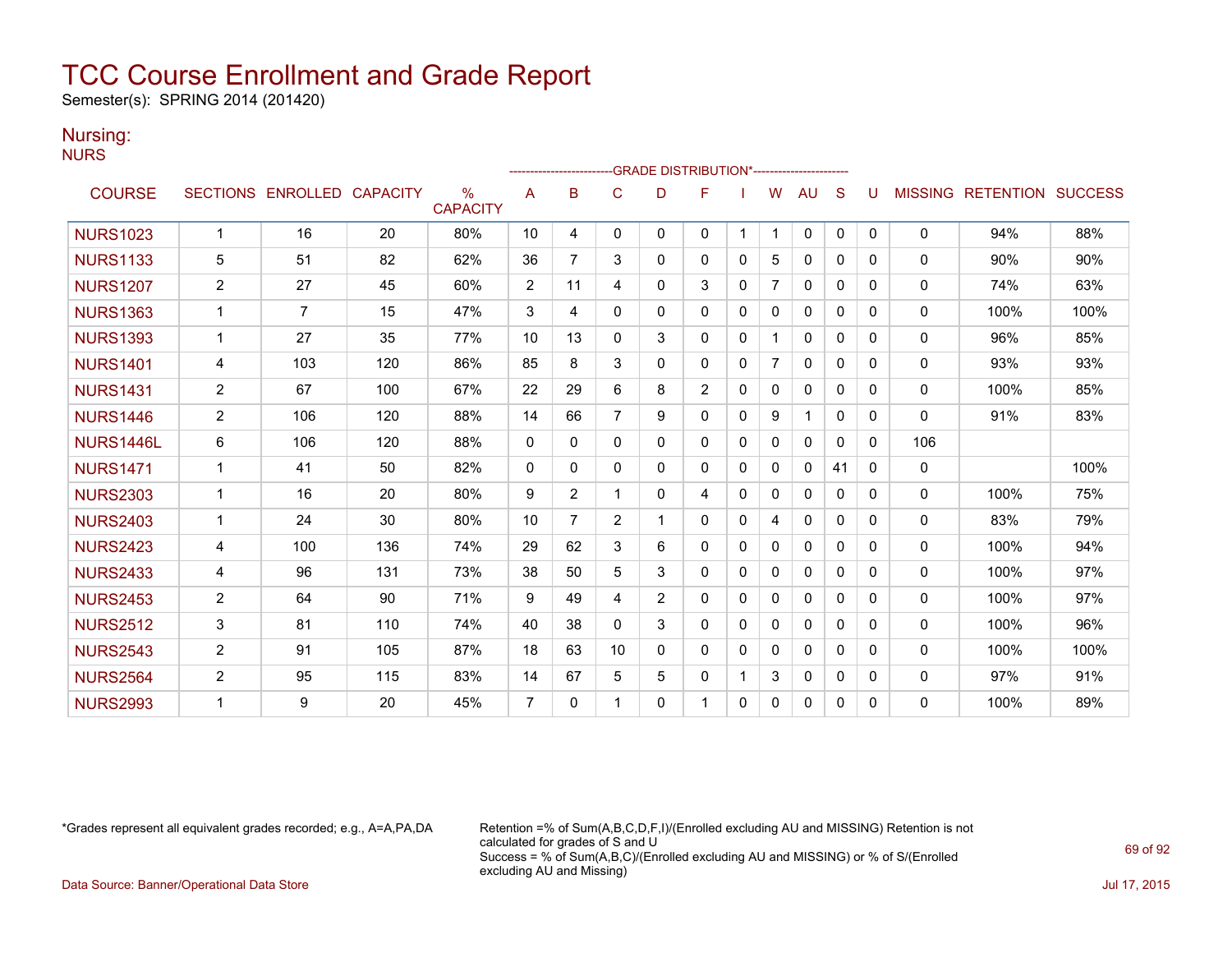Semester(s): SPRING 2014 (201420)

### Occupational Therapy Assistant: OCTA<sup>'</sup>

|               |                 | -------------------------GRADE DISTRIBUTION*----------------------- |                 |                         |    |   |          |   |   |   |              |              |   |          |                |                  |                |
|---------------|-----------------|---------------------------------------------------------------------|-----------------|-------------------------|----|---|----------|---|---|---|--------------|--------------|---|----------|----------------|------------------|----------------|
| <b>COURSE</b> | <b>SECTIONS</b> | ENROLLED                                                            | <b>CAPACITY</b> | $\%$<br><b>CAPACITY</b> | A  | B | C.       | D | F |   | W            | AU           | S |          | <b>MISSING</b> | <b>RETENTION</b> | <b>SUCCESS</b> |
| OCTA1203      |                 | 22                                                                  | 22              | 100%                    | 12 | 5 |          |   | C |   | $\mathbf{2}$ | $\mathbf{0}$ | 0 |          | 0              | 91%              | 82%            |
| OCTA1293      |                 | 19                                                                  | 20              | 95%                     | 14 | 4 |          |   | 0 |   | $\mathbf{0}$ | $\mathbf{0}$ | 0 | $\Omega$ | 0              | 100%             | 95%            |
| OCTA1403      |                 | 18                                                                  | 20              | 90%                     | 16 |   |          |   | 0 |   | $\mathbf{0}$ | $\mathbf{0}$ | 0 |          | 0              | 100%             | 94%            |
| OCTA1443      |                 | 19                                                                  | 20              | 95%                     | 17 | 2 |          |   | 0 | 0 | $\mathbf{0}$ | $\mathbf{0}$ | 0 |          | 0              | 100%             | 100%           |
| OCTA1483      |                 | 18                                                                  | 20              | 90%                     | 11 | 5 |          |   | 0 |   | 0            | $\mathbf{0}$ | 0 | $\Omega$ | 0              | 100%             | 89%            |
| OCTA2356      |                 | 18                                                                  | 20              | 90%                     | 18 | 0 | $\Omega$ |   | 0 | 0 | $\mathbf{0}$ | $\mathbf{0}$ | 0 |          | 0              | 100%             | 100%           |
| OCTA2376      |                 | 18                                                                  | 20              | 90%                     | 18 | 0 | 0        |   | 0 | 0 | $\mathbf 0$  | $\mathbf{0}$ | 0 | 0        | 0              | 100%             | 100%           |

\*Grades represent all equivalent grades recorded; e.g., A=A,PA,DA Retention =% of Sum(A,B,C,D,F,I)/(Enrolled excluding AU and MISSING) Retention is not calculated for grades of S and U Success = % of Sum(A,B,C)/(Enrolled excluding AU and MISSING) or % of S/(Enrolled excluding AU and Missing)

Data Source: Banner/Operational Data Store Jul 17, 2015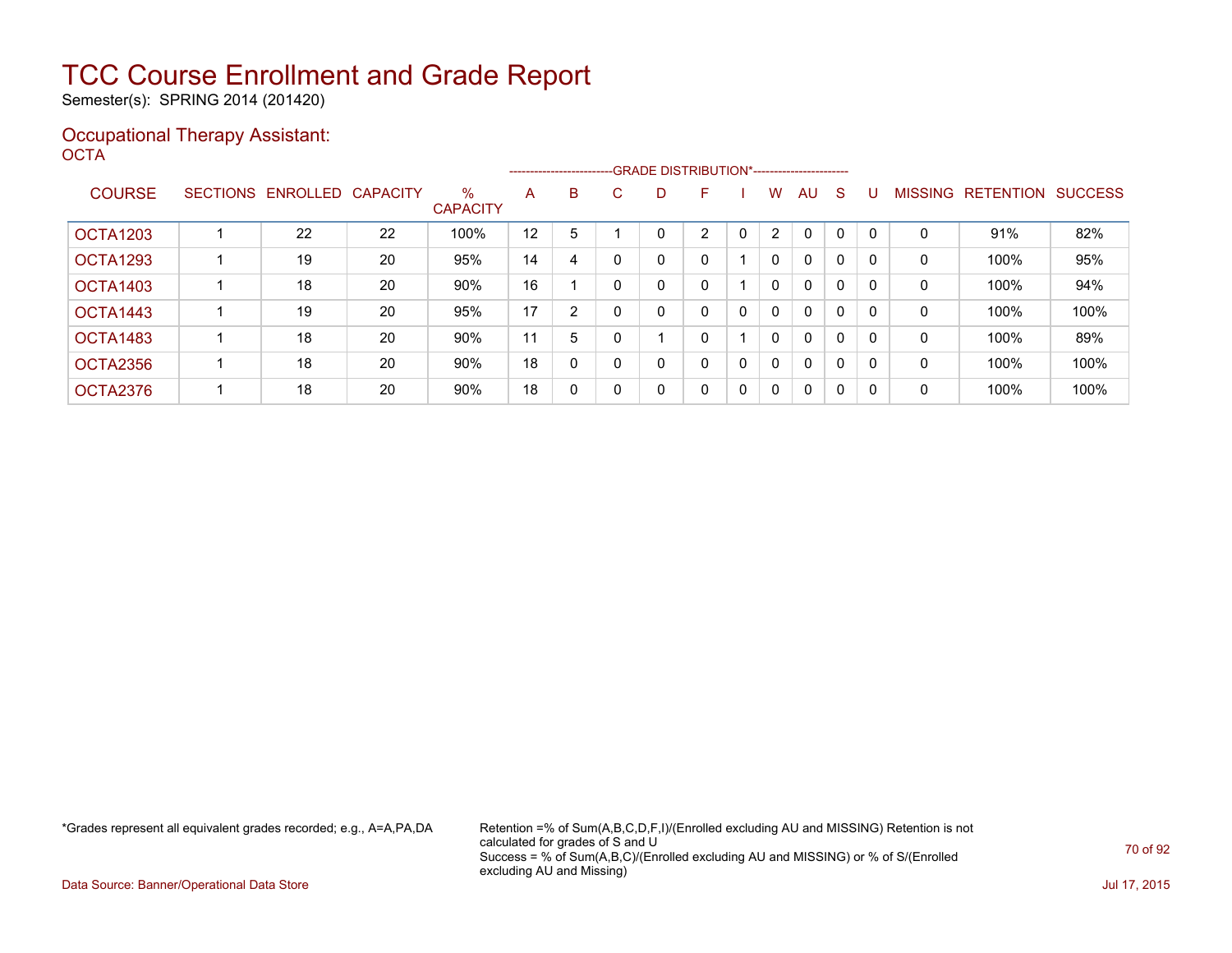Semester(s): SPRING 2014 (201420)

### Physical Education:

PHED

|                 |                |                            |     |                                  |                |                |                | -GRADE DISTRIBUTION*---------------------- |                |              |                |              |              |          |              |                                  |      |
|-----------------|----------------|----------------------------|-----|----------------------------------|----------------|----------------|----------------|--------------------------------------------|----------------|--------------|----------------|--------------|--------------|----------|--------------|----------------------------------|------|
| <b>COURSE</b>   |                | SECTIONS ENROLLED CAPACITY |     | $\frac{0}{0}$<br><b>CAPACITY</b> | A              | B              | C              | D                                          | F              |              | W              | <b>AU</b>    | S            | U        |              | <b>MISSING RETENTION SUCCESS</b> |      |
| <b>PHED1002</b> | $\mathbf{1}$   | 5                          | 15  | 33%                              | $\overline{2}$ | -1             | $\mathbf{0}$   | 0                                          | $\mathbf{0}$   | $\mathbf{0}$ | $\overline{2}$ | 0            | $\mathbf{0}$ | 0        | 0            | 60%                              | 60%  |
| <b>PHED1113</b> | 3              | 54                         | 60  | 90%                              | 14             | 17             | 8              | 4                                          | 9              | 0            | $\overline{2}$ | $\mathbf{0}$ | $\Omega$     | 0        | 0            | 96%                              | 72%  |
| <b>PHED1143</b> | $\mathbf{1}$   | 15                         | 20  | 75%                              | 4              | 3              | 6              | 0                                          |                | $\mathbf{0}$ |                | 0            | $\mathbf{0}$ | 0        | 0            | 93%                              | 87%  |
| <b>PHED1252</b> | 3              | 24                         | 35  | 69%                              | 13             | 5              | $\overline{2}$ |                                            | $\Omega$       | 0            | 3              | $\mathbf{0}$ | $\Omega$     | 0        | $\mathbf{0}$ | 88%                              | 83%  |
| <b>PHED1302</b> | $\mathbf{1}$   | 5                          | 15  | 33%                              | 2              | $\Omega$       | 1              | 0                                          | $\mathbf{0}$   | 0            | $\overline{2}$ | 0            | $\Omega$     | 0        | 0            | 60%                              | 60%  |
| <b>PHED1341</b> | $\mathbf{1}$   | 12                         | 12  | 100%                             | 11             | 1              | $\mathbf{0}$   | 0                                          | $\mathbf{0}$   | 0            | $\mathbf{0}$   | $\mathbf{0}$ | $\Omega$     | 0        | 0            | 100%                             | 100% |
| <b>PHED1401</b> | $\mathbf{1}$   | 8                          | 20  | 40%                              | 5              | 0              | 0              | 0                                          | $\mathbf{0}$   | 0            | 3              | 0            | $\mathbf{0}$ | 0        | 0            | 62%                              | 62%  |
| <b>PHED1412</b> | 5              | 69                         | 85  | 81%                              | 41             | $\overline{7}$ | 3              | 3                                          | 2              | 0            | 12             | $\mathbf{1}$ | $\Omega$     | 0        | 0            | 82%                              | 75%  |
| <b>PHED1422</b> | $\mathbf{1}$   | 3                          | 15  | 20%                              | 3              | $\Omega$       | $\mathbf{0}$   | $\Omega$                                   | $\Omega$       | $\Omega$     | $\mathbf{0}$   | $\Omega$     | $\Omega$     | 0        | $\mathbf{0}$ | 100%                             | 100% |
| <b>PHED1552</b> | $\mathbf{1}$   | $\overline{2}$             | 20  | 10%                              | $\mathbf 1$    | $\Omega$       | $\mathbf 1$    | 0                                          | $\mathbf{0}$   | $\Omega$     | $\mathbf{0}$   | $\mathbf{0}$ | $\Omega$     | $\Omega$ | $\mathbf{0}$ | 100%                             | 100% |
| <b>PHED1652</b> | 5              | 36                         | 65  | 55%                              | 24             | 1              | 4              | 1                                          | $\mathbf{1}$   | $\Omega$     | 5              | $\mathbf{0}$ | $\Omega$     | $\Omega$ | 0            | 86%                              | 81%  |
| <b>PHED2012</b> | 3              | 27                         | 47  | 57%                              | 19             | $\overline{2}$ | $\overline{2}$ | 0                                          |                | 0            | 3              | 0            | $\mathbf{0}$ | 0        | 0            | 89%                              | 85%  |
| <b>PHED2111</b> | $\mathbf 1$    | 14                         | 20  | 70%                              | 6              | 1              | $\mathbf{0}$   | 0                                          | $\mathbf{0}$   | 0            | $\overline{7}$ | 0            | $\mathbf{0}$ | 0        | 0            | 50%                              | 50%  |
| <b>PHED2212</b> | $\overline{7}$ | 106                        | 132 | 80%                              | 85             | 5              | 3              | 3                                          | 3              | 0            | $\overline{7}$ | $\mathbf{0}$ | $\mathbf{0}$ | 0        | 0            | 93%                              | 88%  |
| <b>PHED2263</b> | $\overline{2}$ | 35                         | 40  | 88%                              | 5              | 10             | 4              | 5                                          | 9              | $\Omega$     | $\overline{2}$ | $\mathbf{0}$ | $\Omega$     | 0        | $\mathbf{0}$ | 94%                              | 54%  |
| <b>PHED2312</b> | 3              | 30                         | 42  | 71%                              | 25             | $\overline{2}$ | $\mathbf 0$    | 0                                          | 2              | 0            | $\mathbf 1$    | $\mathbf{0}$ | $\Omega$     | 0        | 0            | 97%                              | 90%  |
| <b>PHED2322</b> | 4              | 40                         | 65  | 62%                              | 28             | 4              | 1              | 0                                          | 2              | $\mathbf{0}$ | 4              | $\mathbf{1}$ | $\Omega$     | 0        | 0            | 90%                              | 85%  |
| <b>PHED2332</b> | $\mathbf 1$    | 13                         | 15  | 87%                              | 11             | 0              | 0              | 0                                          | 1              | 0            | 1              | 0            | $\mathbf{0}$ | 0        | 0            | 92%                              | 85%  |
| <b>PHED2422</b> | $\overline{2}$ | 9                          | 40  | 22%                              | 4              | 2              | $\mathbf{0}$   | $\Omega$                                   | $\Omega$       | $\Omega$     |                | 2            | $\Omega$     | 0        | $\mathbf{0}$ | 86%                              | 86%  |
| <b>PHED2513</b> | $\mathbf{1}$   | 3                          | 10  | 30%                              | $\mathbf{1}$   | 1              | $\Omega$       | $\Omega$                                   | $\mathbf{1}$   | $\Omega$     | $\Omega$       | $\mathbf{0}$ | $\Omega$     | 0        | $\mathbf{0}$ | 100%                             | 67%  |
| <b>PHED2603</b> | 3              | 60                         | 60  | 100%                             | 34             | 16             | 7              | 0                                          | $\overline{2}$ | 0            |                | 0            | $\mathbf{0}$ | 0        | 0            | 98%                              | 95%  |
| <b>PHED2653</b> | $\mathbf 1$    | 20                         | 20  | 100%                             | 10             | 6              |                | 0                                          | $\overline{2}$ | 0            |                | 0            | 0            | 0        | 0            | 95%                              | 85%  |

\*Grades represent all equivalent grades recorded; e.g., A=A,PA,DA Retention =% of Sum(A,B,C,D,F,I)/(Enrolled excluding AU and MISSING) Retention is not calculated for grades of S and U Success = % of Sum(A,B,C)/(Enrolled excluding AU and MISSING) or % of S/(Enrolled excluding AU and Missing)

Data Source: Banner/Operational Data Store Jul 17, 2015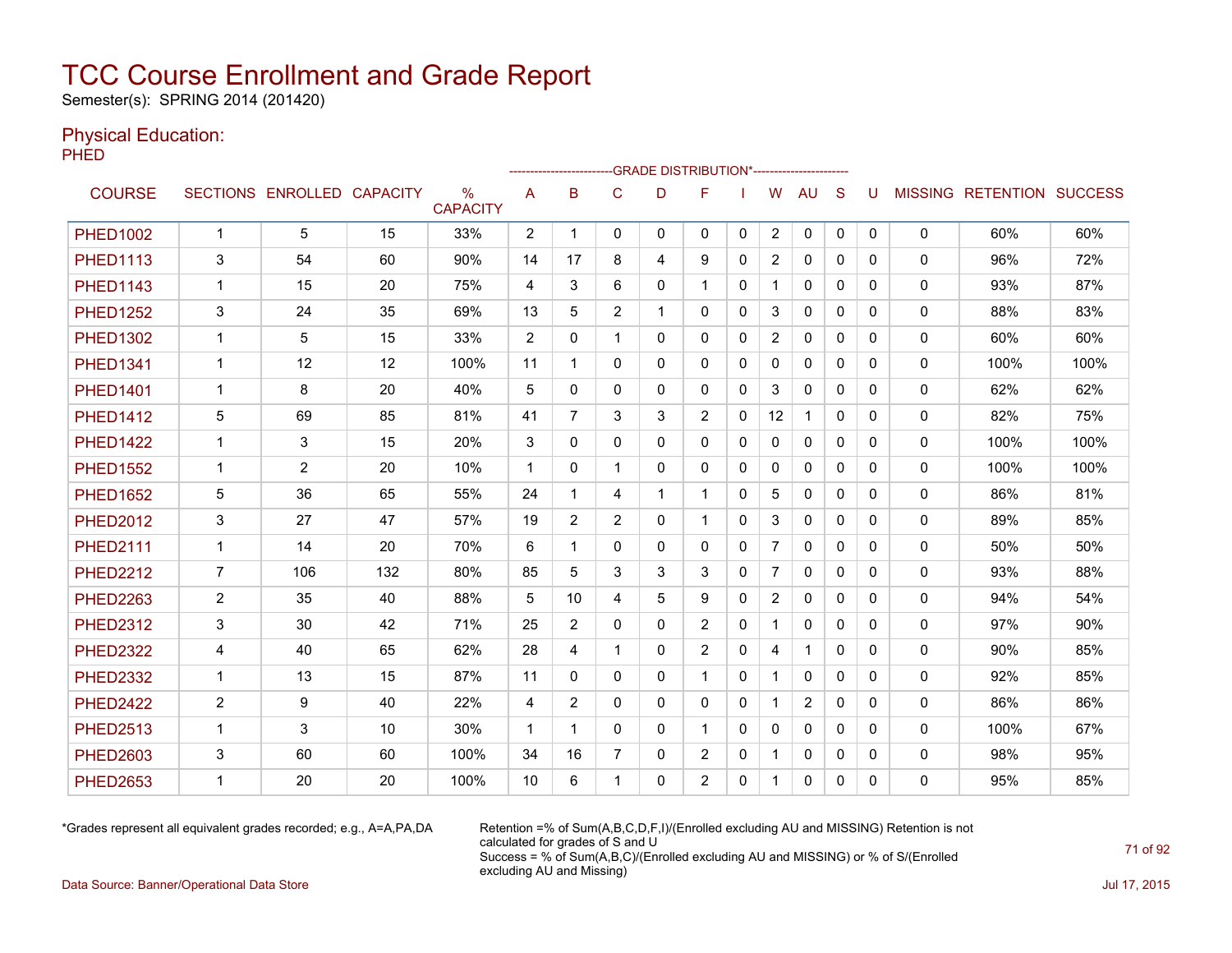Semester(s): SPRING 2014 (201420)

### Physical Education:

PHED

| .        | ------------------------GRADE DISTRIBUTION*----------------------- |                            |    |               |   |       |  |  |  |              |  |  |  |  |  |                                          |     |
|----------|--------------------------------------------------------------------|----------------------------|----|---------------|---|-------|--|--|--|--------------|--|--|--|--|--|------------------------------------------|-----|
| COURSE   |                                                                    | SECTIONS ENROLLED CAPACITY |    | %<br>CAPACITY |   | A B C |  |  |  |              |  |  |  |  |  | D F I W AU S U MISSING RETENTION SUCCESS |     |
| PHED2991 |                                                                    | 10                         | 10 | 100%          | Q |       |  |  |  | $\mathbf{0}$ |  |  |  |  |  | 90%                                      | 90% |

\*Grades represent all equivalent grades recorded; e.g., A=A,PA,DA Retention =% of Sum(A,B,C,D,F,I)/(Enrolled excluding AU and MISSING) Retention is not calculated for grades of S and U Success = % of Sum(A,B,C)/(Enrolled excluding AU and MISSING) or % of S/(Enrolled excluding AU and Missing)

Data Source: Banner/Operational Data Store Jul 17, 2015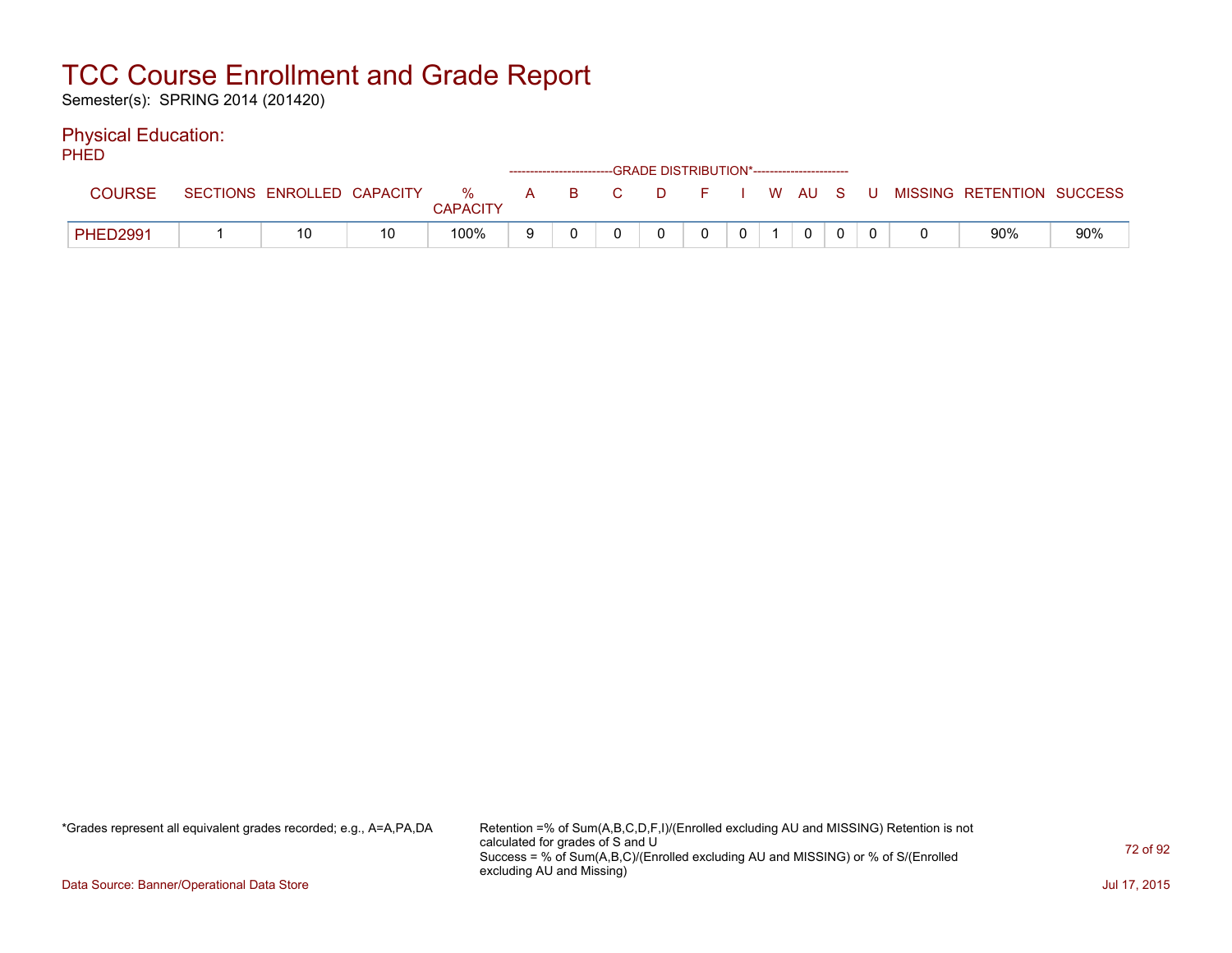Semester(s): SPRING 2014 (201420)

#### Philosophy:

PHIL

|                 |                 |          |                 |                      |    | --------------------------GRADE DISTRIBUTION*----------------------- |    |   |    |   |                   |              |          |          |                |                  |                |
|-----------------|-----------------|----------|-----------------|----------------------|----|----------------------------------------------------------------------|----|---|----|---|-------------------|--------------|----------|----------|----------------|------------------|----------------|
| <b>COURSE</b>   | <b>SECTIONS</b> | ENROLLED | <b>CAPACITY</b> | %<br><b>CAPACITY</b> | Α  | B                                                                    | C. | D | F  |   | w                 | AU           | S        |          | <b>MISSING</b> | <b>RETENTION</b> | <b>SUCCESS</b> |
| <b>PHIL1113</b> | 13              | 206      | 340             | 61%                  | 69 | 41                                                                   | 22 | 9 | 28 |   | 36                | $\Omega$     |          | $\Omega$ | 0              | 83%              | 64%            |
| <b>PHIL1143</b> | 10              | 57       | 220             | 26%                  | 33 | 9                                                                    | C. | 2 | 6  | 0 | 5                 | 0            |          | 0        | 0              | 91%              | 77%            |
| <b>PHIL1213</b> | 3               | 26       | 50              | 52%                  |    | 5                                                                    | 5  | 0 | 3  | 0 | $12 \overline{ }$ | $\mathbf{0}$ | $\Omega$ | $\Omega$ | 0              | 54%              | 42%            |
| <b>PHIL1223</b> | C               | 12       | 18              | 67%                  | 5  | 5                                                                    |    |   | 0  | 0 |                   | $\mathbf{0}$ | 0        | 0        | 0              | 92%              | 83%            |
| <b>PHIL2113</b> | C               | 16       | 50              | 32%                  | 3  | 4                                                                    |    | 0 | 3  | 0 | 5                 | 0            | $\Omega$ | 0        | 0              | 69%              | 50%            |
| <b>PHIL2133</b> |                 | 17       | 20              | 85%                  | 5  | 3                                                                    | 6  |   | 2  | 0 | 0                 | $\Omega$     | 0        | $\Omega$ | 0              | 100%             | 82%            |
| <b>PHIL2153</b> | 3               | 28       | 60              | 47%                  | 2  | 5                                                                    | 3  |   | 0  | 0 | 17                | $\mathbf{0}$ | $\Omega$ | $\Omega$ | 0              | 39%              | 36%            |

\*Grades represent all equivalent grades recorded; e.g., A=A,PA,DA Retention =% of Sum(A,B,C,D,F,I)/(Enrolled excluding AU and MISSING) Retention is not calculated for grades of S and U Success = % of Sum(A,B,C)/(Enrolled excluding AU and MISSING) or % of S/(Enrolled excluding AU and Missing)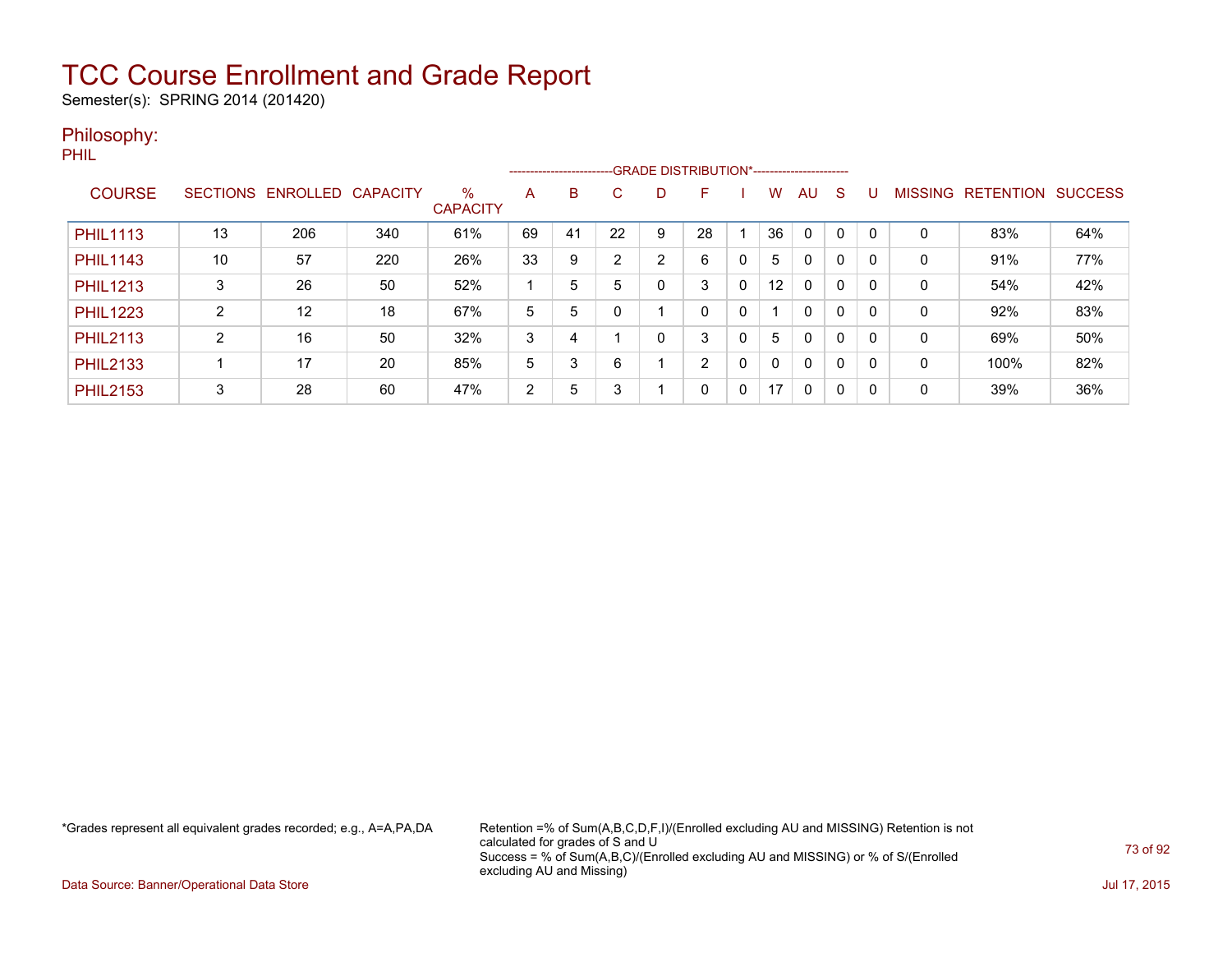Semester(s): SPRING 2014 (201420)

### Pharmacy Technology:

PHMT

|                 |                            |    |                      |    |              |  | -GRADE DISTRIBUTION*----------------------- |   |              |  |                           |     |
|-----------------|----------------------------|----|----------------------|----|--------------|--|---------------------------------------------|---|--------------|--|---------------------------|-----|
| <b>COURSE</b>   | SECTIONS ENROLLED CAPACITY |    | %<br><b>CAPACITY</b> | А  | B.           |  |                                             | W | AU           |  | MISSING RETENTION SUCCESS |     |
| <b>PHMT1318</b> | 34                         | 48 | 71%                  | 23 | <sub>5</sub> |  |                                             | 4 | $\mathbf{0}$ |  | 88%                       | 88% |
| <b>PHMT1414</b> | 34                         | 43 | 79%                  | 29 |              |  |                                             | 3 | 0            |  | 91%                       | 91% |
| <b>PHMT1524</b> | 33                         | 43 | 77%                  | 28 |              |  |                                             |   | 0            |  | 88%                       | 88% |

\*Grades represent all equivalent grades recorded; e.g., A=A,PA,DA Retention =% of Sum(A,B,C,D,F,I)/(Enrolled excluding AU and MISSING) Retention is not calculated for grades of S and U Success = % of Sum(A,B,C)/(Enrolled excluding AU and MISSING) or % of S/(Enrolled excluding AU and Missing)

Data Source: Banner/Operational Data Store Jul 17, 2015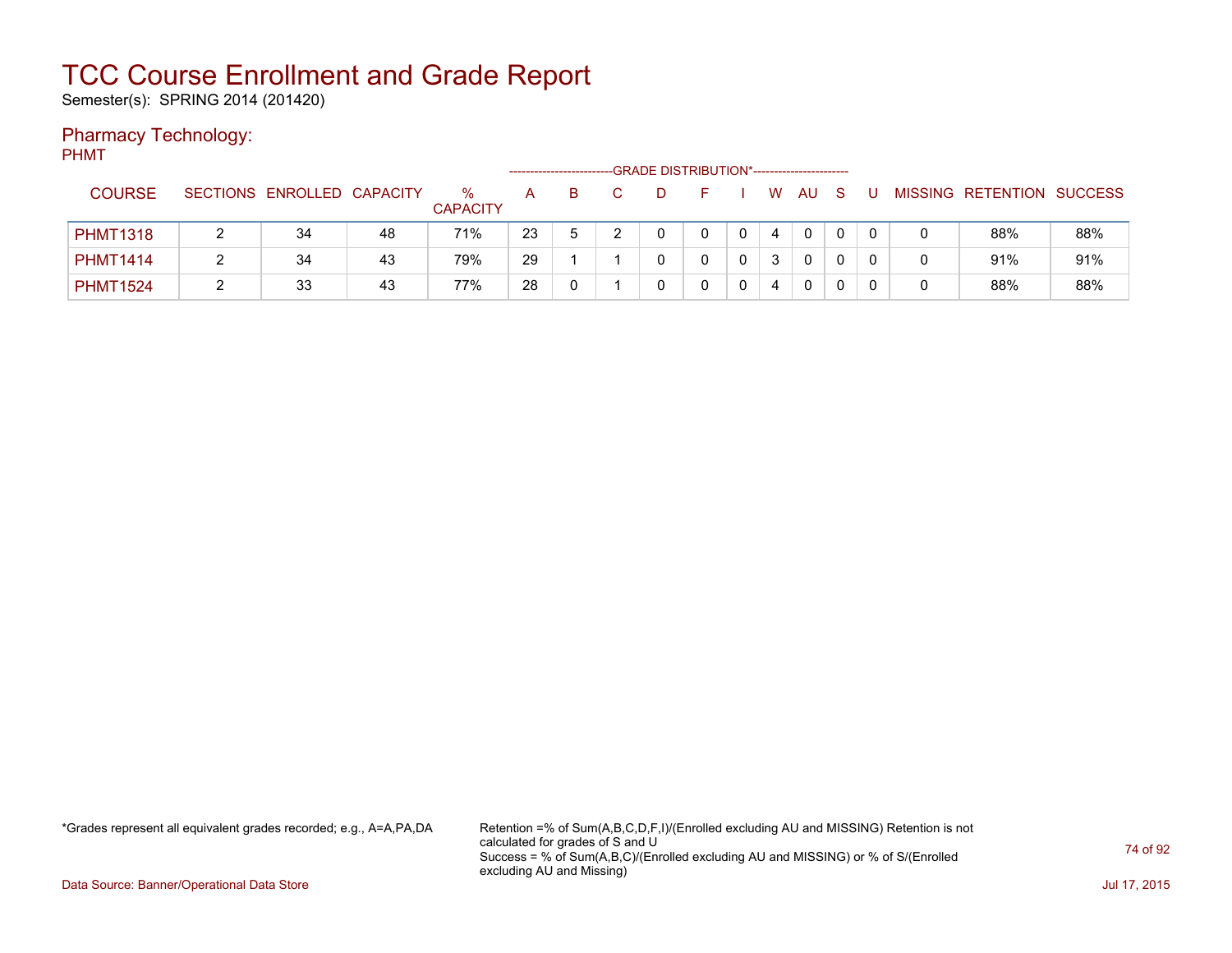Semester(s): SPRING 2014 (201420)

#### Physical Science:

PH<sub>SC</sub>

| .               |    |                            |     |               |              |    | ------------------------GRADE DISTRIBUTION*----------------------- |    |          |          |    |  |  |                           |     |
|-----------------|----|----------------------------|-----|---------------|--------------|----|--------------------------------------------------------------------|----|----------|----------|----|--|--|---------------------------|-----|
| <b>COURSE</b>   |    | SECTIONS ENROLLED CAPACITY |     | %<br>CAPACITY | $\mathbf{A}$ | B. | $\mathcal{L} = \mathbf{C}$                                         |    | DFIWAUSU |          |    |  |  | MISSING RETENTION SUCCESS |     |
| <b>PHSC1114</b> | 11 | 184                        | 264 | 70%           | 57           | 46 | 38                                                                 | 14 | 8        | $\Omega$ | 21 |  |  | 89%                       | 77% |

\*Grades represent all equivalent grades recorded; e.g., A=A,PA,DA Retention =% of Sum(A,B,C,D,F,I)/(Enrolled excluding AU and MISSING) Retention is not calculated for grades of S and U Success = % of Sum(A,B,C)/(Enrolled excluding AU and MISSING) or % of S/(Enrolled excluding AU and Missing)

Data Source: Banner/Operational Data Store Jul 17, 2015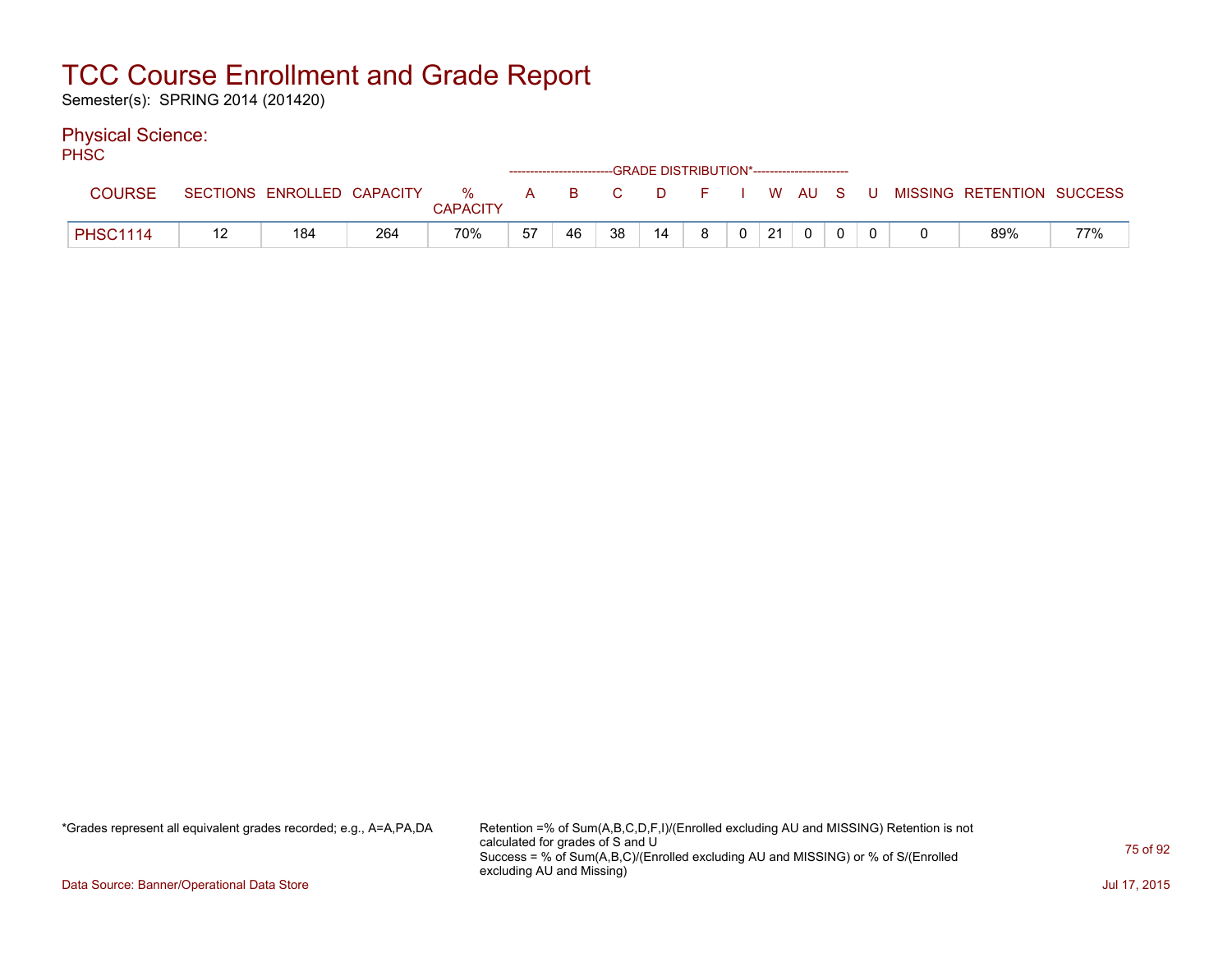Semester(s): SPRING 2014 (201420)

#### Physical Therapist Assistant: PHTA

|                 |                 |          |                 |                         |                          |              |          |   | ------------------------GRADE                DISTRIBUTION*---------------------- |   |              |              |              |          |                |                  |                |
|-----------------|-----------------|----------|-----------------|-------------------------|--------------------------|--------------|----------|---|----------------------------------------------------------------------------------|---|--------------|--------------|--------------|----------|----------------|------------------|----------------|
| <b>COURSE</b>   | <b>SECTIONS</b> | ENROLLED | <b>CAPACITY</b> | $\%$<br><b>CAPACITY</b> | A                        | B            | C.       | D | F                                                                                |   | w            | AU           | <sub>S</sub> |          | <b>MISSING</b> | <b>RETENTION</b> | <b>SUCCESS</b> |
| <b>PHTA1232</b> | 2               | 30       | 32              | 94%                     | 25                       | 4            |          |   | 0                                                                                | 0 |              | $\Omega$     | 0            |          | 0              | 100%             | 100%           |
| <b>PHTA1363</b> | $\overline{2}$  | 30       | 32              | 94%                     | $\overline{\phantom{a}}$ | 23           |          |   | 0                                                                                | 0 | 0            | $\mathbf{0}$ | 0            | $\Omega$ | 0              | 100%             | 100%           |
| <b>PHTA1383</b> |                 | 30       | 36              | 83%                     | 14                       | 13           | 3        |   | 0                                                                                | 0 | $\mathbf{0}$ | $\mathbf{0}$ | $\mathbf{0}$ |          | 0              | 100%             | 100%           |
| <b>PHTA1392</b> | $\overline{2}$  | 30       | 32              | 94%                     | 14                       | 15           |          |   | 0                                                                                | 0 | 0            | $\mathbf{0}$ | 0            |          | 0              | 100%             | 100%           |
| <b>PHTA2113</b> | $\overline{2}$  | 24       | 33              | 73%                     | 13                       | 11           | $\Omega$ |   | 0                                                                                | 0 | 0            | $\mathbf{0}$ | 0            |          | 0              | 100%             | 100%           |
| <b>PHTA2383</b> | $\overline{2}$  | 24       | 30              | 80%                     | 11                       | 12           |          |   | 0                                                                                | 0 | $\mathbf{0}$ | $\mathbf{0}$ | 0            | $\Omega$ | 0              | 100%             | 100%           |
| <b>PHTA2522</b> | $\overline{2}$  | 24       | 26              | 92%                     | 24                       | 0            |          |   | 0                                                                                | 0 | $\mathbf{0}$ | $\mathbf{0}$ | 0            |          | 0              | 100%             | 100%           |
| <b>PHTA2551</b> |                 | 24       | 36              | 67%                     | 24                       | $\mathbf{0}$ |          | Ω | 0                                                                                | 0 | 0            | $\mathbf{0}$ | 0            | $\Omega$ | 0              | 100%             | 100%           |

\*Grades represent all equivalent grades recorded; e.g., A=A,PA,DA Retention =% of Sum(A,B,C,D,F,I)/(Enrolled excluding AU and MISSING) Retention is not calculated for grades of S and U Success = % of Sum(A,B,C)/(Enrolled excluding AU and MISSING) or % of S/(Enrolled excluding AU and Missing)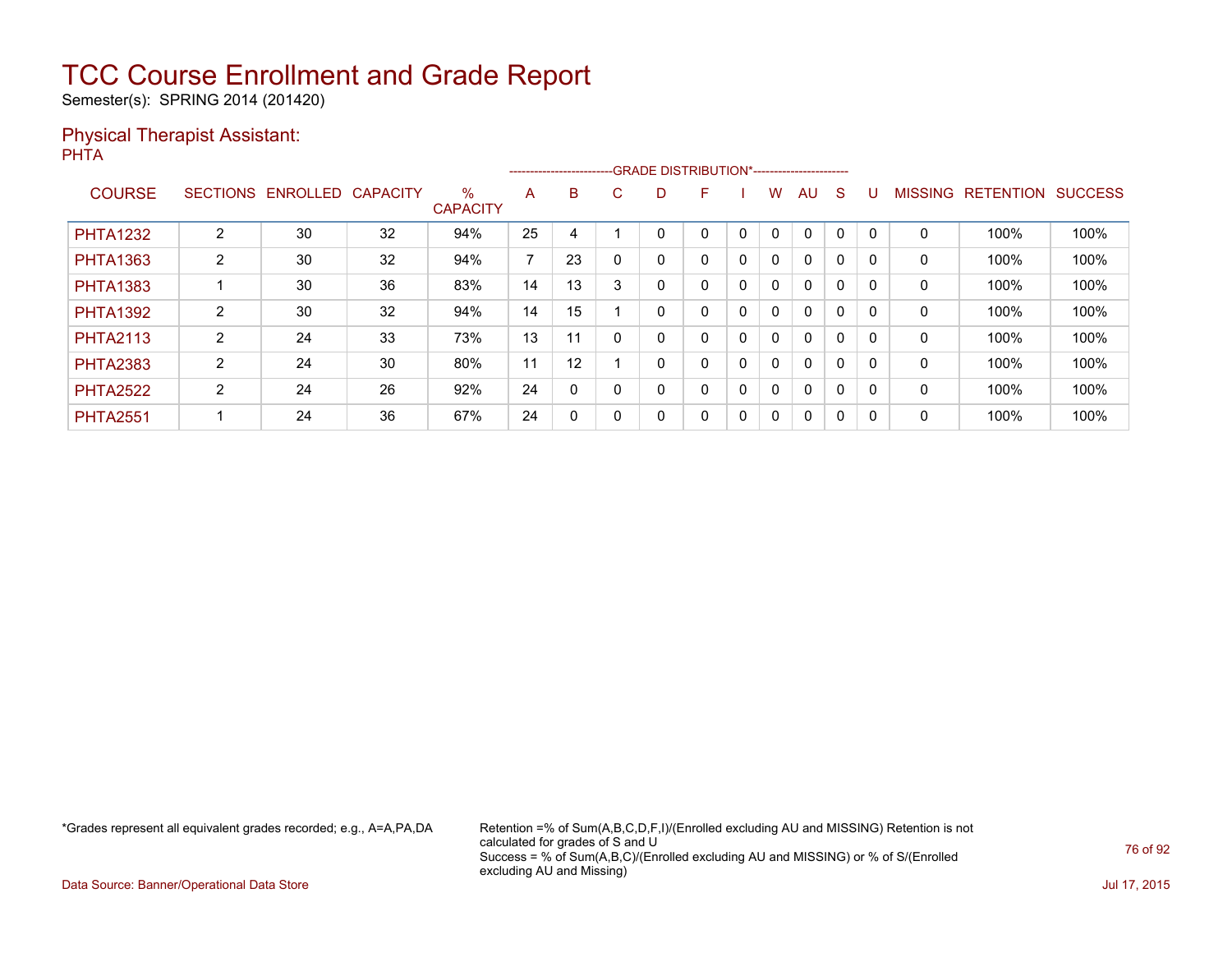Semester(s): SPRING 2014 (201420)

#### Physics:

**PHYS** 

|                 |                |                            |     |                         |    | -------------------------- |            |    | -GRADE DISTRIBUTION*----------------------- |   |              |              |   |             |                   |                |
|-----------------|----------------|----------------------------|-----|-------------------------|----|----------------------------|------------|----|---------------------------------------------|---|--------------|--------------|---|-------------|-------------------|----------------|
| <b>COURSE</b>   |                | SECTIONS ENROLLED CAPACITY |     | $\%$<br><b>CAPACITY</b> | A  | B                          | C.         | D. | F                                           |   | w            | AU           | S |             | MISSING RETENTION | <b>SUCCESS</b> |
| <b>PHYS1003</b> |                | 14                         | 20  | 70%                     | 2  | 4                          | $\sqrt{2}$ |    | 0                                           | 0 | 4            | $\mathbf{0}$ | 0 | 0           | 71%               | 64%            |
| <b>PHYS1014</b> |                | 11                         | 20  | 55%                     |    | 5                          |            |    | 3                                           | 0 | 2            | $\mathbf{0}$ | 0 | $\mathbf 0$ | 82%               | 55%            |
| <b>PHYS1114</b> | 11             | 202                        | 264 | 77%                     | 81 | 45                         | 20         | 6  | 8                                           | 0 | 42           | $\mathbf{0}$ | 0 | 0           | 79%               | 72%            |
| <b>PHYS1214</b> | $\overline{4}$ | 83                         | 92  | 90%                     | 17 | 27                         | 18         | 6  | 2                                           | 0 | 13           | $\mathbf{0}$ | 0 | 0           | 84%               | 75%            |
| <b>PHYS2034</b> | 3              | 74                         | 73  | 101%                    | 24 | 22                         | 12         | 2  | 2                                           | 0 | 12           | $\mathbf{0}$ | 0 | $\mathbf 0$ | 84%               | 78%            |
| <b>PHYS2124</b> | C.             | 49                         | 48  | 102%                    | 17 | 19                         | 9          | າ  | 0                                           | 0 | 2            | $\mathbf{0}$ | 0 | $\mathbf 0$ | 96%               | 92%            |
| <b>PHYS2992</b> |                | 5                          | 8   | 62%                     | 5  | 0                          |            | 0  | 0                                           | 0 | $\mathbf{0}$ | $\mathbf{0}$ | 0 | 0           | 100%              | 100%           |
| <b>PHYS2993</b> |                | 16                         | 20  | 80%                     | 6  |                            |            |    | 0                                           | 0 |              | 0            | 0 | $\mathbf 0$ | 94%               | 88%            |

\*Grades represent all equivalent grades recorded; e.g., A=A,PA,DA Retention =% of Sum(A,B,C,D,F,I)/(Enrolled excluding AU and MISSING) Retention is not calculated for grades of S and U Success = % of Sum(A,B,C)/(Enrolled excluding AU and MISSING) or % of S/(Enrolled excluding AU and Missing)

Data Source: Banner/Operational Data Store Jul 17, 2015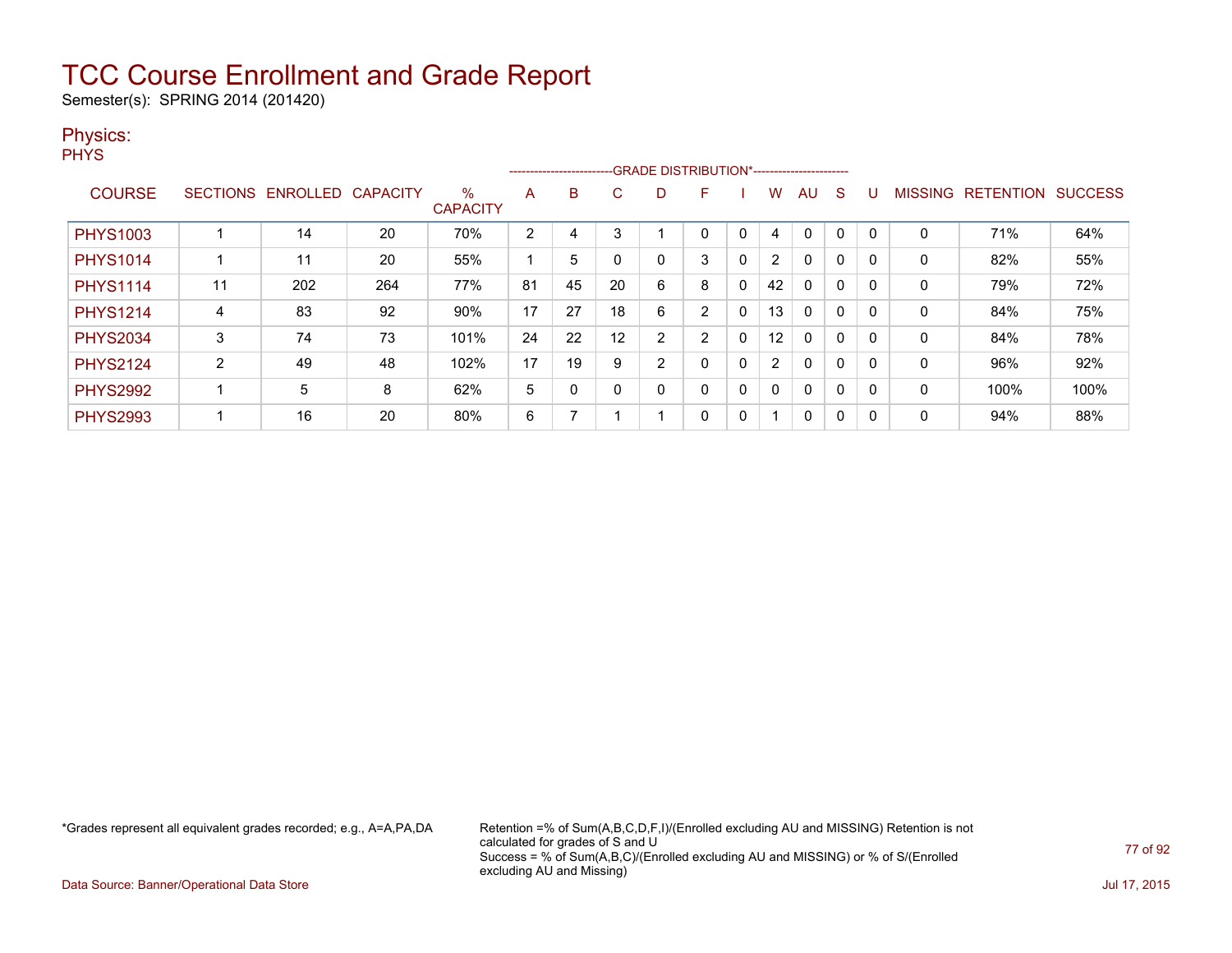Semester(s): SPRING 2014 (201420)

#### Paralegal:

PLGL

|                 |                 |                          |    |                         |                |          |   |   | --------------------------GRADE DISTRIBUTION*----------------------- |   |                |              |              |              |                |                  |                |
|-----------------|-----------------|--------------------------|----|-------------------------|----------------|----------|---|---|----------------------------------------------------------------------|---|----------------|--------------|--------------|--------------|----------------|------------------|----------------|
| <b>COURSE</b>   | <b>SECTIONS</b> | <b>ENROLLED CAPACITY</b> |    | $\%$<br><b>CAPACITY</b> | A              | B        | С | D |                                                                      |   | w              | AU           | S            | U            | <b>MISSING</b> | <b>RETENTION</b> | <b>SUCCESS</b> |
|                 |                 |                          |    |                         |                |          |   |   |                                                                      |   |                |              |              |              |                |                  |                |
| <b>PLGL1213</b> | າ               | 21                       | 50 | 42%                     | 4              | C        | っ | 0 | 4                                                                    | 0 | 9              | 0            |              |              | 0              | 57%              | 38%            |
| <b>PLGL2303</b> |                 | 22                       | 20 | 110%                    | 8              | 10       |   |   | 0                                                                    | 0 |                | 4            | $\Omega$     | <sup>0</sup> | 0              | 95%              | 90%            |
| <b>PLGL2343</b> |                 | 22                       | 20 | 110%                    | 10             | 6        | 3 | 0 | 0                                                                    | 0 | 3              | $\Omega$     | $\Omega$     | $\Omega$     | $\mathbf{0}$   | 86%              | 86%            |
| <b>PLGL2353</b> |                 | 13                       | 20 | 65%                     | 6              | 2        |   |   |                                                                      | 0 | $\overline{2}$ | 0            | 0            |              | 0              | 85%              | 69%            |
| <b>PLGL2363</b> |                 | 8                        | 20 | 40%                     | $\overline{ }$ |          |   | 0 | $\Omega$                                                             | 0 | 0              | $\Omega$     | $\Omega$     | <sup>0</sup> | 0              | 100%             | 100%           |
| <b>PLGL2403</b> |                 | 8                        | 20 | 40%                     | 8              | $\Omega$ |   | 0 | 0                                                                    | 0 | 0              | $\Omega$     | $\mathbf{0}$ | $\mathsf{C}$ | 0              | 100%             | 100%           |
| <b>PLGL2453</b> |                 | 11                       | 20 | 55%                     | 8              | 2        |   | 0 | 0                                                                    | 0 |                | $\mathbf{0}$ | 0            | 0            | 0              | 91%              | 91%            |
| <b>PLGL2991</b> |                 |                          |    | 100%                    | 4              |          |   | 0 | 0                                                                    | 0 | 0              | $\Omega$     | 0            | 0            | 0              | 100%             | 100%           |

\*Grades represent all equivalent grades recorded; e.g., A=A,PA,DA Retention =% of Sum(A,B,C,D,F,I)/(Enrolled excluding AU and MISSING) Retention is not calculated for grades of S and U Success = % of Sum(A,B,C)/(Enrolled excluding AU and MISSING) or % of S/(Enrolled excluding AU and Missing)

Data Source: Banner/Operational Data Store Jul 17, 2015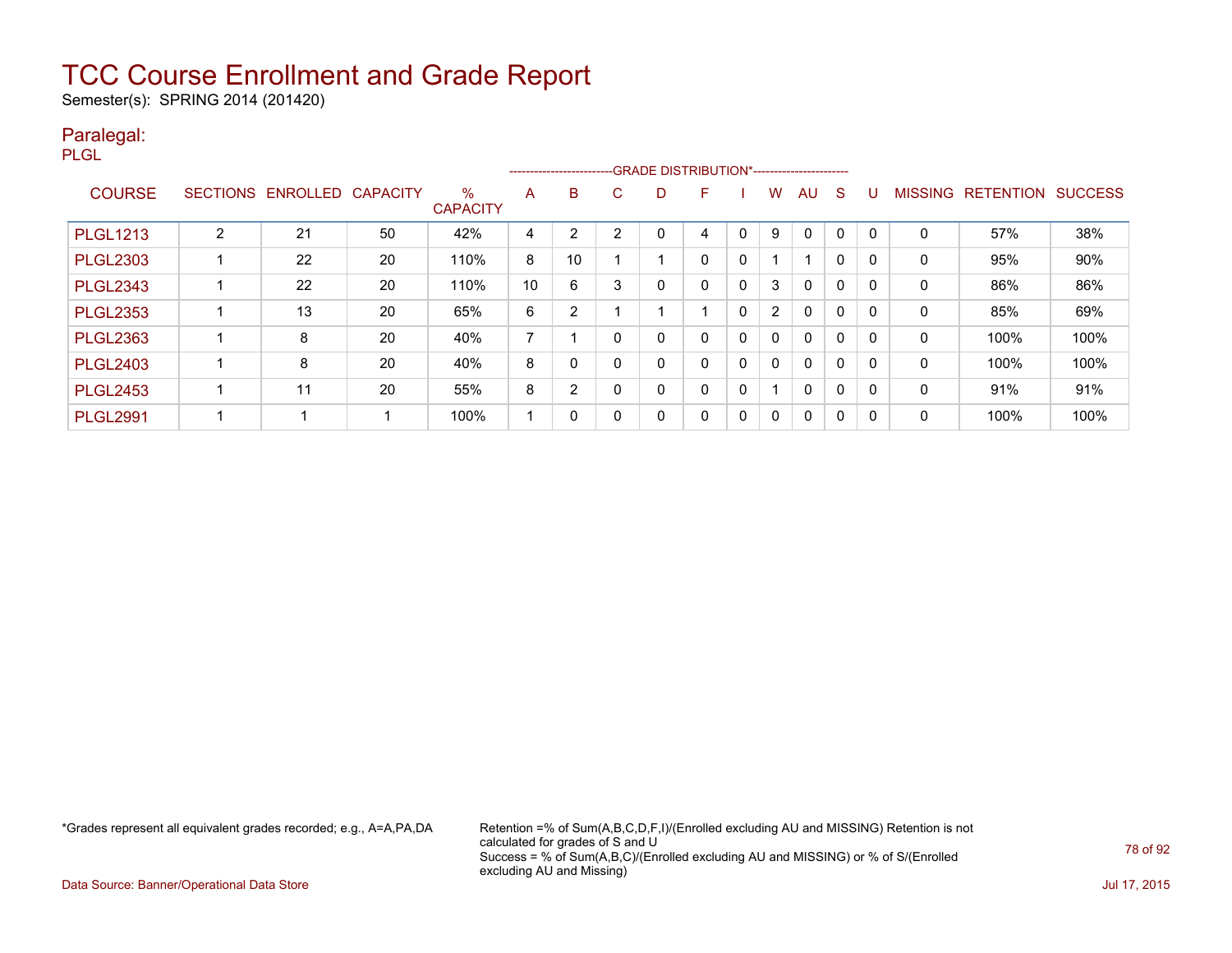Semester(s): SPRING 2014 (201420)

#### Political Science: POLS

| ັບ∟ບ            |    |                            |       |                      |     |     |     | -GRADE DISTRIBUTION*----------------------- |     |   |     |              |              |  |                           |     |
|-----------------|----|----------------------------|-------|----------------------|-----|-----|-----|---------------------------------------------|-----|---|-----|--------------|--------------|--|---------------------------|-----|
| <b>COURSE</b>   |    | SECTIONS ENROLLED CAPACITY |       | %<br><b>CAPACITY</b> | А   | в   |     |                                             |     |   | W   | AU           | <sub>S</sub> |  | MISSING RETENTION SUCCESS |     |
| <b>POLS1113</b> | 98 | 2,001                      | 2,491 | 80%                  | 805 | 491 | 234 | 115                                         | 151 | 5 | 200 | $\mathbf{0}$ | 0            |  | 90%                       | 76% |
| <b>POLS2033</b> |    | 19                         | 30    | 63%                  | 6   | b   |     |                                             |     |   |     | 0            | 0            |  | 84%                       | 68% |
| <b>POLS2993</b> |    | 16                         | 20    | 80%                  |     |     |     |                                             |     |   |     | 0            | 0            |  | 94%                       | 81% |

\*Grades represent all equivalent grades recorded; e.g., A=A,PA,DA Retention =% of Sum(A,B,C,D,F,I)/(Enrolled excluding AU and MISSING) Retention is not calculated for grades of S and U Success = % of Sum(A,B,C)/(Enrolled excluding AU and MISSING) or % of S/(Enrolled excluding AU and Missing)

Data Source: Banner/Operational Data Store Jul 17, 2015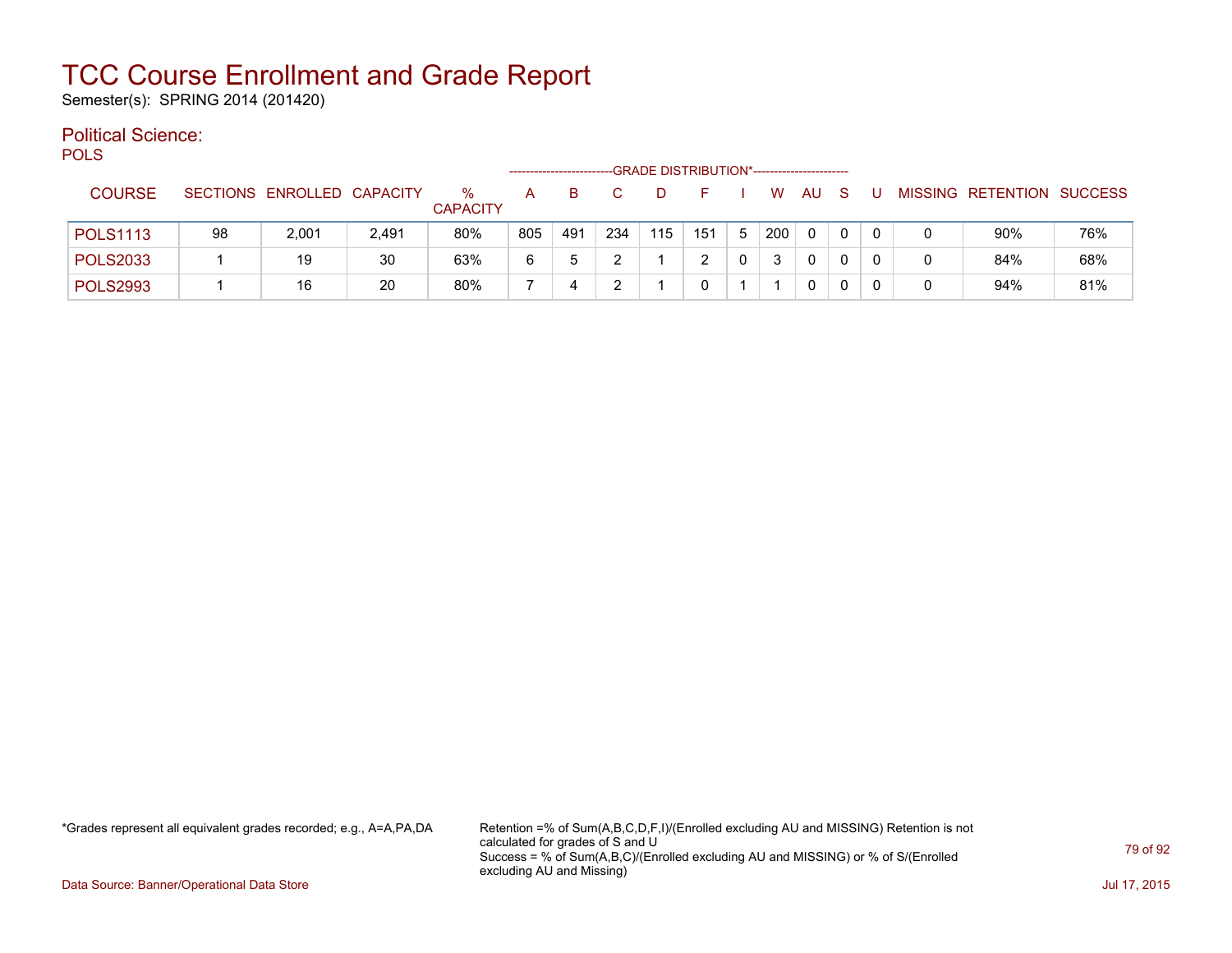Semester(s): SPRING 2014 (201420)

#### Portuguese:

| <b>PORT</b>     |  |    |                 |  | ------------------------GRADE DISTRIBUTION*----------------------- |                |   |                 |  |                                                                               |      |
|-----------------|--|----|-----------------|--|--------------------------------------------------------------------|----------------|---|-----------------|--|-------------------------------------------------------------------------------|------|
| <b>COURSE</b>   |  |    | <b>CAPACITY</b> |  |                                                                    |                |   |                 |  | SECTIONS ENROLLED CAPACITY 3 % A B C D F I W AU S U MISSING RETENTION SUCCESS |      |
| <b>PORT1103</b> |  | 20 | 35%             |  | $\overline{0}$                                                     | $\overline{0}$ | 0 | $0 \mid 3 \mid$ |  | 100%                                                                          | 100% |

\*Grades represent all equivalent grades recorded; e.g., A=A,PA,DA Retention =% of Sum(A,B,C,D,F,I)/(Enrolled excluding AU and MISSING) Retention is not calculated for grades of S and U Success = % of Sum(A,B,C)/(Enrolled excluding AU and MISSING) or % of S/(Enrolled excluding AU and Missing)

Data Source: Banner/Operational Data Store Jul 17, 2015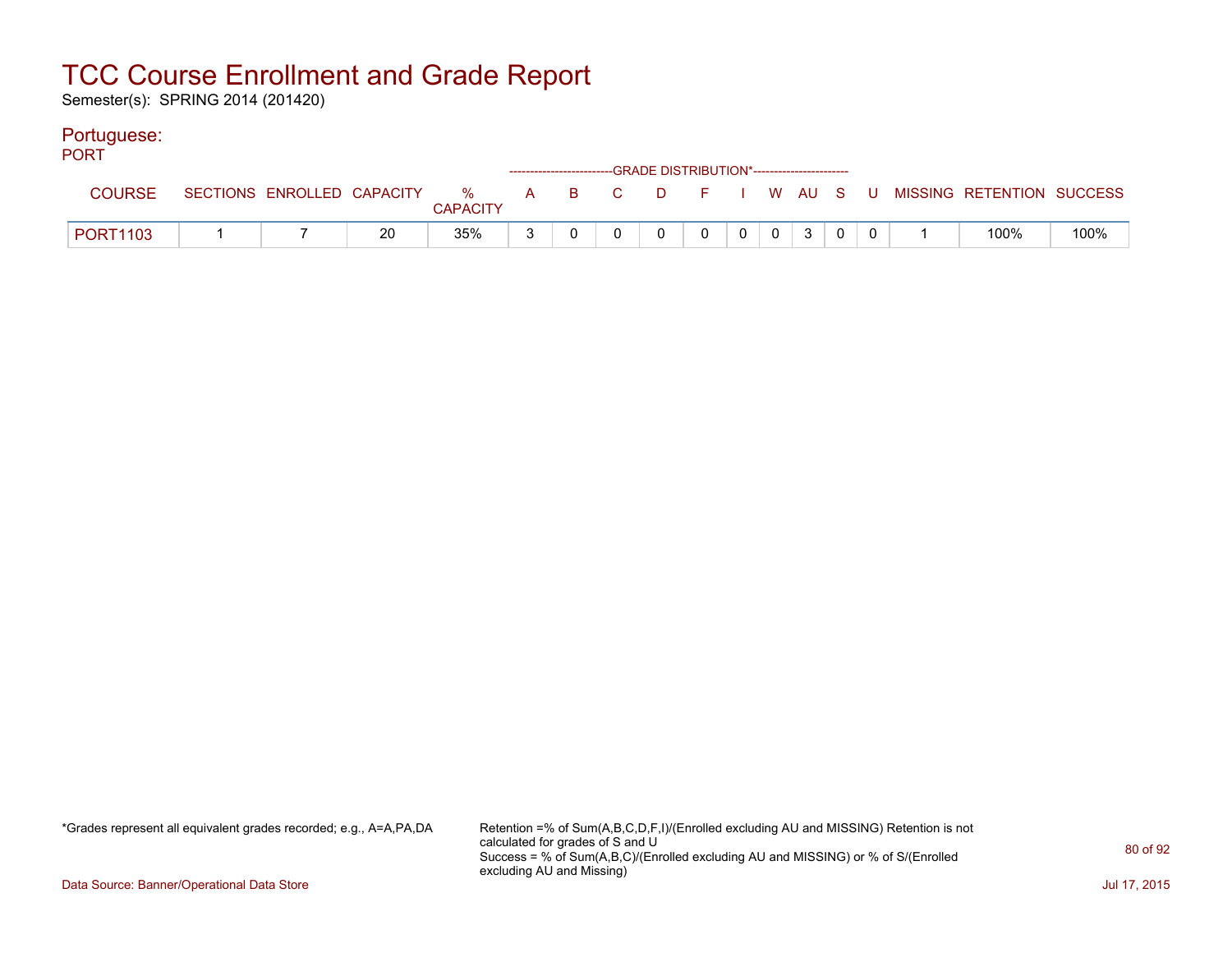Semester(s): SPRING 2014 (201420)

#### Psychology:

PSYC

|                 |                |                            |       |                      |                | ------------------------ |          |                | -GRADE DISTRIBUTION*---------------------- |              |                |              |          |          |              |                           |      |
|-----------------|----------------|----------------------------|-------|----------------------|----------------|--------------------------|----------|----------------|--------------------------------------------|--------------|----------------|--------------|----------|----------|--------------|---------------------------|------|
| <b>COURSE</b>   |                | SECTIONS ENROLLED CAPACITY |       | %<br><b>CAPACITY</b> | A              | B                        | C        | D              | F                                          |              | W              | AU           | S        |          |              | MISSING RETENTION SUCCESS |      |
| <b>PSYC1113</b> | 78             | 1,559                      | 2,015 | 77%                  | 499            | 367                      | 260      | 80             | 120                                        | 3            | 228            |              | 0        | $\Omega$ | 1            | 85%                       | 72%  |
| <b>PSYC1313</b> | 8              | 137                        | 210   | 65%                  | 45             | 33                       | 14       | 9              | 12                                         | $\mathbf{0}$ | 23             | $\Omega$     | 0        | $\Omega$ |              | 83%                       | 68%  |
| <b>PSYC2023</b> | 30             | 553                        | 760   | 73%                  | 265            | 116                      | 55       | 16             | 27                                         | 2            | 72             | $\mathbf{0}$ | $\Omega$ | $\Omega$ | $\mathbf 0$  | 87%                       | 79%  |
| <b>PSYC2053</b> | 4              | 54                         | 85    | 64%                  | 18             | 13                       | 15       |                | 2                                          | 0            | 5              | $\Omega$     | $\Omega$ | $\Omega$ | 0            | 91%                       | 85%  |
| <b>PSYC2133</b> |                | 8                          | 13    | 62%                  | 4              | $\overline{2}$           | $\Omega$ | 0              | 0                                          | $\mathbf{0}$ | $\overline{2}$ | $\mathbf{0}$ | 0        | $\Omega$ | 0            | 75%                       | 75%  |
| <b>PSYC2213</b> | 1              | 6                          | 20    | 30%                  | 2              | $\mathbf{0}$             |          | $\Omega$       | 0                                          | $\mathbf{0}$ | 3              | $\mathbf{0}$ | $\Omega$ | $\Omega$ | $\mathbf{0}$ | 50%                       | 50%  |
| <b>PSYC2223</b> |                | 15                         | 30    | 50%                  | 13             |                          |          | $\Omega$       | $\Omega$                                   | $\mathbf{0}$ | 0              | $\Omega$     | 0        | $\Omega$ | 0            | 100%                      | 100% |
| <b>PSYC2323</b> |                | 22                         | 30    | 73%                  | 16             |                          |          | 0              | $\overline{2}$                             | $\mathbf{0}$ | $\overline{2}$ | $\Omega$     | 0        | $\Omega$ | $\mathbf 0$  | 91%                       | 82%  |
| <b>PSYC2423</b> | 6              | 96                         | 155   | 62%                  | 46             | 26                       | 8        | 2              | 6                                          | 0            | 8              | 0            | 0        | $\Omega$ | 0            | 92%                       | 83%  |
| <b>PSYC2523</b> | 3              | 53                         | 60    | 88%                  | 15             | 15                       | 8        | $\overline{2}$ | 6                                          | $\mathbf{0}$ |                | $\mathbf{0}$ | $\Omega$ | $\Omega$ | $\mathbf{0}$ | 87%                       | 72%  |
| <b>PSYC2533</b> | 1              | 19                         | 20    | 95%                  | $\overline{2}$ | 9                        | 2        |                | $\overline{2}$                             | 0            | 3              | $\mathbf{0}$ | $\Omega$ | $\Omega$ | $\mathbf{0}$ | 84%                       | 68%  |
| <b>PSYC2633</b> |                | 12                         | 20    | 60%                  | 2              | $\overline{2}$           | 4        |                | $\Omega$                                   | 0            | 3              | $\Omega$     | $\Omega$ | 0        | $\mathbf 0$  | 75%                       | 67%  |
| <b>PSYC2713</b> | $\overline{2}$ | 13                         | 23    | 57%                  | 4              |                          | $\Omega$ | $\Omega$       |                                            | $\mathbf{0}$ |                | $\mathbf{0}$ | $\Omega$ | $\Omega$ | $\mathbf{0}$ | 46%                       | 38%  |
| <b>PSYC2813</b> | 6              | 67                         | 87    | 77%                  | 12             | 16                       | 11       | 2              | 4                                          | 0            | 22             | $\mathbf{0}$ | 0        | 0        | 0            | 67%                       | 58%  |

\*Grades represent all equivalent grades recorded; e.g., A=A,PA,DA Retention =% of Sum(A,B,C,D,F,I)/(Enrolled excluding AU and MISSING) Retention is not calculated for grades of S and U Success = % of Sum(A,B,C)/(Enrolled excluding AU and MISSING) or % of S/(Enrolled excluding AU and Missing)

Data Source: Banner/Operational Data Store Jul 17, 2015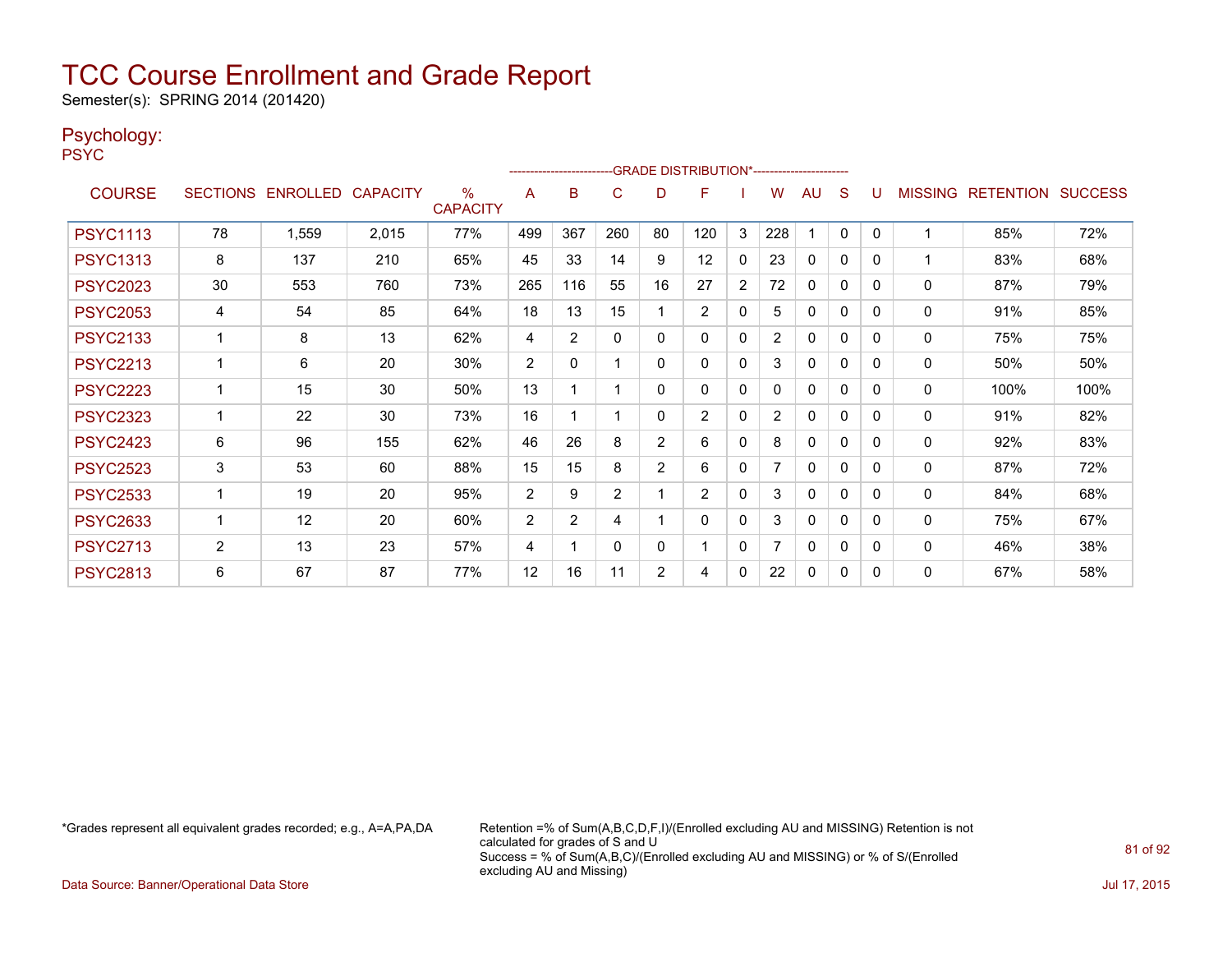Semester(s): SPRING 2014 (201420)

#### Quality Control Technology: **QCTT**

|                 |   |                            |    |                         | --------------------- |   |   | -GRADE DISTRIBUTION*----------------------- |    |          |    |    |    |   |                   |                |
|-----------------|---|----------------------------|----|-------------------------|-----------------------|---|---|---------------------------------------------|----|----------|----|----|----|---|-------------------|----------------|
| <b>COURSE</b>   |   | SECTIONS ENROLLED CAPACITY |    | $\%$<br><b>CAPACITY</b> | A                     | B | C | D                                           | н. | W        | AU | -S |    |   | MISSING RETENTION | <b>SUCCESS</b> |
| <b>QCTT1223</b> | 2 | 18                         | 36 | 50%                     | 6                     | 5 |   |                                             | 0  | 3        | 0  | 0  |    | 0 | 83%               | 78%            |
| QCTT1313        |   | 19                         | 19 | 100%                    | 9                     | 6 | ົ |                                             | 0  | 2        | 0  | 0  |    | 0 | 89%               | 89%            |
| QCTT1443        |   |                            | 15 | 47%                     | 4                     | 3 |   |                                             |    | $\Omega$ | 0  | 0  | -0 | 0 | 100%              | 100%           |
| <b>QCTT2333</b> |   | 11                         | 18 | 61%                     |                       | 4 |   | 0                                           | 0  | $\Omega$ | 0  | 0  |    | 0 | 100%              | 100%           |
| QCTT2423        |   | 10                         | 15 | 67%                     | 8                     |   |   | 0                                           | 0  | $\Omega$ | 0  | 0  | -0 | 0 | 100%              | 100%           |

\*Grades represent all equivalent grades recorded; e.g., A=A,PA,DA Retention =% of Sum(A,B,C,D,F,I)/(Enrolled excluding AU and MISSING) Retention is not calculated for grades of S and U Success = % of Sum(A,B,C)/(Enrolled excluding AU and MISSING) or % of S/(Enrolled excluding AU and Missing)

Data Source: Banner/Operational Data Store Jul 17, 2015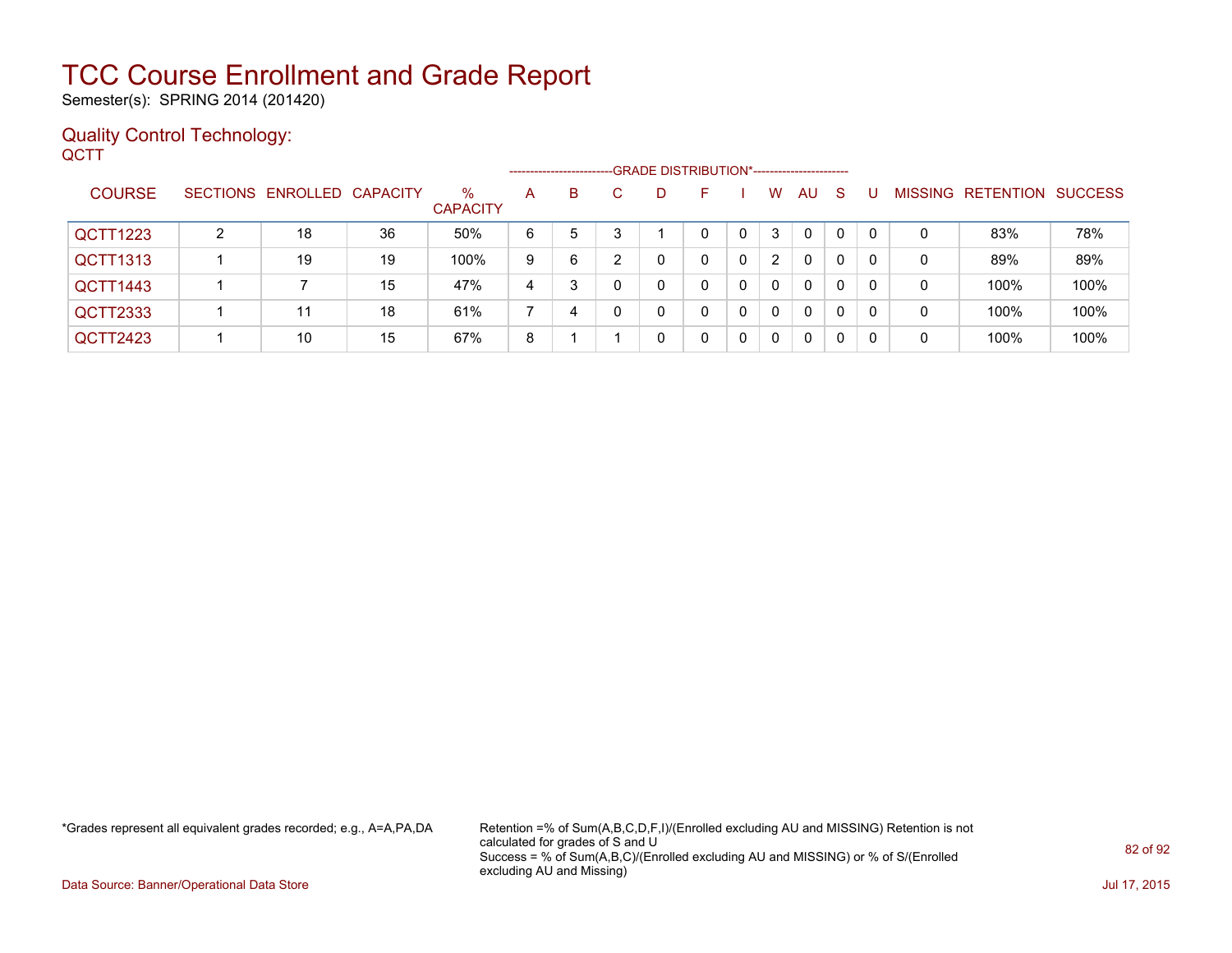Semester(s): SPRING 2014 (201420)

#### Radiography:

RADT

|                 |                 |          |                 |                         |    | --------------------- |                |   | -GRADE DISTRIBUTION*---------------------- |             |    |              |   |          |                |                  |                |
|-----------------|-----------------|----------|-----------------|-------------------------|----|-----------------------|----------------|---|--------------------------------------------|-------------|----|--------------|---|----------|----------------|------------------|----------------|
| <b>COURSE</b>   | <b>SECTIONS</b> | ENROLLED | <b>CAPACITY</b> | $\%$<br><b>CAPACITY</b> | A  | B                     | C.             | D | F                                          |             | w  | AU           | S |          | <b>MISSING</b> | <b>RETENTION</b> | <b>SUCCESS</b> |
| <b>RADT1201</b> |                 | 27       | 30              | 90%                     | 23 | 0                     | 0              |   | 0                                          | 0           | 4  | $\Omega$     | 0 | $\Omega$ | 0              | 85%              | 85%            |
| <b>RADT1212</b> | $\overline{2}$  | 50       | 50              | 100%                    | 4  | 10                    | 12             | 0 | 4                                          | 0           | 19 |              | 0 | $\Omega$ | 0              | 61%              | 53%            |
| <b>RADT1224</b> |                 | 16       | 20              | 80%                     | 16 | 0                     | 0              | 0 | 0                                          | 0           | 0  | $\mathbf{0}$ | 0 | 0        | 0              | 100%             | 100%           |
| <b>RADT1313</b> |                 | 16       | 20              | 80%                     | 14 | 2                     | $\mathbf{0}$   | 0 | 0                                          | $\Omega$    | 0  | $\mathbf{0}$ | 0 | $\Omega$ | 0              | 100%             | 100%           |
| <b>RADT1333</b> | $\overline{2}$  | 22       | 30              | 73%                     | 12 | 8                     | $\overline{2}$ | 0 | 0                                          | 0           | 0  | $\mathbf{0}$ | 0 | 0        | 0              | 100%             | 100%           |
| <b>RADT1344</b> | $\overline{2}$  | 22       | 32              | 69%                     | 15 |                       | 0              |   | 0                                          | 0           | 0  | $\mathbf{0}$ | 0 | $\Omega$ | 0              | 100%             | 100%           |
| <b>RADT1372</b> |                 | 16       | 20              | 80%                     | 14 | 2                     | 0              | 0 | 0                                          | $\mathbf 0$ | 0  | 0            | 0 | 0        | 0              | 100%             | 100%           |
| <b>RADT1382</b> | 3               | 35       | 50              | 70%                     | 16 | 15                    | 4              | 0 | 0                                          | 0           | 0  | 0            | 0 | 0        | 0              | 100%             | 100%           |
| <b>RADT2323</b> | 3               | 36       | 50              | 72%                     | 24 | 9                     | 3              | 0 | 0                                          | $\Omega$    | 0  | $\mathbf{0}$ | 0 | 0        | 0              | 100%             | 100%           |
| RADT2343        | 1               | 13       | 20              | 65%                     | 11 | $\overline{2}$        | $\Omega$       | 0 | 0                                          | 0           | 0  | $\mathbf{0}$ | 0 | $\Omega$ | 0              | 100%             | 100%           |
| <b>RADT2356</b> | 3               | 36       | 50              | 72%                     | 30 | 4                     | $\overline{2}$ | 0 | 0                                          | 0           | 0  | $\mathbf{0}$ | 0 | $\Omega$ | 0              | 100%             | 100%           |

\*Grades represent all equivalent grades recorded; e.g., A=A,PA,DA Retention =% of Sum(A,B,C,D,F,I)/(Enrolled excluding AU and MISSING) Retention is not calculated for grades of S and U Success = % of Sum(A,B,C)/(Enrolled excluding AU and MISSING) or % of S/(Enrolled excluding AU and Missing)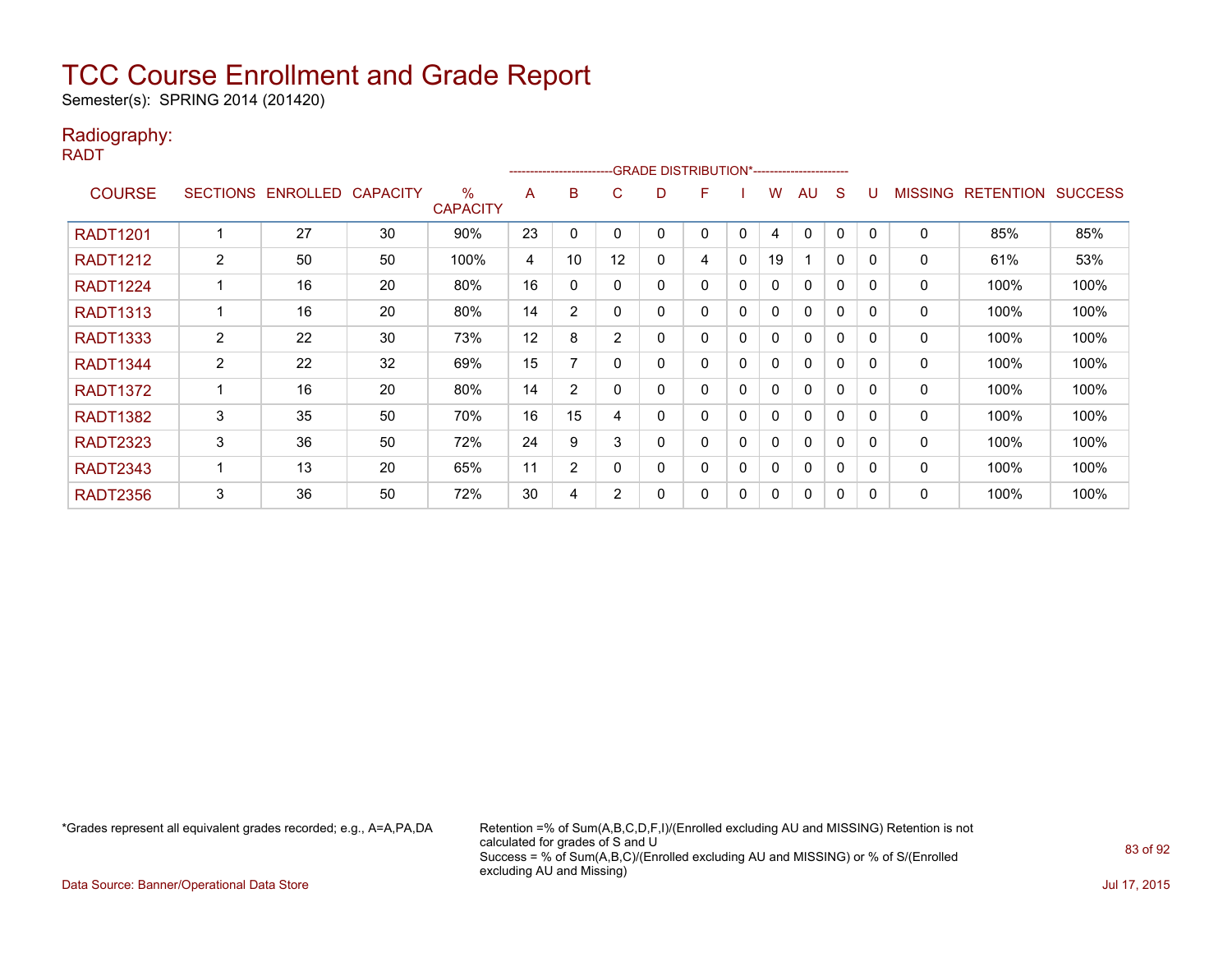Semester(s): SPRING 2014 (201420)

#### Religious Studies:

RELG

|                 |                 |          |                 |                         |    |          |   |                | --------------------------GRADE DISTRIBUTION*----------------------- |          |              |              |              |              |                |                  |                |
|-----------------|-----------------|----------|-----------------|-------------------------|----|----------|---|----------------|----------------------------------------------------------------------|----------|--------------|--------------|--------------|--------------|----------------|------------------|----------------|
| <b>COURSE</b>   | <b>SECTIONS</b> | ENROLLED | <b>CAPACITY</b> | $\%$<br><b>CAPACITY</b> | A  | B        | C | D              | E                                                                    |          | w            | AU.          | <sub>S</sub> |              | <b>MISSING</b> | <b>RETENTION</b> | <b>SUCCESS</b> |
| <b>RELG1113</b> | っ               | 30       | 40              | 75%                     | 6  | 8        |   |                | 3                                                                    | 0        | 11           | $\Omega$     | $\Omega$     | $\Omega$     | 0              | 63%              | 50%            |
| <b>RELG1213</b> | 3               | 21       | 50              | 42%                     | 2  | 6        | 3 | $\overline{2}$ | 0                                                                    | 0        | 7            |              | 0            | $\mathbf{0}$ | 0              | 65%              | 55%            |
| <b>RELG1223</b> | $\overline{2}$  | 16       | 22              | 73%                     | 9  | 2        |   |                |                                                                      | 0        | 2            | $\mathbf{0}$ | 0            | $\mathbf{0}$ | 0              | 88%              | 75%            |
| <b>RELG2113</b> | 3               | 38       | 60              | 63%                     | 10 |          | 5 | 3              | 0                                                                    | 0        | 12           |              | 0            | $\mathbf{0}$ | 0              | 68%              | 59%            |
| <b>RELG2123</b> | 3               | 34       | 60              | 57%                     | 11 |          | 5 |                |                                                                      | 0        | 9            | $\mathbf{0}$ | $\mathbf{0}$ | $\mathbf{0}$ | 0              | 74%              | 68%            |
| <b>RELG2233</b> |                 | 10       | 20              | 50%                     | 9  |          |   | 0              | 0                                                                    | 0        |              | $\mathbf{0}$ | $\mathbf{0}$ | $\mathbf{0}$ | 0              | 90%              | 90%            |
| <b>RELG2243</b> |                 |          | 20              | 35%                     | 4  | $\Omega$ |   |                | $\overline{2}$                                                       | $\Omega$ | $\mathbf{0}$ | $\mathbf{0}$ | $\Omega$     | $\mathbf{0}$ | 0              | 100%             | 57%            |

\*Grades represent all equivalent grades recorded; e.g., A=A,PA,DA Retention =% of Sum(A,B,C,D,F,I)/(Enrolled excluding AU and MISSING) Retention is not calculated for grades of S and U Success = % of Sum(A,B,C)/(Enrolled excluding AU and MISSING) or % of S/(Enrolled excluding AU and Missing)

Data Source: Banner/Operational Data Store Jul 17, 2015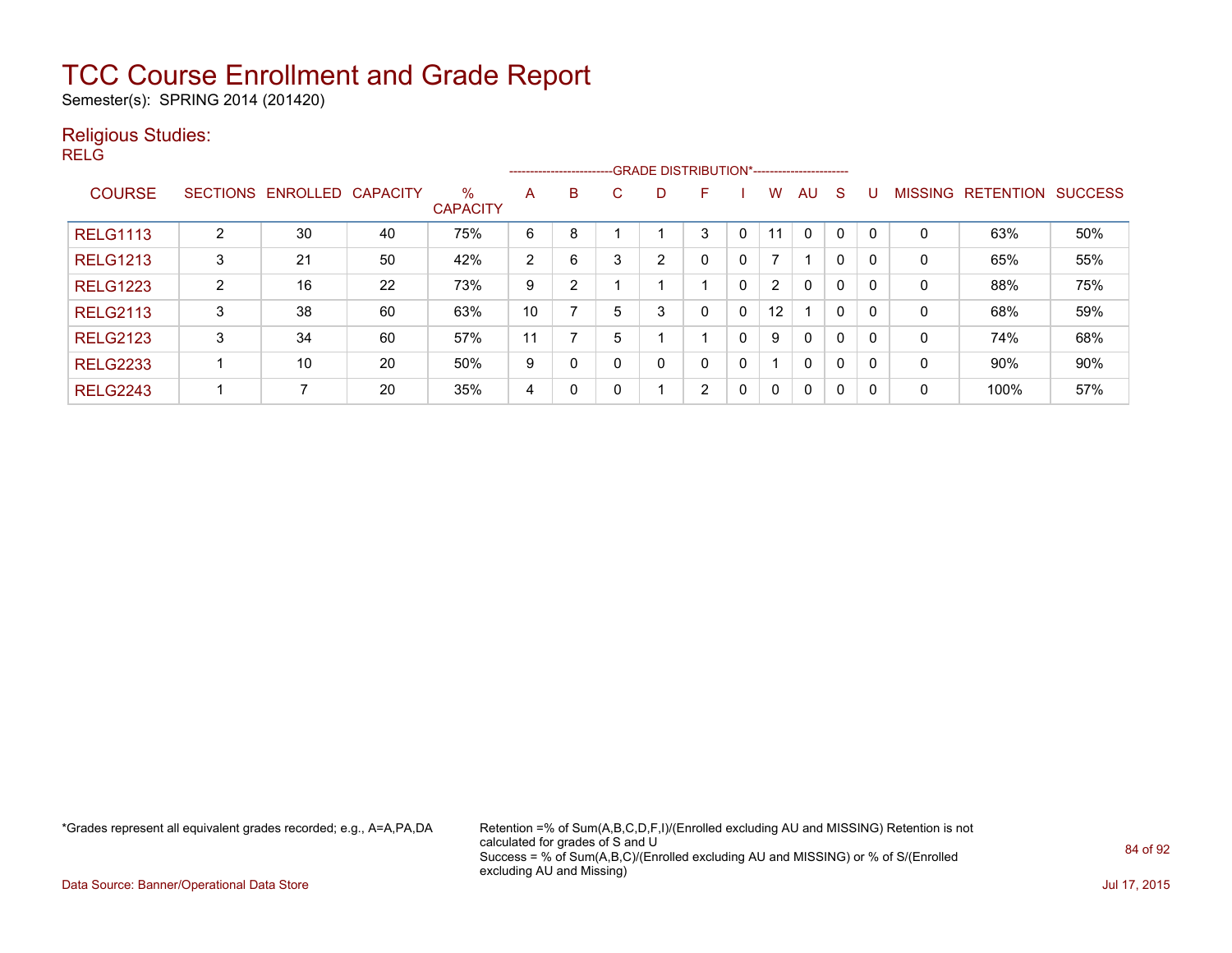Semester(s): SPRING 2014 (201420)

#### Respiratory Care:

RESP

|                 |                 |                 |                 |                         | ------------------------ |   |   | -GRADE DISTRIBUTION*---------------------- |   |          |   |          |          |          |                |                  |                |
|-----------------|-----------------|-----------------|-----------------|-------------------------|--------------------------|---|---|--------------------------------------------|---|----------|---|----------|----------|----------|----------------|------------------|----------------|
| <b>COURSE</b>   | <b>SECTIONS</b> | <b>ENROLLED</b> | <b>CAPACITY</b> | $\%$<br><b>CAPACITY</b> | A                        | B | U | D                                          | F |          | w | AU       | S        |          | <b>MISSING</b> | <b>RETENTION</b> | <b>SUCCESS</b> |
| <b>RESP1403</b> |                 | 17              | 20              | 85%                     | 6                        | 8 | ◠ |                                            | 0 | $\Omega$ |   |          |          |          | 0              | 94%              | 94%            |
| <b>RESP1414</b> | $\overline{2}$  | 16              | 20              | 80%                     | 12                       | 3 |   | 0                                          | 0 | 0        |   | $\Omega$ | 0        | $\Omega$ | 0              | 94%              | 94%            |
| <b>RESP1443</b> |                 | 16              | 20              | 80%                     | 7                        | 5 | 3 | 0                                          | 0 | 0        |   | $\Omega$ | 0        | 0        | 0              | 94%              | 94%            |
| <b>RESP2352</b> |                 | 17              | 20              | 85%                     | 12                       | 3 |   | 0                                          | 0 | 0        |   | 0        | $\Omega$ | 0        | 0              | 94%              | 94%            |
| <b>RESP2414</b> | 2               | 17              | 20              | 85%                     | 8                        | 5 | 3 | 0                                          |   | 0        | 0 | $\Omega$ | 0        | 0        | 0              | 100%             | 94%            |
| <b>RESP2452</b> |                 | 18              | 20              | 90%                     | 17                       | 0 |   | 0                                          | 0 | 0        |   | $\Omega$ | 0        | 0        | 0              | 94%              | 94%            |
| <b>RESP2493</b> |                 | 17              | 17              | 100%                    | 16                       |   | ŋ | 0                                          | 0 | 0        | 0 | $\Omega$ | $\Omega$ | 0        | 0              | 100%             | 100%           |
| <b>RESP2563</b> |                 | 18              | 24              | 75%                     | 8                        | 9 |   | 0                                          | 0 | 0        | 0 | $\Omega$ | 0        | 0        | 0              | 100%             | 100%           |

\*Grades represent all equivalent grades recorded; e.g., A=A,PA,DA Retention =% of Sum(A,B,C,D,F,I)/(Enrolled excluding AU and MISSING) Retention is not calculated for grades of S and U Success = % of Sum(A,B,C)/(Enrolled excluding AU and MISSING) or % of S/(Enrolled excluding AU and Missing)

Data Source: Banner/Operational Data Store Jul 17, 2015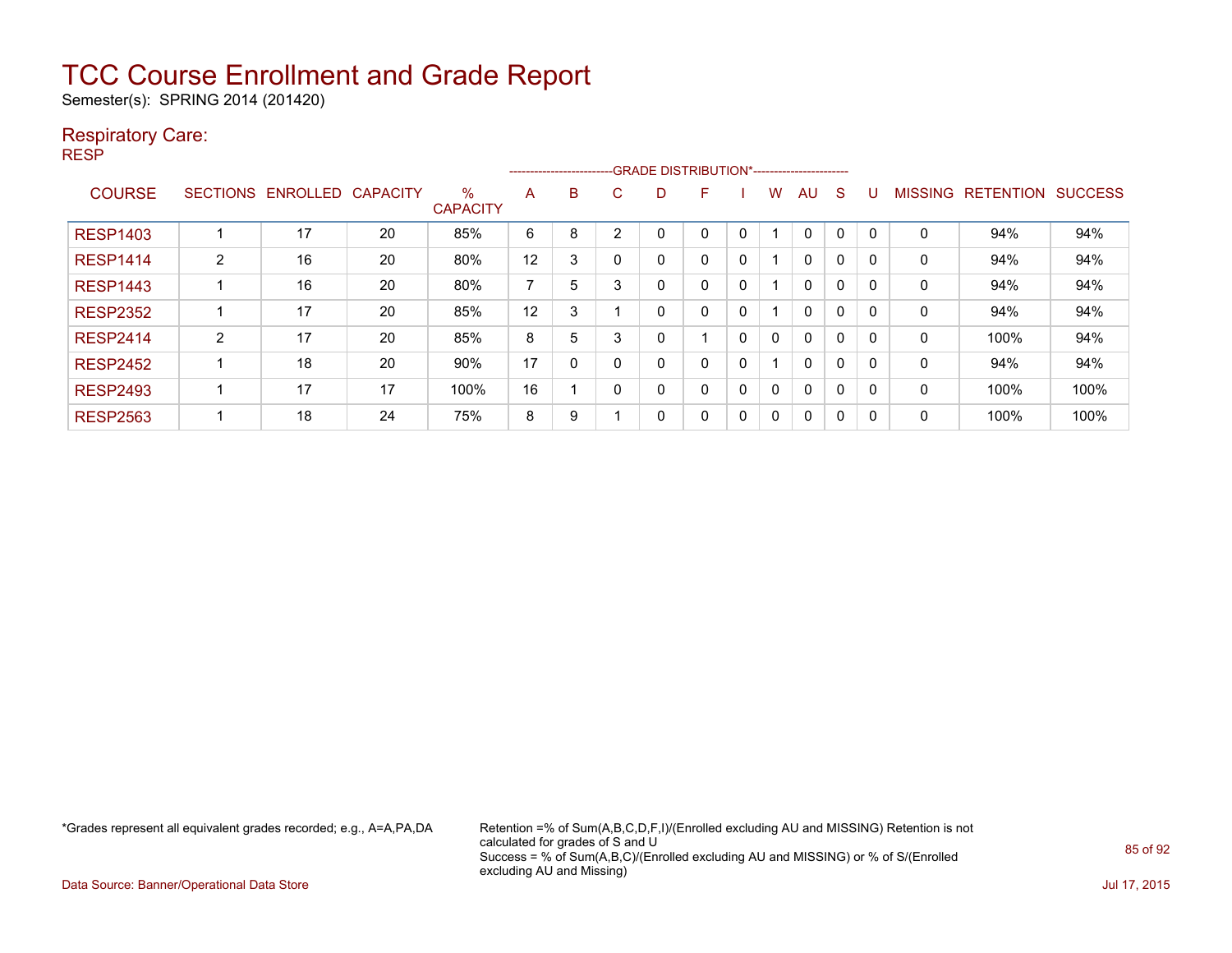Semester(s): SPRING 2014 (201420)

### Russian:

| <b>RUSS</b>     |  |    |                 |  | ------------------------GRADE DISTRIBUTION*----------------------- |   |                |              |             |  |                                                                               |     |
|-----------------|--|----|-----------------|--|--------------------------------------------------------------------|---|----------------|--------------|-------------|--|-------------------------------------------------------------------------------|-----|
| <b>COURSE</b>   |  |    | <b>CAPACITY</b> |  |                                                                    |   |                |              |             |  | SECTIONS ENROLLED CAPACITY 3 % A B C D F I W AU S U MISSING RETENTION SUCCESS |     |
| <b>RUSS1103</b> |  | 20 | 40%             |  | $\Omega$                                                           | 0 | 0 <sup>1</sup> | $\mathbf{3}$ | $\mathbf 0$ |  | 62%                                                                           | 62% |

\*Grades represent all equivalent grades recorded; e.g., A=A,PA,DA Retention =% of Sum(A,B,C,D,F,I)/(Enrolled excluding AU and MISSING) Retention is not calculated for grades of S and U Success = % of Sum(A,B,C)/(Enrolled excluding AU and MISSING) or % of S/(Enrolled excluding AU and Missing)

Data Source: Banner/Operational Data Store Jul 17, 2015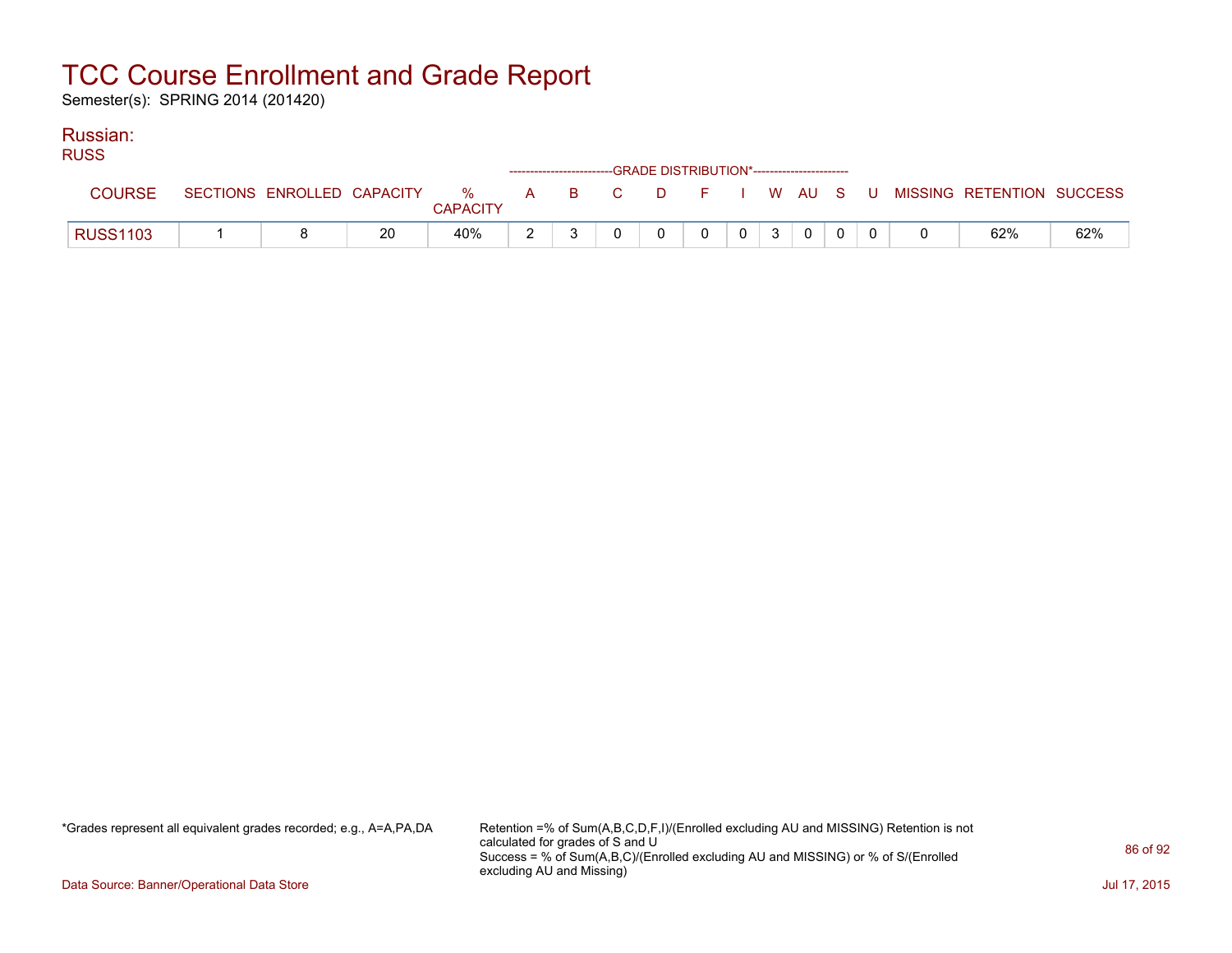Semester(s): SPRING 2014 (201420)

### Sociology:

**SOCI** 

|                 |                 |                 |                 |                         |                | --------------------------GRADE DISTRIBUTION*----------------------- |                |                |    |              |                |              |          |              |                |                  |                |
|-----------------|-----------------|-----------------|-----------------|-------------------------|----------------|----------------------------------------------------------------------|----------------|----------------|----|--------------|----------------|--------------|----------|--------------|----------------|------------------|----------------|
| <b>COURSE</b>   | <b>SECTIONS</b> | <b>ENROLLED</b> | <b>CAPACITY</b> | $\%$<br><b>CAPACITY</b> | A              | B                                                                    | C              | D              | F  |              | w              | AU           | S        |              | <b>MISSING</b> | <b>RETENTION</b> | <b>SUCCESS</b> |
| <b>SOCI1113</b> | 30              | 512             | 760             | 67%                     | 209            | 138                                                                  | 69             | 18             | 24 | 4            | 49             |              | 0        | $\mathbf{0}$ | $\mathbf 0$    | 90%              | 81%            |
| <b>SOCI1133</b> |                 | 8               | 8               | 100%                    | 2              | 4                                                                    |                | 0              | 0  | $\Omega$     |                | 0            | 0        | 0            | $\mathbf 0$    | 88%              | 88%            |
| <b>SOCI2013</b> | 3               | 49              | 70              | 70%                     | 19             | 14                                                                   | $\overline{2}$ | 2              | 8  | $\mathbf{0}$ | 4              | $\Omega$     | 0        | $\Omega$     | 0              | 92%              | 71%            |
| <b>SOCI2043</b> |                 | 20              | 20              | 100%                    | 5              | 6                                                                    | 3              | 3              | 0  | 0            | 3              | $\Omega$     | 0        | 0            | 0              | 85%              | 70%            |
| <b>SOCI2053</b> | 4               | 20              | 75              | 27%                     | 11             | 4                                                                    | 2              |                |    | 0            | 1              | $\Omega$     | 0        | 0            | $\mathbf 0$    | 95%              | 85%            |
| <b>SOCI2113</b> | 5               | 60              | 125             | 48%                     | 20             | 12                                                                   | 6              | $\overline{2}$ | 7  |              | 12             | 0            | 0        | $\Omega$     | 0              | 80%              | 63%            |
| <b>SOCI2123</b> | 2               | 23              | 40              | 58%                     | 7              | 7                                                                    | 4              | 0              | 2  | 0            | 3              | $\Omega$     | $\Omega$ | 0            | 0              | 87%              | 78%            |
| <b>SOCI2143</b> |                 | 13              | 20              | 65%                     | 3              | 5                                                                    | 0              | 0              |    | $\Omega$     | 4              | $\mathbf{0}$ | 0        | 0            | 0              | 69%              | 62%            |
| <b>SOCI2223</b> |                 | $\overline{2}$  | 30              | 7%                      | $\overline{2}$ | 0                                                                    | 0              | 0              | 0  | 0            | 0              | 0            | 0        | 0            | 0              | 100%             | 100%           |
| <b>SOCI2243</b> |                 | 8               | 30              | 27%                     | 6              |                                                                      | 0              | 0              |    | $\Omega$     | 0              | $\mathbf{0}$ | $\Omega$ | 0            | 0              | 100%             | 88%            |
| <b>SOCI2713</b> |                 | 8               | 10              | 80%                     | $\mathbf{0}$   | $\overline{2}$                                                       | 0              |                | 0  | 0            | 5              | 0            | 0        | 0            | 0              | 38%              | 25%            |
| <b>SOCI2813</b> | 4               | 14              | 44              | 32%                     | 6              | 3                                                                    |                |                |    | 0            | $\overline{2}$ | 0            | $\Omega$ | 0            | 0              | 86%              | 71%            |
| <b>SOCI2993</b> | $\overline{2}$  | 28              | 40              | 70%                     | 10             | 5                                                                    | 5              | 0              | 2  | 0            | 6              | 0            | 0        | 0            | 0              | 79%              | 71%            |

\*Grades represent all equivalent grades recorded; e.g., A=A,PA,DA Retention =% of Sum(A,B,C,D,F,I)/(Enrolled excluding AU and MISSING) Retention is not calculated for grades of S and U Success = % of Sum(A,B,C)/(Enrolled excluding AU and MISSING) or % of S/(Enrolled excluding AU and Missing)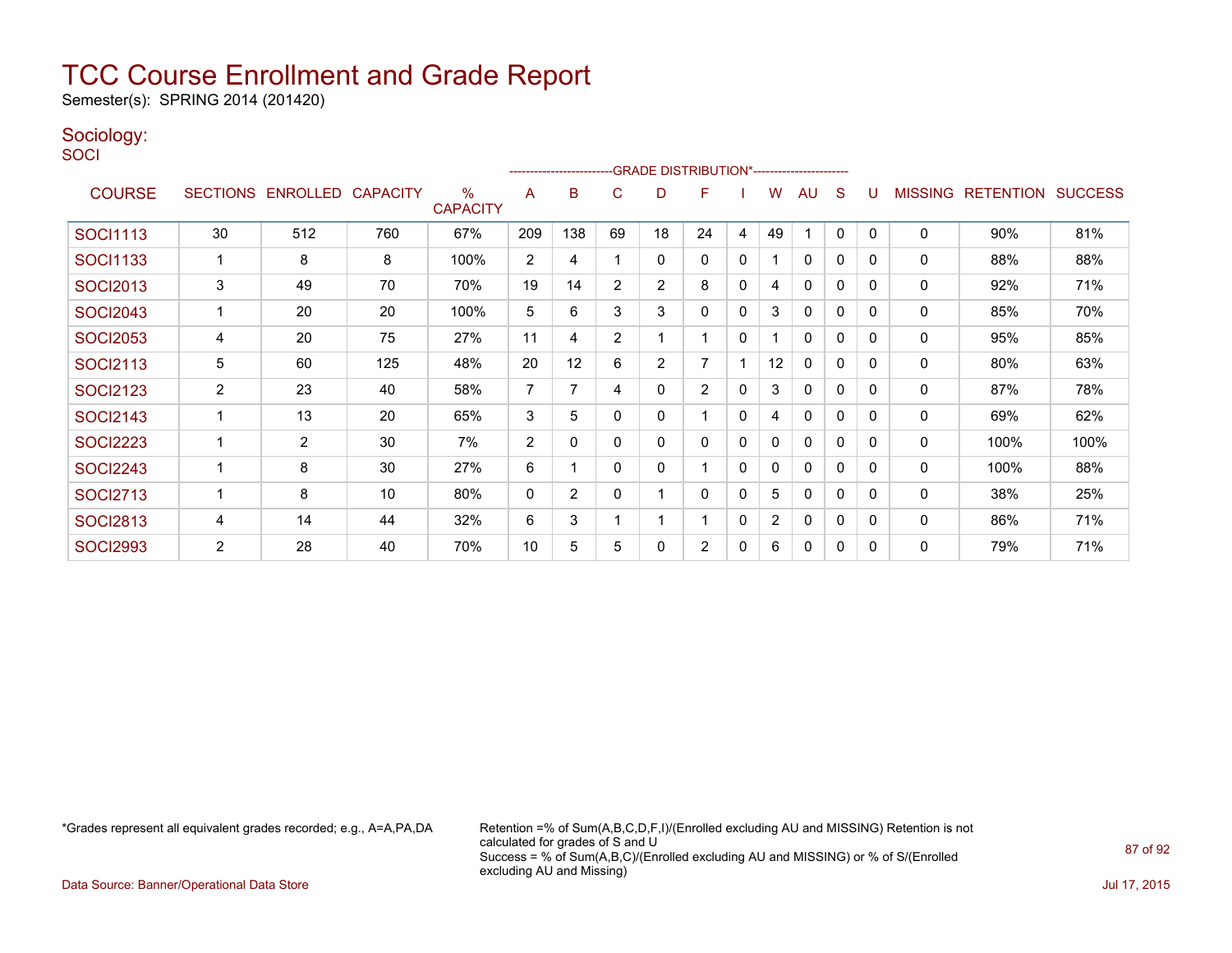Semester(s): SPRING 2014 (201420)

#### Spanish:

SPAN

|                 |                |                   |                 |                                  |             | --------------------- |          | <b>GRADE DISTRIBUTION*-----------------------</b> |                |              |                |              |              |              |                |                          |      |
|-----------------|----------------|-------------------|-----------------|----------------------------------|-------------|-----------------------|----------|---------------------------------------------------|----------------|--------------|----------------|--------------|--------------|--------------|----------------|--------------------------|------|
| <b>COURSE</b>   |                | SECTIONS ENROLLED | <b>CAPACITY</b> | $\frac{0}{0}$<br><b>CAPACITY</b> | A           | B                     | C        | D                                                 | F              |              | W              | AU           | S            |              | <b>MISSING</b> | <b>RETENTION SUCCESS</b> |      |
| <b>SPAN1001</b> | $\overline{2}$ | 13                | 35              | 37%                              | 10          |                       | 0        | 0                                                 | 0              | $\mathbf{0}$ | $\overline{2}$ | $\mathbf{0}$ | $\Omega$     | $\Omega$     | $\Omega$       | 85%                      | 85%  |
| <b>SPAN1003</b> |                | 5                 | 25              | 20%                              | 4           |                       | 0        | 0                                                 | 0              | $\mathbf{0}$ | $\mathbf{0}$   | $\mathbf{0}$ | $\mathbf{0}$ | 0            | $\mathbf{0}$   | 100%                     | 100% |
| <b>SPAN1031</b> | $\mathbf 1$    | 7                 | 15              | 47%                              | 4           | 1                     | 0        | 0                                                 | 0              | 0            | $\overline{2}$ | 0            | 0            | 0            | 0              | 71%                      | 71%  |
| <b>SPAN1103</b> | 17             | 273               | 356             | 77%                              | 103         | 57                    | 39       | 16                                                | 8              | 0            | 45             | 5            | $\mathbf{0}$ | $\Omega$     | 0              | 83%                      | 74%  |
| <b>SPAN1213</b> | 10             | 130               | 214             | 61%                              | 58          | 32                    |          | $\overline{2}$                                    | $\overline{2}$ | $\mathbf{0}$ | 29             | $\mathbf{0}$ | $\mathbf{0}$ | $\mathbf{0}$ | 0              | 78%                      | 75%  |
| <b>SPAN1313</b> | 3              | 27                | 65              | 42%                              | 11          | 5                     | 9        | 0                                                 | 0              | $\mathbf{0}$ |                | 1            | $\mathbf{0}$ | $\Omega$     | $\Omega$       | 96%                      | 96%  |
| <b>SPAN1413</b> | 3              | 49                | 65              | 75%                              | 35          | 4                     | 3        | $\overline{2}$                                    | 0              |              | 3              | 1            | $\Omega$     | $\Omega$     | 0              | 94%                      | 88%  |
| <b>SPAN2113</b> | 1              | $\overline{2}$    | 2               | 100%                             | 2           | $\mathbf{0}$          | $\Omega$ | 0                                                 | 0              | $\mathbf 0$  | 0              | $\mathbf{0}$ | $\Omega$     | $\Omega$     | $\mathbf{0}$   | 100%                     | 100% |
| <b>SPAN2143</b> |                | 3                 | 20              | 15%                              | $\mathbf 0$ |                       | 0        |                                                   | 0              | 0            |                | $\mathbf{0}$ | $\Omega$     | 0            | 0              | 67%                      | 33%  |
| <b>SPAN2213</b> |                | 6                 | 25              | 24%                              | 4           |                       | 0        | 0                                                 | 0              | 0            | 0              |              | $\Omega$     | $\Omega$     | 0              | 100%                     | 100% |
| <b>SPAN2421</b> |                | 6                 | 15              | 40%                              | 5           | 0                     | 0        | 0                                                 | 0              | 0            |                | $\mathbf{0}$ | $\mathbf{0}$ | 0            | $\mathbf{0}$   | 83%                      | 83%  |
| <b>SPAN2443</b> | 1              | 5                 | 20              | 25%                              | 4           | 0                     | 0        | 0                                                 | 0              | 0            | 0              | 1            | 0            | 0            | 0              | 100%                     | 100% |
| <b>SPAN2453</b> |                | 6                 | 20              | 30%                              | 6           | 0                     | 0        | 0                                                 | 0              | 0            | 0              | 0            | 0            | 0            | 0              | 100%                     | 100% |
| <b>SPAN2473</b> | $\overline{2}$ | 11                | 40              | 28%                              | 10          | 0                     | 0        | 0                                                 | 0              | 0            | 0              | 1            | 0            | 0            | 0              | 100%                     | 100% |
| <b>SPAN2543</b> |                | 10                | 20              | 50%                              | 8           | 0                     | 0        | 0                                                 | 0              | 0            |                | 1            | $\mathbf{0}$ | $\Omega$     | 0              | 89%                      | 89%  |
| <b>SPAN2663</b> | $\overline{2}$ | 11                | 20              | 55%                              | 11          | 0                     | 0        | 0                                                 | 0              | 0            | 0              | 0            | 0            | $\Omega$     | 0              | 100%                     | 100% |

\*Grades represent all equivalent grades recorded; e.g., A=A,PA,DA Retention =% of Sum(A,B,C,D,F,I)/(Enrolled excluding AU and MISSING) Retention is not calculated for grades of S and U Success = % of Sum(A,B,C)/(Enrolled excluding AU and MISSING) or % of S/(Enrolled excluding AU and Missing)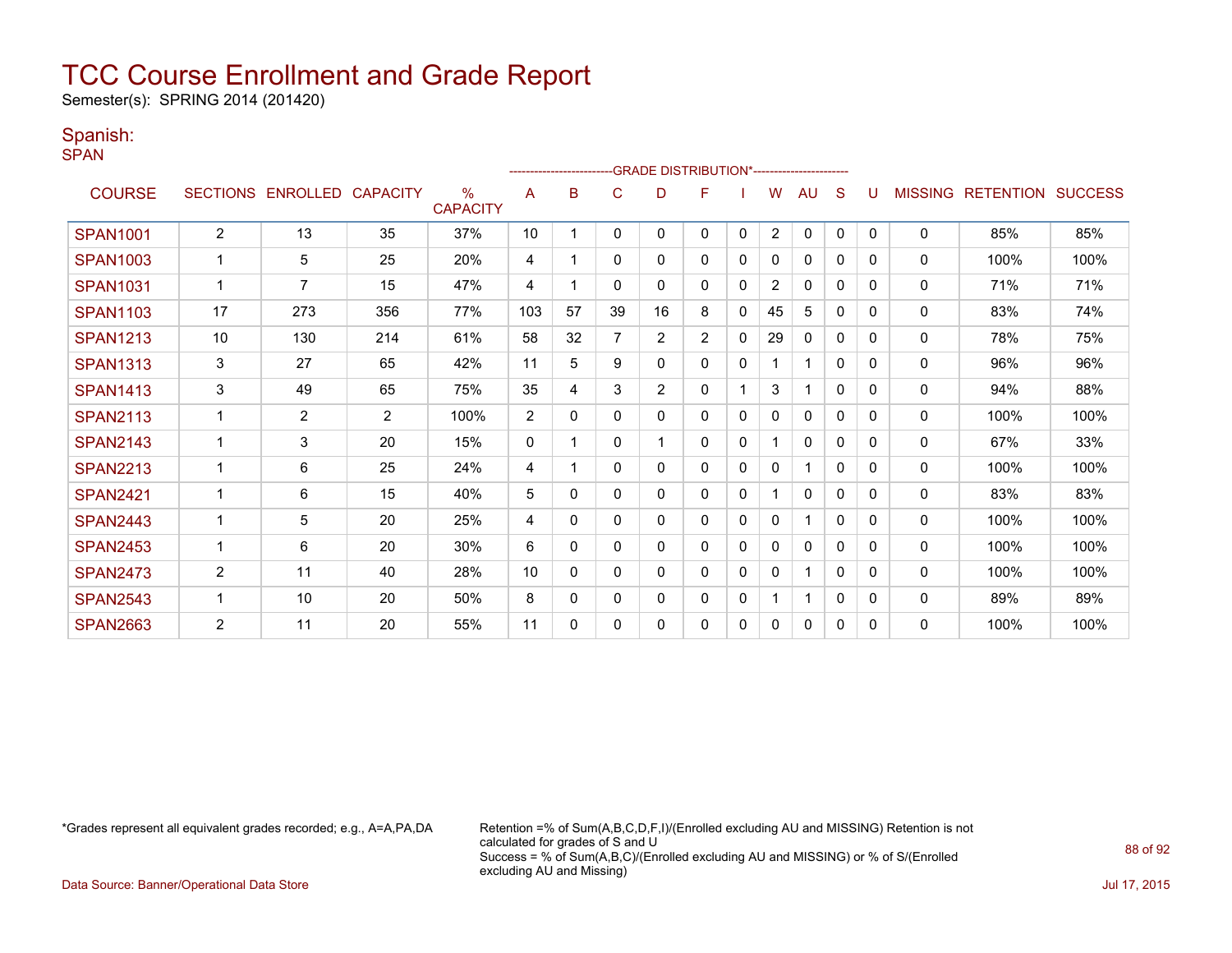Semester(s): SPRING 2014 (201420)

#### Speech:

SPCH

|                 |                |                            |       |                      |                | ----------------------- |             |                | -GRADE DISTRIBUTION*----------------------- |              |     |             |              |          |                |                  |                |
|-----------------|----------------|----------------------------|-------|----------------------|----------------|-------------------------|-------------|----------------|---------------------------------------------|--------------|-----|-------------|--------------|----------|----------------|------------------|----------------|
| <b>COURSE</b>   |                | SECTIONS ENROLLED CAPACITY |       | %<br><b>CAPACITY</b> | A              | B                       | C           | D              | F                                           |              | w   | AU          | S            |          | <b>MISSING</b> | <b>RETENTION</b> | <b>SUCCESS</b> |
| <b>SPCH1113</b> | 56             | 1,063                      | 1,261 | 84%                  | 427            | 251                     | 118         | 44             | 63                                          | 4            | 155 | $\mathbf 0$ | 0            | 0        |                | 85%              | 75%            |
| <b>SPCH2053</b> | 3              | 34                         | 60    | 57%                  | 12             | 5                       | 3           | $\overline{2}$ | 4                                           | $\mathbf 0$  | 8   | 0           | 0            | 0        | 0              | 76%              | 59%            |
| <b>SPCH2093</b> |                | 3                          | 20    | 15%                  | $\overline{2}$ | 0                       | $\Omega$    |                | 0                                           | $\mathbf{0}$ |     | $\Omega$    | $\Omega$     | 0        | 0              | 100%             | 67%            |
| <b>SPCH2103</b> | $\overline{2}$ | 28                         | 45    | 62%                  | 5              | 11                      | 9           |                | $\overline{2}$                              | 0            | 0   | 0           | 0            | 0        | 0              | 100%             | 89%            |
| <b>SPCH2233</b> |                | 8                          | 20    | 40%                  | 8              | 0                       | 0           | 0              | 0                                           | 0            |     | 0           | 0            | 0        | 0              | 100%             | 100%           |
| <b>SPCH2333</b> | $\overline{2}$ | 6                          | 20    | 30%                  | 5              | 0                       | $\mathbf 0$ | 0              | 0                                           | 0            |     | 0           | 0            |          | 0              | 83%              | 83%            |
| <b>SPCH2343</b> |                | 4                          | 10    | 40%                  | 4              | 0                       | 0           | 0              | 0                                           | $\mathbf{0}$ | 0   | 0           | 0            | 0        | 0              | 100%             | 100%           |
| <b>SPCH2351</b> |                |                            | 10    | 10%                  | 1              | 0                       | $\Omega$    | 0              | 0                                           | 0            |     | $\Omega$    | 0            | 0        | 0              | 100%             | 100%           |
| <b>SPCH2353</b> |                |                            | 5     | 20%                  | 1              | 0                       | $\mathbf 0$ | 0              | 0                                           | 0            |     | 0           | 0            | 0        | 0              | 100%             | 100%           |
| <b>SPCH2363</b> |                | 2                          | 5     | 40%                  | 1              | $\Omega$                |             | $\Omega$       | $\Omega$                                    | $\mathbf{0}$ |     | $\Omega$    | $\mathbf{0}$ | $\Omega$ | 0              | 100%             | 100%           |
| <b>SPCH2993</b> |                |                            | 20    | 5%                   | -4             | 0                       | $\mathbf 0$ | 0              | 0                                           | 0            |     | $\Omega$    | 0            |          | $\Omega$       | 100%             | 100%           |

\*Grades represent all equivalent grades recorded; e.g., A=A,PA,DA Retention =% of Sum(A,B,C,D,F,I)/(Enrolled excluding AU and MISSING) Retention is not calculated for grades of S and U Success = % of Sum(A,B,C)/(Enrolled excluding AU and MISSING) or % of S/(Enrolled excluding AU and Missing)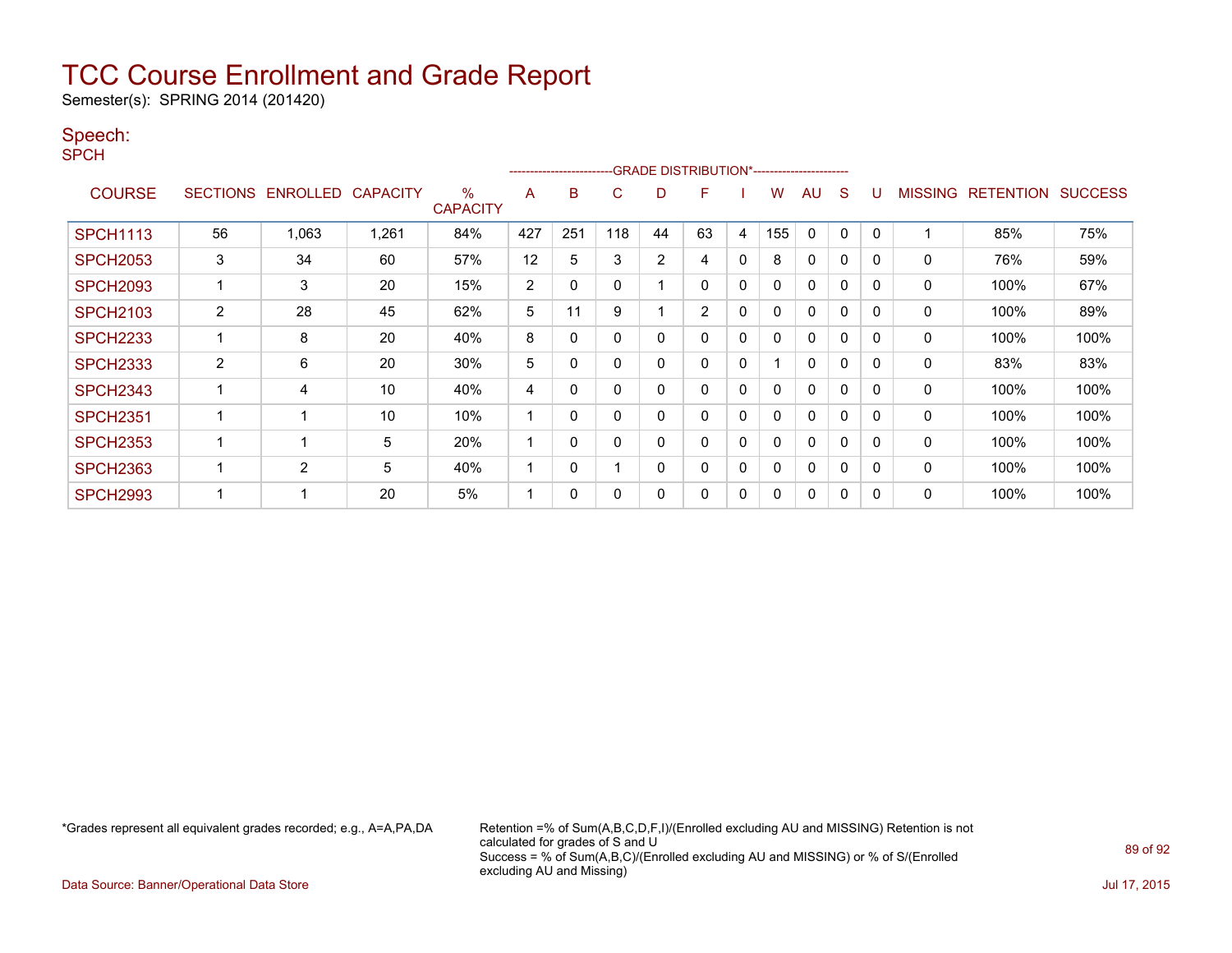Semester(s): SPRING 2014 (201420)

### Surgical Technology:

**SRGT** 

|                 |                 |                 |                 |                         |                | ----------------------- |   |   | -GRADE DISTRIBUTION*----------------------- |   |              |              |              |              |                |                  |                |
|-----------------|-----------------|-----------------|-----------------|-------------------------|----------------|-------------------------|---|---|---------------------------------------------|---|--------------|--------------|--------------|--------------|----------------|------------------|----------------|
| <b>COURSE</b>   | <b>SECTIONS</b> | <b>ENROLLED</b> | <b>CAPACITY</b> | $\%$<br><b>CAPACITY</b> | A              | B                       | C | D |                                             |   | w            | AU           | S            |              | <b>MISSING</b> | <b>RETENTION</b> | <b>SUCCESS</b> |
| <b>SRGT1102</b> | $\overline{2}$  | 12              | 20              | 60%                     | 11             | $\mathbf{0}$            | 0 | 0 | 0                                           |   | $\mathbf{0}$ | $\Omega$     | $\mathbf{0}$ | $\mathbf{0}$ | $\Omega$       | 100%             | 92%            |
| <b>SRGT1112</b> |                 | 7               | 10              | 70%                     | 5              | $\overline{2}$          | 0 | 0 | 0                                           | 0 | 0            | 0            | 0            | 0            | $\mathbf{0}$   | 100%             | 100%           |
| <b>SRGT1124</b> |                 | 11              | 10              | 110%                    | 11             | 0                       | 0 | 0 | 0                                           | 0 | 0            | 0            | $\Omega$     | $\Omega$     | 0              | 100%             | 100%           |
| <b>SRGT1211</b> | $\overline{2}$  | 11              | 20              | 55%                     | 8              | 3                       | 0 | 0 | 0                                           | 0 | 0            | $\mathbf{0}$ | 0            | 0            | $\mathbf{0}$   | 100%             | 100%           |
| <b>SRGT1222</b> | $\overline{2}$  | 13              | 20              | 65%                     | 6              | 6                       |   | 0 | 0                                           | 0 | 0            | 0            | 0            | $\mathbf{0}$ | 0              | 100%             | 100%           |
| <b>SRGT1324</b> |                 | $\overline{7}$  | 10              | 70%                     | 4              |                         | 2 | 0 | 0                                           | 0 | 0            | $\mathbf{0}$ | 0            | $\Omega$     | $\mathbf{0}$   | 100%             | 100%           |
| <b>SRGT1333</b> | $\overline{2}$  | 13              | 20              | 65%                     | 12             |                         | 0 | 0 | 0                                           | 0 | 0            | 0            | 0            | 0            | 0              | 100%             | 100%           |
| <b>SRGT1341</b> |                 | 11              | 10              | 110%                    | 11             | $\Omega$                | 0 | 0 | 0                                           | 0 | 0            | 0            | 0            | $\Omega$     | 0              | 100%             | 100%           |
| <b>SRGT2221</b> |                 | 6               | 10              | 60%                     | 6              | 0                       | 0 | 0 | 0                                           | 0 | 0            | 0            | 0            | $\Omega$     | $\mathbf{0}$   | 100%             | 100%           |
| <b>SRGT2312</b> | $\overline{2}$  | 13              | 20              | 65%                     | 12             |                         | 0 | 0 | 0                                           | 0 | 0            | 0            | 0            | 0            | $\mathbf{0}$   | 100%             | 100%           |
| <b>SRGT2323</b> | $\mathbf 1$     | 11              | 10              | 110%                    | $\overline{7}$ | 4                       | 0 | 0 | 0                                           | 0 | 0            | $\mathbf{0}$ | 0            | $\mathbf{0}$ | $\mathbf{0}$   | 100%             | 100%           |
| <b>SRGT2332</b> |                 | 5               | 10              | 50%                     | 5              | $\Omega$                | 0 | 0 | 0                                           | 0 | 0            | $\Omega$     | 0            | $\Omega$     | $\mathbf{0}$   | 100%             | 100%           |
| <b>SRGT2434</b> |                 | 5               | 10              | 50%                     | 3              | $\overline{2}$          | 0 | 0 | 0                                           | 0 | 0            | 0            | 0            | 0            | 0              | 100%             | 100%           |
| <b>SRGT2442</b> |                 | 5               | 20              | 25%                     | 4              |                         | 0 | 0 | 0                                           | 0 | 0            | $\mathbf{0}$ | $\Omega$     | $\Omega$     | 0              | 100%             | 100%           |

\*Grades represent all equivalent grades recorded; e.g., A=A,PA,DA Retention =% of Sum(A,B,C,D,F,I)/(Enrolled excluding AU and MISSING) Retention is not calculated for grades of S and U Success = % of Sum(A,B,C)/(Enrolled excluding AU and MISSING) or % of S/(Enrolled excluding AU and Missing)

Data Source: Banner/Operational Data Store Jul 17, 2015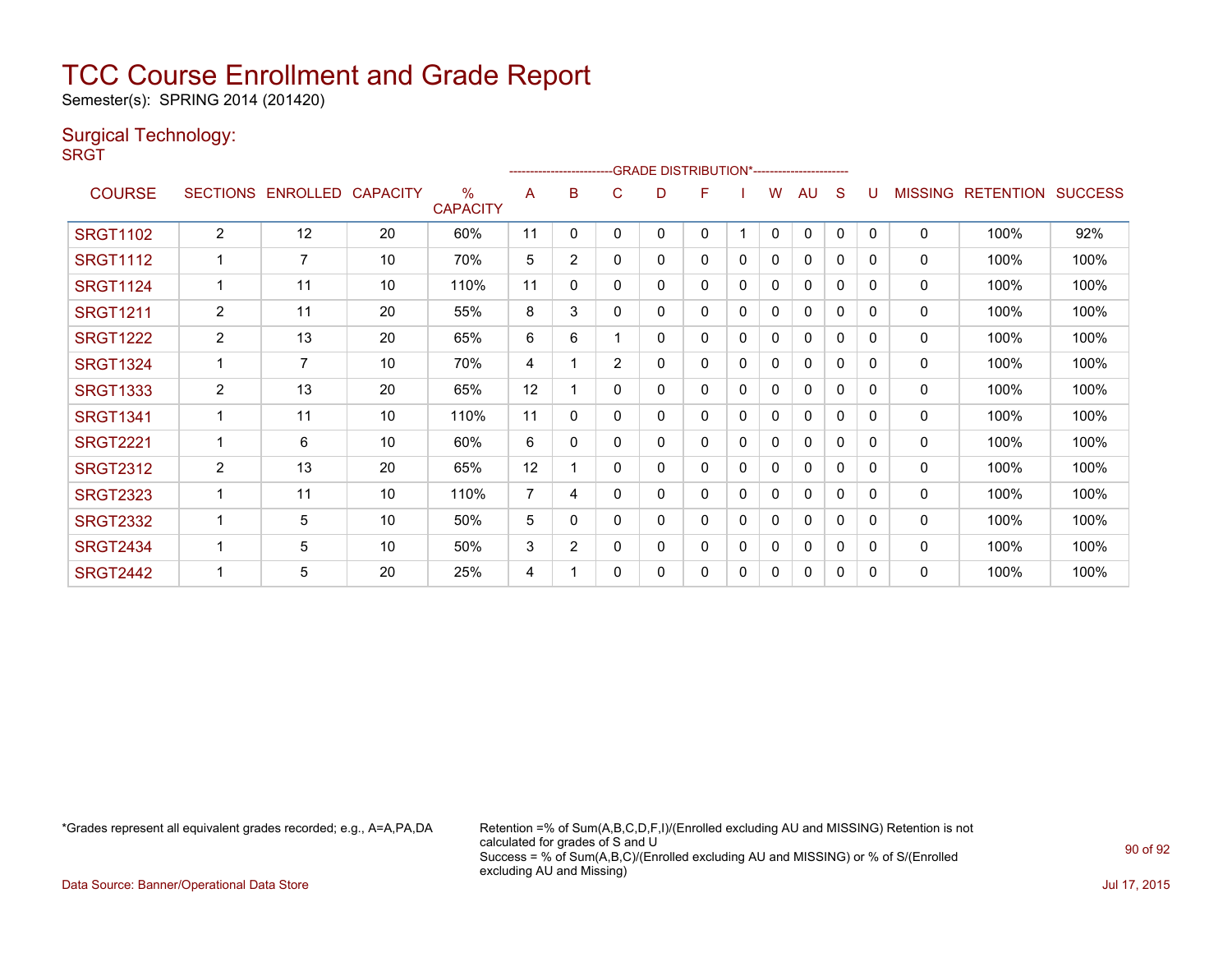Semester(s): SPRING 2014 (201420)

#### Theatre:

THEA

|                 |                 |                |                 |                         |    |                |                | ------------------------GRADE                DISTRIBUTION*---------------------- |                |          |              |    |              |          |                |                  |                |
|-----------------|-----------------|----------------|-----------------|-------------------------|----|----------------|----------------|----------------------------------------------------------------------------------|----------------|----------|--------------|----|--------------|----------|----------------|------------------|----------------|
| <b>COURSE</b>   | <b>SECTIONS</b> | ENROLLED       | <b>CAPACITY</b> | $\%$<br><b>CAPACITY</b> | A  | B              | C              | D                                                                                | F              |          | w            | AU | S            |          | <b>MISSING</b> | <b>RETENTION</b> | <b>SUCCESS</b> |
| <b>THEA1000</b> |                 | 23             | 30              | 77%                     | 0  | 0              | 0              | 0                                                                                | 0              | 0        | $\mathbf{0}$ | 0  | 23           | $\Omega$ | 0              |                  | 100%           |
| <b>THEA1023</b> |                 | 8              | 20              | 40%                     | 3  | 2              | $\overline{2}$ | 0                                                                                | 0              | 0        |              | 0  | 0            | 0        | 0              | 88%              | 88%            |
| <b>THEA1043</b> |                 | 5              | 16              | 31%                     | 4  |                | 0              | 0                                                                                | 0              | 0        | 0            | 0  | 0            | $\Omega$ | 0              | 100%             | 100%           |
| <b>THEA1053</b> |                 | 16             | 20              | 80%                     | 6  | 3              | $\overline{2}$ |                                                                                  | 3              | 0        |              | 0  | 0            | 0        | 0              | 94%              | 69%            |
| <b>THEA1093</b> | $\overline{2}$  | 26             | 35              | 74%                     | 5  | 6              | 5              | 3                                                                                | $\overline{2}$ | 0        | 5            | 0  | $\mathbf 0$  | $\Omega$ | 0              | 81%              | 62%            |
| <b>THEA1242</b> |                 | $\overline{2}$ | 5               | 40%                     | 1  |                | 0              | 0                                                                                | 0              | 0        | 0            | 0  | $\mathbf{0}$ | 0        | 0              | 100%             | 100%           |
| <b>THEA2003</b> |                 | 6              | 20              | 30%                     | 3  |                |                | 0                                                                                |                | 0        | 0            | 0  | $\mathbf{0}$ | 0        | 0              | 100%             | 83%            |
| <b>THEA2053</b> |                 | 12             | 20              | 60%                     | 10 | $\mathbf{0}$   |                | 0                                                                                |                | $\Omega$ | 0            | 0  | 0            | 0        | 0              | 100%             | 92%            |
| <b>THEA2073</b> |                 | 3              | 10              | 30%                     | 1  |                | 0              | 0                                                                                | 0              | 0        |              | 0  | $\mathbf{0}$ | $\Omega$ | 0              | 67%              | 67%            |
| <b>THEA2143</b> |                 | 8              | 10              | 80%                     | 5  | 0              | $\overline{2}$ | 0                                                                                |                | 0        | 0            | 0  | 0            | $\Omega$ | 0              | 100%             | 88%            |
| <b>THEA2343</b> |                 | 13             | 20              | 65%                     | 9  | $\overline{2}$ | 0              | 0                                                                                |                | 0        |              | 0  | $\mathbf{0}$ | $\Omega$ | 0              | 92%              | 85%            |
| <b>THEA2453</b> |                 | 6              | 15              | 40%                     | 3  |                | 0              | 0                                                                                |                | 0        |              | 0  | $\mathbf{0}$ | $\Omega$ | 0              | 83%              | 67%            |
| <b>THEA2463</b> |                 | 6              | 15              | 40%                     | 4  | $\overline{2}$ | 0              | 0                                                                                | 0              | 0        | 0            | 0  | 0            | 0        | 0              | 100%             | 100%           |

\*Grades represent all equivalent grades recorded; e.g., A=A,PA,DA Retention =% of Sum(A,B,C,D,F,I)/(Enrolled excluding AU and MISSING) Retention is not calculated for grades of S and U Success = % of Sum(A,B,C)/(Enrolled excluding AU and MISSING) or % of S/(Enrolled excluding AU and Missing)